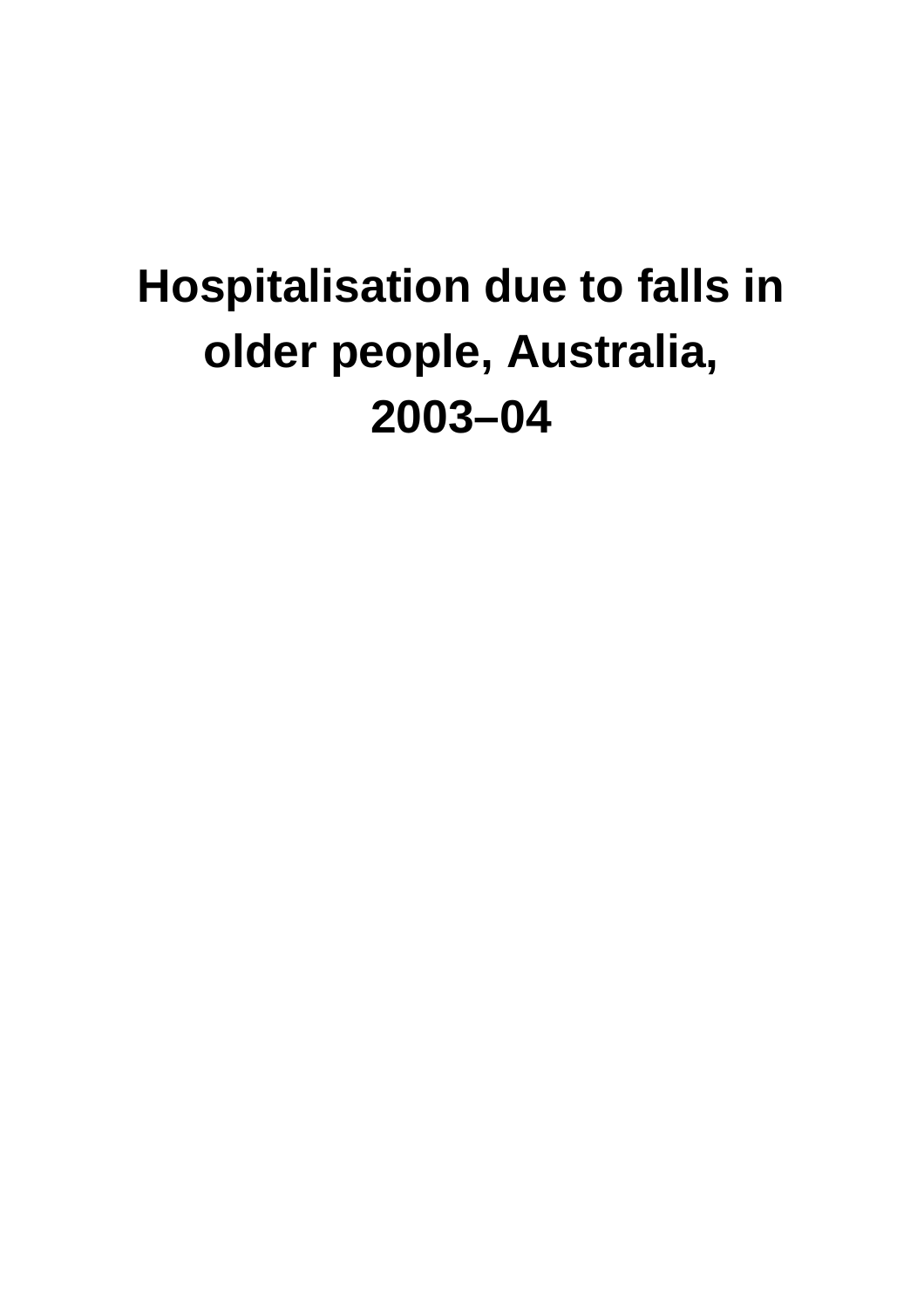The Australian Institute of Health and Welfare is Australia's national health and welfare statistics and information agency. The Institute's mission is *better health and wellbeing for Australians through better health and welfare statistics and information*.

Please note that as with all statistical reports there is the potential for minor revisions of data in *Hospitalisations due to falls in older people, Australia, 2003–04* over its life. Please refer to the online version at <www.nisu.flinders.edu.au>.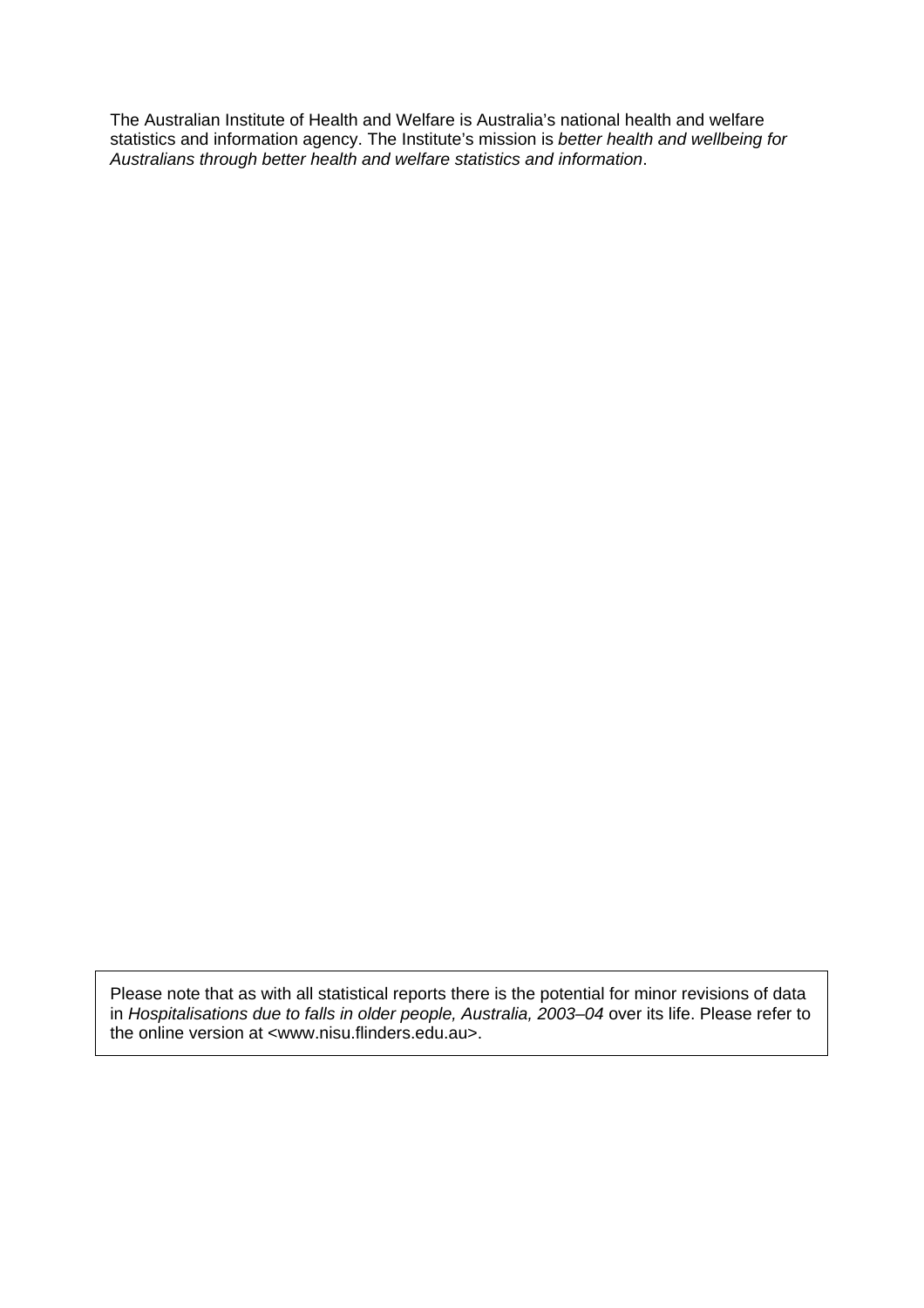Injury Research and Statistics Series Number 32

# **Hospitalisations due to falls in older people, Australia, 2003–04**

**Clare Bradley and James E Harrison** 

**June 2007** 

Australian Institute of Health and Welfare Canberra

AIHW cat. no. INJCAT 96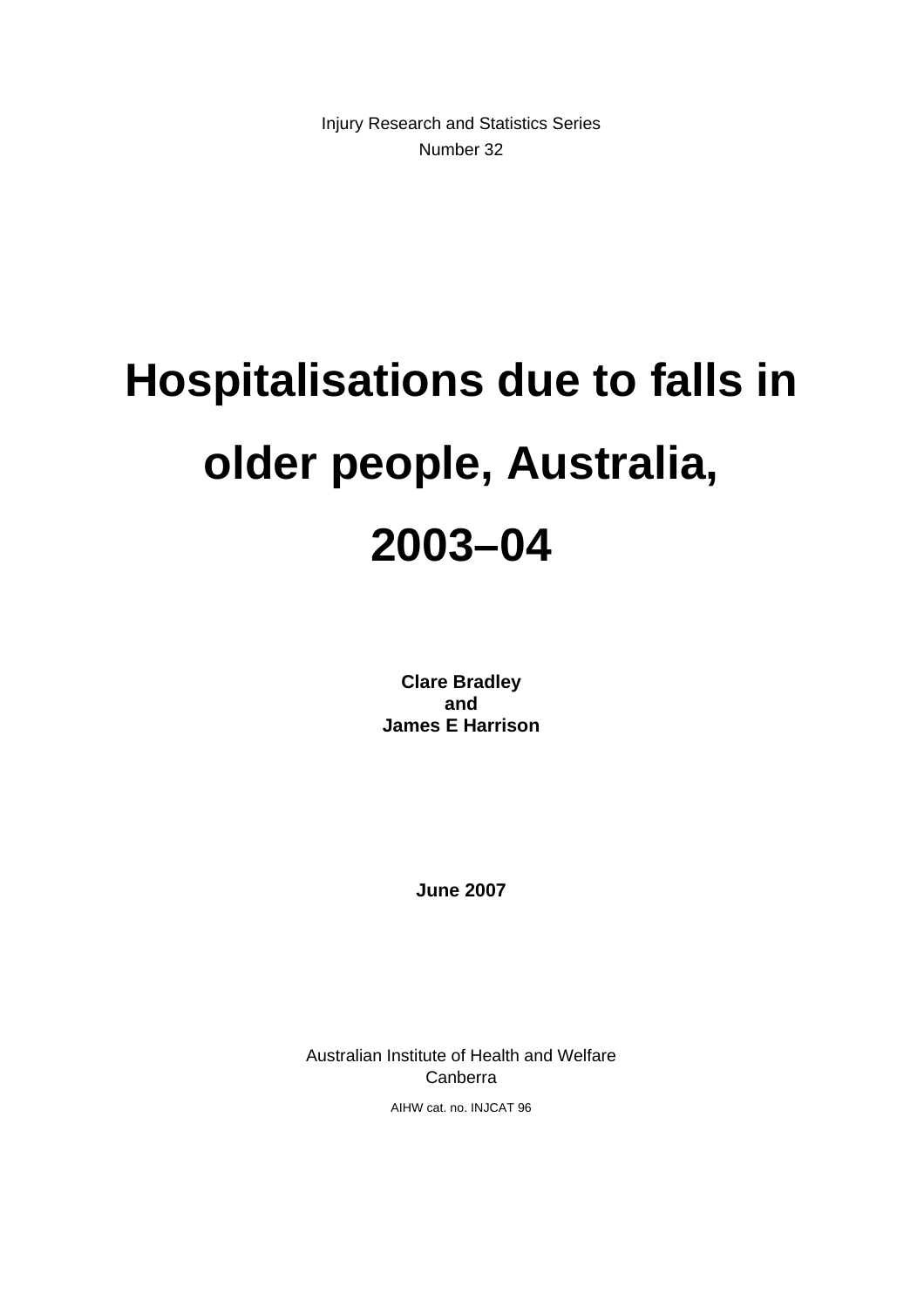© Australian Institute of Health and Welfare 2007

This work is copyright. Apart from any use as permitted under the *Copyright Act 1968*, no part may be reproduced without prior written permission from the Australian Institute of Health and Welfare. Requests and enquiries concerning reproduction and rights should be directed to the Head, Business Promotion and Media, Australian Institute of Health and Welfare, GPO Box 570, Canberra ACT 2601.

This publication is part of the Australian Institute of Health and Welfare's Injury Research and Statistics Series. A complete list of the Institute's publications is available from the Institute's website <www.aihw.gov.au>. Electronic copies of publications in this series can be downloaded from the Research Centre for Injury Studies website <www.nisu.flinders.edu.au>

ISSN 1444-3791 ISBN 978 1 74024 675 0

#### **Suggested citation**

Bradley C and Harrison JE (2007). Hospitalisations due to falls in older people, Australia, 2003–04. Injury research and statistics series number 32. (AIHW cat. no. INJCAT 96). Adelaide: AIHW.

#### **Australian Institute of Health and Welfare**

Board Chair Hon. Peter Collins, AM, QC

**Director** Dr Penny Allbon

Any enquiries about or comments on this publication should be directed to:

Clare Bradley Research Centre for Injury Studies Flinders University of South Australia GPO Box 2100, Adelaide 5001, South Australia

Phone: (08) 8201 7602 email: clare.bradley@flinders.edu.au

Published by Australian Institute of Health and Welfare Printed by Snap Printing Proofreading and Layout by Stacey Avefua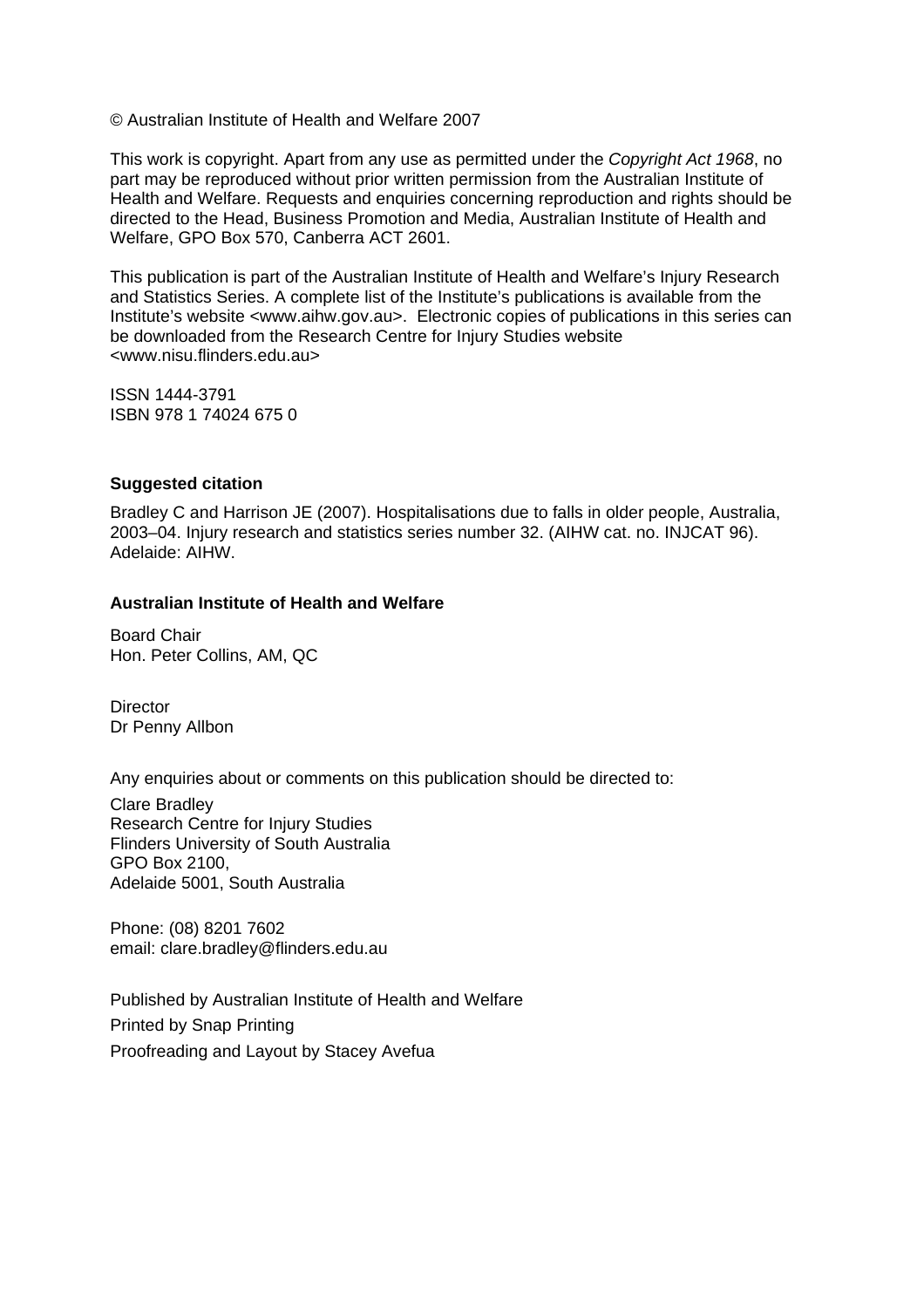## **Contents**

| 1            |  |
|--------------|--|
| $\mathbf{2}$ |  |
|              |  |
|              |  |
|              |  |
|              |  |
| 3            |  |
|              |  |
|              |  |
|              |  |
| 4            |  |
| 5            |  |
|              |  |
|              |  |
|              |  |
|              |  |
|              |  |
|              |  |
|              |  |
|              |  |
|              |  |
| 6            |  |
|              |  |
|              |  |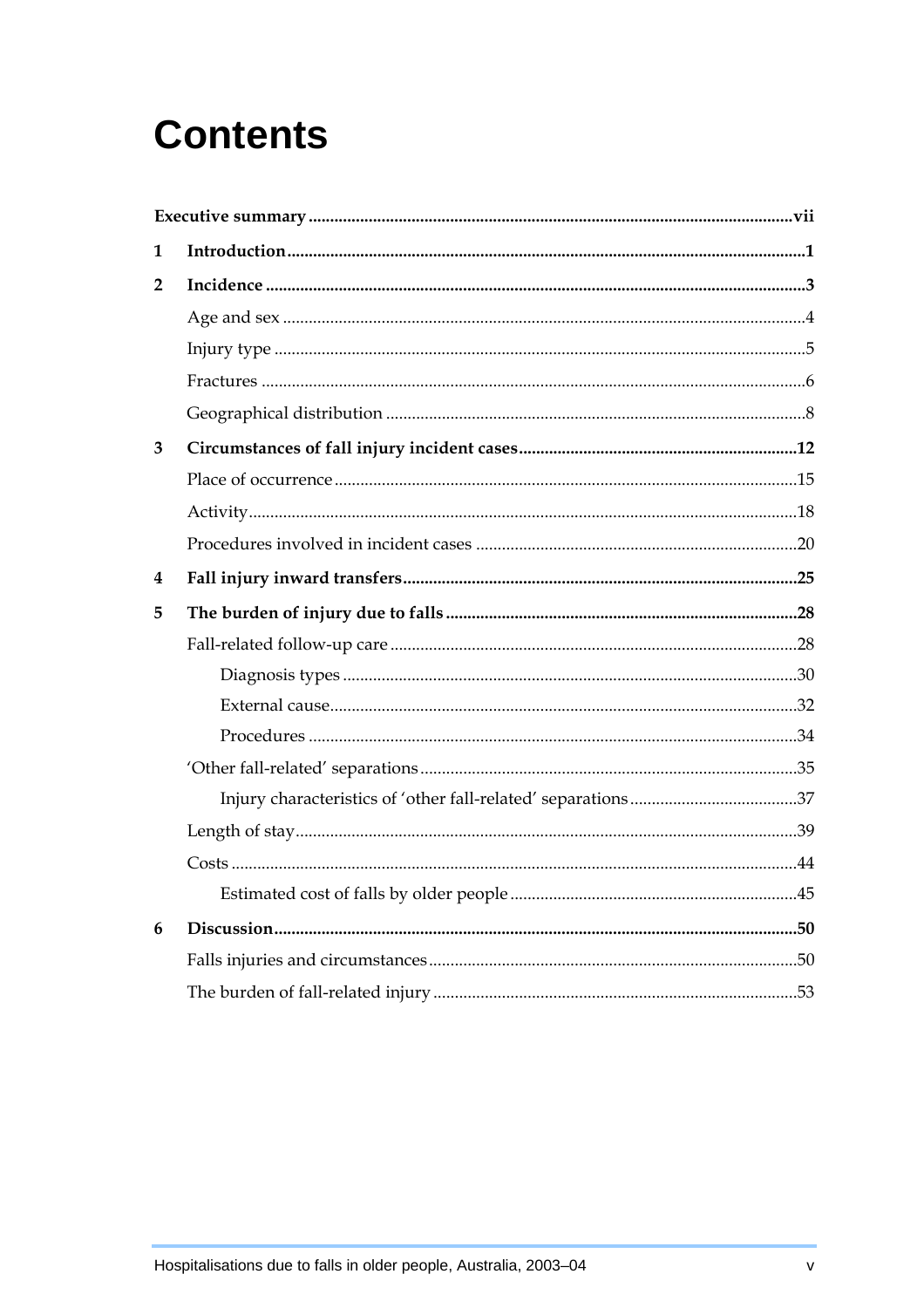| Incident cases and inward transfer separations (groups 1 and 2)55 |
|-------------------------------------------------------------------|
|                                                                   |
|                                                                   |
|                                                                   |
|                                                                   |
|                                                                   |
|                                                                   |
|                                                                   |
|                                                                   |
|                                                                   |
|                                                                   |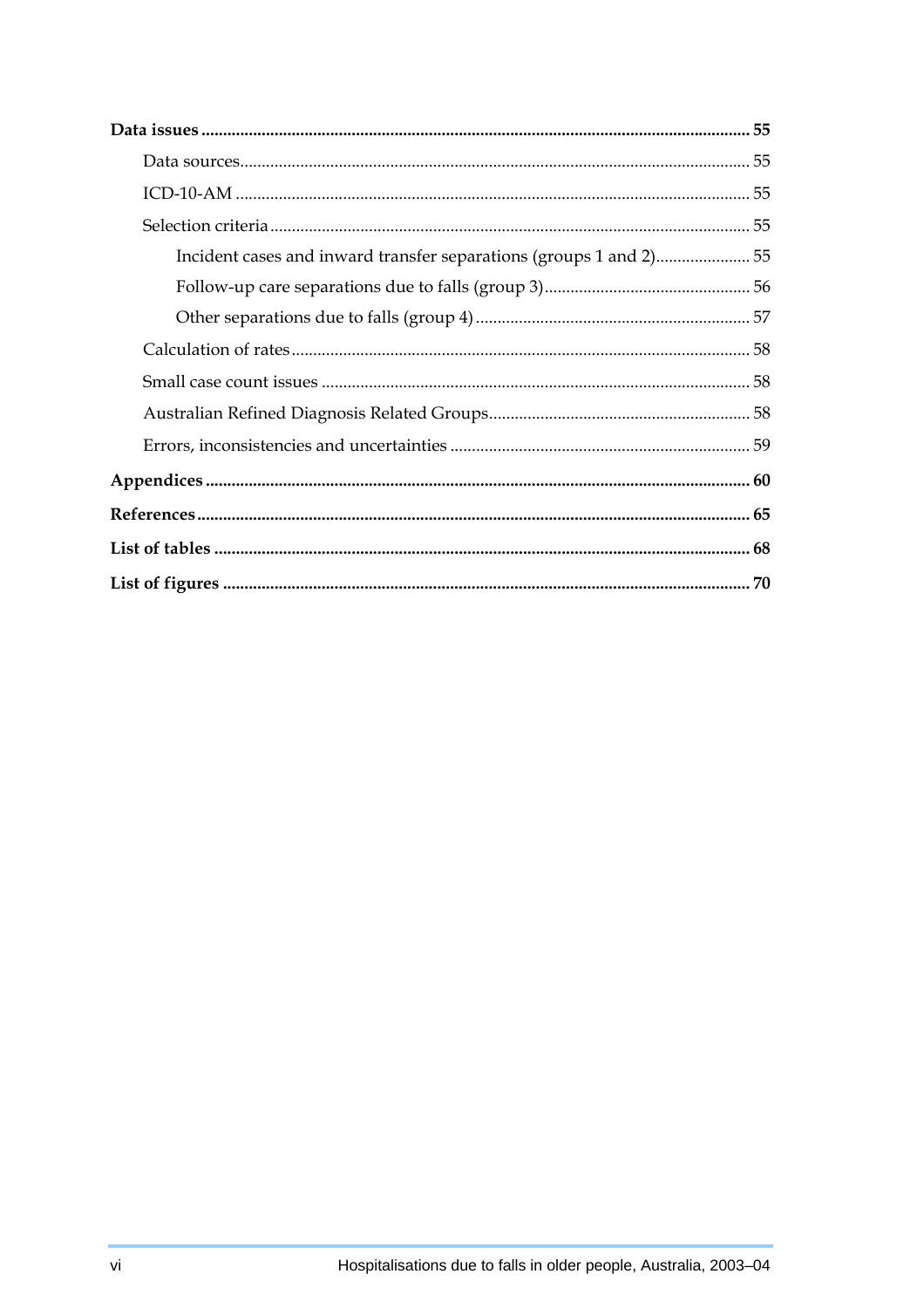## <span id="page-6-0"></span>**Executive summary**

Falls are common among older people and often result in fractures or other serious injuries. This report examines Australian hospital data pertaining to fall injuries in people aged 65 years and older in 2003–04.

Four subsets of fall-related hospitalisations are examined:

- Fall injury incident cases,
- Inward transfer separations for fall injuries;
- Fall-related follow-up care separations; and,
- 'Other fall-related' separations.

The number of fall injury incidents (events) for people aged 65 years and older which led to hospitalisation in 2003–04 was estimated to be 60,497. The age-standardised rate of fall injury incidents in people aged 65 years and older was 2,295.3 per 100,000 population.

Age-specific rates of fall injury incidents increased exponentially from the age of 75 years and peaked in the 90–94 years age group at 9,653.7 fall injury incidents per 100,000 population. Females aged 65 years and older constituted a larger proportion of fall injury incidents than males (72.3%). Females also had a much higher agestandardised rate of falls (2,751.5 per 100,000) than males (1,623.8 per 100,000).

For both males and females, the most frequent type of injury sustained in a fall injury incident was an injury to the hip and thigh (33.5% of fall injury incidents, n=20,292). Injuries to the elbow and forearm and head injuries were also common types of injuries resulting from a fall injury incident. Females sustained a higher proportion of injuries to the elbow and forearm (12.2%) than males (5.5%), while males sustained a higher proportion of head injuries (21.2%) than females (12.7%). Two thirds (66.7%, n=40,357) of all hospitalised fall injury incidents for people aged 65 years and older in 2003–04 resulted in at least one fracture diagnosis.

The most common type of fall event was a fall on the same level due to slipping, tripping or stumbling (W01 $-34.3\%$  of fall injury incidents, n=20,737). The next most common types of fall event were 'unspecified falls' (W19—28.5%) and 'other falls on the same level' (W18—18.9%). These types of falls were also the most common types of falls recorded in fall injury inward transfers, fall-related follow-up care separations and 'other fall-related' separations. The types of fall events affecting males and females were very similar, but males were observed to suffer far more falls on or from ladders  $(4.8\%$ , n=800) than females  $(0.5\%$ , n=238). Seven out of every ten fall injury incidents occurred in the home or in an aged care facility (n=42,362) and for six of every ten fall injury incidents, the activity being undertaken at the time of the falls event was unspecified.

The most common type of procedures listed in fall injury incident records were 'noninvasive, cognitive and other interventions, not elsewhere classified' procedures, which include health assessments, diagnostic tests, counselling, therapeutic interventions, anaesthesia and allied health interventions such as physiotherapy. Seven in ten procedures conducted due to fall injury incidents were procedures such as these (67.9% of listed procedures, n=111,078). Procedures involving the musculoskeletal system (15.8%, n=25,803) and imaging services (9.9%, n=16,196) were also common.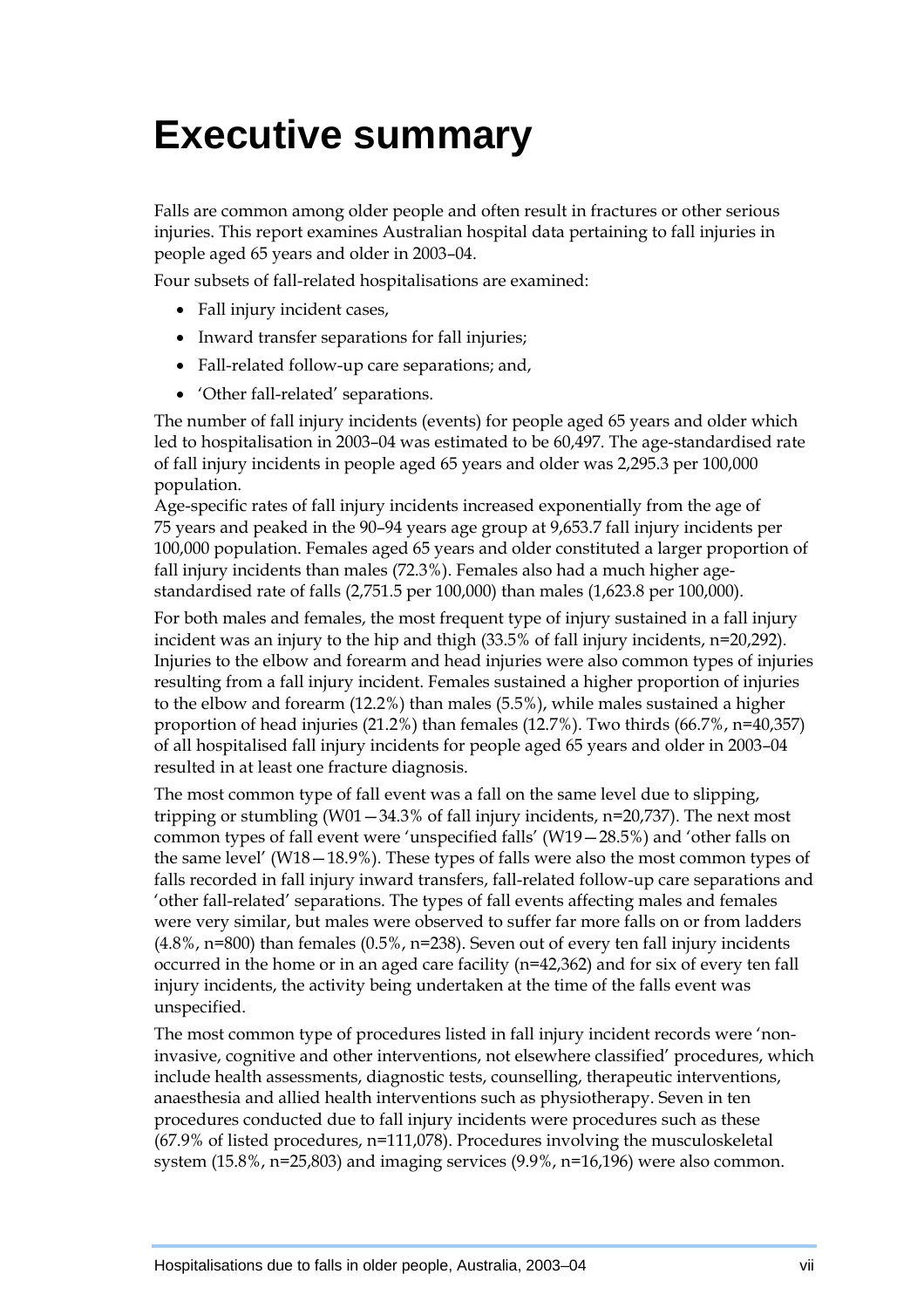The mean length of stay for fall injury incidents was 8.1 days  $(\pm 11.2 \text{ SD})$  and the mean length of stay increased with age for both males and females. The total number of hospital bed-days occupied due to fall injury incidents in people aged 65 years and older in 2003–04 was 487,401 bed-days. This represents 4.2% of all hospitalised beddays for this age group, in this year.

A further 7,274 separations in 2003–04 were identified as fall injury inward transfers. As for fall injury incidents, injuries to the hip and thigh predominated, however the proportion of injuries to the hip and thigh was much larger for fall injury inward transfer separations (49.0%, n=3,567). Also, like fall injury incidents, most fall injury inward transfer separations were due to unspecified falls (W19, 38.1%) and falls on the same level due to slips, trips and stumbles (W01, 28.5%). It is of note that unspecified falls accounted for a higher proportion of fall injury inward transfer separations than for fall injury incidents. Mean length of stay was longer for fall injury inward transfers than for fall injury incidents and contributed 97,267 hospital bed-days in 2003–04.

Falls in older people resulted in 15,825 fall-related follow-up care separations in 2003–04. Seven out of ten fall-related follow-up care separations had a principal diagnosis of Z50.9—care involving use of rehabilitation procedure, unspecified (n=11,370). As for fall injury incidents (and inward transfers), the most common type of injury recorded in fall-related follow-up care separations was an injury to the hip and thigh, and specifically, S72—fracture of femur (50.1%, n=7,925). The most common fall external cause codes listed in fall-related follow-up care separations were unspecified falls, falls on the same level due to slipping, tripping and stumbling, and other specified falls on the same level. Again, this is similar to fall injury incidents but, as for inward transfers, unspecified falls (W19) predominate.

Fall-related follow-up care separations added to the substantial burden of hospitalised fall-related injury. Fall-related follow-up care separations had a longer mean length of stay (21.5 days ± 30.7 SD) than fall injury incidents and 340,946 bed-days were occupied in 2003–04 due to fall-related follow-up care separations.

A further 18,048 separations for people aged 65 years and older were identified as being fall-related in the 2003–04 hospitals data. These 'other fall-related' separations did not fit the criteria specified for fall injury incidents, fall injury inward transfers or fall-related follow-up care separations, but contained both an injury (S00–T75 or T79) and a falls code (W00–W19) somewhere within the record. Interestingly, the rate of these 'other fall-related' separations was higher for males (749.6 per 100,000) than for females (644.6 per 100,000), quite unlike all other types of fall-related separation. Further, this group of fall-related separations differed from the three types of falls separations described above in that head injuries were the most common first-listed injury (in the range S00–T75 or T79) in the records (32.1%, n=5,791) while injuries to the hip and thigh were relatively infrequent (12.8%, n=2,313). As expected, the principal diagnoses for 'other fall-related' separations varied widely, and were commonly for diseases of the circulatory system (20.9%, n=3,765), 'symptoms, signs and abnormal clinical and laboratory findings, not elsewhere classified' (R00–R99, 14.7%, n=2,662) and diseases of the respiratory system (9.7%, n=1,748).

The mean length of stay for all 'other fall-related' separations for persons aged  $65+$  years was 17.8 days ( $\pm$  69.2 SD). This was considerably longer than the mean length of stay for injury incidents but shorter than the mean length of stay for fall-related follow-up care separations. Long lengths of stay (in excess of 1,000 days in some cases) for some separations coded with a principal diagnosis of Z75.3 (unavailability and inaccessibility of health-care facilities) contributed to this. The total number of beddays occupied by 'other fall-related' separations in people aged 65 years and older in 2003–04 was 320,600 days.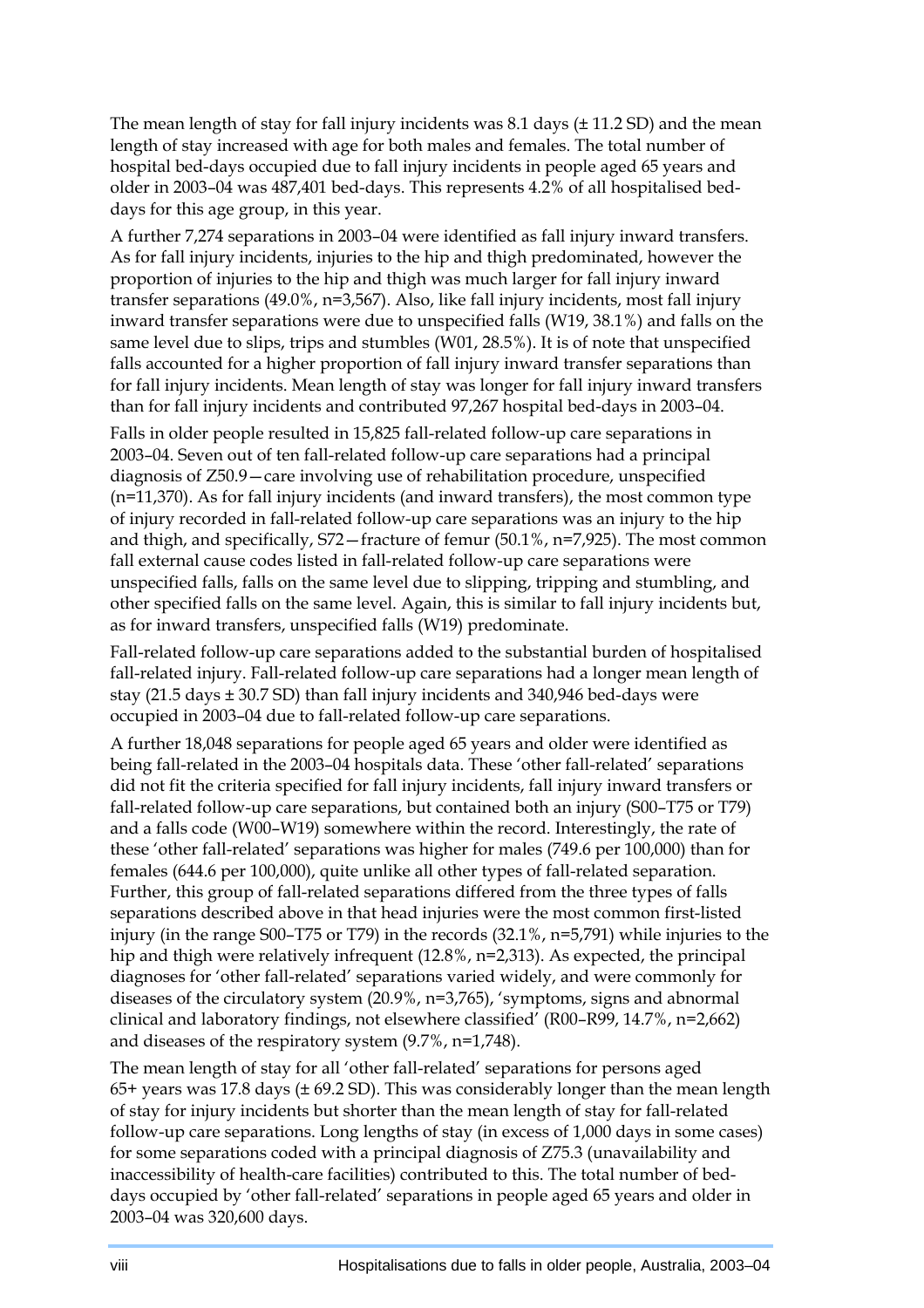The total number of fall-related hospitalisations for people aged 65 years and older in 2003–04 was 101,644, which represents 4.3% of all hospital separations for any cause for this population. The total burden of fall-related hospitalisations for people aged 65 years and older in 2003–04 was disproportionately higher, with 1,246,214 bed-days representing 10.9% of all hospital bed-days for this population in this year. Dividing this number of bed-days by the estimated incidence of 60,497 cases for 2003–04 results in an estimated average total number of hospital bed-days per incident case of 20.6 days. However, as the role of falls injury for 'other fall-related' separations is not entirely clear, a more appropriate estimate of the estimated average total number of hospital bed-days per incident case, including only the bed-days attributable to fall incidents, inward transfers and fall-related follow-up care, is 15.3 days. While lower, this is significantly longer than the estimate for incident cases only and better describes the burden on hospitals due to serious falls.

The cost of hospitalised fall injury and other fall-related separations in older people for the financial year 2003–04 was estimated by applying Australian Refined Diagnosis Related Groups (AR-DRG) v5.0 cost weights to records coded as acute episodes of care. For this year, private hospital cost weights were not published, so public hospital cost weights were also applied to private admissions to approximate expenditure. The total cost of fall-related acute episodes of care was estimated to be \$566.0 million. As costs could not be estimated for separations coded as rehabilitation, and other non-acute episodes of care, in addition to the lack of accurate costs for private admissions, this cost estimate is thought to underestimate the total cost of fall-related hospitalisations for people aged 65 years and older. Further, this estimate does not include the cost of post-hospital care and other indirect costs incurred by falls. However, based on these estimates, it is likely that the annual 'lifetime' cost of falls in older people exceeds the \$1 billion cost suggested by Moller (1998).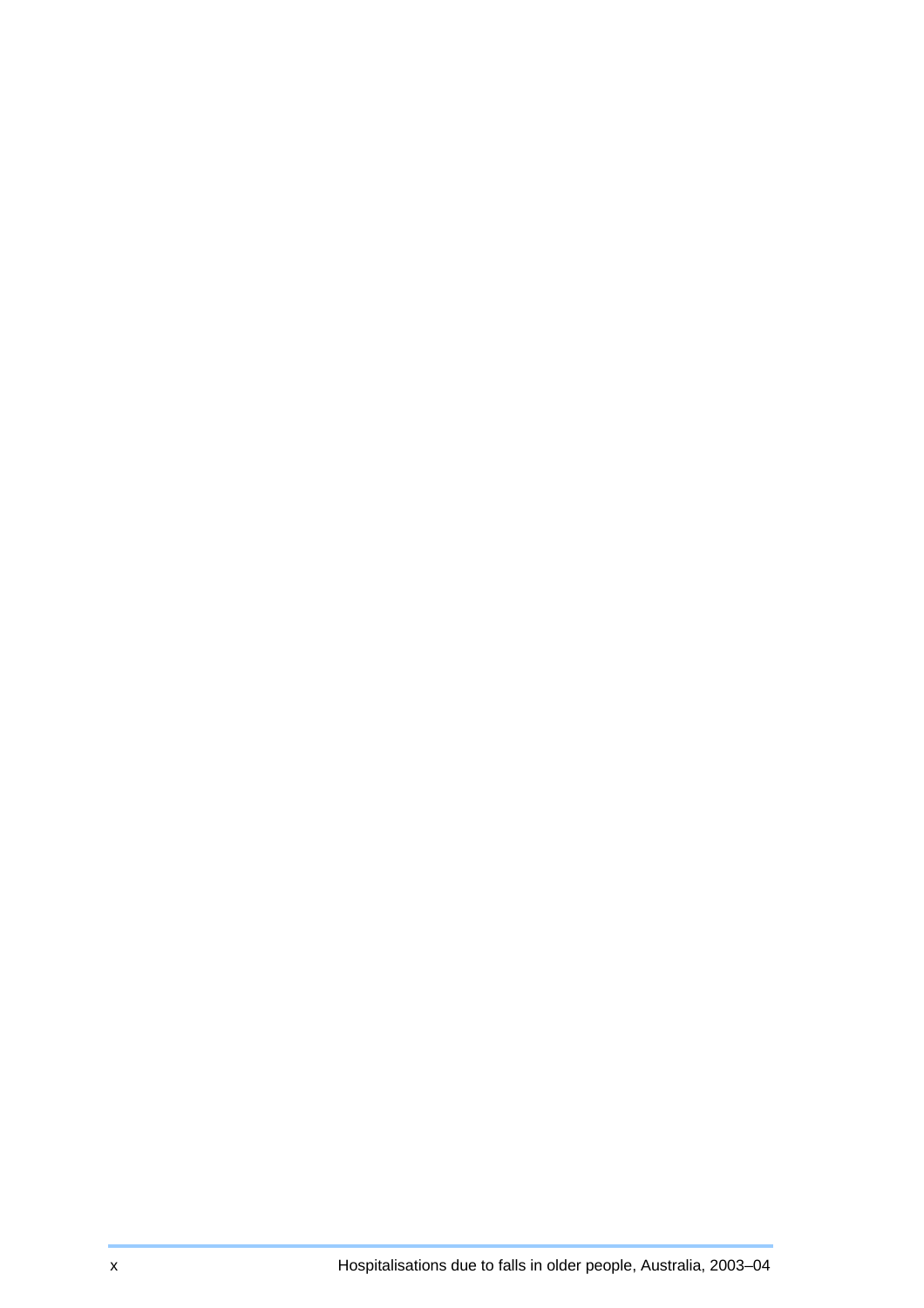## <span id="page-10-0"></span>**1 Introduction**

Falls are common among older people and often result in fractures or other serious injuries. In Australia, approximately one in three older persons living at home experience a fall annually (Lord et al. 1993; Dolinis et al. 1997; Morris et al. 2004) and approximately 4% of people 75 years and older in 2004–05 reported having suffered an injury as a result of a 'low fall' in the four weeks prior to survey (ABS 2006). A substantial proportion of falls in community-dwelling older people result in hospitalisation (Sattin et al. 1990; Hall & Hendrie 2003; Hendrie et al. 2004) and serious falls in older people substantially increase the risk of admission to residential care (Tinetti & Williams 1997). Further, based on a conventional method of case identification, more than 1,300 deaths in people aged 65 years and older are attributed to falls in a calendar year (Kreisfeld et al. 2004). Use of additional causes of death information suggests that the number of deaths involving falls in older people may actually be twice this (Kreisfeld & Harrison forthcoming).

Risk factors for falls and fall-related injury include increasing age, gender, medication use and predisposing medical conditions including Parkinson's disease, osteoporosis and vision problems (Fildes et al. 1994; Lord et al. 2001; Wood et al. 2002; Mwanri & Fuller 2003; Lewis et al. 2004; Morris et al. 2004). Social, and socio-economic, factors can also affect the risk of falls in the elderly (Dolinis et al. 1997; West et al. 2004; Gill et al. 2005; Lechevallier-Michel et al. 2005). Importantly, having had one fall is a risk factor for future falls (Pluijm et al. 2006).

The cost to the heath system of serious fall-related injuries is considerable. The direct cost to the health system (including hospitalisation, doctor visits, medications and institutional care) for falls in older people in Australia was estimated to be \$406.4 million for the financial year 1993–94 (Mathers & Penm 1999). More recent calculations estimated this cost to be \$498.2 million in 2001 (Moller 2003). Estimates of the costs associated with falls which include 'lifetime' costs, that is indirect and/or informal costs (e.g. lost production due to incapacitation or premature death and costs borne by the family or community), exceed \$1 billion per year (Moller 1998).

Further, as in other developed nations, the ageing of the Australian population has enlarged the population at high risk of fall-related injury and population projections imply substantial increase in years to come. In 2001, 12.4% of the Australian population was aged 65 years and older and population projections suggest that by 2051, this group will account for over 24% of the total population (Moller 2003). Hospitalised fallrelated injury of older persons is predicted to increase almost threefold in the next fifty years, requiring over three quarters of a million additional bed days per year and an estimated 3,320 nursing home places in 2051 (Moller 2003). Accordingly, public health policy will need to continue to include falls in the elderly as an injury prevention priority (Pointer et al. 2003).

This report examines fall-related hospitalisations in 2003–04 for Australians aged 65 years and older. Using National Hospital Morbidity Database (NHMD) records of separations ending during 2003–04, this analysis includes all separations for people aged 65 years and older which included both an injury diagnosis (S00–T75 or T79) and an external cause code signifying an unintentional fall (W00–W19). These codes could appear anywhere within the record (i.e. analysis was not restricted to records which had a principal diagnosis indicating that the injury was the primary reason for the episode of hospital care).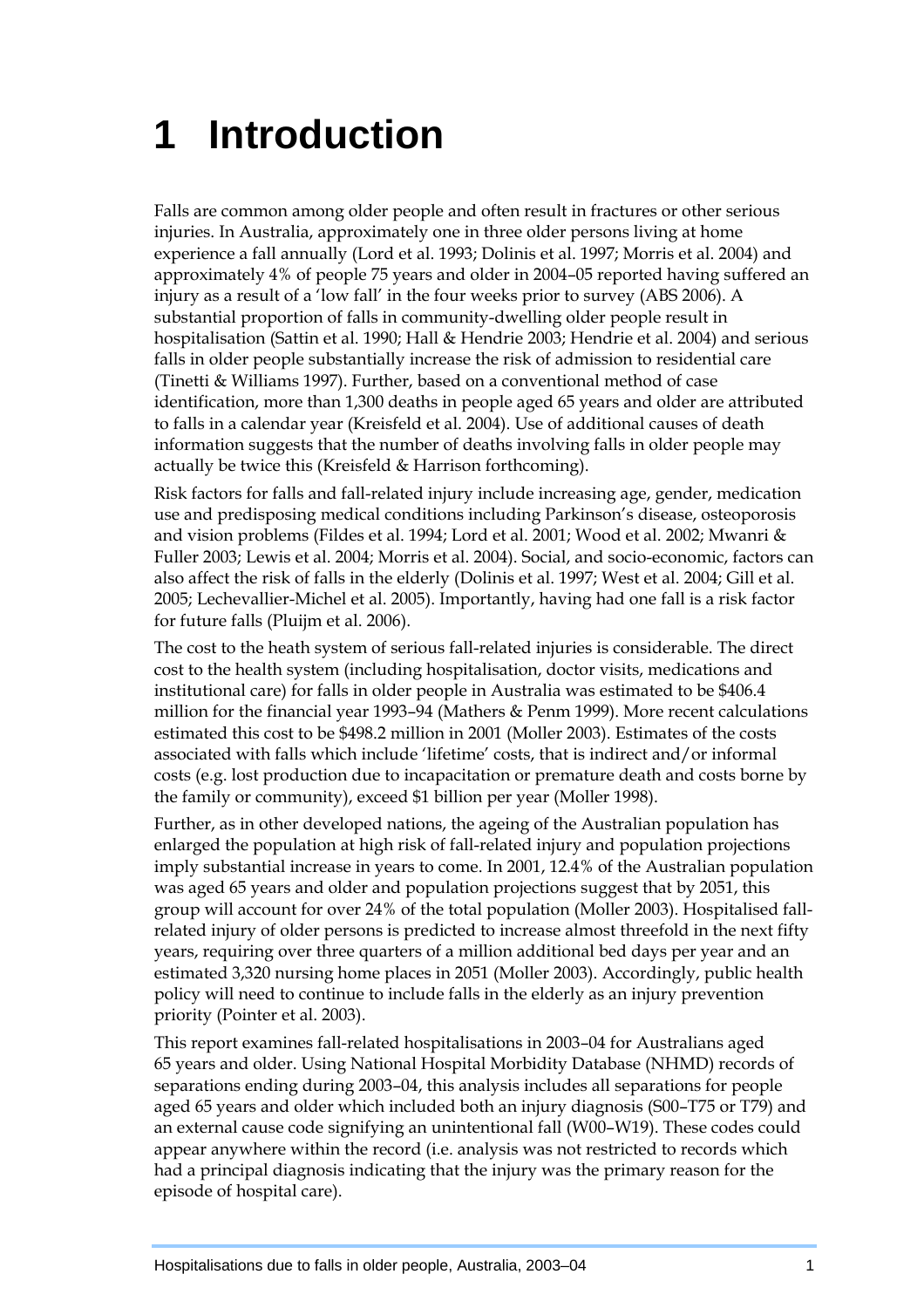Three major aspects of hospitalised fall-related injury are discussed:

- 1. the annual incidence of new cases;
- 2. the burden to the hospital system, including acute care, follow-up care, and other types of care; and
- 3. the estimated cost of fall injury to the hospital system.

Chapter 2 presents the estimated annual incidence of fall events resulting in injury and hospitalisation in 2003–04 for people aged 65 years and older. Chapter 3 describes the characteristics of these injury incidents, including the mechanism and circumstances (place of occurrence, activity) of the fall event. Chapter 4 provides a brief description of a set of separations omitted from Chapters 2 and 3; separations which meet the definition of incident case, but have been transferred from another hospital. Including these separations in incidence estimates would result in the multiple counting of some injurious fall events.

Chapter 5 presents and describes estimates of the nature and extent of hospital inpatient care provided in Australia in the year to June 30, 2004 due to fall-related injuries in people aged 65 years and older. Separations in these analyses include episodes of fall-related follow-up care and 'other fall-related' separations for which the primary reason for the episode of hospital care was not an injurious fall, but injury and unintentional fall codes featured in the record. The burden to the hospital system of fall-related injuries, in terms of bed-days, is also discussed in Chapter 5, and estimates of the direct cost to the hospital system due to fall-related injury are also presented.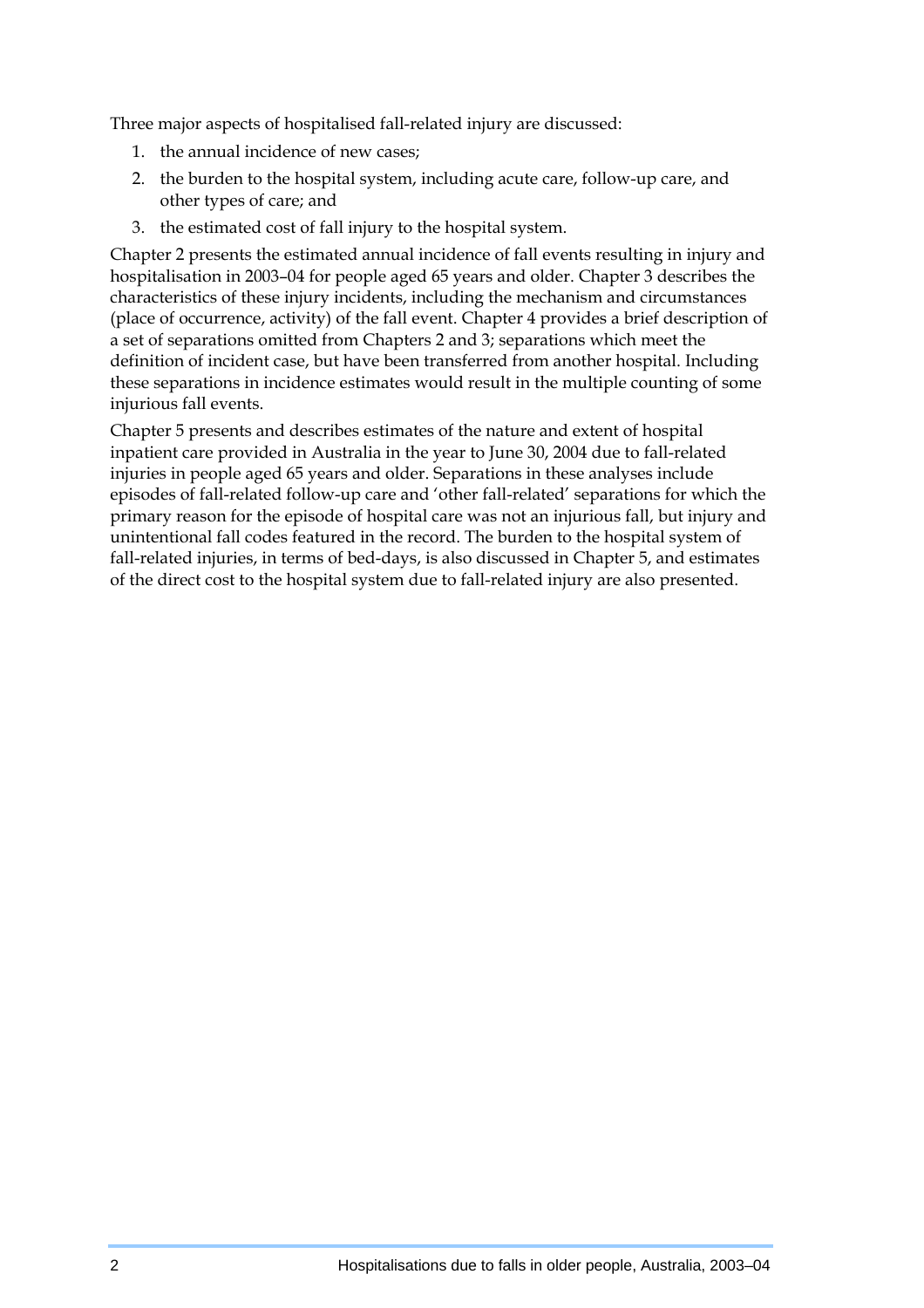## <span id="page-12-0"></span>**2 Incidence**

During 2003–04, over 2.3 million hospital separations in Australia were generated by people aged 65 years and older (AIHW 2005a). Of these, 89,707 (3.8%) had a principal diagnosis in the range S00–T75 or T79, denoting community injury (i.e. excluding injuries sustained in the context of surgical and medical care, such as complications or sequelae). Three quarters of these injury separations (75.5%) also had a first external cause code in the range W00–W19, denoting an unintentional fall.

The number of new cases of fall-related injury resulting in hospitalisation is difficult to estimate, due to certain limitations of data available at a national level. The incidence of injury events resulting in hospitalisation can be estimated from NHMD data by excluding any separation meeting the specified selection criteria which also has a mode of admission denoting 'transfer from another acute hospital' (see Data Issues section). Calculated in this way, the estimated number of injury events due to falls in people aged 65 years and over in 2003–04 was 60,497. The method used to obtain this estimate accounts for transfers between hospitals, and for 'statistical' transfers within hospitals, but not readmissions, if these are also recorded as injury cases due to a fall. These 60,497 fall injury incidents represent 2.5% of all hospital separations for the population aged 65 years and older in 2003–04.

|                                                               | <b>Males</b> | <b>Females</b> | <b>Persons</b> |
|---------------------------------------------------------------|--------------|----------------|----------------|
| All hospital separations 2003-04, aged 65+ years a, b         | 1,203,275    | 1,176,230      | 2,379,516      |
| Principal diagnosis S00-T75 or T79                            | 29,123       | 60,584         | 89,707         |
| Principal diagnosis S00–T75 or T79 and external cause W00–W19 | 18,810       | 48,961         | 67,771         |
|                                                               |              |                |                |
| Estimated falls incident cases                                | 16,779       | 43,718         | 60,497         |
| As percentage of all hospital separations aged 65+ years      | $1.4\%$      | 3.7%           | 2.5%           |
| As percentage of all S00-T75 or T79 injuries aged 65+ years   | 57.6%        | 72.2%          | 67.4%          |
|                                                               |              |                |                |
| Mean length of stay for fall injury incident cases: days (SD) | 7.9(11.3)    | 8.1(11.2)      | 8.1(11.2)      |
| Total bed-days, fall injury incident cases                    | 133,233      | 354,168        | 487,401        |
| As percentage of all hospital patient days aged 65+ years     | 2.6%         | 5.7%           | 4.2%           |

#### **Table 1: Key indicators for hospital separations of people aged 65+ years, 2003–04**

(a) Data source: *Australian hospital statistics 2003–04* (AIHW 2005a).

(b) Persons total includes 11 separations for which sex was unreported.

The age-standardised rate of fall injury incidents in people aged 65 years and older was 2,295.3 per 100,000 population. The age-specific rate of fall injury incidents peaked in the 90–94 years age group at 9,653.7 fall injury incidents per 100,000 population. Females aged 65+ years sustained a greater number of injurious falls than males aged 65+ years, constituting 72.3% of the cases. The age-standardised rate of falls in older females was also higher than that of older males. The rate of falls incidents for females 65+ years was 2,751.5 per 100,000, while the rate of falls incidents for males 65+ years was 1,623.8 per 100,000 population. This represents a M:F ratio of 0.6 hospitalised falls in males for every 1.0 cases in females.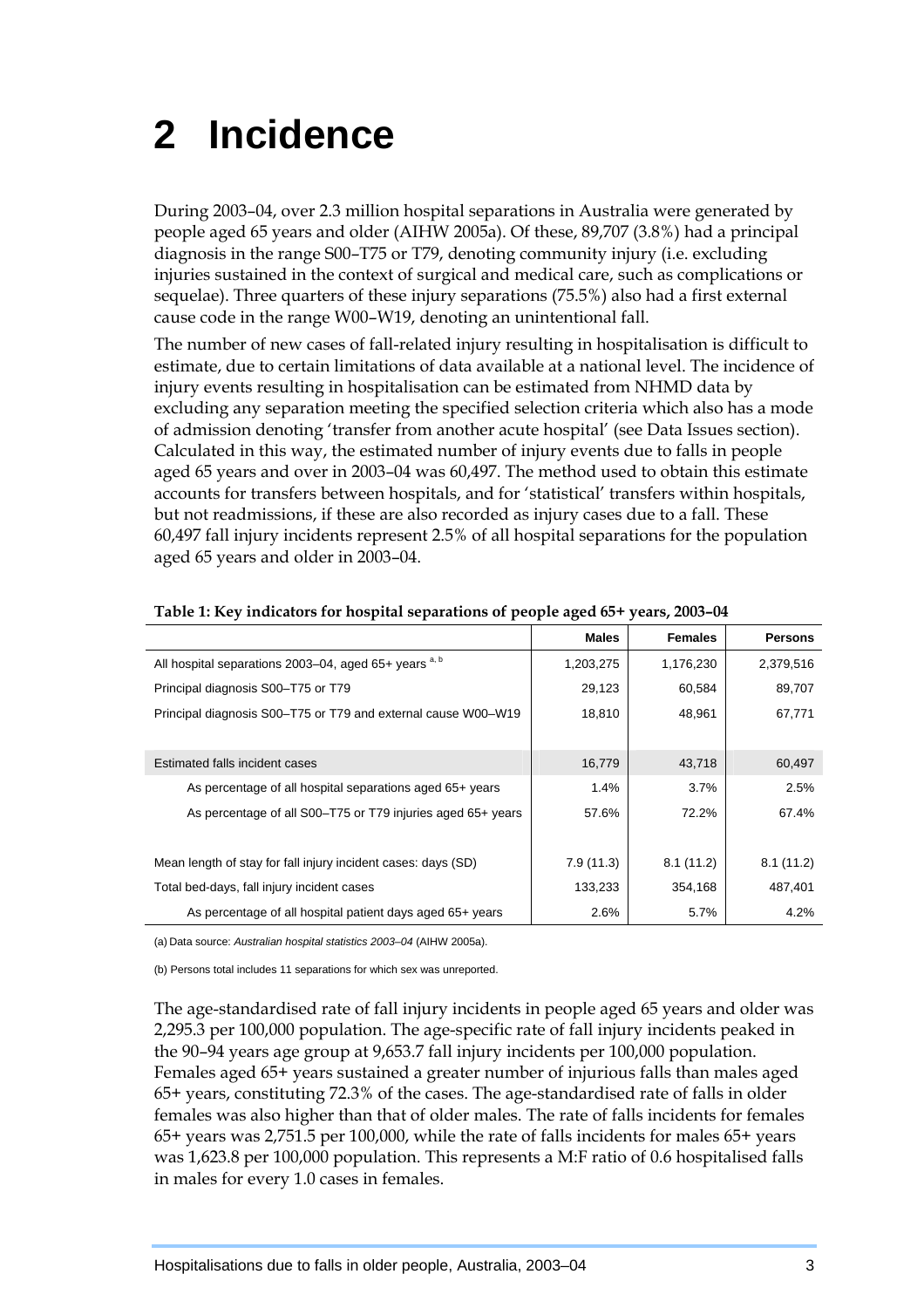### <span id="page-13-0"></span>**Age and sex**

Males accounted for only 27.7% of hospitalised fall injury incidents for people aged 65 years and older. This is due to the smaller proportion of males than females in the older population, combined with the lower age-specific rates for hospitalisations due to falls for males than females. Males aged 65 years and older who sustained falls were significantly younger than females who sustained falls (Mann Whitney U test, p<0.001). The mean age of males hospitalised due to fall injury incidents was 80.0 years (± 7.8 SD) while the mean age of females was 82.0 years (± 7.7 SD).



Figure 1 describes the age-specific rate of injury incidents due to falls in males and females aged 65+ years. The rate of fall injury incidents was greater for females than males in all age-groups. The M:F ratio at different age groups ranged from 0.5 falls for males for every 1.0 falls for females at ages 75–79 years to 0.7 falls for males for every 1.0 falls for females at ages 90–94 years.

The rates of injury incidents due to falls increased substantially after the age of 75 years for both sexes. Identified as an important target population for injury prevention (Pointer et al. 2003; NPHP 2004), the age-standardised rate of falls in people aged 75 years and older was 3,926.1 per 100,000 population. The age-standardised rate of falls in males 75+ years was 2,745.4 per 100,000 while the rate of falls in females 75+ years was 4,653.9 per 100,000.

The rate of fall injury events for men peaked in the 90–94 years age group and the decline in the falls rate at ages 95+ years suggests that increased frailty and decreased mobility in the very old affects falls risk for men. Although the rate of falls incidents for women 95+ years is marginally higher than for those aged 90–94 years, the rate is seen to stabilise (rather than decline) in the very old.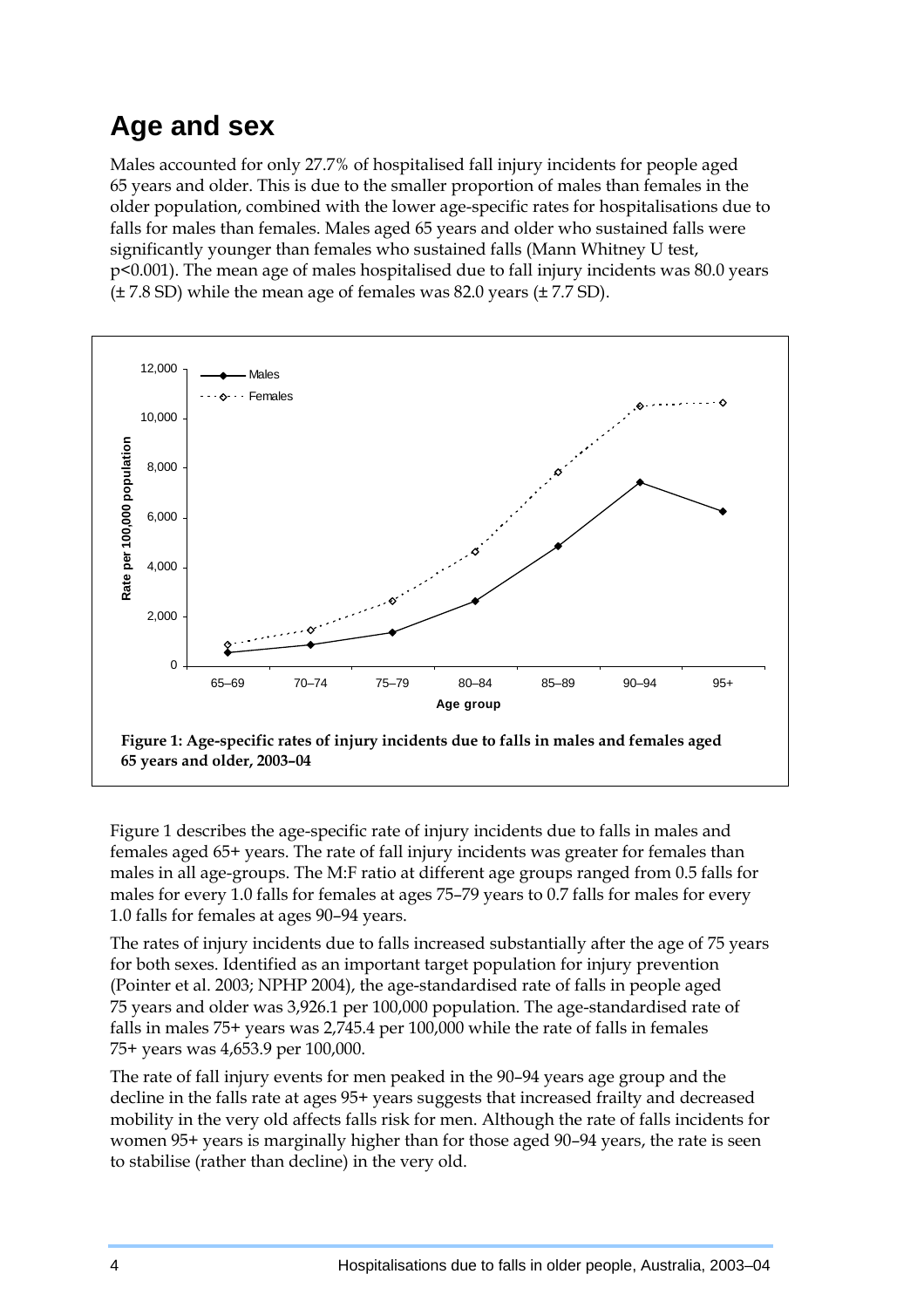### <span id="page-14-0"></span>**Injury type**

The largest proportion of injury incidents due to falls for both males and females resulted in injuries to the hip and thigh (persons: 33.5%, n=20,292). As can be seen in Table 2, injuries to the head were the second most common principal diagnosis for both males and females, constituting 15.0% of all incident cases. However, the proportion of males who suffered head injuries was much higher (21.2%) than for females (12.7%). Males also sustained a greater proportion of injuries to the thorax (9.9%). Females sustained a higher proportion (12.2%) of injuries to the elbow and forearm than males. Injuries to the abdomen, lower back, lumbar spine and pelvis and injuries to the knee and lower leg were common principal diagnoses for both males and females.

| ICD-10-AM 3rd edition principal diagnosis                      | <b>Males</b> | <b>Females</b> | <b>Persons</b> |
|----------------------------------------------------------------|--------------|----------------|----------------|
| Injuries to the head                                           | 3,553 (21%)  | 5,539 (13%)    | 9,092 (15%)    |
| Injuries to the neck                                           | 245 (1%)     | 326 (1%)       | 571 (1%)       |
| Injuries to the thorax                                         | 1,659 (10%)  | 2,183(5%)      | 3,842 (6%)     |
| Injuries to the abdomen, lower back, lumbar spine &<br>pelvis  | 1,617 (10%)  | 4,753 (11%)    | 6,370 (11%)    |
| Injuries to the shoulder & upper arm                           | 1,497 (9%)   | 4,374 (10%)    | 5,871 (10%)    |
| Injuries to the elbow & forearm                                | 923 (6%)     | 5,318 (12%)    | 6,241 (10%)    |
| Injuries to the wrist & hand                                   | 385 (2%)     | 644 (1%)       | 1,029 (2%)     |
| Injuries to the hip & thigh                                    | 5,203 (31%)  | 15,089 (35%)   | 20,292 (34%)   |
| Injuries to the knee & lower leg                               | 1,247 (7%)   | 4,536 (10%)    | 5,783 (10%)    |
| Injuries to the ankle & foot                                   | 195 (1%)     | 554 (1%)       | 749 (1%)       |
| Injuries involving multiple body regions                       | 27 (0%)      | 37 (0%)        | 64 (0%)        |
| Injuries to unspecified parts of trunk, limb or body<br>region | 154 (1%)     | 255 (1%)       | 406 (1%)       |
| <b>Burns</b>                                                   | $*(0\%)$     | $*(0\%)$       | $*(0%)$        |
| Poisoning by drugs, medications & biological<br>substances     | $*(0%)$      | $*(0\%)$       | $*(0%)$        |
| Other and unspecified effects of external causes               | $10(0\%)$    | 20 (0%)        | $30(0\%)$      |
| Certain early complications of trauma                          | 61 (0%)      | 87 (0%)        | 148 (0%)       |
| <b>Total</b>                                                   | 16,779       | 43,718         | 60,497         |

**Table 2: Principal diagnosis injury types for fall injury incident cases, males, females and persons 65+ years, 2003–04** 

\* Small case numbers have been suppressed to prevent patient identification.

Figure 2 highlights the differences in the types of injuries sustained by males and females. Males aged 65+ years experienced higher proportions of injuries to the head and trunk regions while females aged 65+ years experienced higher proportions of injuries to the shoulder and upper limbs and the hip and lower limbs.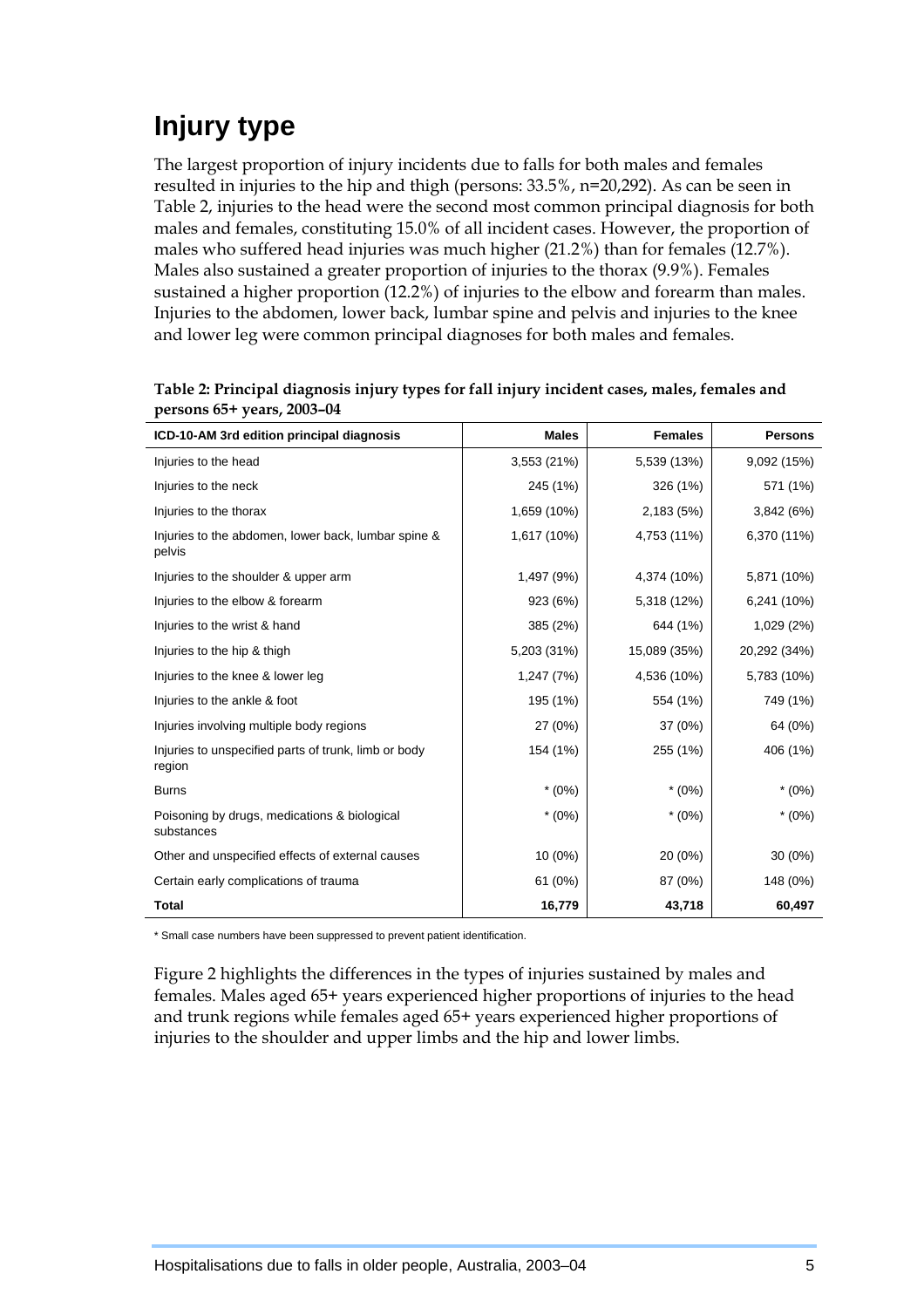

### <span id="page-15-0"></span>**Fractures**

The scope of this report is hospitalised injury due to falls and the burden to hospitals due to fall-related injury. The aims of most fall prevention programs, however, are to reduce the *impact* of falls by improving balance and physiological strength and reducing the risk of osteoporotic fractures. While the presence of diagnoses codes indicative of osteopathy (e.g. M80–M94) are not considered in this report, the incidence of fracture injuries due to falls has been analysed.

Two thirds (n=40,357, 66.7%) of people aged 65 years and older hospitalised due to a fall injury incident sustained at least one fracture. The number of fractures present in the multiple diagnosis fields of the separations ranged from 0 (n=20,140, 33.3%) to 10 (n=1). Most people only sustained a single fracture (n=35,603, 58.9%).

A higher proportion of females hospitalised due to a fall injury event sustained fractures (70.0%) than males (58.2%). The proportion of males who sustained one or more fractures in a fall injury incident remained similar at all ages. For females, however, the proportion of cases with fractures declined slightly with increasing age (Figure 3). Nonetheless, the rate of fall incidents involving one or more fracture diagnoses increased markedly with age for both sexes (Figure 4). Due to the high proportion of fractures present in fall injury cases at all ages, the rates of fracture incidence showed a similar pattern to that for fall injury itself. However, unlike fall injury overall, the rate of fall-related fractures in females 95+ years was slightly lower than the rate at ages 90–94 years.

Cases with a principal diagnosis denoting injuries to the elbow and forearm had the largest proportion of fractures present among the diagnoses (n=5,501, 88.1%). Females admitted with elbow and forearm injury due to a fall were more likely than males to have sustained a fracture (92.0% of females having one or more fracture diagnoses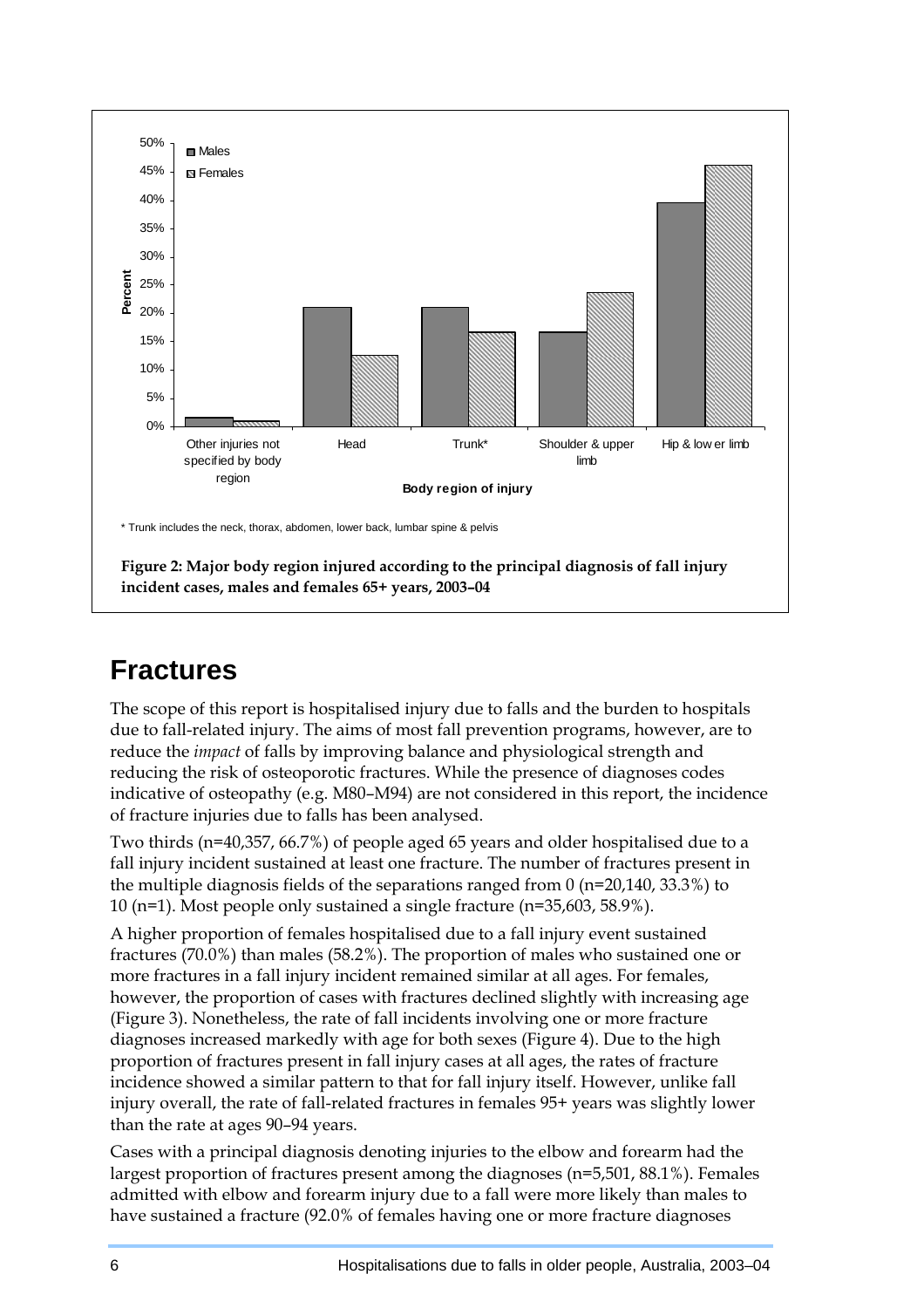versus 66.1% of males). Similarly, a high proportion of cases with a principal diagnosis denoting injuries to the hip and thigh reported one or more fractures (85.1%, n=17,268). Of these, most cases (92.0%) had a principal diagnosis denoting fractures of the upper femur (S72.0, S72.1 or S72.2).



 **Figure 3: The proportion of hospitalised fall injury incidents incurring one or more fracture diagnoses, males and females 65+ years, 2003–04** 



**and females 65+years, 2003–04**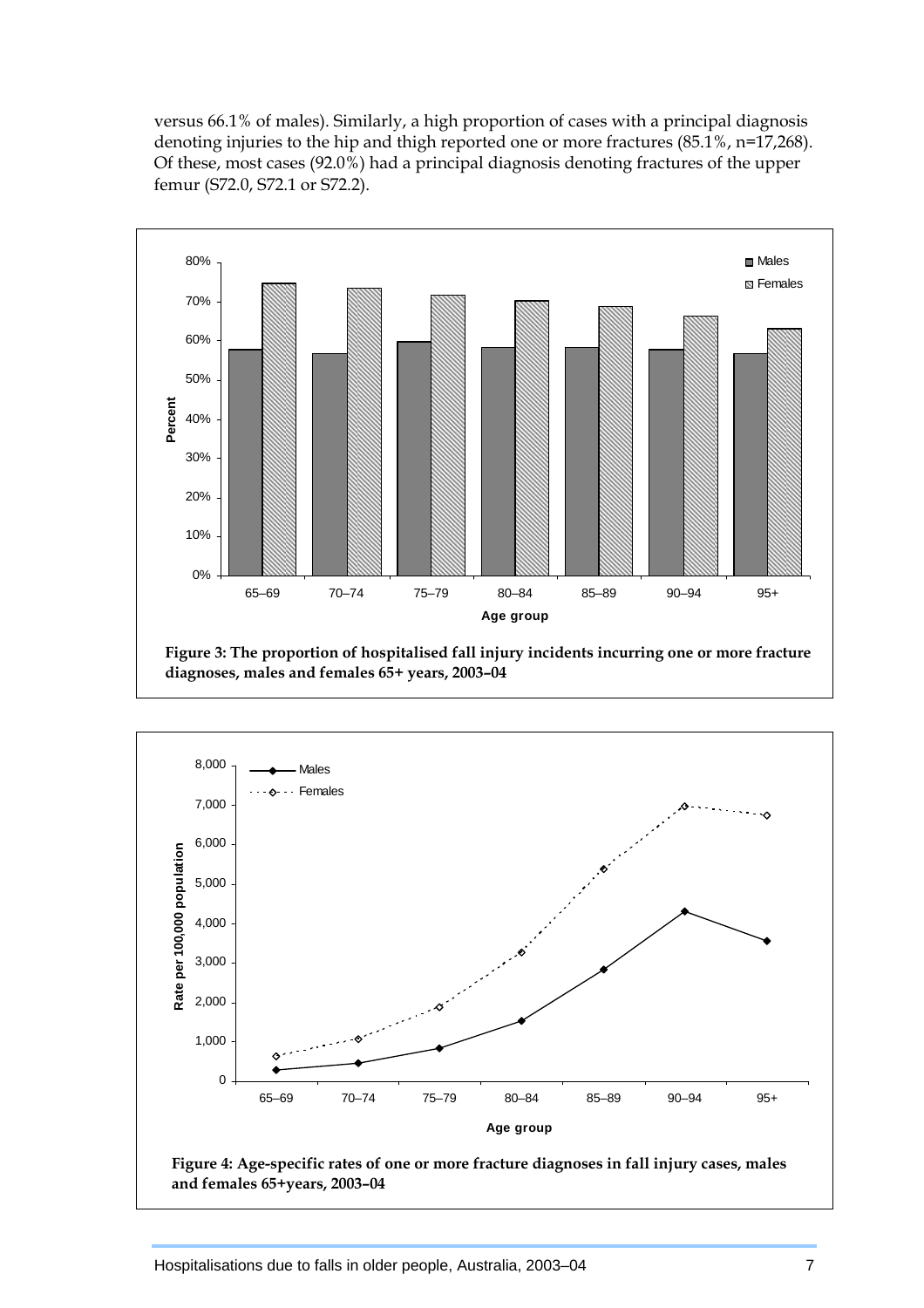### <span id="page-17-0"></span>**Geographical distribution**

The rate of hospitalised fall injury incidents for people aged 65 years and older in 2003–04 varied by state (Figure 5). As described above, the Australian rate of fall injury incidents in people aged 65+ years was 2,295.3 per 100,000 population. The estimated incidence rate of hospitalised falls in older people in Victoria was higher than the national rate (2,523.5 per 100,000) and the rate of falls in people 65+ years in New South Wales and the Northern Territory were quite similar to the national rate (New South Wales: 2,302.4 per 100,000. Northern Territory: 2,229.9 per 100,000). The recorded rates of hospitalised fall-related injury in older people in all other states and territories were lower than the national rate.

These results were largely driven by the state-based rates of falls in older women (Table 3). As described above, the Australian rate of fall injury incidents in females aged 65+ years was 2,751.5 per 100,000 population females aged 65+ years in Victoria and the Northern Territory had higher rates of hospitalised falls incidents than the Australian age-standardised rate (Victoria: 3,049.6 per 100,000. Northern Territory: 2,896.6 per 100,000). In all other states, the rates of hospitalised fall injuries in females aged 65+ years were lower than the national rate. The estimated rate of hospitalised falls in females aged 65+ years in Tasmania was much lower than the rate for all females 65+ years (2,147.0 per 100,000, n=911).

For males aged 65 years and older, rates of hospitalised falls incidents were higher than the national rate in Victoria, similar to the national rate in New South Wales and Queensland and lower than the national rate in the remaining states and territories (Table 3).

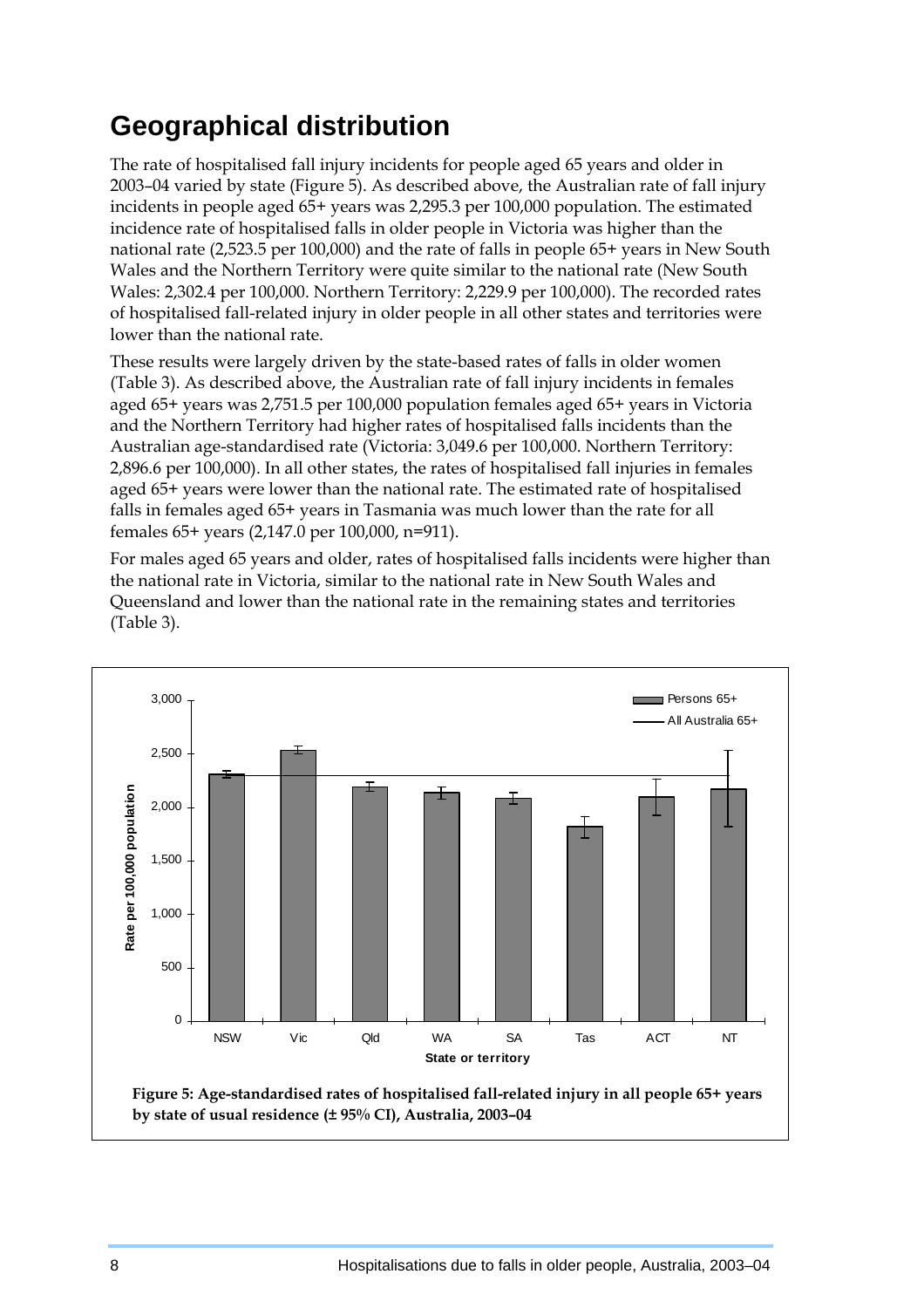|            | <b>Males</b>         | <b>Females</b>     | <b>Persons</b>     |
|------------|----------------------|--------------------|--------------------|
| Australia  | 1,623.8              | 2,751.5            | 2,295.3            |
|            |                      |                    |                    |
| <b>NSW</b> | $1,663.2 (+39.4)$    | 2,728.6 (-22.8)    | $2,302.4 (+7.1)$   |
| Vic        | $1,745.9 (+122.1)$   | $3,049.6 (+298.1)$ | $2,523.5 (+228.2)$ |
| Qld        | $1,620.1$ ( $-3.7$ ) | $2,591.3$ (-160.2) | 2,187.8 (-107.5)   |
| <b>WA</b>  | 1,400.4 (-223.3)     | 2,618.0 (-133.5)   | $2,124.2(-171.1)$  |
| SA         | 1,431.9 (-191.9)     | $2,503.5$ (-248.0) | 2,077.8 (-217.5)   |
| Tas        | 1,314.0 (-309.8)     | 2,147.0 (-604.5)   | 1,817.0 (-478.3)   |
| <b>ACT</b> | 1,423.7 (-200.1)     | 2,578.0 (-173.5)   | $2,094.2$ (-201.1) |
| NT         | 1,384.7 (-239.0)     | $2,896.6 (+145.1)$ | $2,229.9(-65.4)$   |

**Table 3: Age-standardised rates of hospitalised fall injury incidents by state of usual residence, males, females and persons aged 65+ years (difference from all-Australia rate), 2003–04** 

Rates of hospitalised falls in people aged 65 years and older were also calculated according to the Australian Standard Geographical Classification of the remoteness of the place of usual residence. Rates were very similar for all remoteness zones except for people, especially females, whose recorded place of residence is classified as Very remote (Figure 6). Rates of hospitalised falls were substantially lower for this group. This finding was associated with particularly low rates of hospitalised falls incidence for persons aged 80+ years living in Very remote areas (Figure 7). The lack of a strong association between remoteness and hospitalised fall injury is noteworthy because a positive association has been found for other types of injury cases (Berry & Harrison 2006).

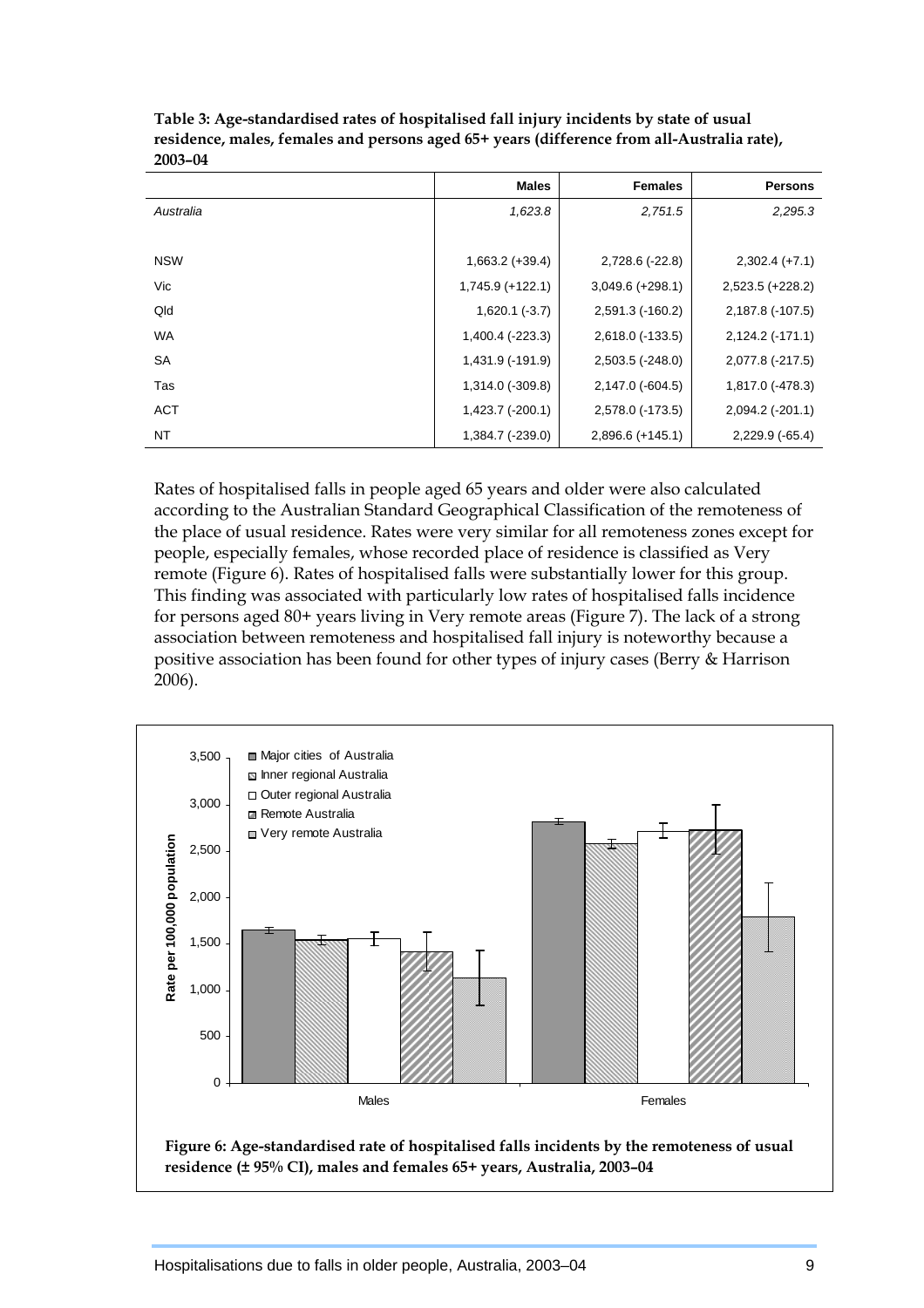

Similar patterns were observed for both male and female age-specific rates (Table 4). The ratio of rates of hospitalised falls in males aged 65–69 years was 1.2 incidents in Major cities for every 1.0 incidents in Very remote areas. For males aged 85+ years, this ratio was 2.2 hospitalised falls in Major cities for every 1.0 incident in Very remote areas. Similarly, the ratio of rates of hospitalised falls in females aged 65–69 years was 0.8 incidents in Major cities for every 1.0 incident in Very remote areas while for females aged 85+, this ratio was 2.4 hospitalised falls in Major cities for every 1.0 incidents in Very remote areas.

|           |                                     | <b>Males</b>             |                   |                                     | <b>Females</b>                  |                   |
|-----------|-------------------------------------|--------------------------|-------------------|-------------------------------------|---------------------------------|-------------------|
|           | <b>Major cities</b><br>of Australia | Very remote<br>Australia | <b>Rate Ratio</b> | <b>Major cities</b><br>of Australia | Very remote<br><b>Australia</b> | <b>Rate Ratio</b> |
| 65-69     | 545.1                               | 457.9                    | 1.2               | 869.7                               | 1.151.0                         | 0.8               |
| $70 - 74$ | 846.7                               | 1.279.6                  | 0.7               | 1,468.6                             | 894.5                           | 1.6               |
| $75 - 79$ | 1.375.7                             | 924.6                    | 1.5               | 2.651.0                             | 2.150.4                         | 1.2               |
| $80 - 84$ | 2,709.3                             | 1.381.6                  | 2.0               | 4.733.2                             | 2.734.0                         | 1.7               |
| $85+$     | 5,651.7                             | 2,586.3                  | 2.2               | 8,985.8                             | 3,666.2                         | 2.5               |

**Table 4: Age-specific rates of hospitalised falls incidents for males and females aged 65 years and older living in Major cities versus Very remote areas of Australia, 2003–04** 

*Note:* Age groups to 85+ years only due to population data constraints.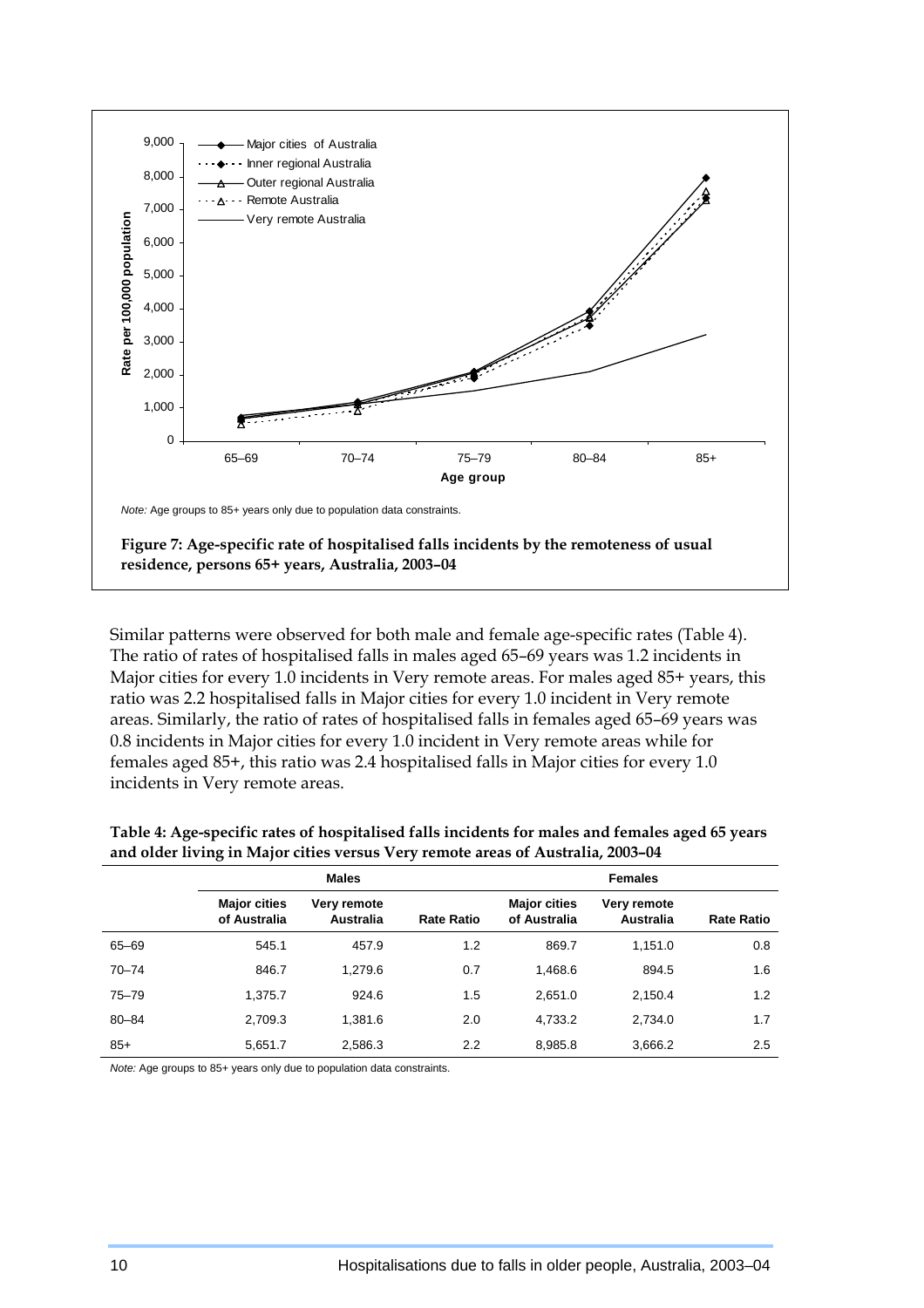The reason or reasons for the sharp difference between the Very remote zone and all other zones are not clear. Possible explanations include the increased likelihood that falls with less severe consequences will result in admission if the injured person lives near a hospital than if they live in a remote place, or a 'survivor effect', whereby ill or frail older people may move to less remote areas, leaving only the healthiest, most robust older residents in the Very remote population. Alternatively, a 'non-survivor effect' could be an influence here, whereby serious falls in older people in Very remote locations may result in the person's death before they can reach hospital. A fourth potential explanation is misclassification of place of residence (e.g. some older people recorded in population data as living in Very remote areas might actually live in less remote places).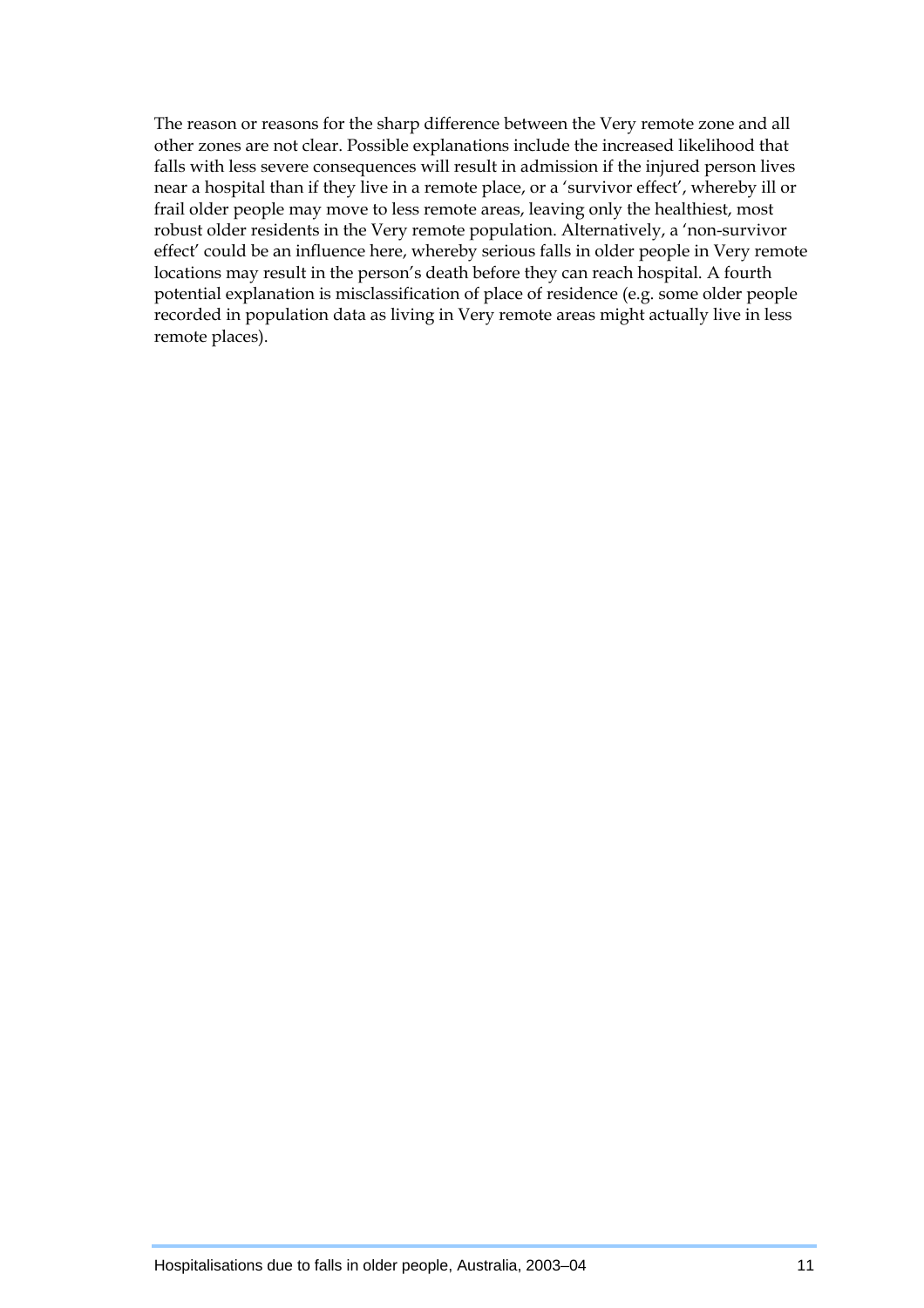### <span id="page-21-0"></span>**3 Circumstances of fall injury incident cases**

This chapter provides a description of the circumstances of occurrence of the hospitalised incident cases due to falls in people aged 65 years and older in 2003–04 (those included in Chapter 2).

#### **Table 5: Causes of hospitalised falls: first external cause code for males, females and persons aged 65+ years, Australia, 2003–04**

|                                                                                        | <b>Males</b> | <b>Females</b> | <b>Persons</b> |
|----------------------------------------------------------------------------------------|--------------|----------------|----------------|
| Fall on same level involving ice & snow (W00)                                          | $*(0\%)$     | $*(0\%)$       | 6(0%)          |
| Fall on same level from slipping, tripping & stumbling (W01)                           | 5,017 (30%)  | 15,720 (36%)   | 20,737 (34%)   |
| Fall involving ice-skates, skis, roller-skates or skateboard (W02)                     | 20 (0%)      | $11(0\%)$      | 31(0%)         |
| Other fall on same level due to collision with, or pushing by,<br>another person (W03) | 57 (0%)      | 172 (0%)       | 229 (0%)       |
| Fall while being carried or supported by other persons (W04)                           | $*(0\%)$     | $*(0\%)$       | 18 (0%)        |
| Fall involving wheelchair (W05)                                                        | 137 (1%)     | 242 (1%)       | 379 (1%)       |
| Fall involving bed (W06)                                                               | 753 (4%)     | 1,959 (4%)     | 2,712 (4%)     |
| Fall involving chair (W07)                                                             | 522 (3%)     | 1,332 (3%)     | 1,854 (3%)     |
| Fall involving other furniture (W08)                                                   | 81 (0%)      | 130 (0%)       | 211 (0%)       |
| Fall involving playground equipment (W09)                                              | $*(0\%)$     | $*(0\%)$       | 6(0%)          |
| Fall on & from stairs & steps (W10)                                                    | 997 (6%)     | 2,469 (6%)     | 3,466 (6%)     |
| Fall on & from ladder (W11)                                                            | 800 (5%)     | 238 (1%)       | 1,038 (2%)     |
| Fall on & from scaffolding (W12)                                                       | 26 (0%)      | $0(0\%)$       | 26 (0%)        |
| Fall from, out of or through building or structure (W13)                               | 213 (1%)     | 87 (0%)        | 300 (0%)       |
| Fall from tree (W14)                                                                   | $*(0\%)$     | $*(0\%)$       | 45 (0%)        |
| Fall from cliff (W15)                                                                  | 15 (0%)      | $10(0\%)$      | 25 (0%)        |
| Diving or jumping into water causing injury other than drowning<br>or submersion (W16) | 7(0%)        | 8(0%)          | 15 (0%)        |
| Other fall from one level to another (W17)                                             | 324 (2%)     | 398 (1%)       | 722 (1%)       |
| Other fall on same level (W18)                                                         | 3,001 (18%)  | 8,436 (19%)    | 11,437 (19%)   |
| Unspecified fall (W19)                                                                 | 4,758 (28%)  | 12,482 (29%)   | 17,240 (28%)   |
| <b>Total falls incidents</b>                                                           | 16,779       | 43,718         | 60,497         |

\* Small case numbers have been suppressed to prevent patient identification.

Described in Table 5, the majority of hospitalised fall injury incidents for people aged 65 years and older were recorded as falls on the same level from slipping, tripping and stumbling (W01, 34.3%, n=20,737). This was the highest-ranking fall type for both males and females. Females, however, sustained a higher proportion of hospitalised slips, trips and stumbles than males (36.0% versus 29.9% respectively). The third edition of the ICD-10-AM allows falls from slipping, tripping and stumbling to be differentiated through the use of a fourth-character code. Falls on the same level due to tripping were most common, representing 60.7% of all W01 injury incidents (n=12,585). Accordingly, the age-standardised rate of falls on the same level due to tripping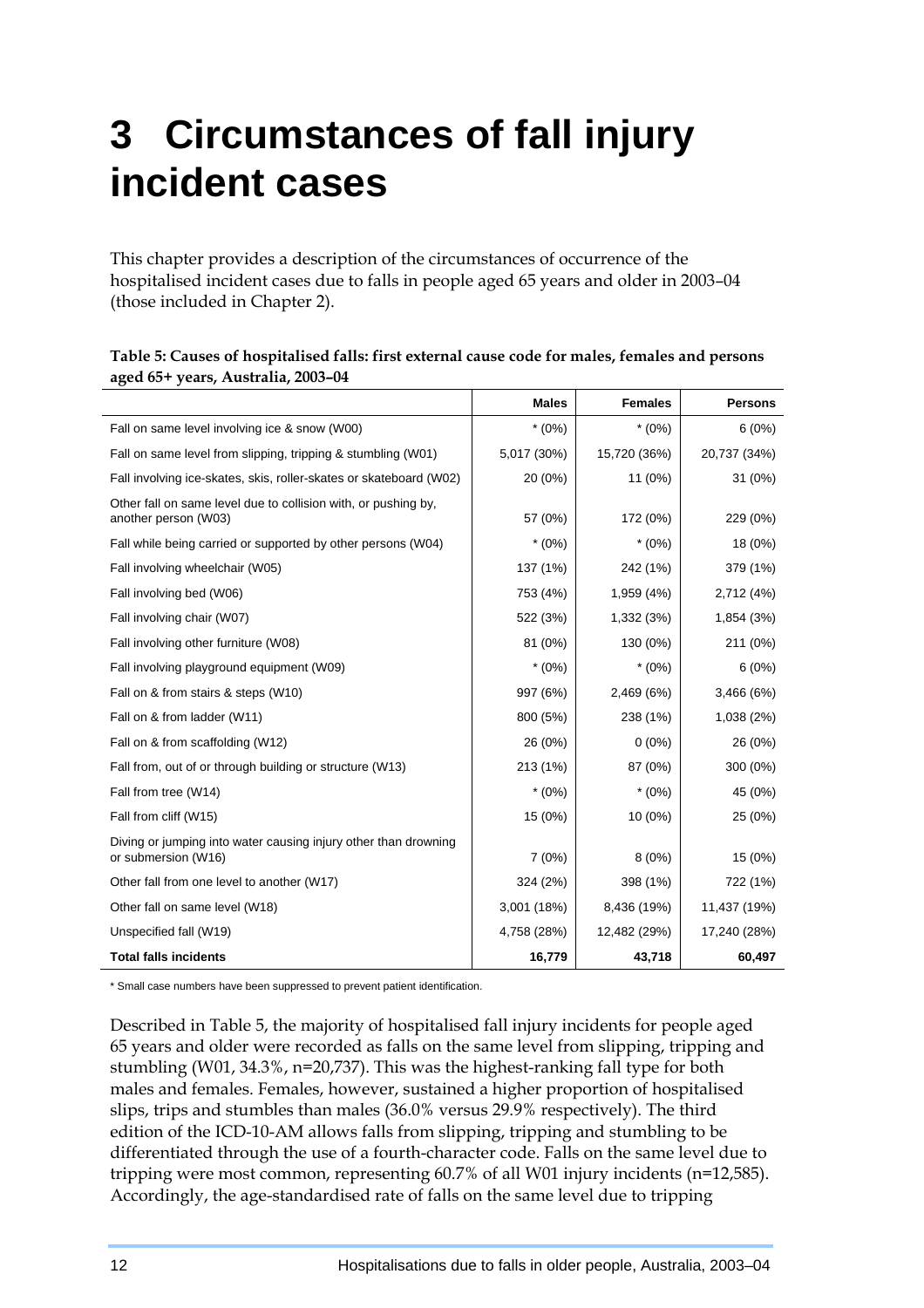(479.1 per 100,000 population,) was higher than either the rate of falls due to slipping (216.6 per 100,000) or the rate of falls due to stumbling (93.5 per 1000,000).

The second most common external cause associated with a fall injury incident for both males and females aged 65+ years was W19—an unspecified fall. Similarly, the third most common type of fall for both males and females was W18—'other fall on same level'. On the whole, little difference was noted in the types of fall sustained by men and women aged 65 years and older except that males sustained a higher proportion of falls from ladders than females (4.8% versus 0.5%, respectively).

Age-specific rates for the three most common unintentional fall external cause codes (W01, W19 and W18) showed the same exponential increase after the age of 75 years as noted for all fall injury incidents (described previously). However, the rate of falls on or from stairs and steps (the fourth most common falls external cause code for fall injury incidents overall) declined with age after 85–89 years, while the rate of falls involving beds, the fifth most common falls code, increased less sharply at older ages (Figure 8).



A particularly interesting type of fall injury is that of falls on or from ladders (W11). The age-standardised rate of falls from ladders was 4.1 times higher for males than for females (69.0 per 100,000 vs. 16.9 per 100,000 respectively). Further, as can be seen in Figure 9, the age-specific rates for males and females describe very different patterns unlike those for most other falls types where observed differences are generally differences in magnitude rather than trend. The age-specific rate of falls from ladders for females is low for all groups and decreases slightly with age. The age-specific rate for males, however, is quite high (relative to females) and displays a distinct peak in the 65–79 year groups.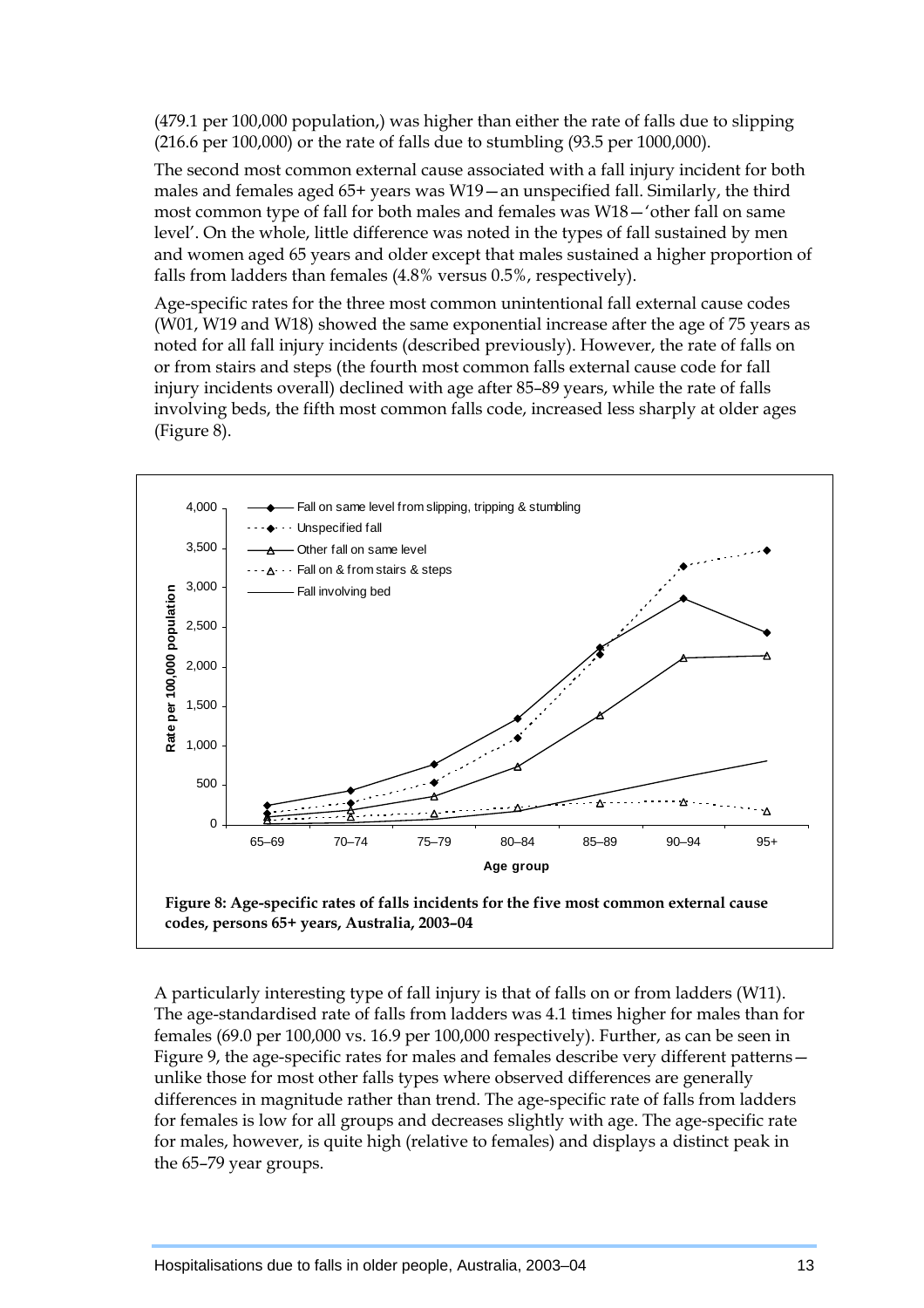There is no fourth-character coding applicable to W11 so it is not possible to know which of these falls are from low heights or from the top of very tall ladders. Males, however, sustained a higher proportion of injuries to the head and the trunk (15.0% and 37.4%, respectively) than females (10.1% and 18.1%, respectively), suggesting falls from a greater height. Most falls on or from ladders were sustained in or around the home (62.7%, n=651).

These data support previous studies which suggest that differences in rates for this type of injury may be exposure-related in that males may undertake riskier home maintenance tasks than females (Driscoll et al. 2003), that less protective equipment is utilised in the home than is common in occupational situations (Kent & Pearce 2006), and that the attitudes of, and/or a lack of awareness in, older men, in particular, may lead to them undertaking tasks beyond their abilities, contributing to a higher falls risk (Mwanri & Fuller 2003).

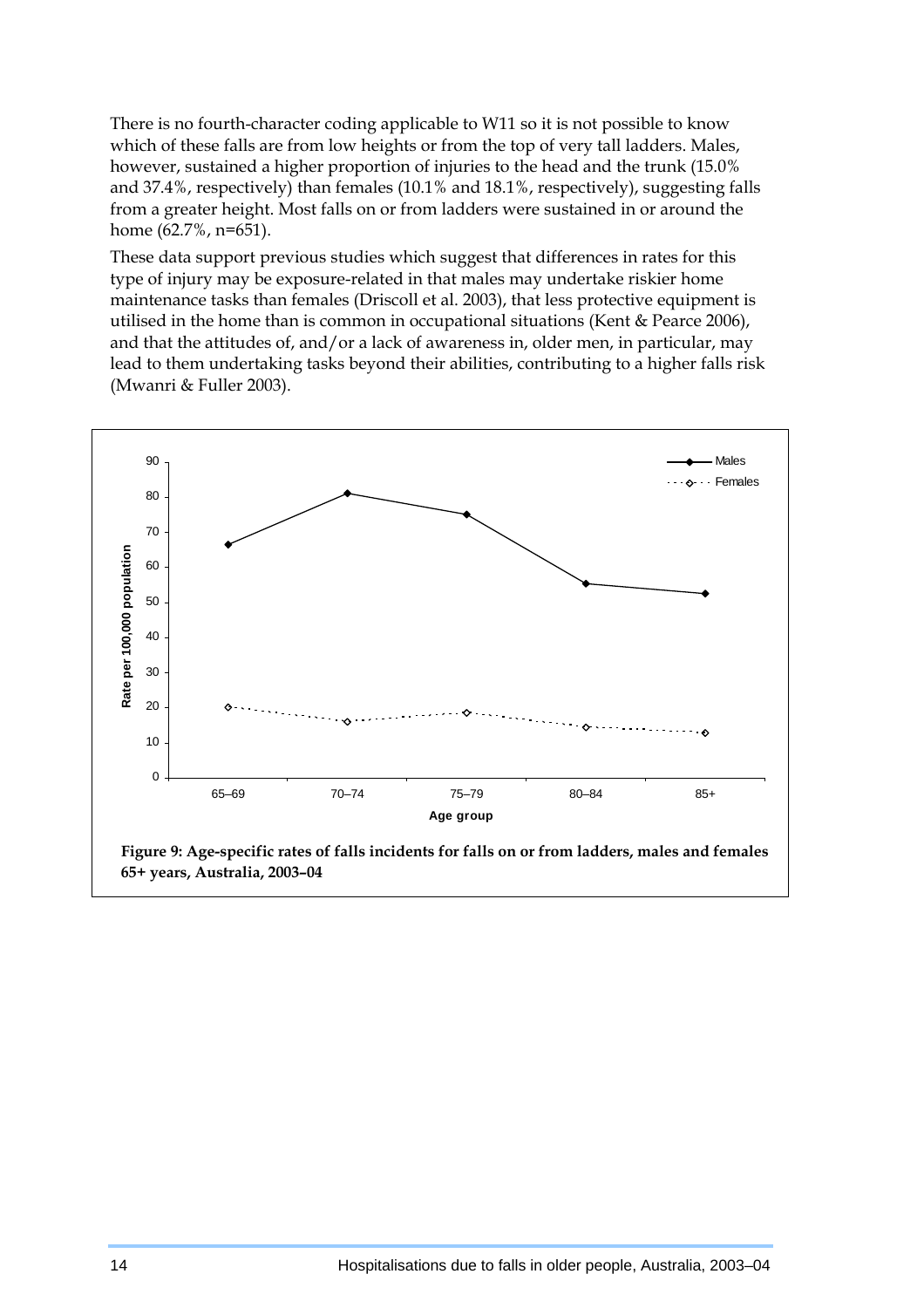#### <span id="page-24-0"></span>**Place of occurrence**

Half of all fall injury incidents for people aged 65 years and older occurred in the home, including the driveway to the home (n=29,892, 49.4%). Another large proportion of fall injury incidents occurred in aged care facilities, more so for women than for men (22.2% vs. 16.4% respectively, Table 6). That is, seven out of every ten fall injury incidents occurred either in the home or in aged care facilities.

The proportion of the population resident in aged care facilities is quite high at older ages (44.9% of people aged 95 and older, as calculated from AIHW 2005b). As such, it is misleading to calculate rates of falls in particular locations (aged care facilities, home) using all-Australia population estimates as the denominator. Estimates of the Australian population aged 65 years and older in 2003–04 who were residents of aged care facilities were obtained from the AIHW report *Residential aged care in Australia 2003–04: a statistical overview* (2005b). These data were point-in-time estimates for 30 June 2004. However, comparison with the number of occupied place-days for 2003–04 (53.1 million or 145,504 person-years) suggests that the population estimate for 30 June 2004 accurately reflects the size of the population aged 65 years and older in residential care throughout the year 2003–04, over-estimating this population by only 1.5%. As such, rates of falls in aged care facilities have been calculated using these population estimates as the denominator. Similarly, the number of people aged 65 years and older resident in the community (i.e. home) was estimated by subtracting the number of residents of aged care facilities from the general population and rates presented for falls occurring in the home use this population estimate as the denominator.

This method produces rates specific to the two main settings in which older people live. The reliability of these rates depends on the underlying assignment of cases and population by place. Note that this method includes in the numerator for aged care facilities *all* fall injury incidents at ages 65 years and older in this setting. While the great majority of these will be residents of these facilities, this will in all probability include some incidents involving visitors.

The age-standardised rate of fall injury incidents which occurred in the home for persons aged 65 years and older living at home was 1,319.6 per 100,000 population while the age-standardised rate of falls in aged care facilities for persons aged 65 years and older living in residential facilities was much higher; 6,404.3 per 100,000 population. This is not surprising given that it is expected that the part of the population requiring residential care would be more frail than people living in the general community and as such, would have a higher risk of injurious falls.

The age-specific rate of fall injury incidents which occurred in the home or in aged care facilities are presented in Figure 10. The rates of falls in the two populations were similar in that the rates increased with age and the rates for females are higher than those for males in all age groups. Notable differences in the rates for the two populations include the observation that for all age groups, rates of fall incidents in aged care facilities are higher than rates of falls at home. Also, the trends with increasing age are different for people living in the community and residents of aged care facilities; an exponential increase in the rate of falls was observed for people living in the community while a more linear trend was observed for falls in aged care facilities. An explanation for this observation may be that a person aged 65–69 years requiring aged care accommodation is likely to be more frail than a person aged 65–69 years resident in the community, and the difference between a person aged 65–69 years requiring aged care accommodation and a person aged 95 years or older in this setting may be less marked than for people of these ages resident in the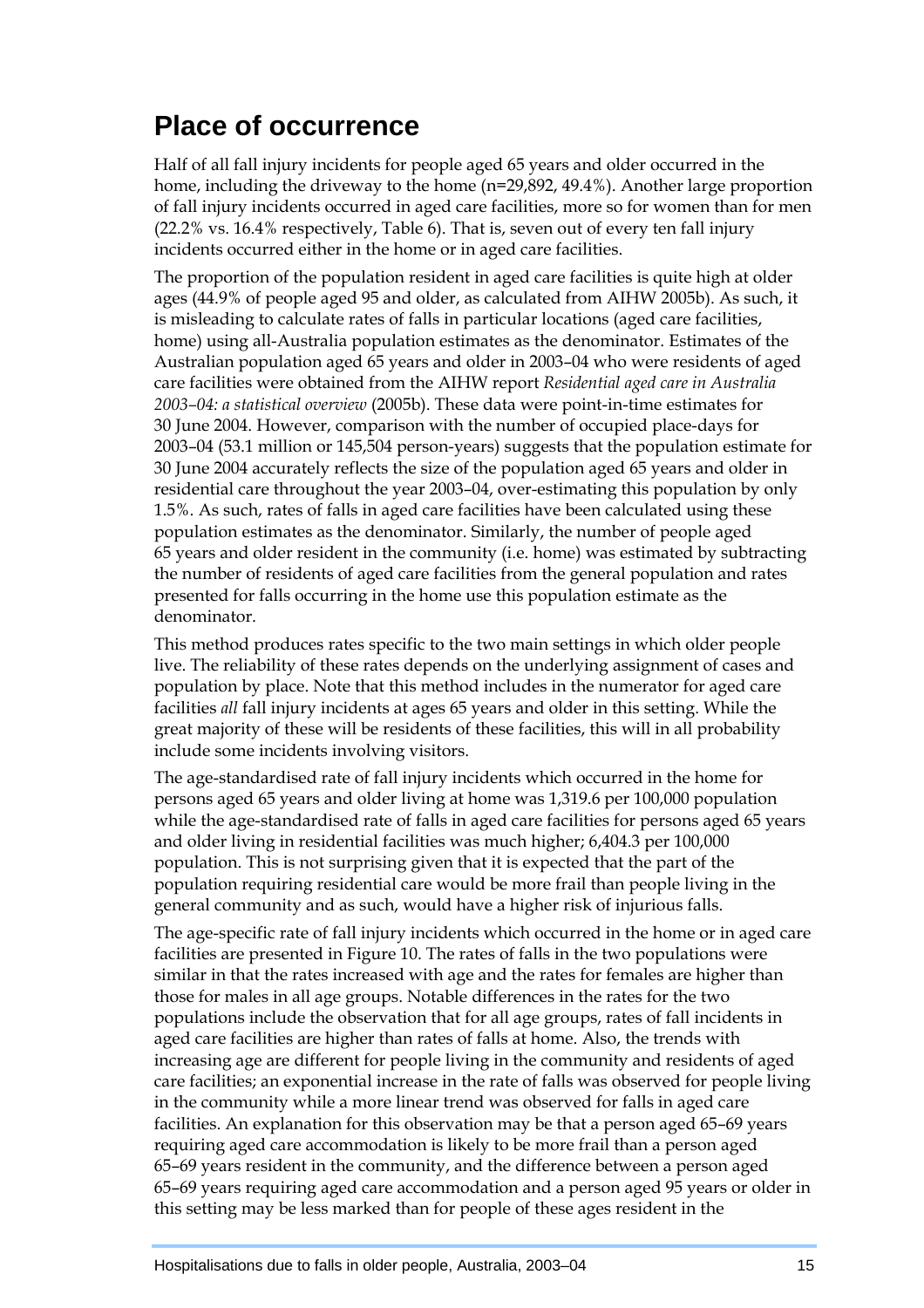community. Nonetheless, even accounting for general frailty in the aged care population, rates of fall injury incidents are still seen to increase with age.

Despite appearances, the male:female ratios for rates of falls are similar for each age group for both falls in the home and falls in aged care facilities. The age-standardised rate ratio for falls in the home is 0.5 fall incidents for males for every 1.0 fall incidents in females (range: 0.5–0.6) while the age-standardised rate ratio for falls in aged care facilities is 0.8 fall incidents for males for every 1.0 fall incidents in females (range: 0.7–0.9). The higher rate ratios for males in aged care facilities suggests that males have a higher risk of falls in this setting than males living in the community, relative to the respective rates of falls by females.



**males and females 65+ years, 2003–04** 

The home, followed by aged care facilities, were the most common places of occurrence for fall injury incidents overall, and for many particular types of falls (Table 6). Falls in homes and in aged care facilities accounted for 94.4% of falls while being carried or supported by other persons, 92.5% of falls involving beds, 81.0% of falls involving chairs and 78.7% of falls involving other types of furniture. Most falls on or from ladders, highlighted in the previous section, occurred in the home, including the driveway to the home (62.7% of such incidents). The home was also recorded as the place of occurrence for high portions of falls from trees (62.2%).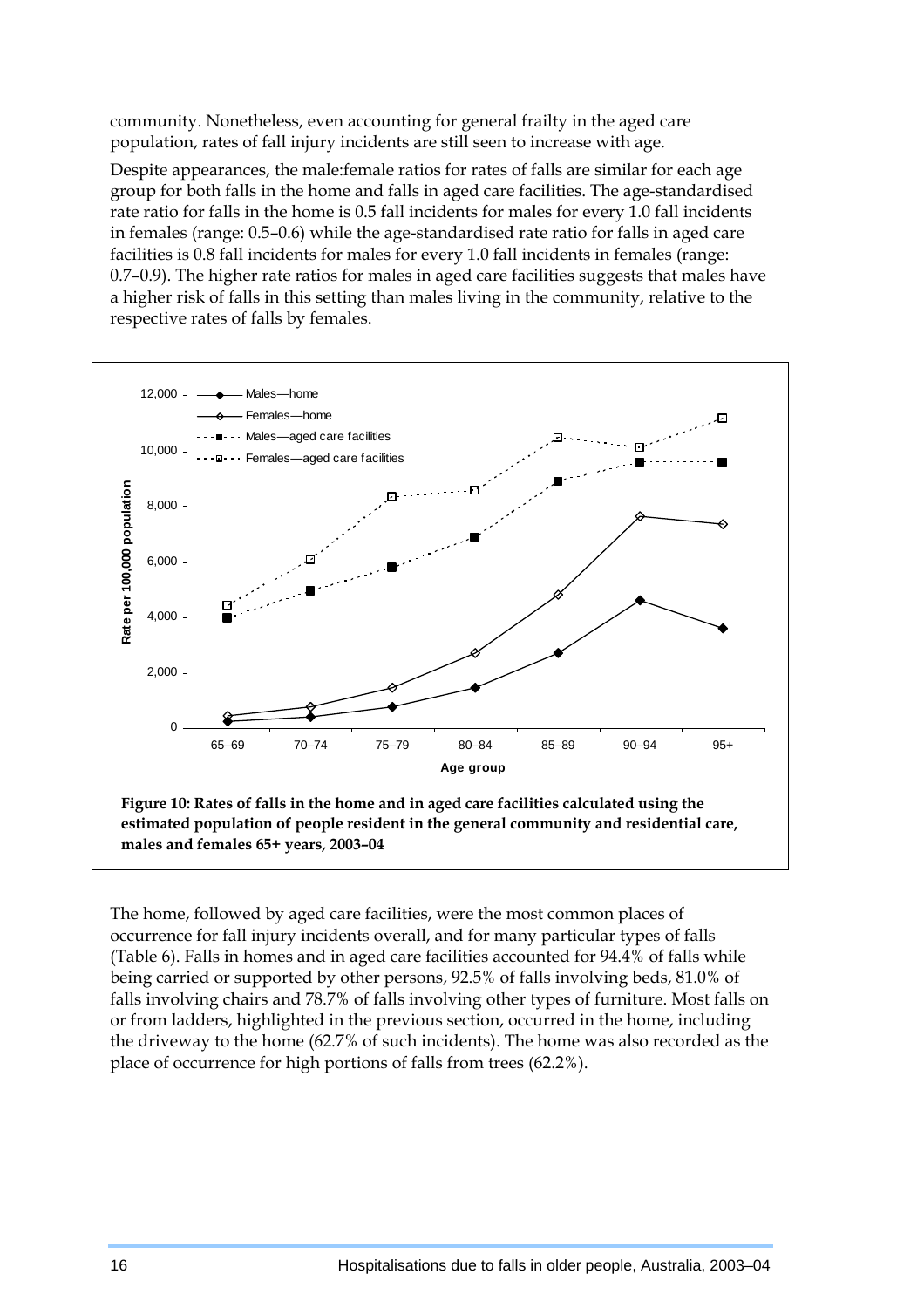|                                                           |                                                             | <b>Males</b> | <b>Females</b> | <b>Persons</b> |
|-----------------------------------------------------------|-------------------------------------------------------------|--------------|----------------|----------------|
| Home                                                      | Driveway to home                                            | 164 (1%)     | 273 (1%)       | 437 (1%)       |
|                                                           | Other & unspecified place in<br>home                        | 8,216 (49%)  | 21,239 (49%)   | 29,455 (49%)   |
| <b>Residential institution</b>                            | Aged care facilities                                        | 2,744 (16%)  | 9,726 (22%)    | 12,470 (21%)   |
|                                                           | Other specified residential<br>institution                  | 44 (0%)      | 140 (0%)       | 184 (0%)       |
|                                                           | Unspecified residential institution                         | 8(0%)        | 63 (0%)        | 71 (0%)        |
| School, other institution &<br>public administration area | School                                                      | 6(0%)        | 17 (0%)        | 23 (0%)        |
|                                                           | Health Service area                                         | 419 (2%)     | 1,010 (2%)     | 1,429 (2%)     |
|                                                           | Other specified institution &<br>public administrative area | 125 (1%)     | 308 (1%)       | 433 (1%)       |
| Sports & athletics area                                   | Sporting grounds (outdoor)                                  | 51 (0%)      | 108 (0%)       | 159 (0%)       |
|                                                           | Sporting hall (indoor)                                      | 10 (0%)      | 21 (0%)        | 31 (0%)        |
|                                                           | Other & unspecified sports &<br>athletic areas              | 36 (0%)      | 41 (0%)        | 77 (0%)        |
| Street & highway                                          | Roadway                                                     | 226 (1%)     | 407 (1%)       | 633 (1%)       |
|                                                           | Footpath (sidewalk)                                         | 563 (3%)     | 1,345 (3%)     | 1,908 (3%)     |
|                                                           | Other specified public highway,<br>street or road           | 23 (0%)      | 52 (0%)        | 75 (0%)        |
|                                                           | Unspecified public highway,<br>street or road               | 10 (0%)      | 37 (0%)        | 47 (0%)        |
| Trade & service area                                      | Shop & store                                                | 208 (1%)     | 863 (2%)       | 1,071 (2%)     |
|                                                           | Commercial garage                                           | 16 (0%)      | 11 (0%)        | 27 (0%)        |
|                                                           | Office building                                             | 7(0%)        | 7(0%)          | 14 (0%)        |
|                                                           | Cafe, hotel & restaurant                                    | 218 (1%)     | 311 (1%)       | 529 (1%)       |
|                                                           | Other specified trade & service<br>area                     | 74 (0%)      | 143 (0%)       | 217 (0%)       |
|                                                           | Unspecified trade & service area                            | 11 (0%)      | 20 (0%)        | 31 (0%)        |
| Industrial & construction                                 |                                                             |              |                |                |
| area                                                      | Construction area                                           | 19 (0%)      | 24 (0%)        | 43 (0%)        |
|                                                           | Other & unspecified industrial &<br>construction area       | 14 (0%)      | 5(0%)          | 19 (0%)        |
| Farm                                                      | Farm                                                        | 40 (0%)      | 28 (0%)        | 68 (0%)        |
| Other specified place                                     | Stream of water                                             | 13 (0%)      | 10 (0%)        | 23 (0%)        |
|                                                           | Large area of water                                         | 7(0%)        | 6(0%)          | 13 (0%)        |
|                                                           | Beach                                                       | 30 (0%)      | 56 (0%)        | 86 (0%)        |
|                                                           | Forest                                                      | 12 (0%)      | 26 (0%)        | 38 (0%)        |
|                                                           | Other specified countryside                                 | 17 (0%)      | 29 (0%)        | 46 (0%)        |
|                                                           | Car park (parking lot)                                      | 38 (0%)      | 117 (0%)       | 155 (0%)       |
|                                                           | Other specified place                                       | 179 (1%)     | 391 (1%)       | 570 (1%)       |
| Unspecified place of<br>occurrence                        |                                                             | 3,220 (19%)  | 6,860 (16%)    | 10,080 (17%)   |
| <b>Place not reported</b>                                 |                                                             | 11 (0%)      | 24 (0%)        | 35 (0%)        |
| <b>Total</b>                                              |                                                             | 16,779       | 43,718         | 60,497         |

#### **Table 6: Place of occurrence for fall injury incidents, males, females and persons aged 65+ years, Australia, 2003–04**

*Note:* Places of occurrence with counts of less than 5 have been incorporated into the relevant category's 'other specified' subcategory.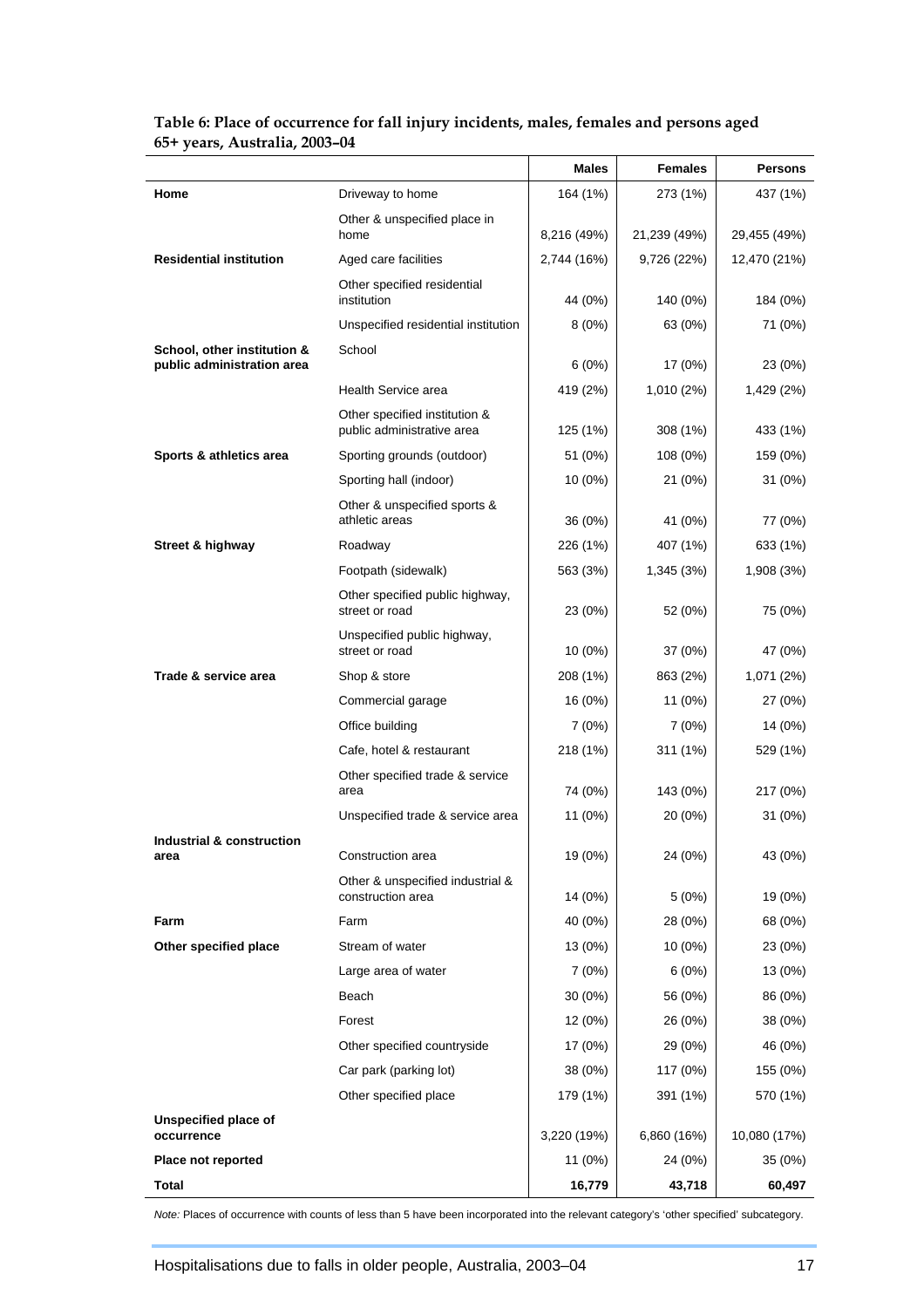### <span id="page-27-0"></span>**Activity**

The third edition of the ICD-10-AM has 24 three-character level activity codes which include a further 252 sub-categories which describe the activity being undertaken when injured in more detail (NCCH 2002). Most of these refer to sporting and similar activities. The majority of fall injury incidents for people aged 65+ years were designated a U73.9 activity code: 'unspecified activity' (61.9%, n=37,435 see Table 7). The age-standardised rate of 'unspecified activity' fall injury incidents in people aged 65 years and over was 1,419.8 per 100,000.

| $r_{\rm{c}}$ remares and persons aged $\omega_{\rm{c}}$ $r_{\rm{c}}$ reals, Australia, 2009-04 |              |                |                |
|------------------------------------------------------------------------------------------------|--------------|----------------|----------------|
|                                                                                                | <b>Males</b> | <b>Females</b> | <b>Persons</b> |
| While engaged in sports                                                                        | 170 (1%)     | 323 (1%)       | 493 (1%)       |
| While engaged in leisure                                                                       | 179 (1%)     | 386 (1%)       | 565 (1%)       |
| While working for income                                                                       | 99 (1%)      | 73 (0%)        | 172 (0%)       |
| While engaged in other types of work                                                           | 1,082 (6%)   | 2,151 (5%)     | 3,233(5%)      |
| While resting, sleeping, eating or engaging in other vital activities                          | 2,223 (13%)  | 6,395 (15%)    | 8,618 (14%)    |
| Other specified activity                                                                       | 2,756 (16%)  | 7,118 (16%)    | 9,874 (16%)    |
| Unspecified activity                                                                           | 10,241 (61%) | 27,194 (62%)   | 37,435 (62%)   |
| Activity not reported/not applicable                                                           | 29 (0%)      | 78 (0%)        | 107 (0%)       |
| <b>Total</b>                                                                                   | 16,779       | 43,718         | 60,497         |

| Table 7: Activity engaged in when injured – main categories – fall injury incidents for males, |
|------------------------------------------------------------------------------------------------|
| females and persons aged 65+ years, Australia, 2003–04                                         |

Not surprisingly, given the category's significant contribution to the total number of cases, the age-specific rates for falls sustained during unspecified activities showed the same age-related increase as for all incidents (previously described in Figure 1). Similarly, falls occurring while the person was sleeping, eating or undertaking other vital activities (14.2% of incidents) and falls sustained during 'other specified activities' (16.3% of incidents) showed a marked increase in rate with age (Figure 11). Falls incidents occurring while engaged in 'other' (non-income producing) types of work and during sports and leisure activities showed some increase in age, but of a lesser magnitude than the activities previously discussed. Further, the rate of fall incidents while engaged in 'other' types of work and during sports and leisure activities decreased for people aged 95 years and older (Figure 11).

Less than 1% of all fall injury incidents in people aged 65+ years were sustained during sporting activities (0.8%, n=493). Table 8 describes the most common types of sporting activities associated with fall injury incidents for people aged 65+. Sample sizes were too small to present such rankings according to age. Over half of falls incidents attributed to sports activities (53.3%, n=263) were sustained while walking, playing tennis, bowling or playing golf. Interestingly, despite the large number of specific sporting categories, 9.3% (n=46) of sports-related falls incidents were coded as 'other specified sport and exercise activities' (U70.8).

The rate of fall injuries sustained while working for income was low overall, as one would expect in this population. Falls while working for income accounted for only 0.3% of the total number of fall injury incidents in people aged 65 years and older in 2003–04 (n=172). Working for income was one of the few activity classes where the age standardised rate of falls was higher for males (8.5 per 100,000) than for females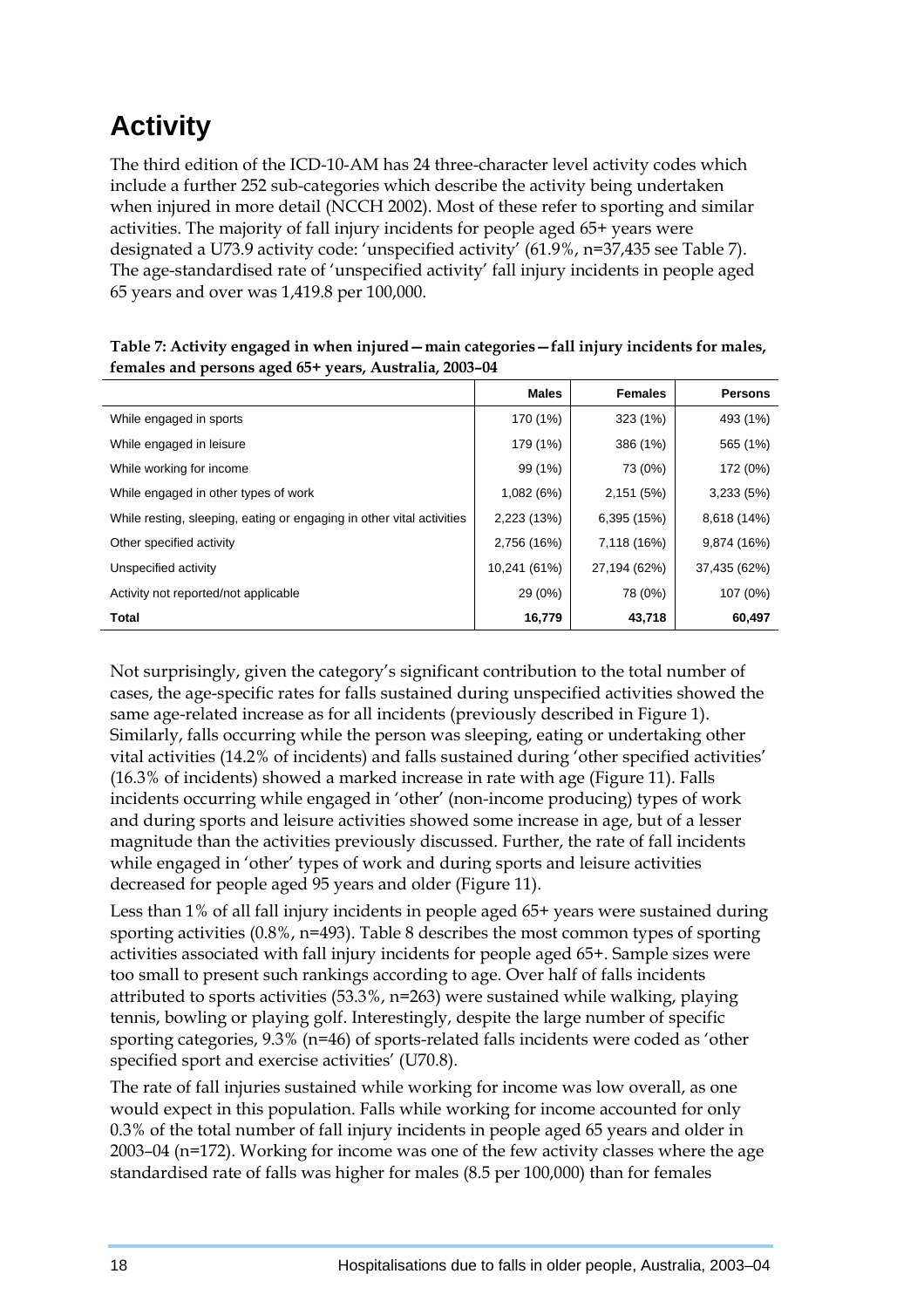(5.1 per 100,000). Of the specified work-types, males sustained a higher proportion of falls while working in agriculture, forestry and fishing industries (18.2%, n=18) and females sustained a higher proportion of falls while working in health service industries (15.1%, n=11).



**aged 65+ years, Australia, 2003–04** 

| Rank           | Males ( $n=169$ )                                 | Females (n=323)                                   | Persons (n=492)                                   |
|----------------|---------------------------------------------------|---------------------------------------------------|---------------------------------------------------|
| 1              | Bowling (17%)                                     | Walking (21%)                                     | Walking (17%)                                     |
| $\overline{2}$ | <b>Tennis (11%)</b>                               | Tennis (17%)                                      | Tennis (15%)                                      |
| 3              | Walking (9%)                                      | Bowling (12%)                                     | Bowling (14%)                                     |
| 4              | Other specified sport & exercise<br>activity (9%) | Dancing (9%)                                      | Other specified sport & exercise<br>activity (9%) |
| 5              | Fishing (7%)                                      | Other specified sport & exercise<br>activity (9%) | Golf (8%)                                         |
| 6              | Skiing (6%)                                       | Golf (8%)                                         | Dancing (7%)                                      |
| 7              | Golf (6%)                                         | Table tennis (3%)                                 | Fishing (3%)                                      |
| 8              | Jogging & running (4%)                            | Swimming (2%)                                     | Skiing (2%)                                       |
| 9              | Swimming (3%)                                     | Badminton (2%)                                    | Table tennis (2%)                                 |
| 10             | Dancing (3%)                                      | Hiking (2%)                                       | Swimming (2%)                                     |

**Table 8: The ten most common sports-related activities associated with fall injury incidents in people aged 65+ years, Australia, 2003–04**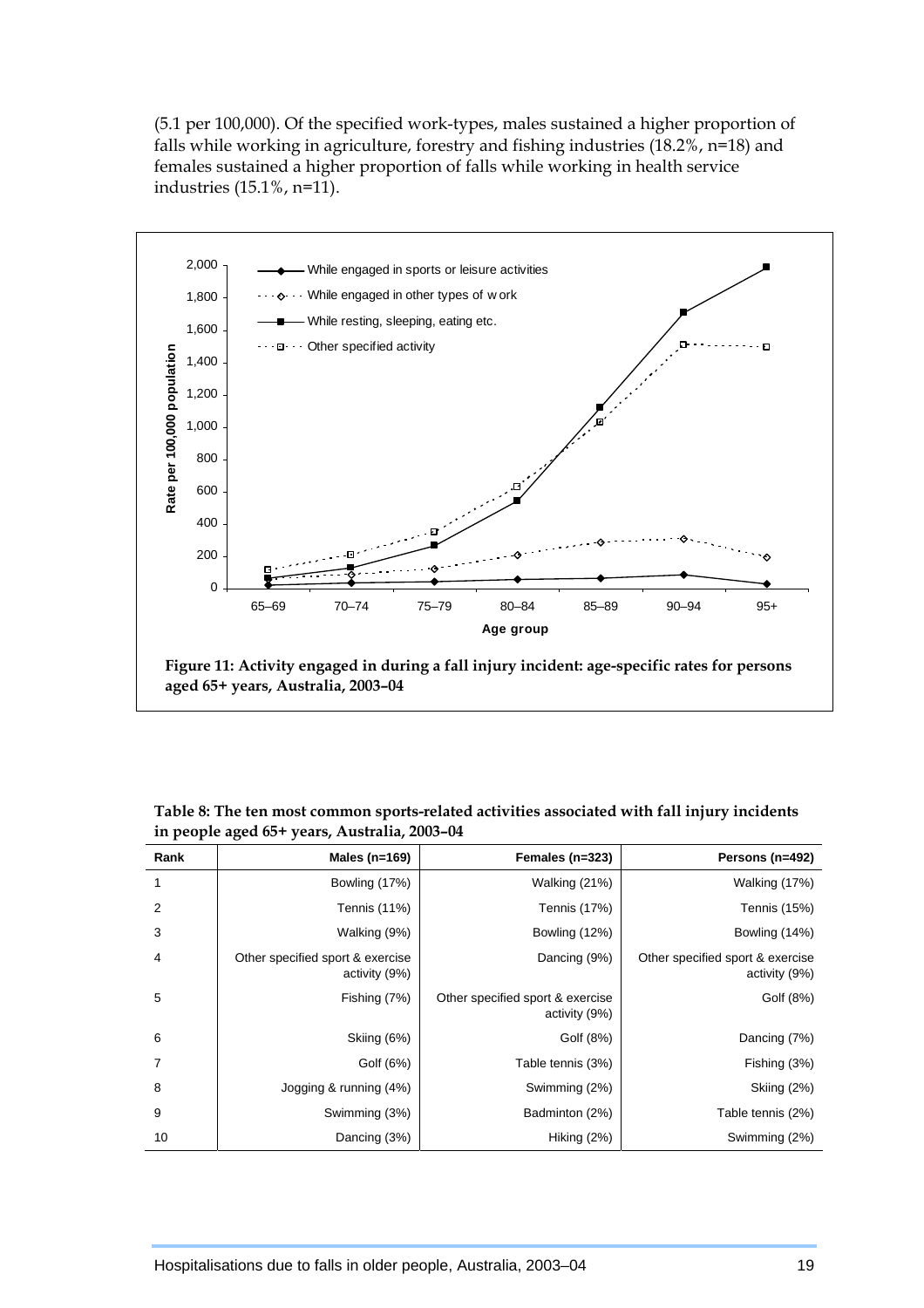#### <span id="page-29-0"></span>**Procedures involved in incident cases**

National Hospital Morbidity Database separation records contain information regarding the medical procedures involved in a hospitalisation. The National Health Data Dictionary defines a procedure as 'a clinical intervention that: is surgical in nature, and/or carries a procedural risk, and/or carries an anaesthetic risk, and/or requires specialised training, and/or requires special facilities or equipment only available in an acute care setting' (AIHW 2003, page 63). Multiple procedures can be listed in the hospital separation. The third edition of the ICD-10-AM groups the very large number of procedures into 1,424 aggregate 'blocks', according to the Australian Classification of Health Interventions (NCCH 2002). These block numbers are included in NHMD separation records, for each listed procedure.

The total number of procedures listed in fall injury incident separations for people aged 65 years and older was 163,471. The number of procedures per fall injury incident separation ranged from  $0$  (n=14,207, 23.5%) to 32 (n=1). Half of all fall injury incidents had 2 or fewer procedures or blocks listed in the separation (54.2%, n=32,786) and the mean number of procedures or blocks per fall injury incident was 2.7 (± 2.6 SD). The number of procedures or blocks per separation did not differ significantly by sex (t-test,  $p = 0.98$ ). The number of procedures or blocks per separation did significantly differ by age (ANOVA<sup>∗</sup> [,](#page-29-1) p<0.001) however differences were not large (Figure 12).



**and females 65+ years, Australia, 2003–04** 

 $\overline{a}$ 

<span id="page-29-1"></span><sup>∗</sup> The one-way analysis of variance model (ANOVA) examines the association between a single nominal predictor variable (e.g. age groups) and a continuous outcome variable (e.g. number of procedures per separation).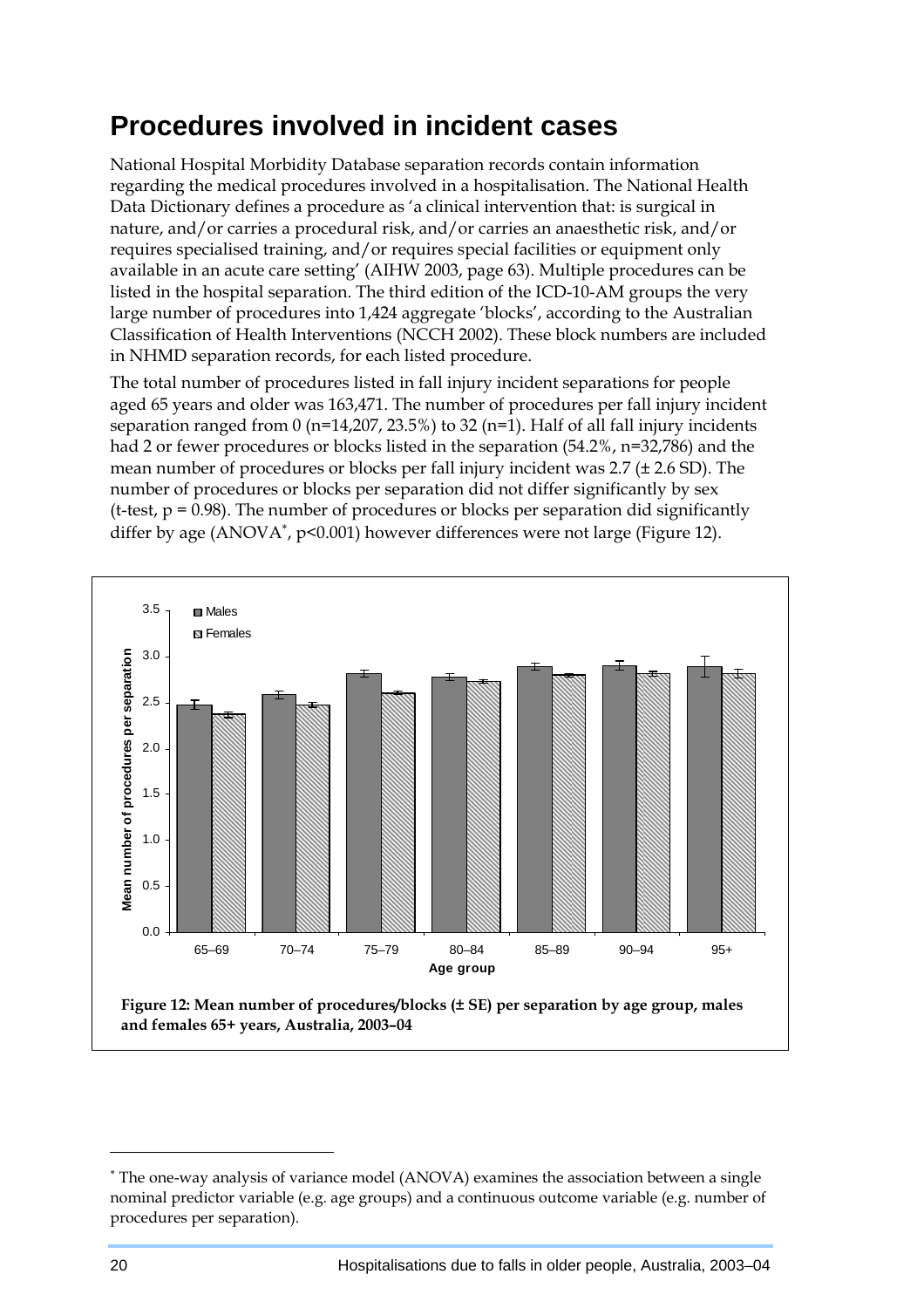The most common procedure types listed in fall injury incident cases for both men and women were 'non-invasive, cognitive and other interventions, not elsewhere classified' (67.9% of all procedures), procedures on the musculoskeletal system (15.8%) and imaging services (9.9%—see Table 9).

|                                                      | <b>Males</b> | <b>Females</b> | <b>Persons</b> |
|------------------------------------------------------|--------------|----------------|----------------|
| Procedures on Nervous System                         | 352 (1%)     | 446 (0%)       | 798 (0%)       |
| Procedures on Endocrine System                       | $*(0\%)$     | $*(0\%)$       | $*(0\%)$       |
| Procedures on Eye and Adnexa                         | 62 (0%)      | 82 (0%)        | 144 (0%)       |
| Procedures on Ear & Mastoid process                  | 37 (0%)      | 23 (0%)        | 60 (0%)        |
| Procedures on Nose, Mouth & Pharynx                  | 86 (0%)      | 154 (0%)       | 240 (0%)       |
| <b>Dental Services</b>                               | 11 (0%)      | 19 (0%)        | $30(0\%)$      |
| Procedures on Respiratory System                     | 762 (2%)     | 545 (0%)       | 1,307 (1%)     |
| Procedures on Cardiovascular System                  | 486 (1%)     | 634 (1%)       | 1,120 (1%)     |
| Procedures on Blood & Blood-Forming Organs           | 16 (0%)      | 26 (0%)        | 42 (0%)        |
| Procedures on Digestive System                       | 317 (1%)     | 491 (0%)       | 808 (0%)       |
| Procedures on Urinary System                         | 404 (1%)     | 466 (0%)       | 870 (1%)       |
| Procedures on Male Genital Organs                    | 25 (0%)      | <b>NA</b>      | 25 (0%)        |
| <b>Gynaecological Procedures</b>                     | $0(0\%)$     | 11 (0%)        | 11 (0%)        |
| Procedures on Musculoskeletal System                 | 5,851 (13%)  | 19,952 (17%)   | 25,803 (16%)   |
| Dermatological and Plastic Procedures                | 1,737 (4%)   | 3,138(3%)      | 4,875 (3%)     |
| Procedures on Breast                                 | $*(0\%)$     | $*(0\%)$       | $*(0\%)$       |
| Chemotherapeutic and Radiation Oncology Procedures   | 23 (0%)      | 21 (0%)        | 44 (0%)        |
| Non-invasive, Cognitive and Other Interventions, nec | 29,492 (65%) | 81,586 (69%)   | 111,078 (68%)  |
| <b>Imaging Services</b>                              | 5,687 (13%)  | 10,509 (9%)    | 16,196 (10%)   |
| <b>Total</b>                                         | 45,348       | 118,123        | 163,471        |

**Table 9: Total number of procedures listed in fall injury incident separations for people aged 65+ years, Australia, 2003–04** 

\* Small case numbers have been suppressed to prevent patient identification.

*Note:* Counts of procedures in this table exceed case numbers as there was a mean of 2.7 procedures listed per fall injury incident.

'Non-invasive, cognitive and other interventions' procedures include health assessments, diagnostic tests, counselling, therapeutic interventions, anaesthesia and allied health interventions such as physiotherapy. Fall injury incident separations coded with at least one 'non-invasive, cognitive and other interventions' procedure had up to 16 such procedures listed in the record. The mean number of 'non-invasive, cognitive and other interventions' procedures listed in these separations was 2.7 (± 1.6 SD). For cases having at least one such procedure, males had significantly more 'non-invasive, cognitive and other interventions' procedures listed per separation than females  $(2.8 \pm 1.7 \text{ SD}$  versus  $2.7 \pm 1.6 \text{ SD}$  respectively, t-test p<0.001). Further, the mean number of 'non-invasive, cognitive and other interventions' procedures per separation increased significantly with age (ANOVA p<0.001, see Figure 13).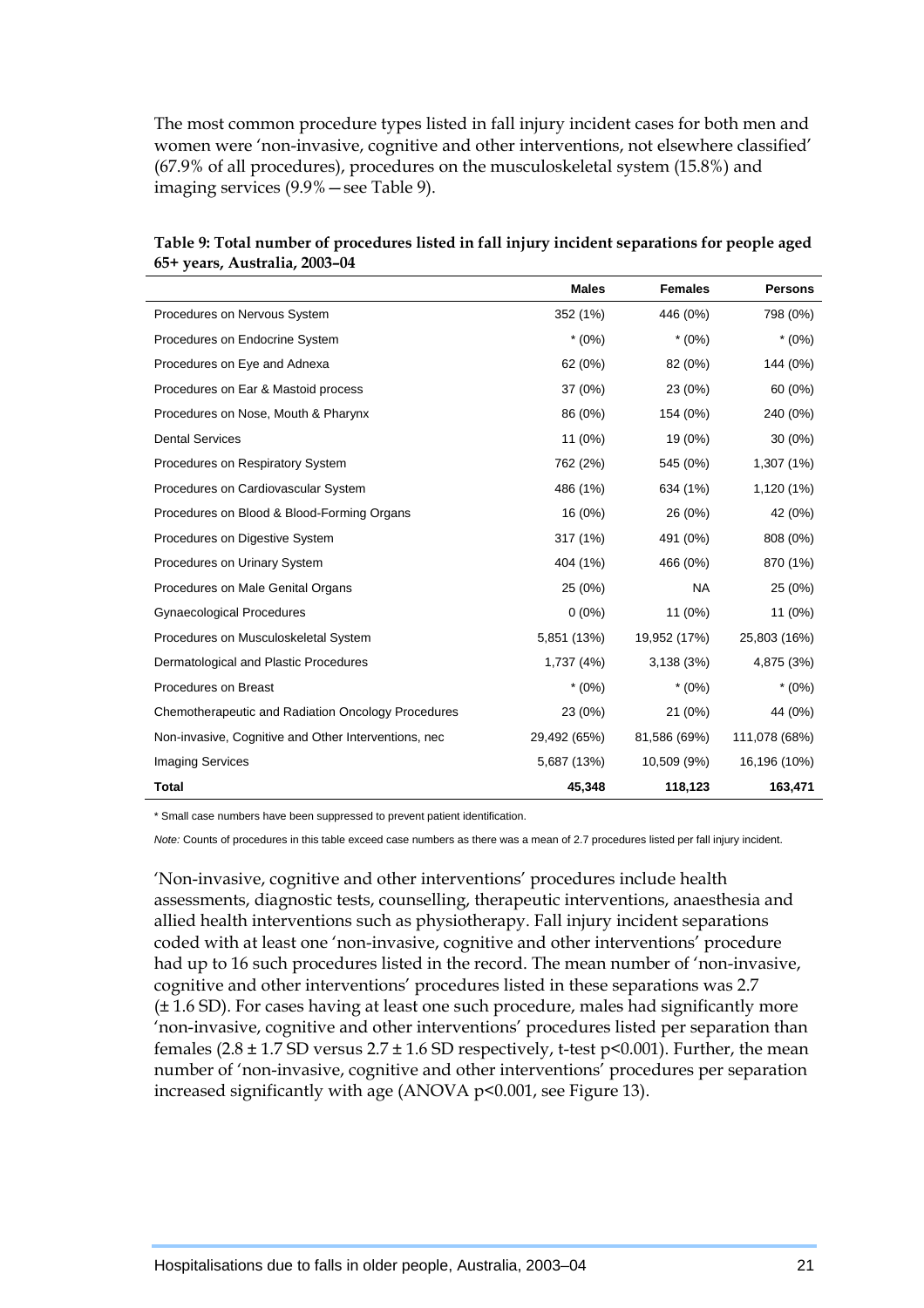



**(± SE), given at least one such procedure reported, males and females 65+ years, Australia, 2003–04**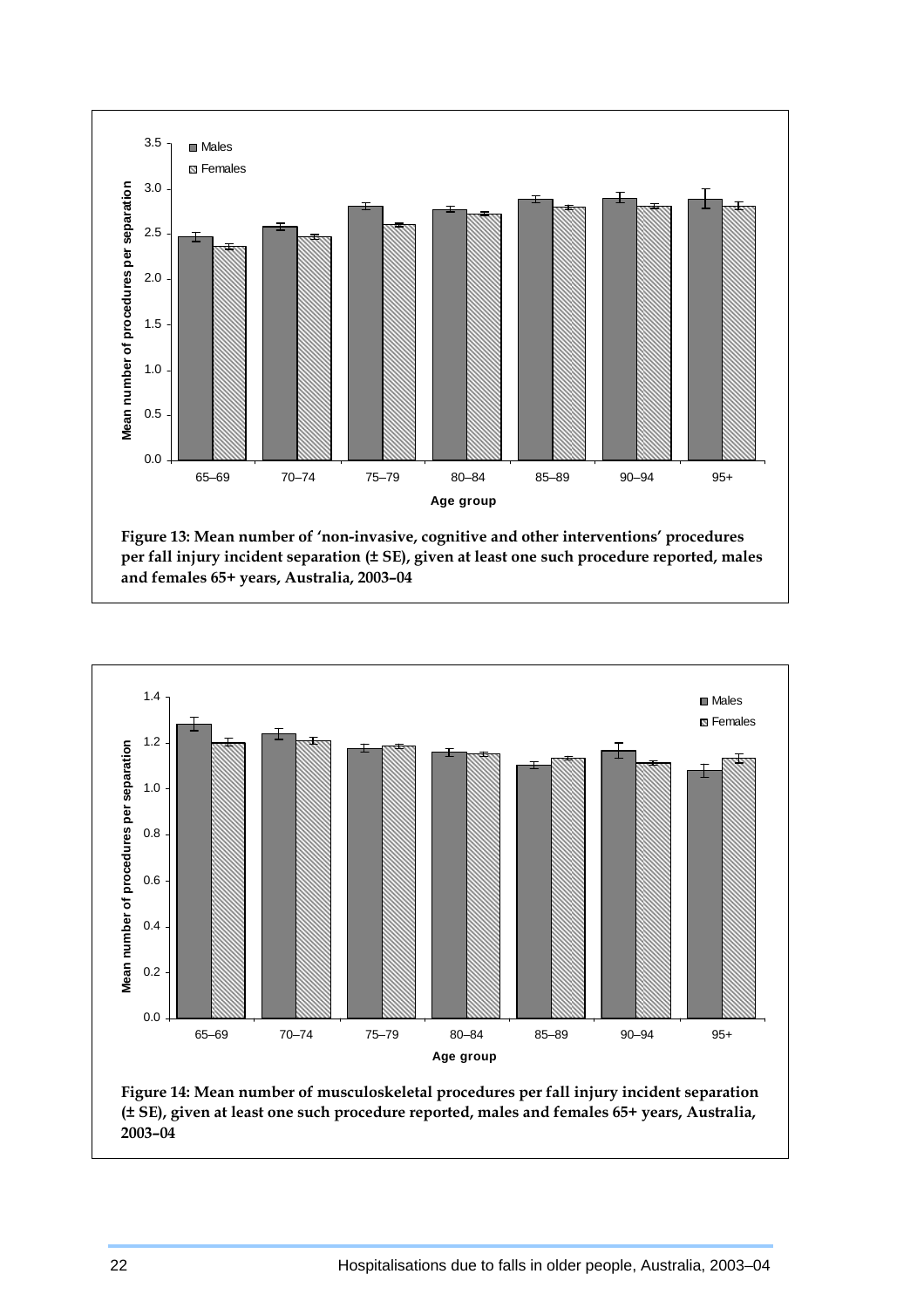Fall injury incident separations coded with at least one musculoskeletal procedure (e.g. immobilisation, reduction of fractures, arthroplasty) had up to 10 such procedures listed in the record. The mean number of musculoskeletal procedures listed in these separations was  $1.2$  ( $\pm$  0.5 SD). The mean number of musculoskeletal procedures did not differ significantly according to sex (t-test, p=0.05) however the mean number of musculoskeletal procedures per separation significantly decreased with age (ANOVA p<0.001, see Figure 14).

Procedures classed as 'imaging services' include ultrasounds, computerised tomography and magnetic resonance imaging. Similar to 'non-invasive, cognitive and other interventions', separations for males having at least one imaging services procedure included significantly more imaging procedures per separation than females  $(1.4 \pm 0.7$  SD versus  $1.3 \pm 0.6$  SD respectively, t-test p<0.001). However, as for musculoskeletal procedures, the mean number of imaging procedures per separation decreased with age (ANOVA p<0.001).

Seven specific procedure types accounted for half of the 163,302 procedures performed during admissions due to fall injury incidents (50.4%, n=82,347). These were: allied health intervention, physiotherapy (20.4%), allied health intervention, occupational therapy (9.2%), allied health intervention, social work (6.4%), computerised tomography of the brain (4.0%), transfusion of packed cells (3.6%), internal fixation of fracture of trochanteric or subcapital femur (3.6%) and allied health intervention, dietetics (3.2%). These seven categories were the highest ranking for both males and females, although the order differed slightly (see Table A1). Consistent with having a higher proportion of head injuries, a higher proportion of procedures for males were computerised tomography of the brain (5.3% for males versus 3.5% for females). Similarly, females underwent a higher proportion of procedures for a closed reduction of a fracture of the distal radius than males (1.8% for females versus 0.4% for males), consistent with sustaining a higher proportion of injuries to the elbow and forearm.

The rates of fall injury incident separations including codes for any of the three most common procedures (allied health interventions; physiotherapy, occupational therapy, and social work) all increased with age (Figure 15). The increase with age in the rate of separations listing physiotherapy procedures was particularly high, reaching a peak of 5,576.8 separations per 100,000 population in the 90–94 years age group. These allied health intervention procedures were associated with a wide range of injury types, most commonly injuries to the hip and thigh (n=14,527, 41.5% of separations coded with at least one of these procedures). Given the large proportion of injuries to the hip and thigh for fall injury incidents overall, age-specific rates were also calculated for the procedure block 1489—arthroplasty of hip (procedures 49319-00, 49318-00, 49315-00, 49312-00, and 47522-00). As expected, the rate of separations containing these codes increased with age, to a peak of 776.2 separations per 100,000 population in the 90–94 years age group.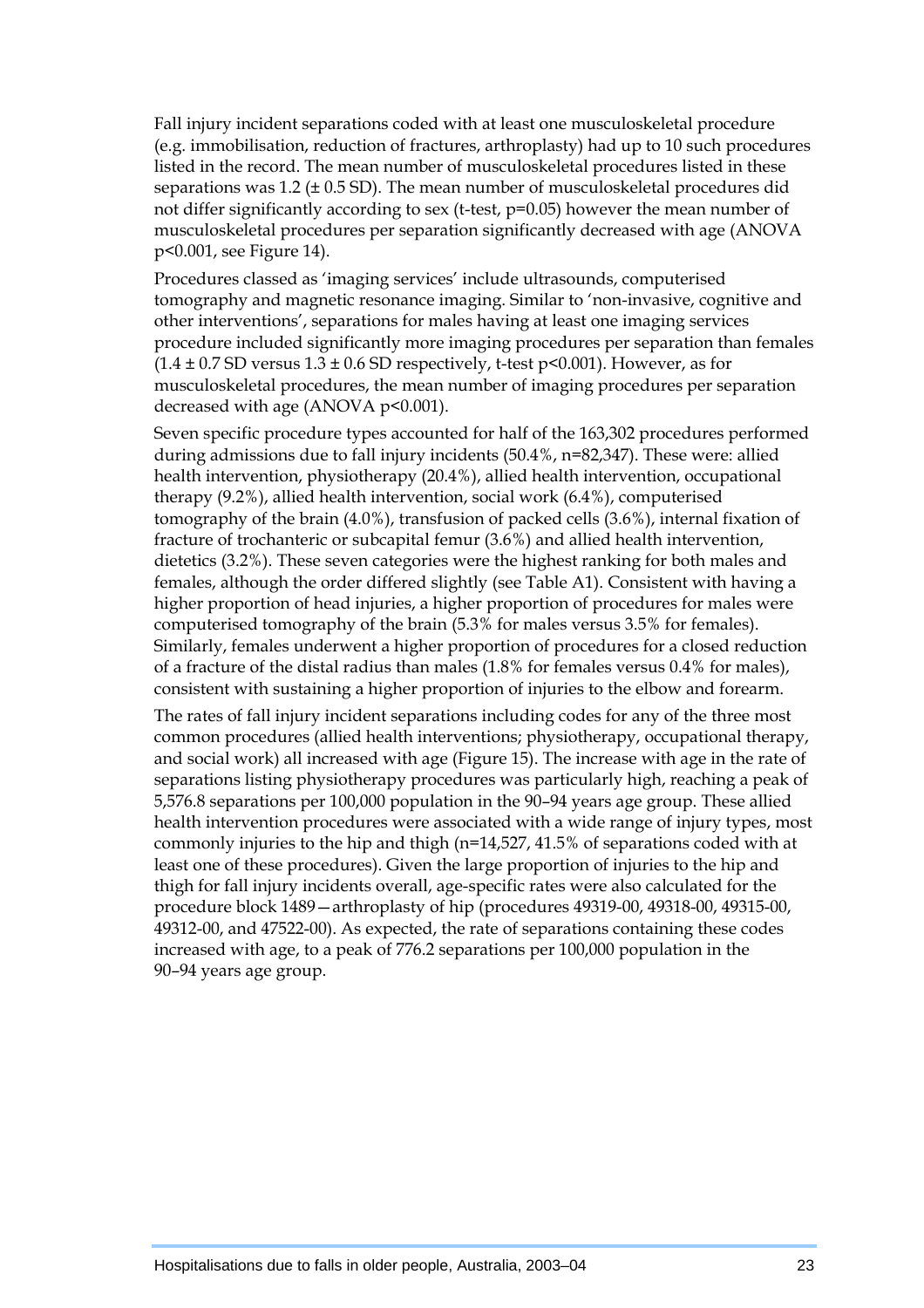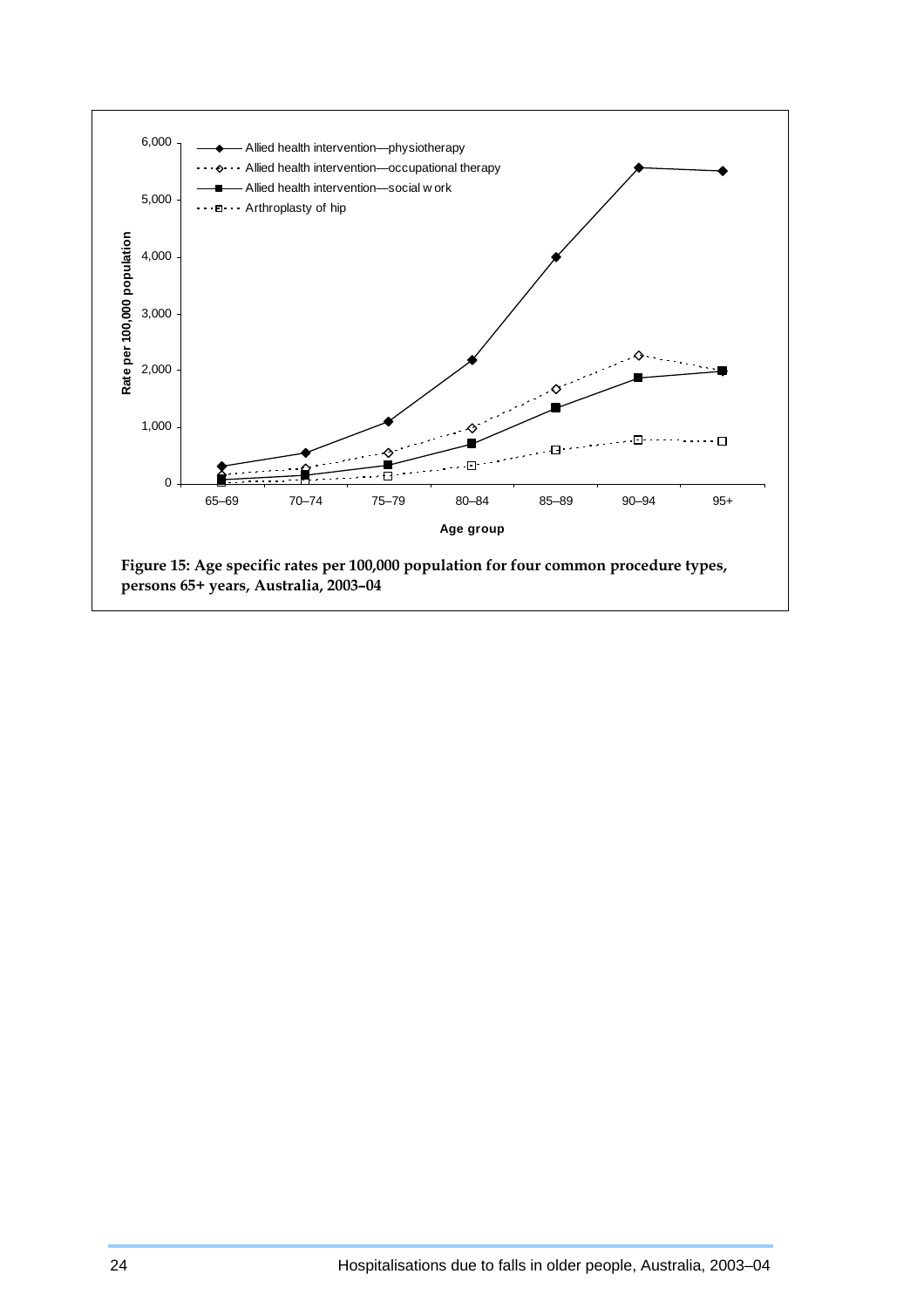## <span id="page-34-0"></span>**4 Fall injury inward transfers**

This chapter provides a brief description of the set of hospitalisation records which were omitted from the previous two chapters in order to reduce multiple counting of incident cases of hospitalised fall-related injury due to transfers between hospitals.

7,274 separations had a principal diagnosis in the range S00–T75 or T79 and a first external cause code in the range W00–W19 (i.e. similar to falls incident cases), but also had a mode of admission denoting a transfer from another acute hospital. These separations are likely to have already generated a separation describing the injury event. Fall injury inward transfer separations represented 0.3% of the total number of hospitalisations for people aged 65 years and older in 2003–04.

As for fall injury incidents, injuries to the hip and thigh predominated, however the proportion of injuries to the hip and thigh was much larger for fall injury inward transfer separations than for fall injury incidents (49.0%, n=3,567, see Table 10, below, and Table 2, previously). Further, the proportion of fall injury transfer separations which had a principal diagnosis of injuries to the head (8.4%, n=612) was considerably lower than the proportion of such diagnoses for fall injury incidents. The mean age of fall injury inward transfer separations  $(81.6 \text{ years} \pm 7.6 \text{ SD})$  was slightly older than the mean age for fall injury incidents  $(81.4 \text{ years} \pm 7.8 \text{ SD})$ , but not significantly so (Mann Whitney U, p=0.6).

The age-standardised rate of fall injury inward transfer separations for persons aged 65 years and older was 275.8 separations per 100,000 population. As for fall injury incidents, the rate for females (328.8 per 100,000) was substantially higher than for males (197.0 per 100,000). Age-specific rates by sex for fall injury transfer separations showed a similar trend to that observed for fall injury incident cases (Figure 16).

| ICD-10-AM 3rd edition principal diagnosis                   | <b>Males</b> | <b>Females</b> | <b>Persons</b> |
|-------------------------------------------------------------|--------------|----------------|----------------|
| Injuries to the head                                        | 256 (13%)    | 356 (7%)       | 612 (8%)       |
| Injuries to the neck                                        | 70 (3%)      | 78 (1%)        | 148 (2%)       |
| Injuries to the thorax                                      | 151 (7%)     | 153 (3%)       | 304 (4%)       |
| Injuries to the abdomen, lower back, lumbar spine & pelvis  | 175 (9%)     | 530 (10%)      | 705 (10%)      |
| Injuries to the shoulder & upper arm                        | 140 (7%)     | 464 (9%)       | 604 (8%)       |
| Injuries to the elbow & forearm                             | 80 (4%)      | 418 (8%)       | 498 (7%)       |
| Injuries to the wrist & hand                                | 31(2%)       | 39 (1%)        | 70 (1%)        |
| Injuries to the hip & thigh                                 | 942 (46%)    | 2,625 (50%)    | 3,567 (49%)    |
| Injuries to the knee & lower leg                            | 153 (8%)     | 508 (10%)      | 661 (9%)       |
| Injuries to the ankle & foot                                | 15 (1%)      | 39 (1%)        | 54 (1%)        |
| Injuries involving multiple body regions                    | $*(0\%)$     | $*(0\%)$       | $*(0%)$        |
| Injuries to unspecified parts of trunk, limb or body region | $9(0\%)$     | 20 (0%)        | 29 (0%)        |
| Other and unspecified effects of external causes            | $*(0\%)$     | $*(0\%)$       | $*(0\%)$       |
| Certain early complications of trauma                       | $6(0\%)$     | 8(0%)          | 14 (0%)        |
| <b>Total</b>                                                | 2,031        | 5,243          | 7,274          |

**Table 10: Principal diagnosis groups for fall injury transfer separations, males, females and persons aged 65+ years, Australia, 2003–04** 

\* Small case numbers have been suppressed to prevent patient identification.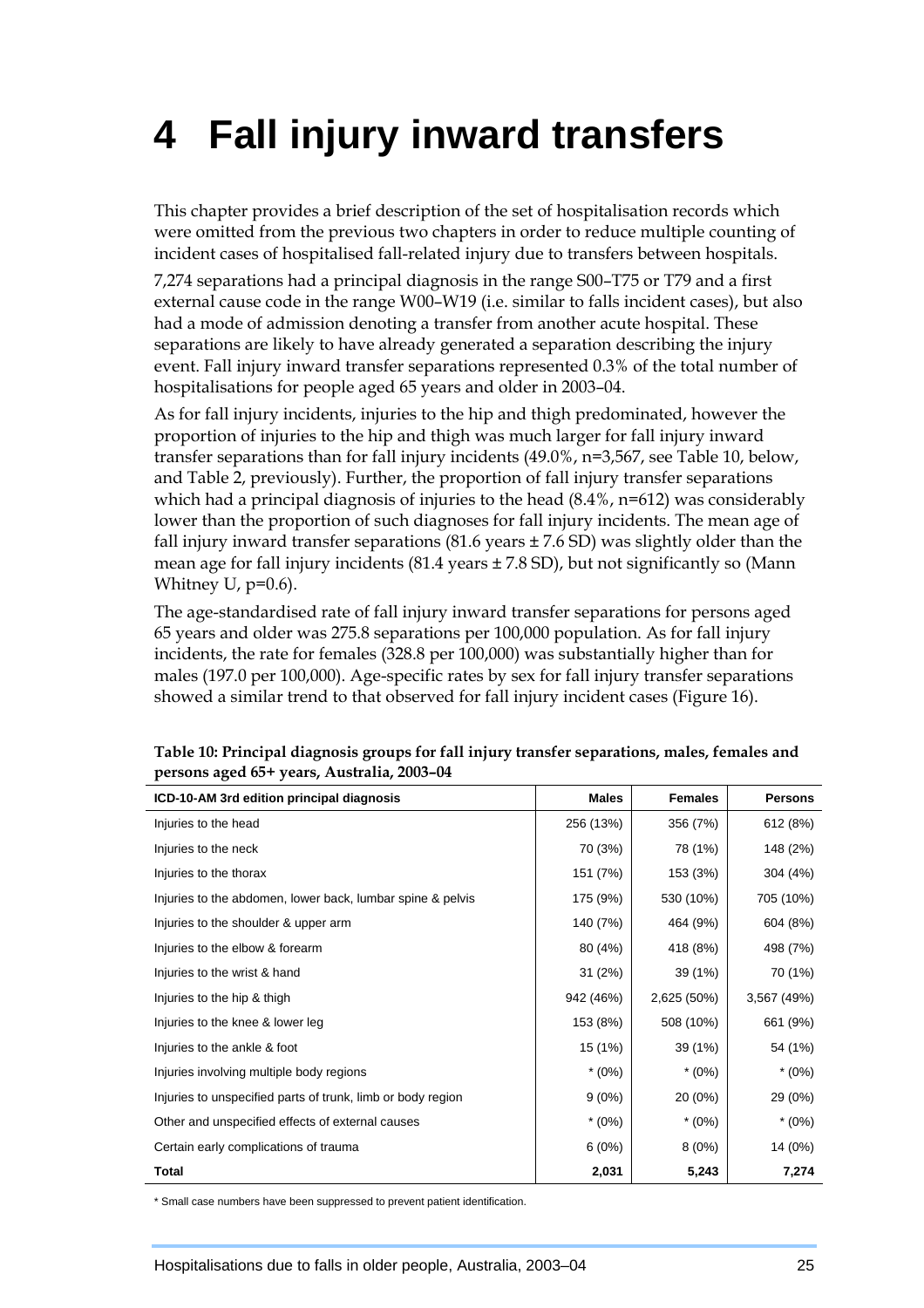

Similar to fall injury incidents, most fall injury transfer separations were due to unspecified falls (W19, 38.1%), falls on the same level due to slips, trips and stumbles (W01, 28.5%) and other falls on the same level (W18, 17.6%). As for fall injury incidents, falls on the same level due to tripping were most common, representing 60.0% of all W01 injury incidents (n=1,244). It is interesting to note that unspecified falls accounted for a higher proportion of fall injury inward transfer separations than for fall injury incidents.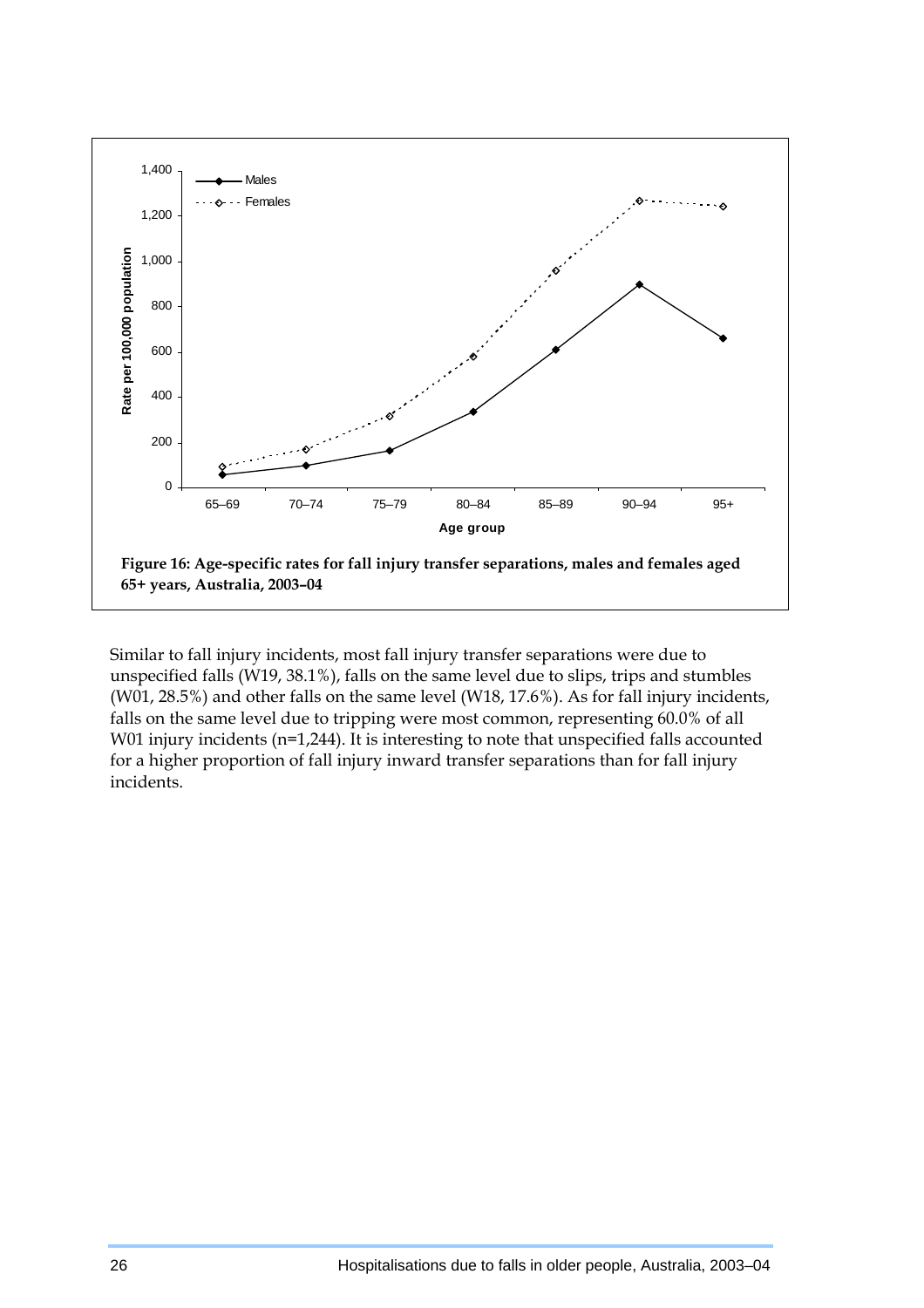| Table 11: Falls types for fall injury transfer separations, males, females and persons aged |  |
|---------------------------------------------------------------------------------------------|--|
| 65+ years, Australia, 2003–04                                                               |  |

|                                                                               | <b>Males</b> | <b>Females</b> | <b>Persons</b> |
|-------------------------------------------------------------------------------|--------------|----------------|----------------|
| Fall on same level from slipping, tripping & stumbling                        | 492 (24%)    | 1,581 (30%)    | 2,073 (28%)    |
| Fall involving ice-skates, skis, roller-skates or skateboards                 | $*(0\%)$     | $*(0\%)$       | $*(0%)$        |
| Other fall on same level due to collision with, or pushing by, another person | 6(0%)        | 11 (0%)        | 17 (0%)        |
| Fall while being carried or supported by other persons                        | $*(0\%)$     | $*$ (0%)       | $*(0%)$        |
| Fall involving wheelchair                                                     | 15 (1%)      | 17 (0%)        | 32 (0%)        |
| Fall involving bed                                                            | 77 (4%)      | 199 (4%)       | 276 (4%)       |
| Fall involving chair                                                          | 54 (3%)      | 144 (3%)       | 198 (3%)       |
| Fall involving other furniture                                                | $9(0\%)$     | 10 (0%)        | 19 (0%)        |
| Fall involving playground equipment                                           | $*(0\%)$     | $*(0\%)$       | $*(0%)$        |
| Fall on & from stairs & steps                                                 | 93 (5%)      | 243 (5%)       | 336 (5%)       |
| Fall on & from ladder                                                         | 86 (4%)      | 32 (1%)        | 118 (2%)       |
| Fall on & from scaffolding                                                    | 6(0%)        | $0(0\%)$       | $6(0\%)$       |
| Fall from, out of or through building or structure                            | 31(2%)       | $10(0\%)$      | 41 (1%)        |
| Fall from tree                                                                | $*(0\%)$     | $*(0\%)$       | 5(0%)          |
| Fall from cliff                                                               | $*(0\%)$     | $*(0\%)$       | $*(0\%)$       |
| Diving or jumping into water causing injury other than drowning or submersion | $*(0%)$      | $*(0\%)$       | 5(0%)          |
| Other fall from one level to another                                          | 48 (2%)      | 37 (1%)        | 85 (1%)        |
| Other fall on same level                                                      | 370 (18%)    | 913 (17%)      | 1,283 (18%)    |
| Unspecified fall                                                              | 731 (36%)    | 2,038 (39%)    | 2,769 (38%)    |
| <b>Total</b>                                                                  | 2,031        | 5,243          | 7,274          |

\* Small case numbers have been suppressed to prevent patient identification.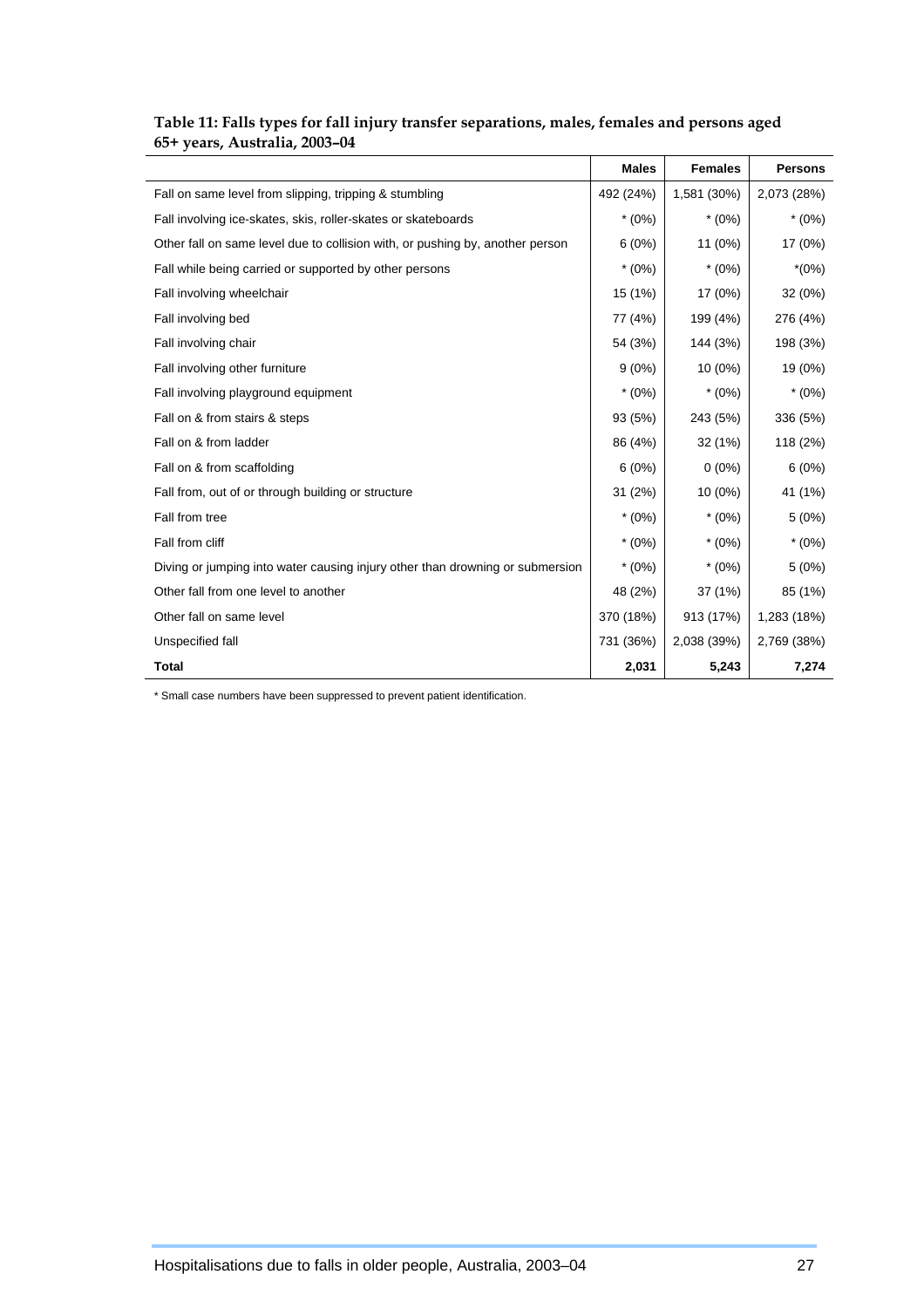# **5 The burden of injury due to falls**

Chapters 2 and 3 focus on the estimated number of new cases of hospitalised fallrelated injury that occurred in the year to 30 June 2004. This chapter focuses on the nature and extent of hospital care provided in that period because of a fall-related injury.

## **Fall-related follow-up care**

Recent work by the National Injury Surveillance Unit using person-linked data has revealed that a large proportion of injury incidents are associated with subsequent separations coded with a principal diagnosis from Chapter XXI of the ICD-10-AM, factors influencing health status and contact with health services (Kreisfeld & Newson 2006; Bradley & Harrison forthcoming). This pattern is frequently observed for hip fracture injuries in particular.

Commonly, a person admitted to hospital due to a hip fracture has an initial episode of care resembling that defined in this report as an incident case (a principal diagnosis in the range S00–T75 or T79 and a leftmost external cause code for an unintentional fall, W00–W19), followed by another episode for rehabilitation or other follow-up care. The principal diagnosis of the subsequent episode is often a code for the type of follow-up care provided and the injury for which the follow-up care is required is usually recorded as an additional diagnosis. The most common principal diagnosis codes for these cases are;

- Z47 other orthopaedic follow-up care,
- Z48 other surgical follow-up care,
- Z50—care involving use of rehabilitation procedures, and
- Z75.1—person awaiting admission to adequate facility elsewhere.

Such cases are numerous and must be considered in a valid estimation of the burden of fall injury. Since people admitted for follow-up care related to a fall injury have usually been previously admitted for acute care for the injury (like the injury incident separations described in previous sections of this report) these separations represent an additional part of the burden due to fall injury rather than additional cases.

This report has identified fall-related follow-up care separations on the basis of having a principal diagnosis of one of the four types listed above as well as an injury (S00–T75 or T79 ) and a falls external cause code (W00–W19) anywhere in the record (see also 'Selection criteria'). Note that these fall-related follow-up care separations have *not* been identified on the basis of a 'rehabilitation' type of episode of care (rehabilitation/follow-up care is explicit in the principal diagnosis, irrespective of the recorded type of episode of care). However, 89.2% of the records selected are recorded as being 'rehabilitation' type of episodes (Table 16).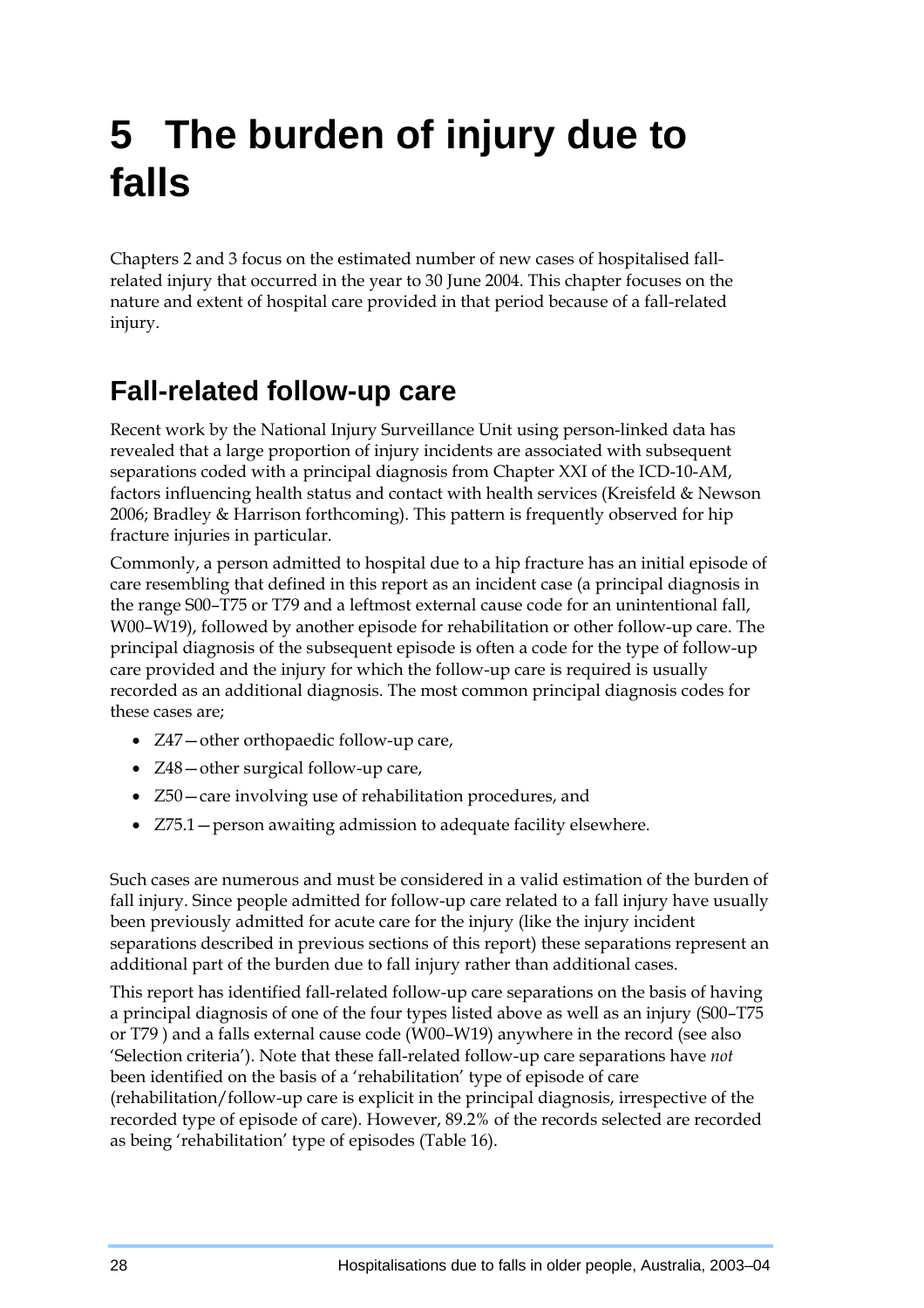Nearly 16,000 fall-related follow-up care separations were identified for people aged 65 years and older in 2003–04 (n=15,825). These separations represent 0.7% of the total number of hospital separations for people aged 65 years and older in 2003–04. Threequarters of these were for women (74.2%, n=11,747). The mean age of the person for a fall-related follow-up care separation was 82.4 years  $(\pm 7.1 \text{ SD})$ , which was significantly older than the age of persons hospitalised for a fall injury incident  $(81.4 \text{ years} \pm 7.8 \text{ SD})$ Mann Whitney U, p<0.001). Females hospitalised for a fall-related follow-up care separation had a mean age of 82.8 years  $(\pm 7.0 \text{ SD})$  and, as for fall injury incidents, were significantly older than males (mean  $81.0$  years  $\pm$  7.2 SD Mann Whitney U, p<0.001).

The age-standardised rate of fall-related follow-up care separations for all people aged 65 years and older was 598.5 separations per 100,000 population. The age-standardised rate for females (727.9 per 100,000) was much higher than for males (400.4 per 100,000). Age-specific rates of fall-related follow-up care separations increased considerably for both males and females until very old age, when rates decreased somewhat (Figure 17).

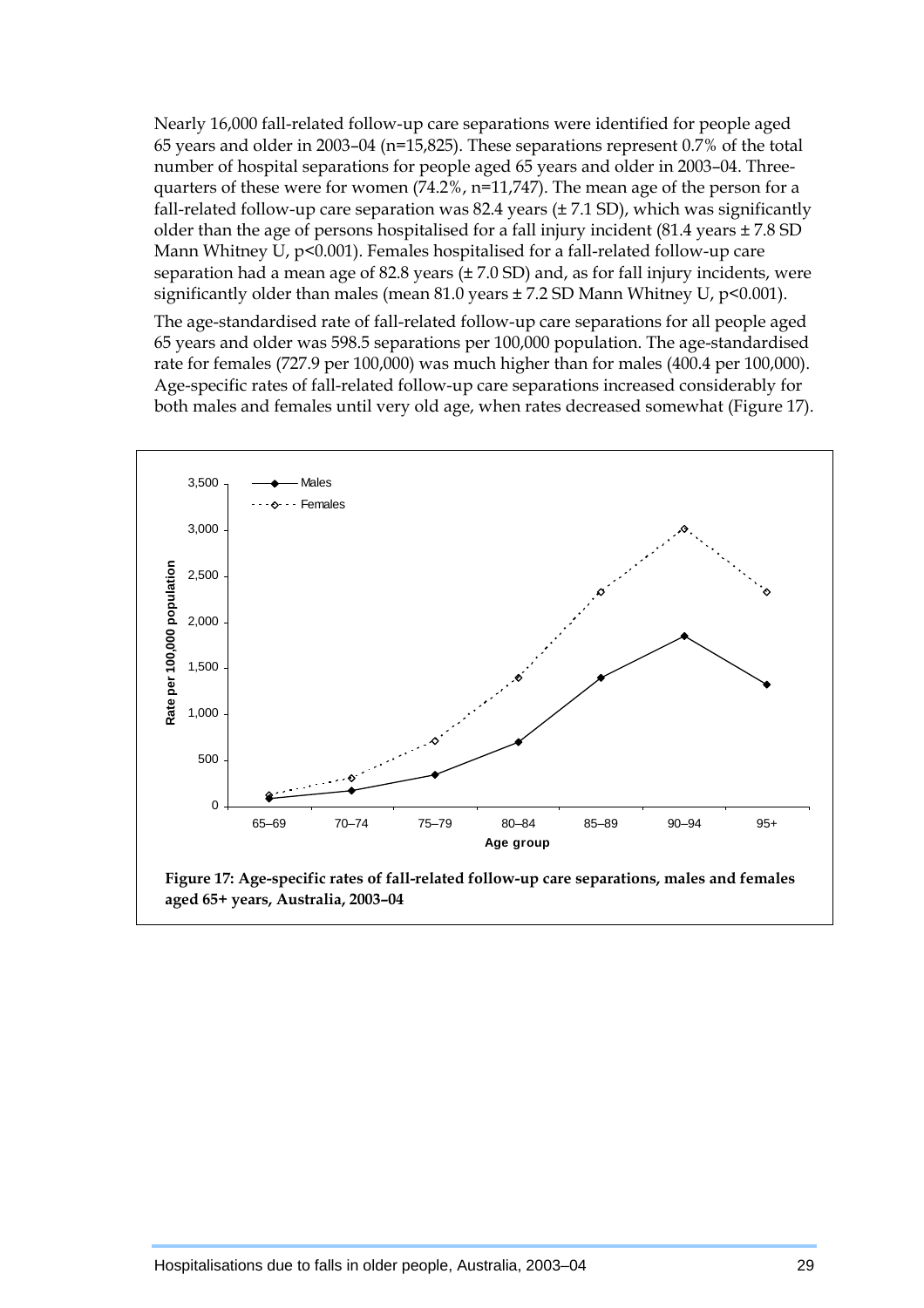## **Diagnosis types**

More than three quarters (79.4%, n=12,565) of fall-related follow-up care separations had a principal diagnosis of Z50 (care involving use of rehabilitation procedures). In particular, most fall-related follow-up care separations (71.8%, n=11,370) had a principal diagnosis of Z50.9—care involving use of rehabilitation procedure, unspecified (Table 12).

Another common principal diagnosis for fall-related follow-up care separations indicated that the person was awaiting admission to another care facility (Z75.1x: 11.1%, n=1,754). Of these, the majority (89.9%, n=1,576) were coded as Z75.11—person awaiting admission to residential aged care service. A higher proportion of fall-related follow-up care separations for men (12.1%) had this principal diagnosis than separations for women (9.2%). While some separations coded with a principal diagnosis of Z75.11 were as young as 65 years, the mean age for these cases was higher than for all fall-related follow-up care separations  $-84.4$  years  $\pm 6.8$  SD

| Table 12: Principal diagnosis for fall-related follow-up care separations, males, females and |  |  |  |  |  |
|-----------------------------------------------------------------------------------------------|--|--|--|--|--|
| persons aged 65+ years, Australia, 2003-04                                                    |  |  |  |  |  |
|                                                                                               |  |  |  |  |  |

|                                                                                    | ICD-10-AM 3rd edition principal diagnosis                                              | <b>Males</b> | <b>Persons</b> |              |
|------------------------------------------------------------------------------------|----------------------------------------------------------------------------------------|--------------|----------------|--------------|
| Z47.0                                                                              | Follow-up care involving removal of fracture plate & other<br>internal fixation device | $*(0%)$      | $*(0\%)$       | 20 (0%)      |
| Z47.8<br>Other specified orthopaedic follow-up care                                |                                                                                        | 50 (1%)      | 235 (2%)       | 285 (2%)     |
| Z47.9                                                                              | Orthopaedic follow-up care, unspecified                                                | 53 (1%)      | 190 (2%)       | 243 (2%)     |
| Z48.0                                                                              | Attention to surgical dressings & sutures                                              | 5(0%)        | 10 (0%)        | 15 (0%)      |
| Z48.8                                                                              | Other specified surgical follow-up care                                                | 226 (6%)     | 700 (6%)       | 926 (6%)     |
| Z48.9                                                                              | Surgical follow-up care, unspecified                                                   | 5(0%)        | 12 (0%)        | 17 (0%)      |
| Z50.0                                                                              | Cardiac rehabilitation                                                                 | $*$ (0%)     | $*$ (0%)       | 5(0%)        |
| Z50.1                                                                              | Other physical therapy                                                                 | 95 (2%)      | 523 (4%)       | 618 (4%)     |
| Z50.4                                                                              | Psychotherapy, not elsewhere classified                                                | $*(0\%)$     | $*$ (0%)       | $*(0%)$      |
| Z50.7                                                                              | Occupational therapy & vocational rehabilitation, nec                                  | $*(0\%)$     | $*(0\%)$       | 12 (0%)      |
| Z50.8                                                                              | Care involving use of other rehabilitation procedures                                  | 123 (3%)     | 434 (4%)       | 557 (4%)     |
| Z50.9                                                                              | Care involving use of rehabilitation procedure, unspecified                            | 2,969 (73%)  | 8,401 (72%)    | 11,370 (72%) |
| Z75.10                                                                             | Person awaiting admission to acute hospital                                            | $*$ (0%)     | $*$ (0%)       | $9(0\%)$     |
| Z75.11                                                                             | Person awaiting admission to residential aged care service                             | 493 (12%)    | 1,083 (9%)     | 1,576 (10%)  |
| Z75.12                                                                             | Person awaiting admission to psychiatric facility/unit                                 | $*$ (0%)     | $*$ (0%)       | $*(0\%)$     |
| Z75.13                                                                             | Person awaiting admission to rehabilitation facility/unit                              | 25 (1%)      | 72 (1%)        | 97 (1%)      |
| Z75.14                                                                             | Person awaiting admission to palliative care facility/unit                             |              | $*(0\%)$       | $*(0\%)$     |
| Z75.18                                                                             | Person awaiting admission to other health care facility                                |              | 36 (0%)        | 48 (0%)      |
| Z75.19<br>Person awaiting admission to adequate facility elsewhere,<br>unspecified |                                                                                        | 7(0%)        | 14 (0%)        | 21 (0%)      |
| <b>Total</b>                                                                       |                                                                                        | 4,078        | 11,747         | 15,825       |

\* Small case numbers have been suppressed to prevent patient identification.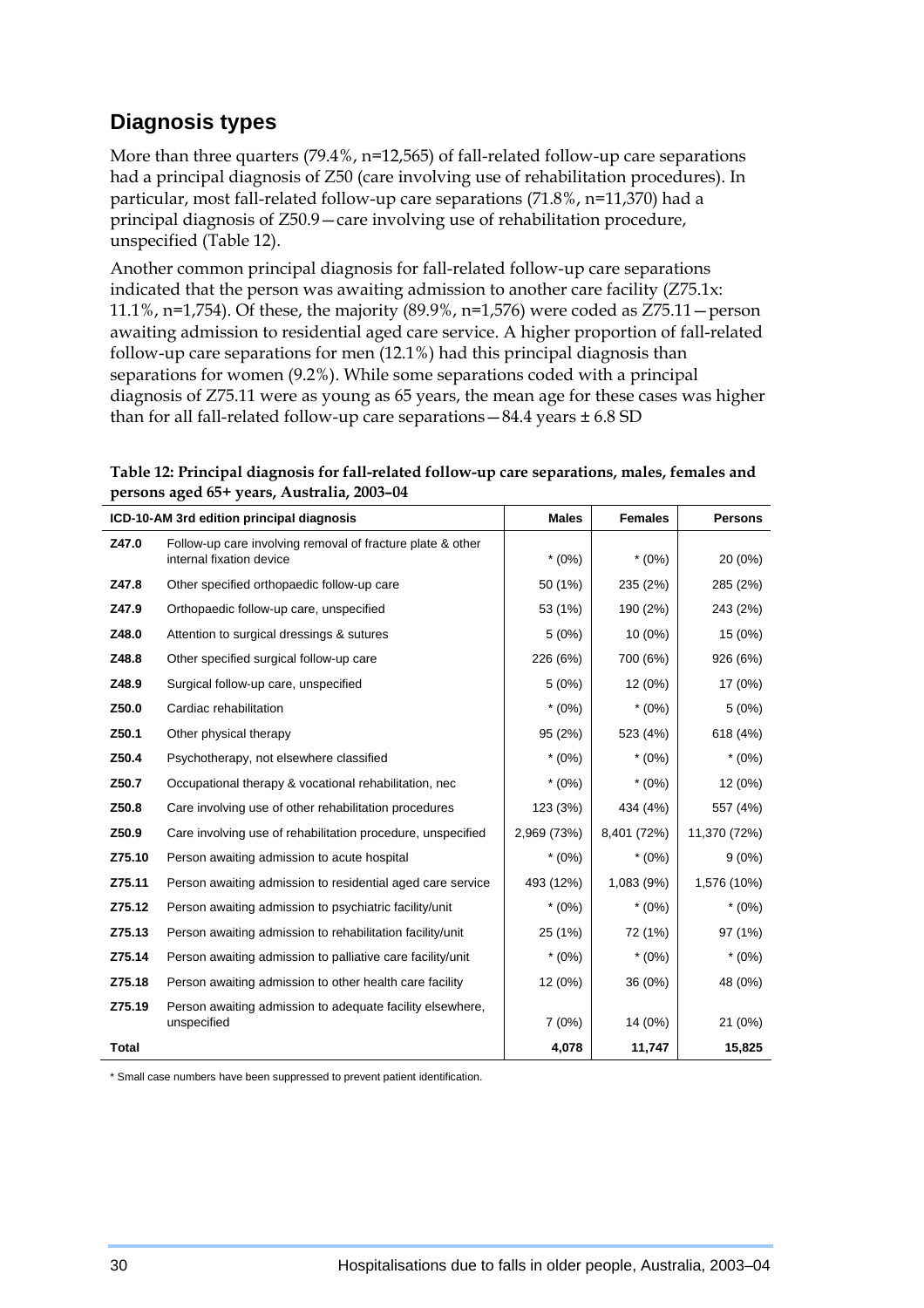

The age-standardised rate of fall-related follow-up care separations with a principal diagnosis of Z50.9 (care involving use of rehabilitation procedure, unspecified) for all people aged 65 years and older was 430.3 separations per 100,000 population. The agestandardised rate for females (521.6 per 100,000) was much higher than for males (290.1 per 100,000). As for all fall-related follow-up care separations, the age-specific rates of separations with a principal diagnosis of Z50.9 increased considerably for both males and females until very old age, when rates decreased slightly (Figure 18). The age-standardised rate for the second most common principal diagnosis for fall-related follow-up care separations (Z75.11—person awaiting admission to residential aged care service) was 59.1 per 100,000 population. While the age- and sex-specific rates showed a similar trend to that previously described, the rates for females awaiting admission to residential aged care service continued to increase in the 95+ years age group.

The first-listed injury diagnosis recorded in these fall-related follow-up care separations was identified for further analysis. As for fall injury incidents, the most common injury category was an injury to the hip or thigh (52.0%, n=8,231). Nearly all of these injuries to the hip and thigh (96.3%, n=7,925) had a first-listed injury code of S72—fracture of femur. Fractures of the femur (S72) was the leading injury type for both males (46.7%, n=1,906) and females (51.2%, n=6,019) for all fall-related follow-up care separations. The next most frequent injury types were S32—fracture of lumbar spine and pelvis (10.1%, n=1,598) and S42—fracture of shoulder and upper arm (6.9%, n=1,085). Head injuries (S00–S09), while the second-most common injury category for fall injury incidents, were the fifth most common injury category for fall-related follow-up care separations (6.2%, n=988). As for fall injury incidents, however, injuries to the head constituted a higher proportion of fall-related follow-up care separations for males (10.7%, n=437) than for females (4.7%, n=551).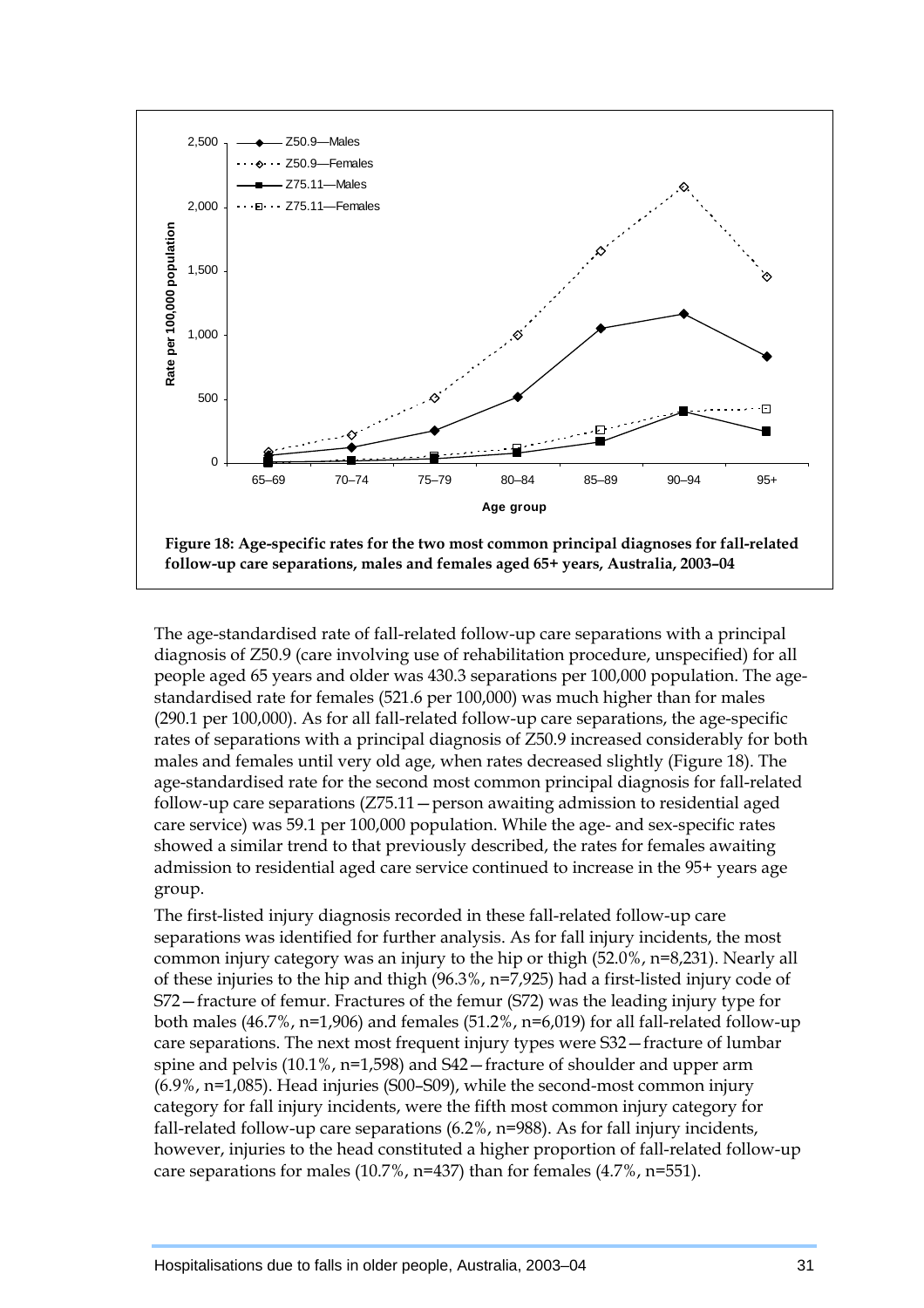### **External cause**

By definition, all fall-related follow-up care separations contained a W00–W19 code within the record and for a large proportion of fall-related follow-up care separations (97.6%, n=15,443) this was the leftmost (first-listed) external cause code in the record. A further 1.8% (n=286) fall-related follow-up care separations had a leftmost external cause code signifying complications of surgical and medical care (codes in the range Y40–Y84). The remaining separations (n=96, 0.6%) had leftmost external cause codes variously denoting transportation injuries, burns and scalds, other unintentional injuries, assault injuries, injuries of undetermined intent and nosocomial conditions.

The leftmost unintentional fall external cause code (W00–W19) was identified and analysed for all fall-related follow-up care separations (i.e. the principal external cause in most cases). As for fall injury incident cases, fall-related follow-up care separations were commonly caused by 'unspecified falls' (W19, 39.2%, n=6,210), falls on the same level from slipping, tripping and stumbling (W01, 28.9%, n=4,567) and other falls on the same level (W18, 18.1%, 2,860). Interestingly, the ranking of these common fall types is different for fall-related follow-up care separations than for incident cases, with W19 (unspecified) falls being more frequent in rehabilitation separations than W01 falls. Unspecified falls were the most common fall type for both males and females (Table 13).

| <b>Fall type</b>                                                                       | <b>Males</b> | <b>Females</b> | <b>Persons</b> |
|----------------------------------------------------------------------------------------|--------------|----------------|----------------|
| Fall on same level involving ice & snow (W00)                                          | $*(0\%)$     | $*(0\%)$       | $*(0\%)$       |
| Fall on same level from slipping, tripping & stumbling (W01)                           | 1,064 (26%)  | 3,503 (30%)    | 4,567 (29%)    |
| Other fall on same level due to collision with, or pushing by,<br>another person (W03) | $9(0\%)$     | 23 (0%)        | 32 (0%)        |
| Fall while being carried or supported by other persons (W04)                           | $*(0%)$      | $*(0\%)$       | $*(0%)$        |
| Fall involving wheelchair (W05)                                                        | 44 (1%)      | 34 (0%)        | 78 (0%)        |
| Fall involving bed (W06)                                                               | 206 (5%)     | 462 (4%)       | 668 (4%)       |
| Fall involving chair (W07)                                                             | 113 (3%)     | 287 (2%)       | 400 (3%)       |
| Fall involving other furniture (W08)                                                   | 15 (0%)      | 27 (0%)        | 42 (0%)        |
| Fall on & from stairs & steps (W10)                                                    | 188 (5%)     | 465 (4%)       | 653 (4%)       |
| Fall on & from ladder (W11)                                                            | 89 (2%)      | 44 (0%)        | 133 (1%)       |
| Fall on & from scaffolding (W12)                                                       | $*(0\%)$     | $0(0\%)$       | $*(0\%)$       |
| Fall from, out of or through building or structure (W13)                               | 27 (1%)      | $10(0\%)$      | 37 (0%)        |
| Fall from tree (W14)                                                                   | $*(0\%)$     | $0(0\%)$       | $*(0\%)$       |
| Fall from cliff (W15)                                                                  | $*(0%)$      | $*(0\%)$       | $10(0\%)$      |
| Diving or jumping into water causing injury other than drowning<br>or submersion (W16) | $*(0%)$      | $*(0%)$        | 6(0%)          |
| Other fall from one level to another (W17)                                             | 50 (1%)      | 70 (1%)        | 120 (1%)       |
| Other fall on same level (W18)                                                         | 756 (19%)    | 2,104 (18%)    | 2,860 (18%)    |
| Unspecified fall (W19)                                                                 | 1,501 (37%)  | 4,709 (40%)    | 6,210 (39%)    |
| Total fall-related follow-up care separations                                          | 4,078        | 11,747         | 15,825         |

| Table 13: Causes of fall-related follow-up care separations: first listed W00–W19 external |  |
|--------------------------------------------------------------------------------------------|--|
| cause for males, females and persons aged 65+ years, Australia, 2003-04                    |  |

\* Small case numbers have been suppressed to prevent patient identification.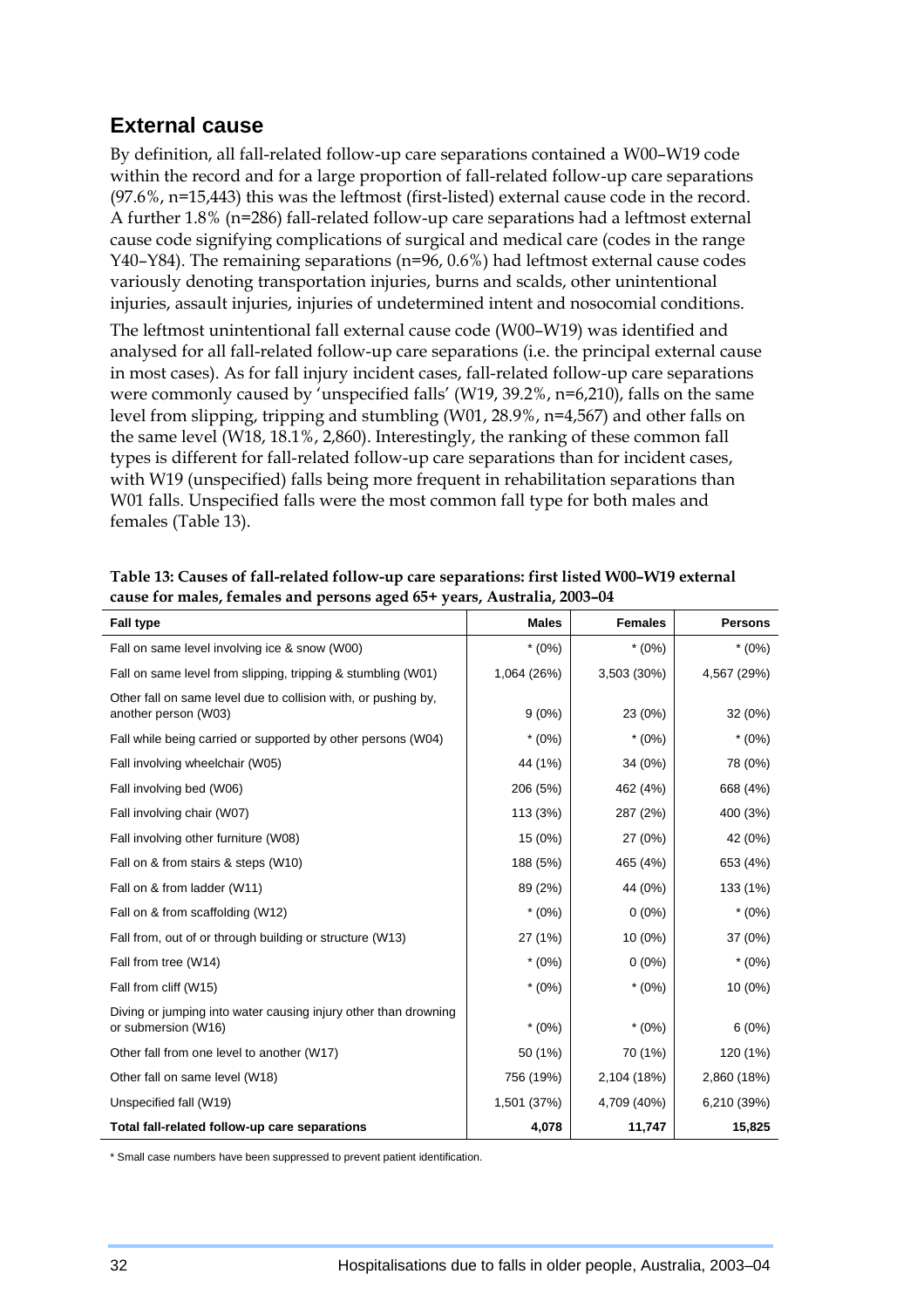The age-standardised rate of fall-related follow-up care separations for unspecified falls for persons aged 65 years and older was 234.4 separations per 100,000 population. Age-specific rates increased to a peak in the 90–94 years age group (Figure 19). Other common types of fall-related follow-up care separations showed a similar trend, except for falls involving stairs and steps, where the peak of 77.3 separations per 100,000 population occurred in the 85–90 years age group. Age-specific rates for males and females for the three most common fall types (unspecified falls, slips, trips and stumbles, and other falls on the same level) showed the same pattern as for persons aged 65+ years overall.



**common fall types, persons aged 65+ years, Australia, 2003–04**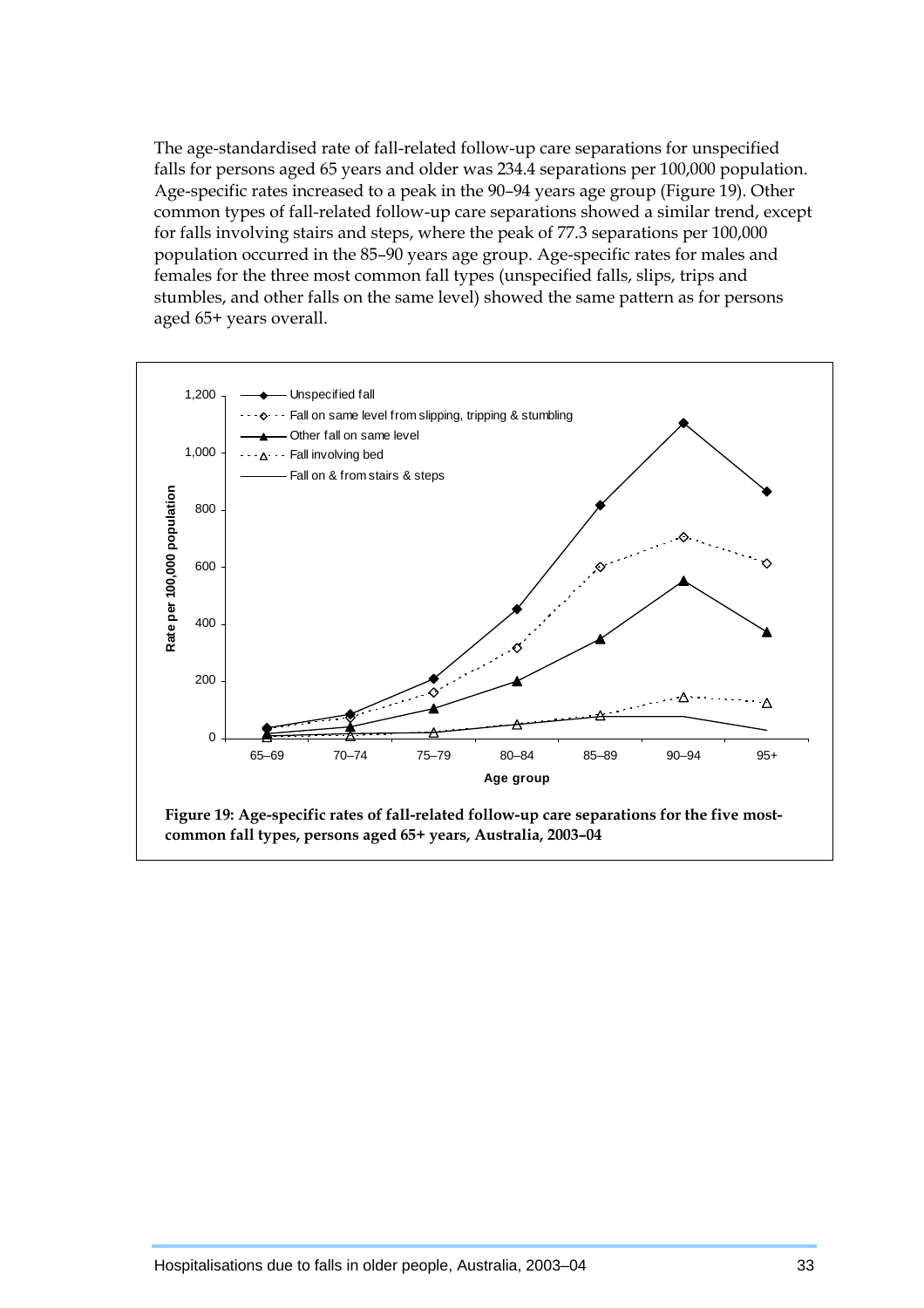### **Procedures**

The number of procedures listed in fall-related follow-up care separations ranged from 0 (5.5%, n=870) to 30 (n=1) procedures per record. The total number of procedures listed in all fall-related follow-up care separations was 46,876. The mean number of procedures per separation was 3.0 (± 2.1 SD). Males had a significantly higher mean number of procedures per separation than females  $(3.1 \pm 2.2 \text{ SD} \text{ versus } 2.9 \pm 2.0 \text{ SD}$ , respectively. Mann Whitney U, p<0.001). The most common procedures listed for both male and female fall-related follow-up care separations were 'non-invasive, cognitive and other interventions, not elsewhere classified' (94.4% of procedures, n=44,234) and imaging services (3.4%, n=1,609). Unlike fall injury incidents relatively few codes in fall-related follow-up care separations were for procedures on the musculoskeletal system (0.4%, n=168).

Three specific codes accounted for two-thirds (67.1%, n=31,503) of all procedures performed during fall-related follow-up care separations. These were; allied health intervention, physiotherapy (29.6%), allied health intervention, occupational therapy (22.9%), allied health interventions, social work (14.6%). The ten most-common procedure types were the same for both males and females and together accounted for more than 84% of all fall-related follow-up care procedures (Table 14). With the exception of hydrotherapy and podiatry, these procedures were among those most frequently identified in fall injury incident separations (previously described).

|                                                  | <b>Males</b> | <b>Females</b> | <b>Persons</b> |
|--------------------------------------------------|--------------|----------------|----------------|
| Allied health intervention, physiotherapy        | 3,561(28%)   | 10,328 (30%)   | 13,889 (30%)   |
| Allied health intervention, occupational therapy | 2,727 (22%)  | 8,027 (23%)    | 10,754 (23%)   |
| Allied health intervention, social work          | 1,811 (14%)  | 5,049 (15%)    | 6,860 (15%)    |
| Allied health intervention, dietetics            | 917 (7%)     | 2,430 (7%)     | 3,347 (7%)     |
| Allied health intervention, speech pathology     | 724 (6%)     | 1,112(3%)      | 1,836 (4%)     |
| Allied health intervention, podiatry             | 190 (2%)     | 556 (2%)       | 746 (2%)       |
| Computerised tomography of brain                 | 205 (2%)     | 372 (1%)       | 577 (1%)       |
| Allied health intervention, pharmacy             | 142 (1%)     | 390 (1%)       | 532 (1%)       |
| Hydrotherapy                                     | 166 (1%)     | 347 (1%)       | 513 (1%)       |
| Allied health intervention, other                | 121 (1%)     | 379 (1%)       | 500 (1%)       |
| Subtotal                                         | 10,564 (84%) | 28,990 (85%)   | 39,554 (84%)   |
| <b>Total procedures</b>                          | 12,595       | 34,281         | 46,876         |

| Table 14: Ten most common procedures for fall-related follow-up care separations, males, |
|------------------------------------------------------------------------------------------|
| females and persons aged 65+ years, Australia, 2003-04                                   |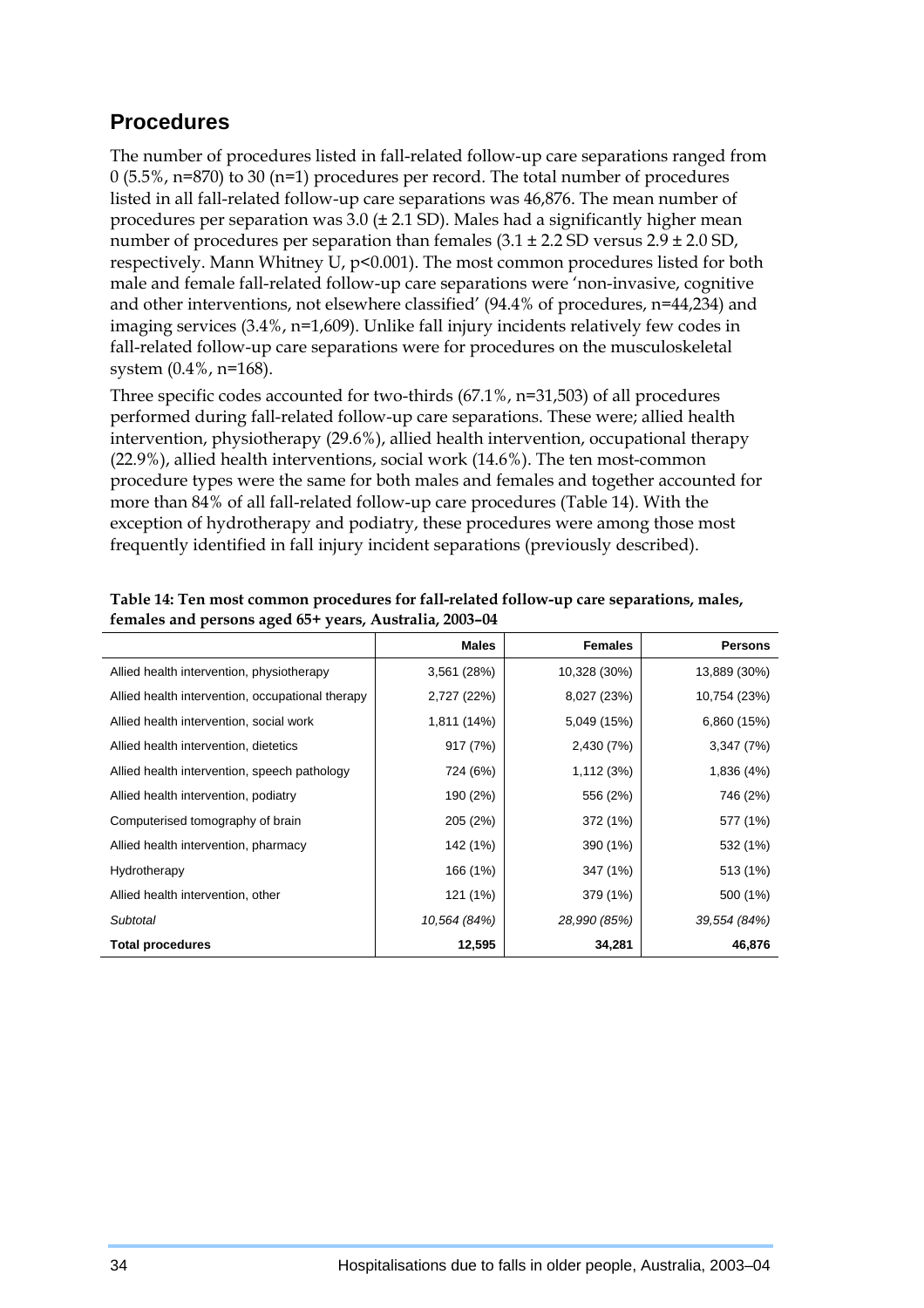## **'Other fall-related' separations**

A further 18,048 separations for people aged 65 years and older were identified as being related to falls in addition to those already discussed. These 'other fall-related' separations did not meet the criteria specified for fall injury incidents, fall injury inward transfers or fall-related follow-up care separations, but did contain both a relevant injury code (S00–T75 or T79 ) and external cause code (W00–W19) within the record. These separations represent 0.8% of the total number of hospital separations for people 65 years and older in 2003–04.

The age-standardised rate of 'other fall-related' separations was 685.5 per 100,000 population and age-specific rates of 'other fall-related' separations showed a similar increasing trend to that observed previously (Figure 20). However, unlike the fallrelated separations analysed to this point, the age-specific rates for males were higher than those for females in every age group. The age-standardised rate of 'other fallrelated' separations for males aged 65 years and older was 749.6 per 100,000 while the rate for females was 644.6 per 100,000. The rate-ratio was 1.2 'other fall-related' separations for males for every 1.0 'other fall-related' separation for females. This is compared to 0.6 fall injury incidents for males for every 1.0 fall injury incidents for females.



The majority of 'other fall-related' separations did not have an injury code of any type as the principal diagnosis (95.4% of 'other fall-related' separations, n=17,209). A large proportion of 'other fall-related' separations (20.9%, n=3,765) had a principal diagnosis from Chapter IX of the ICD-10-AM—diseases of the circulatory system. Other common diagnosis types were from Chapter XVIII—symptoms, signs and abnormal clinical and laboratory findings, not elsewhere classified  $(14.7\%$ , n=2,662) and Chapter X-diseases of the respiratory system (9.7%, n=1,748, see Table 15).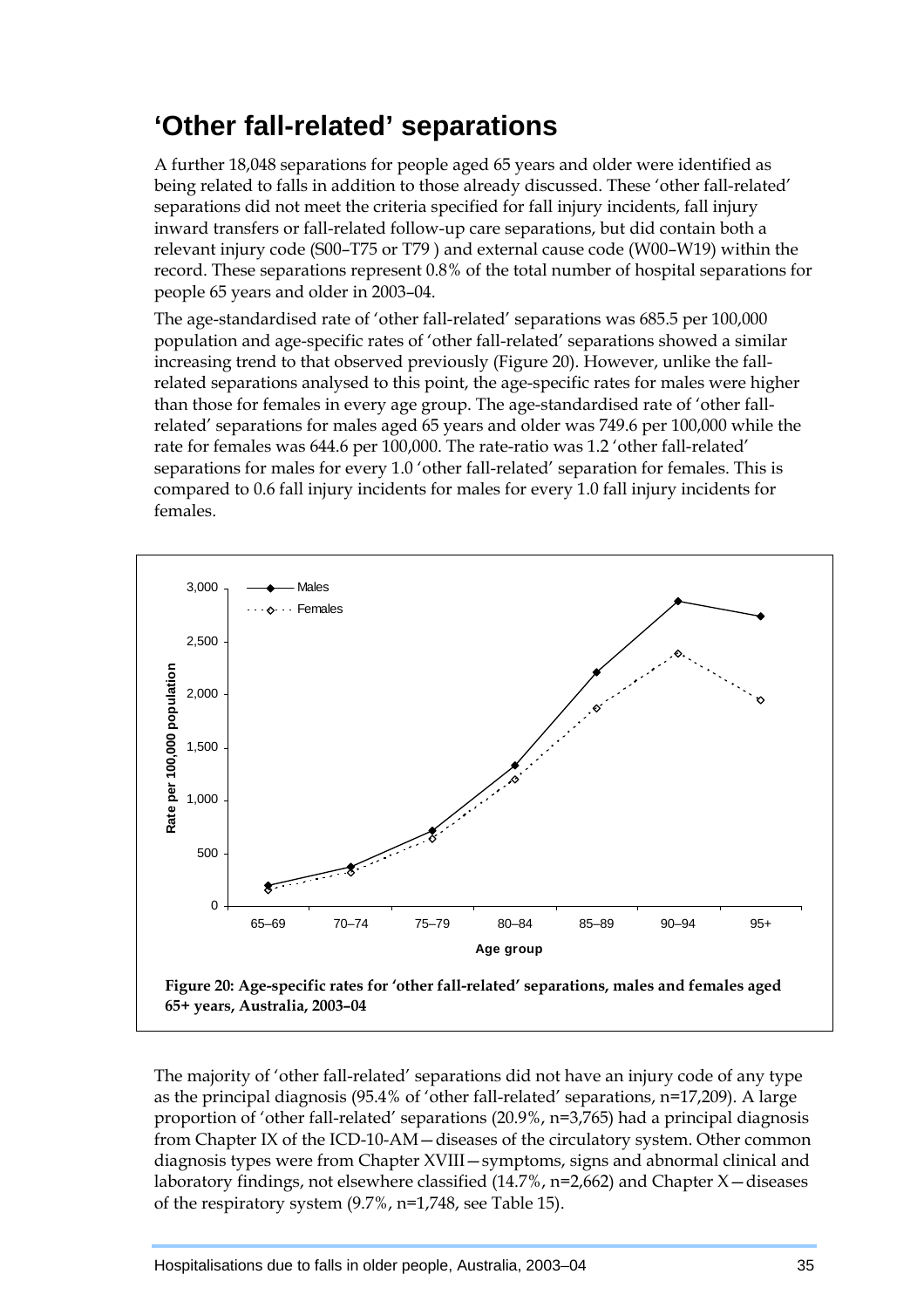| ICD-10-AM 3rd edition principal diagnosis                  | <b>Males</b> | <b>Females</b> | <b>Persons</b> |
|------------------------------------------------------------|--------------|----------------|----------------|
| Certain infectious & parasitic diseases                    | 149 (2%)     | 167 (2%)       | 316 (2%)       |
| Neoplasms                                                  | 753 (10%)    | 569 (6%)       | 1,322 (7%)     |
| Diseases of the blood, blood-forming organs, etc.          | 89 (1%)      | 149 (1%)       | 238 (1%)       |
| Endocrine, nutritional & metabolic diseases                | 306 (4%)     | 417 (4%)       | 723 (4%)       |
| Mental & behavioural disorders                             | 536 (7%)     | 694 (7%)       | 1,230 (7%)     |
| Diseases of the nervous system                             | 480 (6%)     | 492 (5%)       | 972 (5%)       |
| Diseases of the eye & adnexa                               | 17 (0%)      | 24 (0%)        | 41 (0%)        |
| Diseases of the ear & mastoid process                      | 19 (0%)      | 41 (0%)        | 60 (0%)        |
| Diseases of the circulatory system                         | 1,619 (21%)  | 2,146 (21%)    | 3,765 (21%)    |
| Diseases of the respiratory system                         | 946 (12%)    | 802 (8%)       | 1,748 (10%)    |
| Diseases of the digestive system                           | 346 (4%)     | 433 (4%)       | 779 (4%)       |
| Diseases of the skin & subcutaneous tissue                 | 198 (3%)     | 331 (3%)       | 529 (3%)       |
| Diseases of the musculoskeletal system & connective tissue | 329 (4%)     | 664 (6%)       | 993 (6%)       |
| Diseases of the genitourinary system                       | 323 (4%)     | 609 (6%)       | 932 (5%)       |
| Symptoms, signs, abnormalities nec                         | 1,085 (14%)  | 1,577 (15%)    | 2,662 (15%)    |
| Injury, poisoning & consequences of external causes        | 342 (4%)     | 497 (5%)       | 839 (5%)       |
| Factors influencing health status                          | 248 (3%)     | 648 (6%)       | 896 (5%)       |
| Total <sup>t</sup>                                         | 7,786        | 10,262         | 18,048         |

**Table 15: Principal diagnosis types for 'other fall-related' separations, males, females and persons aged 65+ years, Australia, 2003–04** 

† Totals include 3 separations from categories too small to publish.

A small proportion of 'other fall-related' separations (4.6%, n=839) had a principal diagnosis denoting injury. Of these, 63.2% (530) had a principal diagnosis on the 'community injury' range (S00–T75 or T79). By definition, none of these injury separations had a leftmost external cause indicating a fall (W00–W19, otherwise the separation would have been classed as either an injury incident or a falls inward transfer as already discussed). However, all of these separations had a W00–W19 external cause code elsewhere in the record. The most common case type for these separations was an injury to the hip or thigh due to complications of medical and surgical care (27.5% of 'other' S00–T75 or T79 separations, n=146).

Most of the remaining 'other fall-related' separations with an injury principal diagnosis were complications of surgical and medical care (T80–T88; 34.9%, n=293). Of these, most (92.2%, n=270) had a leftmost external cause code also indicating complications of medical and surgical care. The most common such external cause code was Y83.1—complications of a surgical operation the implant of an artificial internal device (49.1%, n=144). Again, by definition all of these separations had both a diagnosis code in the range S00–T75 or T79 and a W00–W19 external cause code somewhere in the record. The relationship between these complications of surgical and medical care fallrelated separations (both principal diagnosis and leftmost external cause) and increasing age was linear for both males and females (Figure 21).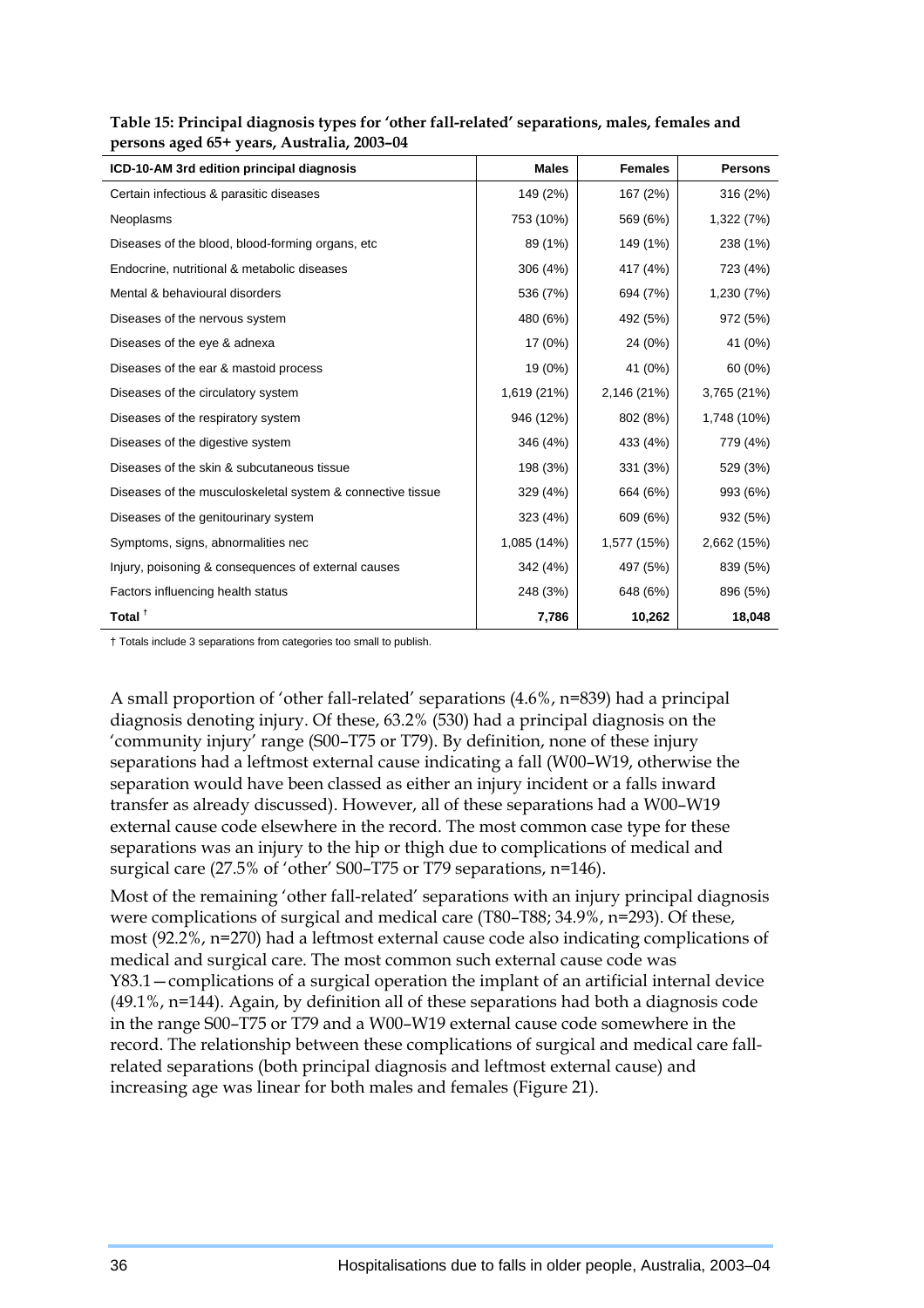

### **Injury characteristics of 'other fall-related' separations**

The first-listed injury diagnoses (S00–T75 or T79) for all 'other fall-related' separations were quite different to those of fall injury incidents, inward transfers and fall-related follow-up care separations. The most common injury codes, for both males and females, were open wounds of the head (S01, 14.5%, n=2,608) and superficial injuries to the head (S00, 10.4%, n=1,874). Head injury of all types (S00–S09) constituted 32.1% of the first-listed injury diagnoses for all 'other fall-related' separations (n=5,791). In contrast, S72 (fractures of the femur), the predominant injury type for fall injury incidents, fall-related follow-up care separations and fall injury inward transfers, was the first-listed injury type for only 8.4% of 'other fall-related' separations (n=1,523). However, as noted in previous analyses, there is a close relationship between Chapter XXI principal diagnoses and S72 additional diagnoses. For separations with a Chapter XXI principal diagnosis<sup>\*</sup>[,](#page-46-0) a third of records (32.9%, n=295) had S72 as the firstlisted injury code.

The majority of 'other fall-related' hospital separations had a leftmost external cause code in the range W00–W19 (86.8%, n=15,674). A further 10.0% (n=1,808) of the separations had a leftmost external cause code denoting complications of surgical and medical care (Y40–Y84, these include some of the 'other fall-related' injury separations discussed above). By definition, all of the 'other fall-related' separations had a W00–W19 code within the record and the leftmost falls code (i.e. the principal external cause in most cases) was identified for further analysis. Similar to the previous analyses, the most common falls type for 'other fall-related' separations was

 $\overline{a}$ 

<span id="page-46-0"></span><sup>∗</sup> *Note:* excludes Z47, Z48, Z50 and Z75.1 codes as these are defined as falls-related follow-up care separations and are discussed in the first section of Chapter 5.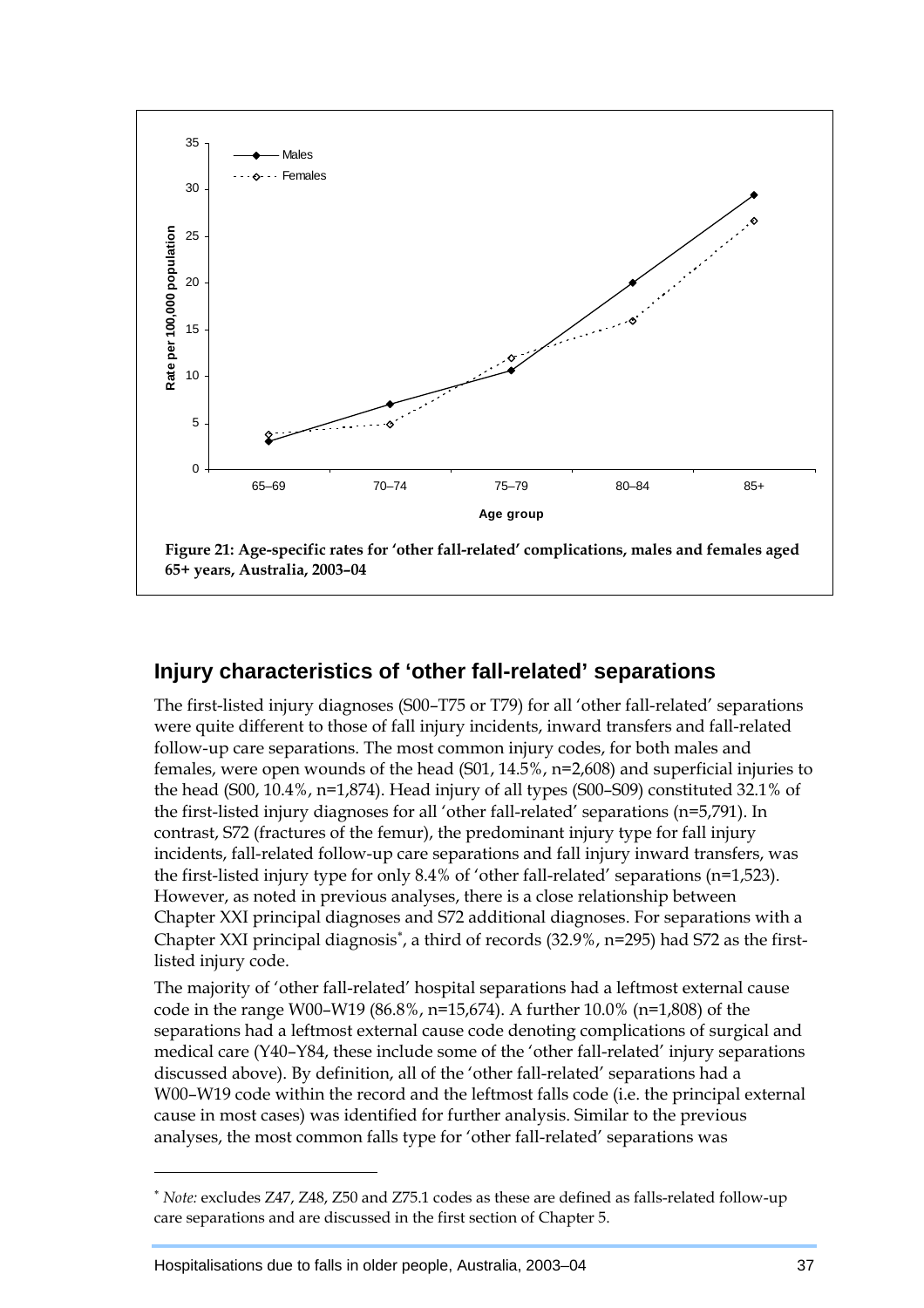unspecified falls (W19, 38.6%, n=6,972). Again, falls on the same level due to slips, trips and stumbles (W01) and other falls on the same level (W18) were frequent, but unlike previous analyses, slips, trips and stumbles accounted for a lower proportion of cases than other falls on the same level (see Figure 22).

Place and activity codes were also analysed for the 'other fall-related' separations. A large proportion of separations (32.6%, n=5,875) had a leftmost place code denoting the home. Unlike previous analyses, however, the most common place code for 'other fallrelated' separations was Health Service Area (39.7%, n=7,163). Concomitantly, aged care facilities were a relatively infrequent place of occurrence for 'other fall-related' separations (8.6%, n=1,551). The most common first-listed activity in 'other fall-related' separations was 'unspecified activity' (57.8%, n=10,425) and a larger proportion of 'other fall-related' separations had an activity code of while resting, sleeping or engaging in other vital activities (22.4%, n=4,036) than was observed for fall injury incidents.



#### **Figure 22: Proportions\* of the first-listed fall for 'other fall-related' separations, males and females aged 65+ years, Australia, 2003–04**

These 'other fall-related' separations are difficult to interpret on the basis of information available in the NHMD. The principal diagnosis (i.e. the main reason for the hospital episode) was generally not an injury or follow-up care diagnosis, but an injury, due to a fall, was also included among the additional diagnoses. Some possible circumstances for such cases are: chance (i.e. a person admitted for a non-injury condition happened to have an injury condition); co-morbid injury (e.g. a person admitted due to a neoplasm had a pathological fracture); complication of care (e.g. a person in hospital for treatment of a non-injury condition slipped and fell); and, injury during the onset of another condition (e.g. a person fell and was injured during an acute myocardial infarction). Additional information would be required in order to fully understand the role of fall injury in these cases. However, this group of records should not be ignored when estimating the burden of hospitalised fall-related injury.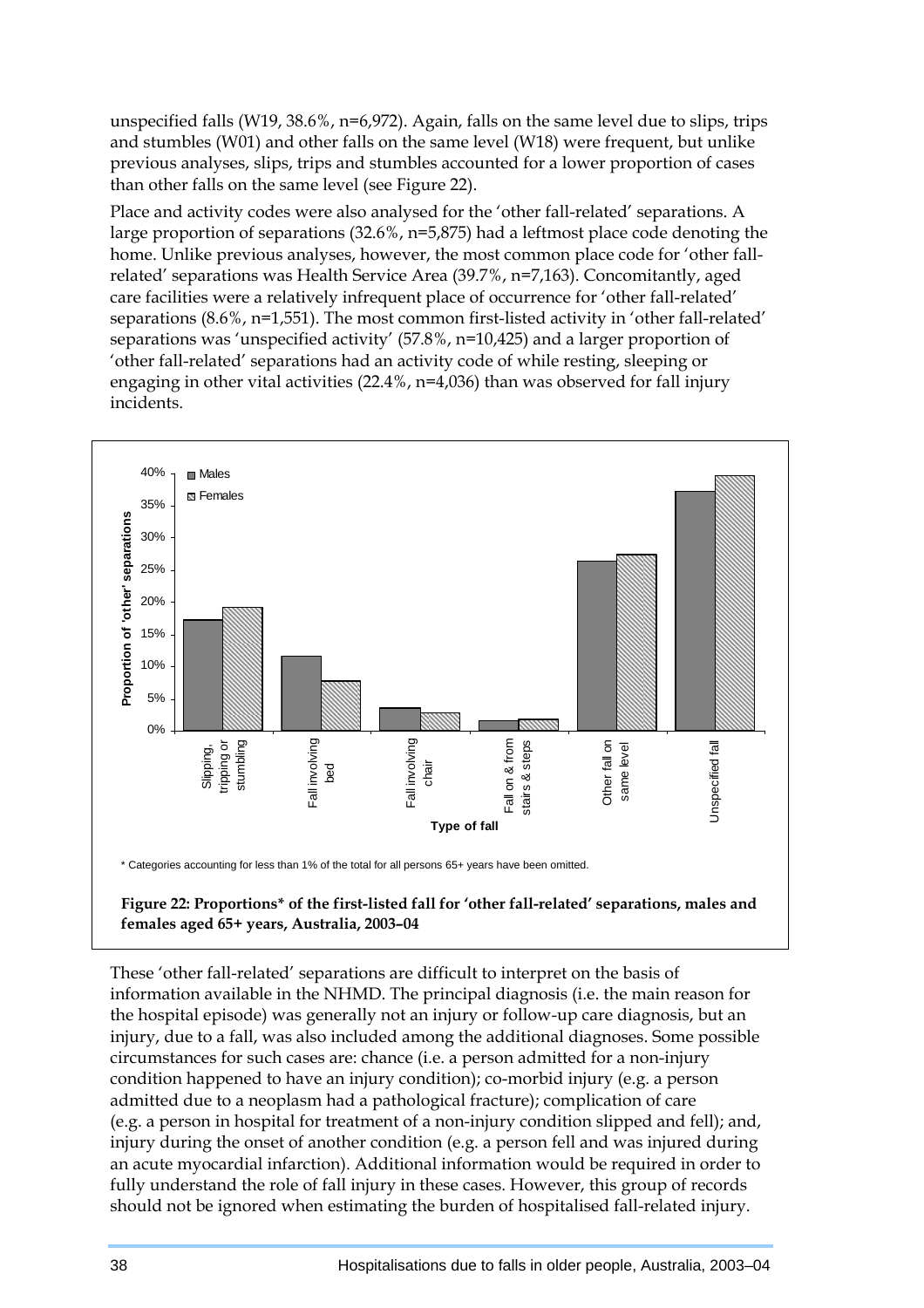# **Length of stay**

Fall injury incident separations for people aged 65 years and older accounted for 487,401 bed-days in 2003–04. This represents 4.2% of all bed-days for hospitalisations for this age group. The length of stay per fall injury incident ranged from 1 day  $(32.4\% n=19,605)$  to more than 600 days (n=1). The mean length of stay for fall injury incident cases was 8.1 days (± 11.2 SD). The mean length of stay for males (7.9 days ± 11.3 SD) did not differ significantly from that of females (8.1 days ± 11.2 SD t-test, p=0.12). The mean length of stay did significantly differ by age, however (ANOVA, p<0.001). Mean length of stay increased with age for both males and females (Figure 23). However, in the 95+ years age group the mean length of stay for females (and persons overall) decreased slightly while the length of stay for males continued to increase.



Fall injury inward transfers had a longer mean length of stay than fall injury incidents (13.4 days ± 15.5 SD), probably due to higher injury severity in transferred cases. The mean length of stay for males was 13.0 days (± 15.7 SD) while the mean length of stay for females was 13.5 days (± 15.4 SD). As for fall injury incidents, the mean length of stay increased until ages 90–94 years and then decreased slightly in the 95+ years age group. This pattern was similar for both males and females. In total, falls inward transfer separations in people aged 65 years and older contributed 97,267 hospital beddays in 2003–04, which was 0.8% of all bed-days occupied by this population in this year.

Fall-related follow-up care separations for people aged 65 years and older accounted for 340,946 bed-days in 2003–04. This represents 3.0% of all bed-days for hospitalisations for this age group. The length of stay per separation ranged from 1 day  $(10.9\% \text{ n=1,725})$  to more than 1,400 days  $(\text{n=1})$ . The mean length of stay for fall-related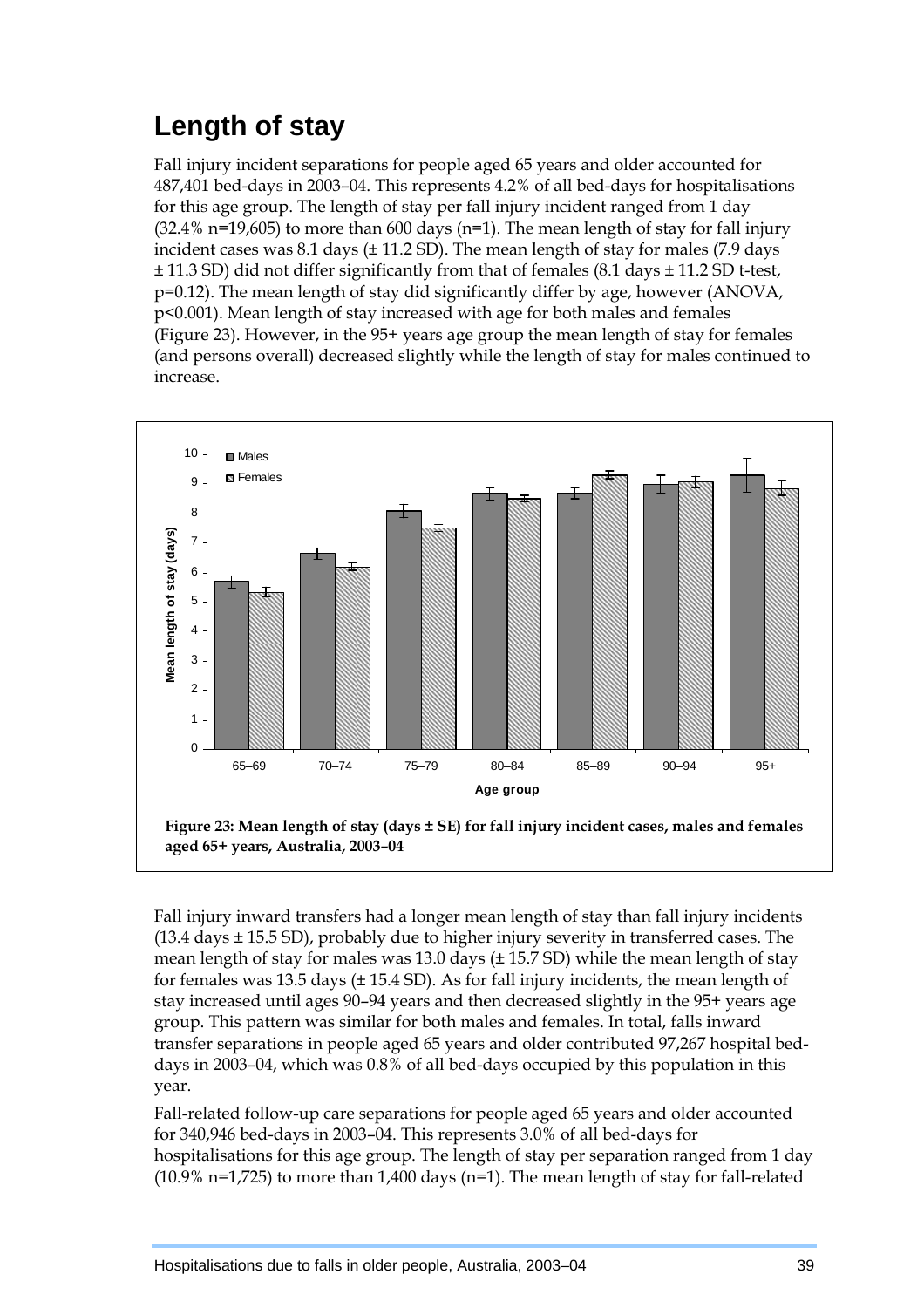follow-up care separations was much longer than for fall injury incident cases or inward transfers (21.5 days ± 30.7 SD). Twenty-one separations had a length of stay exceeding 250 days. Fifteen of these separations were for females and ages ranged from 71–93 years. These very long stay outliers did not unduly influence the mean length of stay for fall-related follow-up care separations however; calculations based on lengths of stay of less than 250 days only reduced the mean to 20.9 days (± 20.7 SD). Even with the 21 long-stay outliers removed from the sample, mean lengths of stay did not differ significantly according to sex (t-test, p=0.06). Although mean length of stay did differ significantly by age (ANOVA, p<0.001), there was not a clear relationship between the two variables (Figure 24).



*Note:* 21 separations with a length of stay exceeding 250 days have been omitted from the figure.

 **Figure 24: Mean length of stay (days ± SE) for fall-related follow-up care separations, males and females aged 65+ years, Australia, 2003–04** 

As shown in Figure 25, there was an obvious association between mean lengths of stay and principal diagnosis type. Z75.1 diagnoses (person awaiting admission to adequate facility elsewhere) had much longer lengths of stay than other types of diagnoses for fall-related follow-up care separations, for both males and females.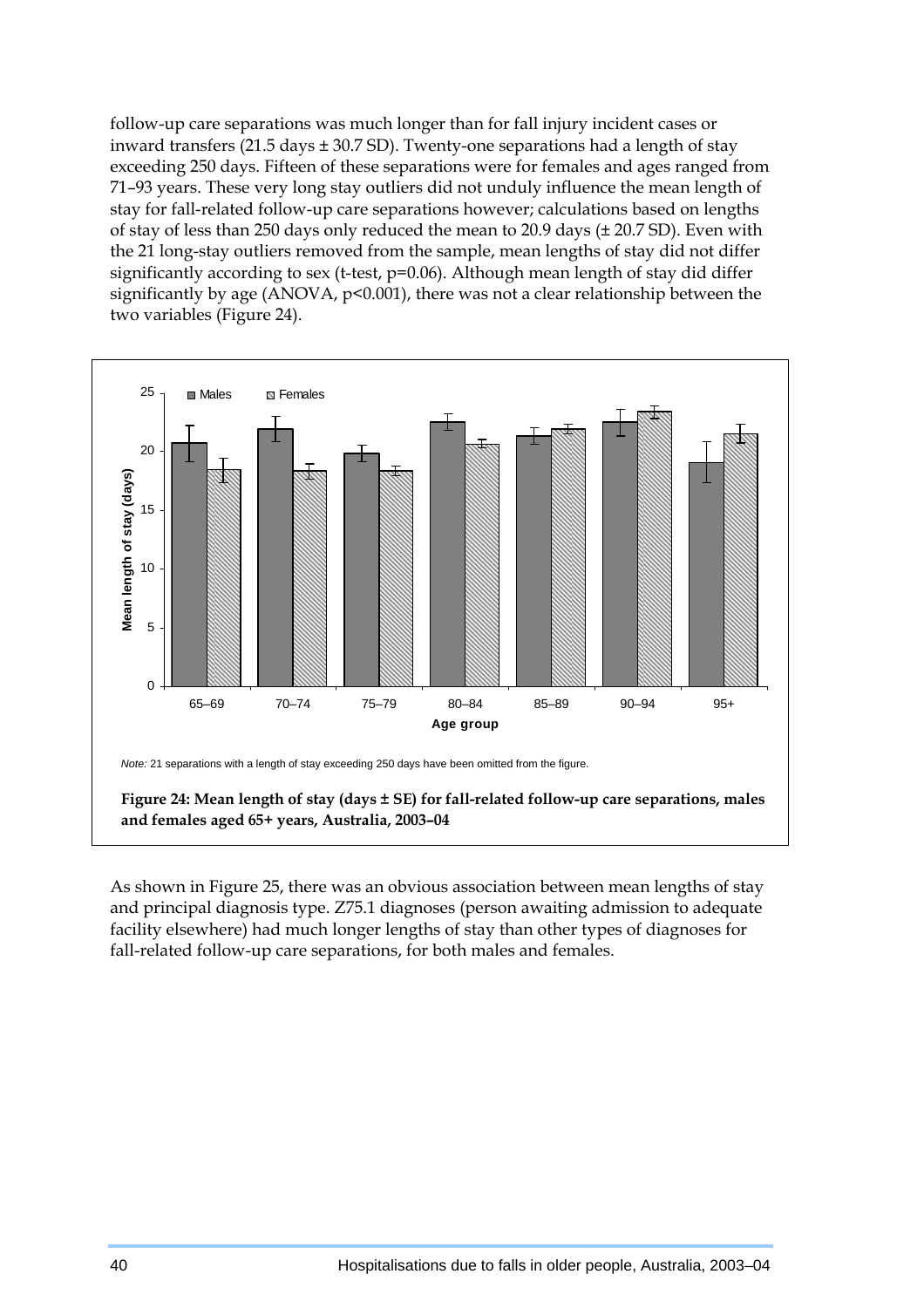

'Other fall-related' separations (i.e. not fall injury incidents, inward transfers or fallrelated follow-up care separations) for people aged 65 years and older accounted for 320,600 bed-days in 2003–04, representing 2.8% of all bed-days for hospitalisations for this population in this year. The length of stay for 'other fall-related' separations ranged from 1 day (11.1% n=1,995) to more than 5,000 days (n=1). Eleven separations had a length of stay of more than 1,000 days (0.06%). These cases were all female and most (72.7%, n=8) were aged 80 years or older. Eight of these very-long stay cases had a principal diagnosis of Z75.3—unavailability and inaccessibility of health-care facilities.

It is not surprising, then, that the mean length of stay for 'other fall-related' separations for females (19.1 days  $\pm$  89.5 SD) was significantly higher than the mean length of stay for males (16.1 days  $\pm$  23.3 SD t-test, p<0.001). When the 11 very long stay separations were removed from the analysis the mean length of stay for females reduced to 16.6 days (± 27.8 SD), which was not significantly different to that for males (t-test, p=0.19). The overall mean length of stay for all 'other fall-related' separations for persons aged 65+ years (excluding the 11 long stay separations) was 16.4 days (± 25.9 SD). Unlike other types of falls separations (i.e. injury incidents, inward transfers and fall-related follow-up care), mean length of stay did not differ significantly according to age (ANOVA, p=0.20. Figure 26).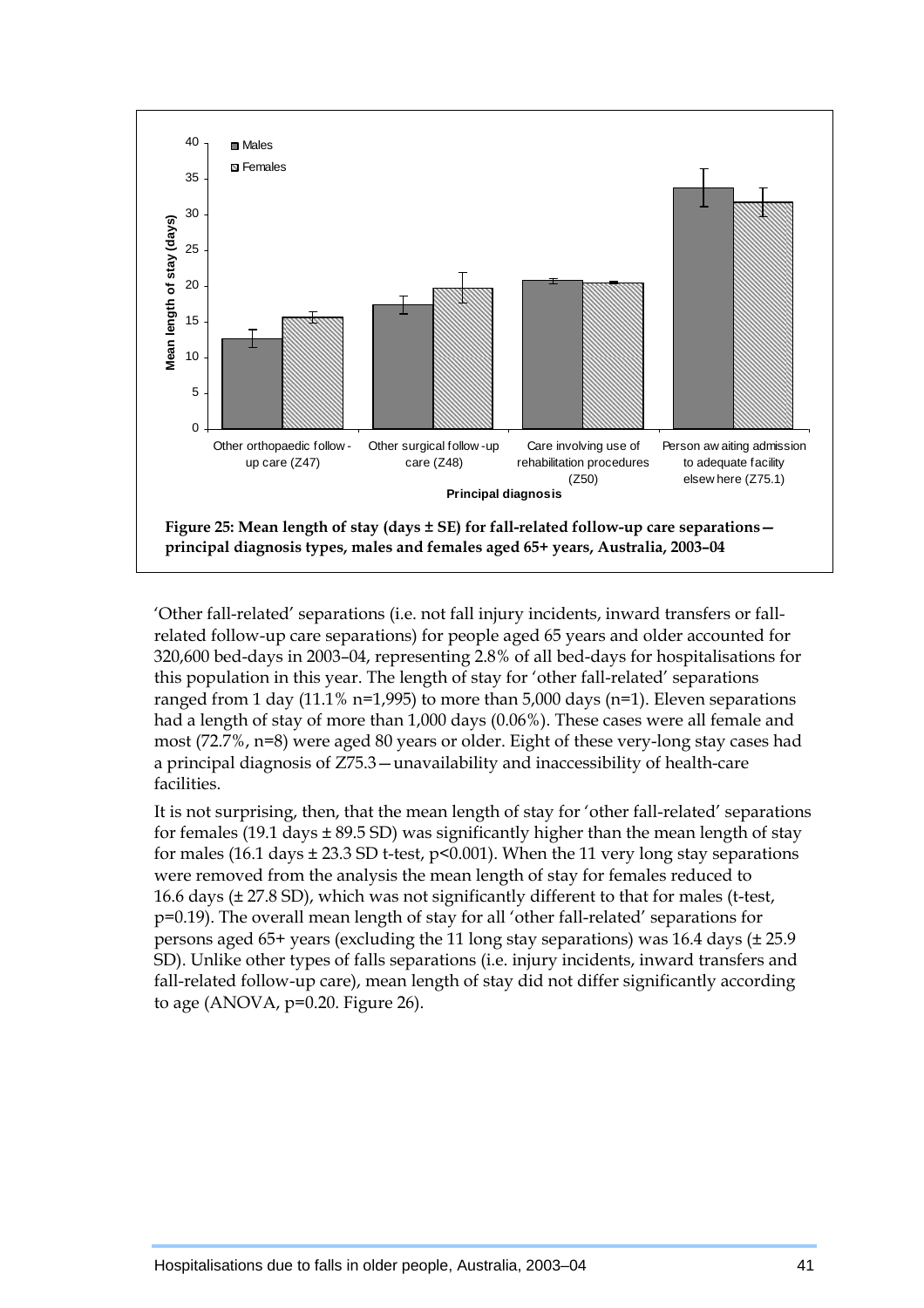

In total, 101,644 separations were identified as being related to injury due to a fall for people aged 65 years and older in 2003–04. This represents 4.3% of all hospital separations for any cause for this population. Further, 1,246,214 bed-days were utilised by fall-related separations by people aged 65 years and older in 2003–04, 10.9% of all hospital bed days for this population. Hospitalisations related to falls by males accounted for 7.2% of all bed-days for males aged 65+ years while hospitalisations related to falls by females accounted for a much higher proportion of all bed-days for females aged 65+ years—13.9%. Bed-days occupied by fall-related separations as a proportion of all bed-days increased with age for both males and females (Figure 27).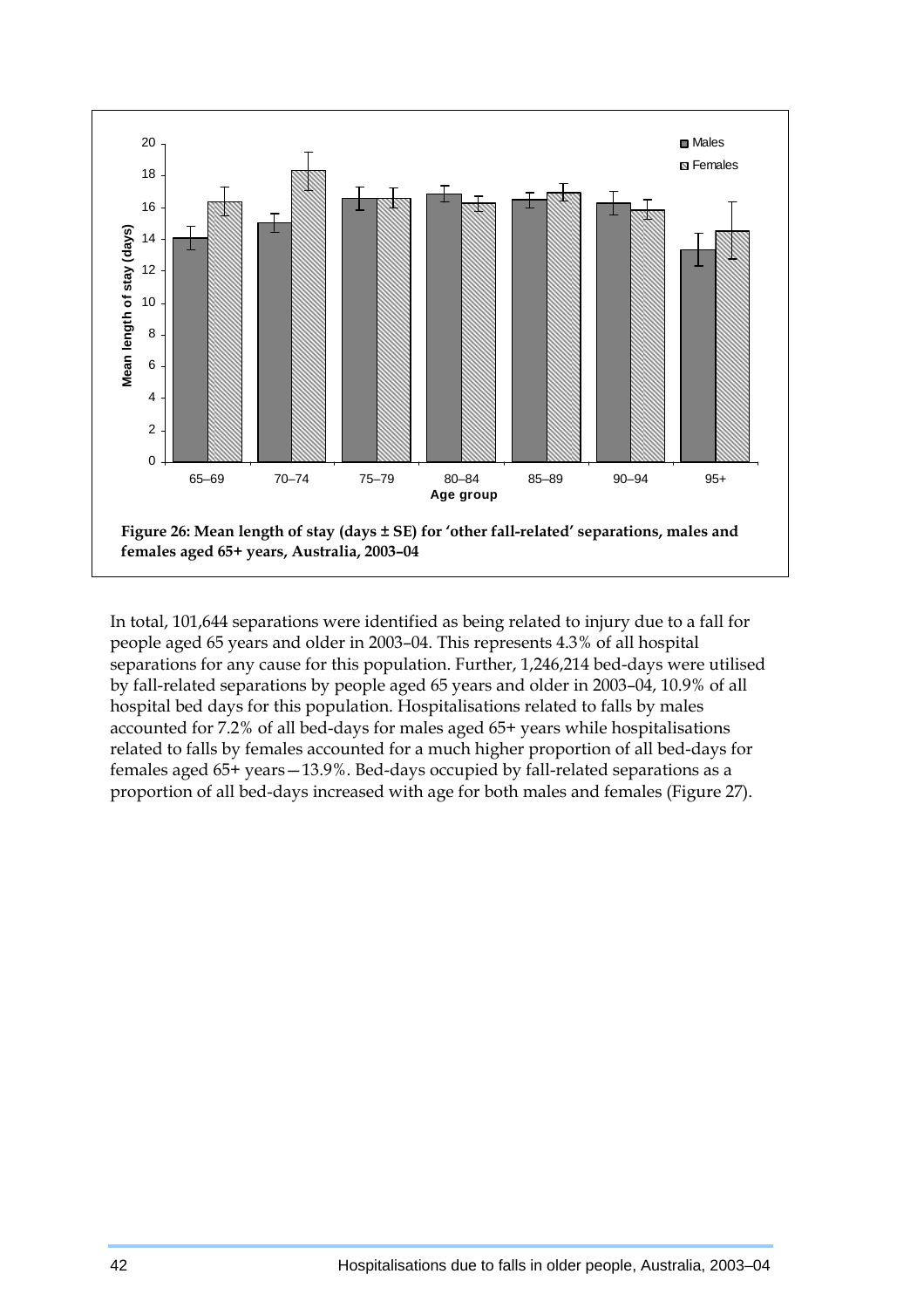

The length of stay analysis presented above considers four groups of fall-related separation records separately. Fall injury inward transfers (Chapter 4) and fall-related follow-up care episodes (Chapter 5) are normally preceded by an initial episode for acute care (Chapter 2). This pattern has been found in analyses of person-linked data from Western Australia (Bradley & Harrison forthcoming). Hence, a valid estimate of the average total duration of hospital care for admitted incidents of fall-related injury should include the bed-days for all phases of care. On this basis, the estimated total mean length of stay for fall-related incident cases (n=60,497) is 15.3 days if bed-days for incident separations, inward transfers and fall-related follow-up care are included (n=925,614). The involvement of falls injury in 'other fall-related' separations is not entirely clear, but if these are also considered in calculations of total duration of hospital care for fall injury incidents, then the mean length of stay increases to 20.6 days per incident case.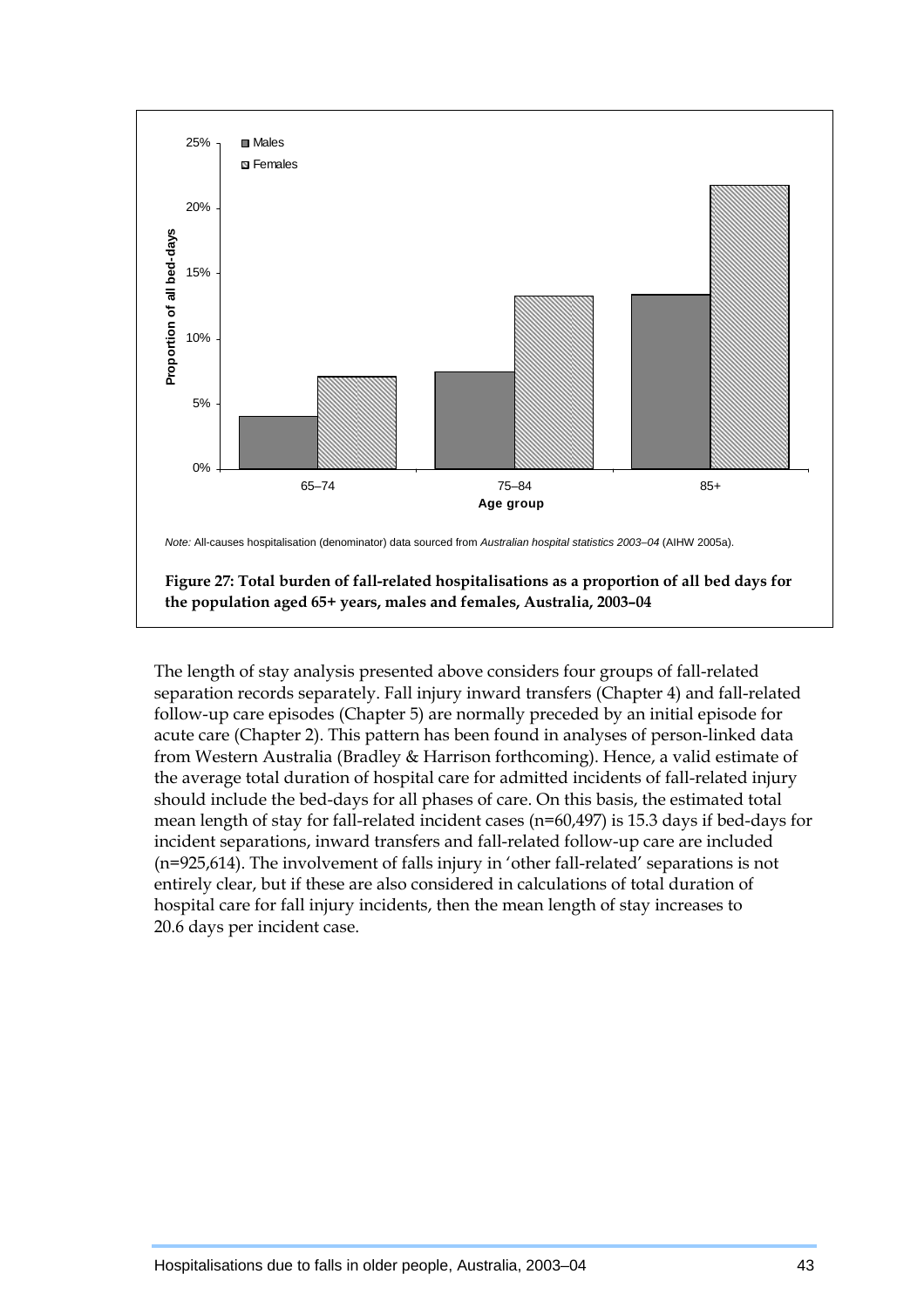# **Costs**

The Australian Refined Diagnosis Related Groups (AR-DRGs) classification system categorises admitted patient episodes of care into groups with similar conditions and similar expected usage of hospital resources. This categorisation is based on information contained in the separation record such as the diagnoses, procedures and demographic characteristics of the patient (AIHW 2005a). Expenditure can then be estimated by applying cost weights to the AR-DRGs. Cost weights are defined by the Department of Health and Ageing as 'a measure of the relative cost of a DRG. Usually the average cost across all DRGs is chosen as the reference value, and given a weight of 1' (DoHA 2005a).

Only acute episodes of care have been included in the analyses presented in this section. AR-DRG cost weights are only appropriate for acute episodes of care as they are based in part on length of stay data, and it is recognised that other types of episodes, rehabilitation for example, often require much longer hospital stays (John Goss, AIHW, personal communication. August 2006). As such, separations that were not coded as acute episodes of care have been excluded from this analysis. Additionally, separate cost weights are usually published for acute episodes of care in public and private institutions (e.g. DoHA 2004), allowing expenditure to be more accurately estimated. However, in 2003–04 (Round 8), private sector cost weights were not published. In this chapter, cost weights for acute care in public hospitals have been applied to acute care separations from other types of institutions to give an approximation of the total burden of hospitalised acute fall-related injuries.

Hospital separations in 2003–04 were coded to both version 4.2 and version 5.0 AR-DRGs. In AR-DRG v5.0, major updates were made to 'allied health combined' AR-DRGs (including physiotherapy, occupational therapy, speech therapy, nutrition and dietetics and social work), imaging AR-DRGs and AR-DRGs relating to pharmacy (among others, see DoHA 2005b). Given the frequency of such separations in the fallrelated data, the analyses presented here use only the AR-DRG v5.0 classification.

This method for estimating the cost of fall-related hospitalisations is different to that used by some fall-injury researchers. Hall and Hendrie (2003) estimated the national cost of falls in older people by utilising a 'bottom-up' approach. In this prospective study, older fallers presenting to a teaching hospital's Emergency Department were recruited to complete a diary of the community and informal care they received due to their fall, and any associated expenses, for the three months following their fall. Clinical costing database information for the study's participants was added to the diary information. Total care costs, both direct and indirect, for the three month postfall period were then extrapolated to give state and national cost estimates (Hall  $\&$ Hendrie 2003). Moller (2003), on the other hand, followed the methodology of Mathers and Penm (1999) and utilised a 'top-down' approach to estimate the cost of falls-related injury as a proportion of the total national healthcare expenditure.

It was beyond the scope of this study to consider the indirect costs related to hospitalised fall-related injury. However, the AR-DRG method provides a more exact estimate of the direct hospital cost for the particular cases considered than an approach apportioning out total national healthcare expenditure. That is, as the actual AR-DRGs assigned to fall-related separations were analysed, this method gives a specific measure of the direct hospital expenditure for these episodes. Nonetheless, in using this method we have had to omit some fall-related episodes of care from our estimate (because appropriate cost weights for non-acute episodes are not available) and, accordingly, present an underestimate of the total cost of direct hospital care due to fall-related injury.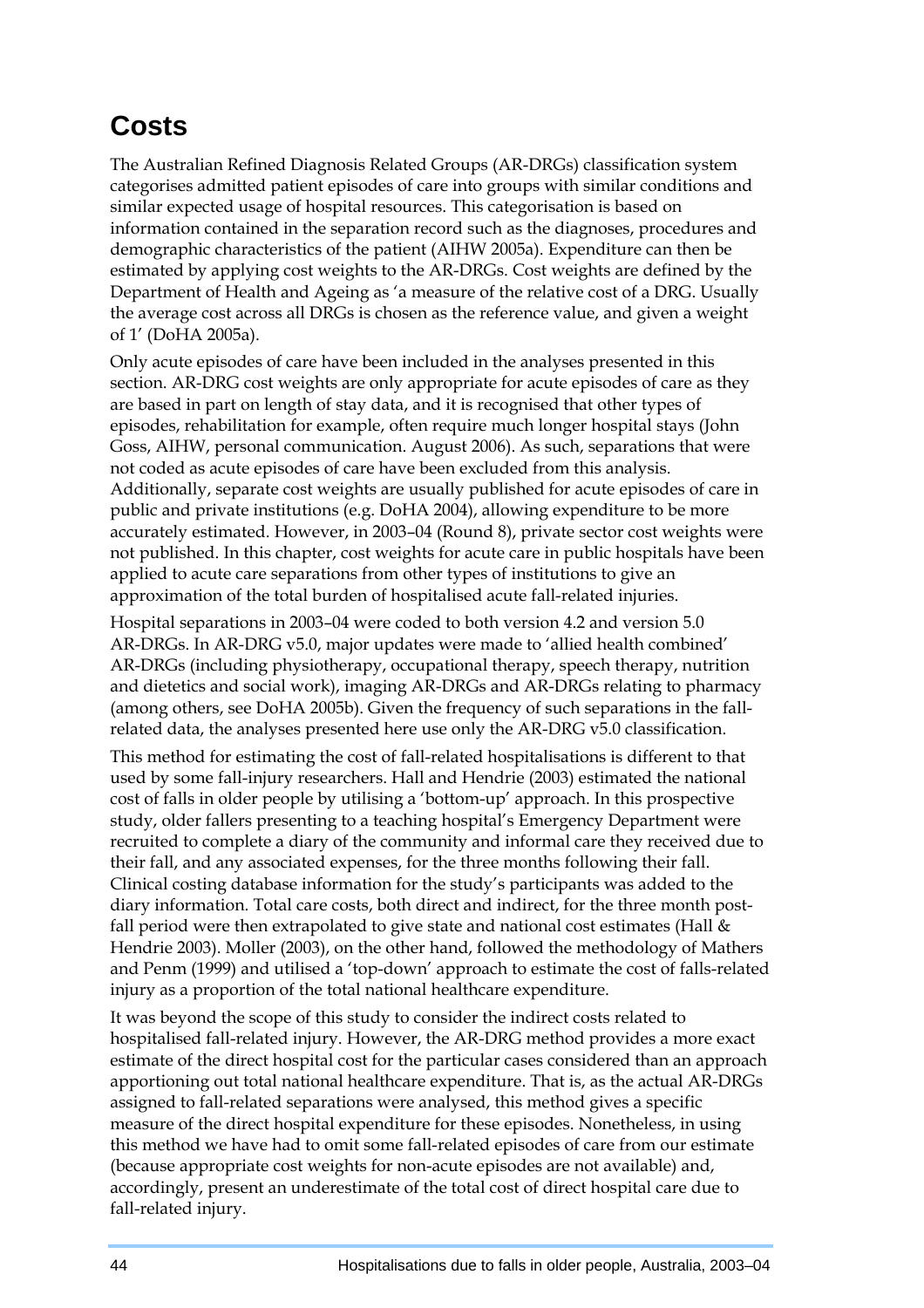### **Estimated cost of falls by older people**

A total of 84,420 fall-related hospital separations for people aged 65 years and older were considered in the cost estimate. As described above, all of these separations had been coded with an acute type of episode of care. Most separations were from public hospitals (79.5%, n=66,113). The remaining separations included in this analysis were for acute care in other types of hospital. Together, acute care separations from public and other types of hospitals represent 83.1% of the total number of fall-related separations for people aged 65 years and older in 2003–04 (Table 16). The great majority of the episodes omitted from the analysis were fall-related follow-up care separations, 89.2% of which were coded as rehabilitation and other types of non-acute care.

|                                         |                                  | <b>Public hospitals</b> | Other institutions <sup>2</sup> | Total        |
|-----------------------------------------|----------------------------------|-------------------------|---------------------------------|--------------|
| <b>Fall injury incidents</b>            | Acute care                       | 48,714 (99%)            | 11,001 (99%)                    | 59,715 (99%) |
|                                         | Other types of care <sup>1</sup> | 680 (1%)                | 102 (1%)                        | 782 (1%)     |
| Fall injury inward transfer separations | Acute care                       | 4,796 (89%)             | 1,881 (99%)                     | 6,677 (92%)  |
|                                         | Other types of care <sup>1</sup> | 581 (11%)               | 16 (1%)                         | 597 (8%)     |
| Fall-related follow-up care separations | Acute care                       | 1,175 (11%)             | 533 (11%)                       | 1,708 (11%)  |
|                                         | Other types of care <sup>1</sup> | 9,691 (89%)             | 4,426 (89%)                     | 14,117 (89%) |
| Other fall-related separations          | Acute care                       | 12,428 (89%)            | 3,892 (95%)                     | 16,320 (90%) |
|                                         | Other types of care <sup>1</sup> | 1,516 (11%)             | 212 (5%)                        | 1,728 (10%)  |
|                                         |                                  |                         |                                 |              |
| All fall-related separations            | Acute care                       | 67,113 (84%)            | 17,307 (78%)                    | 84,420 (83%) |
|                                         | Other types of care <sup>1</sup> | 12,468 (16%)            | 4,756 (22%)                     | 17,224 (17%) |

#### **Table 16: Fall-related separations for people aged 65+ years, 2003–04: type of episode of care by type of institution**

1. Other types of care include rehabilitation, palliative care, geriatric evaluation and management, psychogeriatric care, management care and other and unknown types of care.

2. Other institutions include private hospitals, repatriation hospitals, public psychiatric, private freestanding day hospital facilities and private hospitals in Tasmania.

The total estimated direct hospital cost of acute admissions for fall-related conditions by people aged 65 years and older in 2003–04 was \$565,952,111 (Table 17). Of this, \$444,699,386 (78.6%) was due to the cost of fall-related acute episodes of care in public hospitals while \$121,252,725 was due to care in other types of institution. The major cost components contributing to these estimates are described in Tables A2–A5. Note that the relatively small cost estimate for fall-related follow-up care reflects the fact that available cost weights were not appropriate for application to non-acute episodes of care.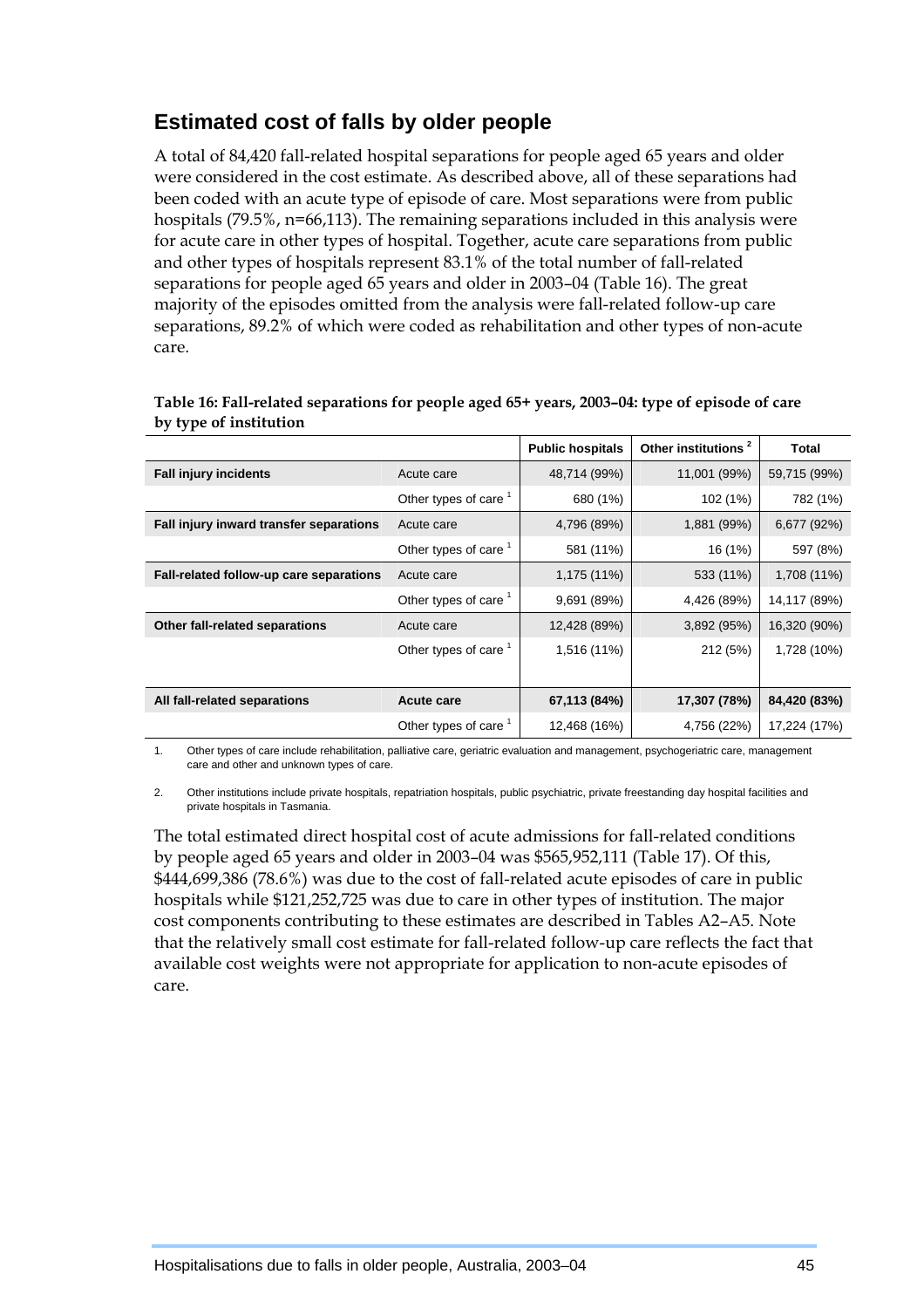|                |                       | <b>Fall injury</b><br>incidents | <b>Fall injury</b><br>inward<br>transfers | <b>Fall-related</b><br>follow-up<br>care | Other fall-<br>related<br>separations | Total         |
|----------------|-----------------------|---------------------------------|-------------------------------------------|------------------------------------------|---------------------------------------|---------------|
| <b>Males</b>   | Public<br>hospitals   | \$84,565,193                    | \$14,741,210                              | \$1,921,356                              | \$38,713,314                          | \$139,941,073 |
|                | Other<br>institutions | \$19,416,712                    | \$4,224,832                               | \$895,650                                | \$12,090,516                          | \$36,627,710  |
|                | Total                 | \$103,981,905                   | \$18,966,042                              | \$2,817,006                              | \$50,803,830                          | \$176,568,783 |
| <b>Females</b> | Public<br>hospitals   | \$220,238,928                   | \$32,868,421                              | \$6,461,503                              | \$45,189,461                          | \$304,758,313 |
|                | Other<br>institutions | \$56,749,998                    | \$10,576,007                              | \$2,820,516                              | \$14,478,494                          | \$84,625,015  |
|                | Total                 | \$276,988,926                   | \$43,444,428                              | \$9,282,019                              | \$59,667,955                          | \$389,383,328 |
| <b>Persons</b> | Public<br>hospitals   | \$304,804,121                   | \$47,609,631                              | \$8,382,859                              | \$83,902,775                          | \$444,699,386 |
|                | Other<br>institutions | \$76,166,710                    | \$14,800,839                              | \$3,716,166                              | \$26,569,010                          | \$121,252,725 |
| Total          |                       | \$380,970,831                   | \$62,410,470                              | \$12,099,025                             | \$110,471,785                         | \$565,952,111 |

**Table 17: Estimated cost for acute-care fall-related separations, using AR-DRG v5.0 cost weights for public hospitals: males, females and persons aged 65+ years, 2003–04** 

As mentioned above, AR-DRG cost weights are calculated, in part, on the basis of average lengths of stay, which are published along with cost weights (DoHA 2005c). The observed lengths of stay for fall-related acute episodes of care were generally longer than expected from these values.

While older people commonly have longer lengths of stay in hospital than younger people, nearly three-quarters of the AR-DRGs assigned to fall-related acute-care hospitalisations explicitly or implicitly accounted for age-related factors. For example, some AR-DRGs specified an age range for the separations to which they may be applied (e.g. AR-DRG X60B: 'Injuries, age greater than 64 years without complications and co-morbidities'). In other situations, the AR-DRGs did not specify a particular age range, but were for conditions strongly associated with older ages (e.g. AR-DRG I78A: 'Fractures of neck of femur with catastrophic or severe complications and comorbidities'). Thus, while it might be thought that the long mean lengths of stay (relative to the means published with cost weight data) for fall-related acute episodes of care is due to the age-profile of the fall-related cases, these findings suggest that much of the age-effect has been taken into account in the way that AR-DRGs have been specified. Further work, beyond the scope of this report, would be required to determine the extent to which the relatively long mean length of stay observed for falls cases is due to a residual age-effect, not accounted for in the specification of AR-DRGs, and the extent to which it is due to other characteristics of falls cases.

The lengths of stay observed for fall injury incident episodes exceeded the expected length of stay for the AR-DRG by 1.2 days on average (± 9.1 SD). While the observed lengths of stay varied widely, from -28 days less to +200 days in relation to the expected values, falls incident cases generally had lengths of stay similar to those expected for the specific AR-DRGs (median difference = -1.1 days). For fall injury inward transfers, the lengths of stay observed differed from the expected length of stay for the AR-DRG by 2.9 days on average (± 12.6 SD). This reflects the high probability that transferred injury cases were severe.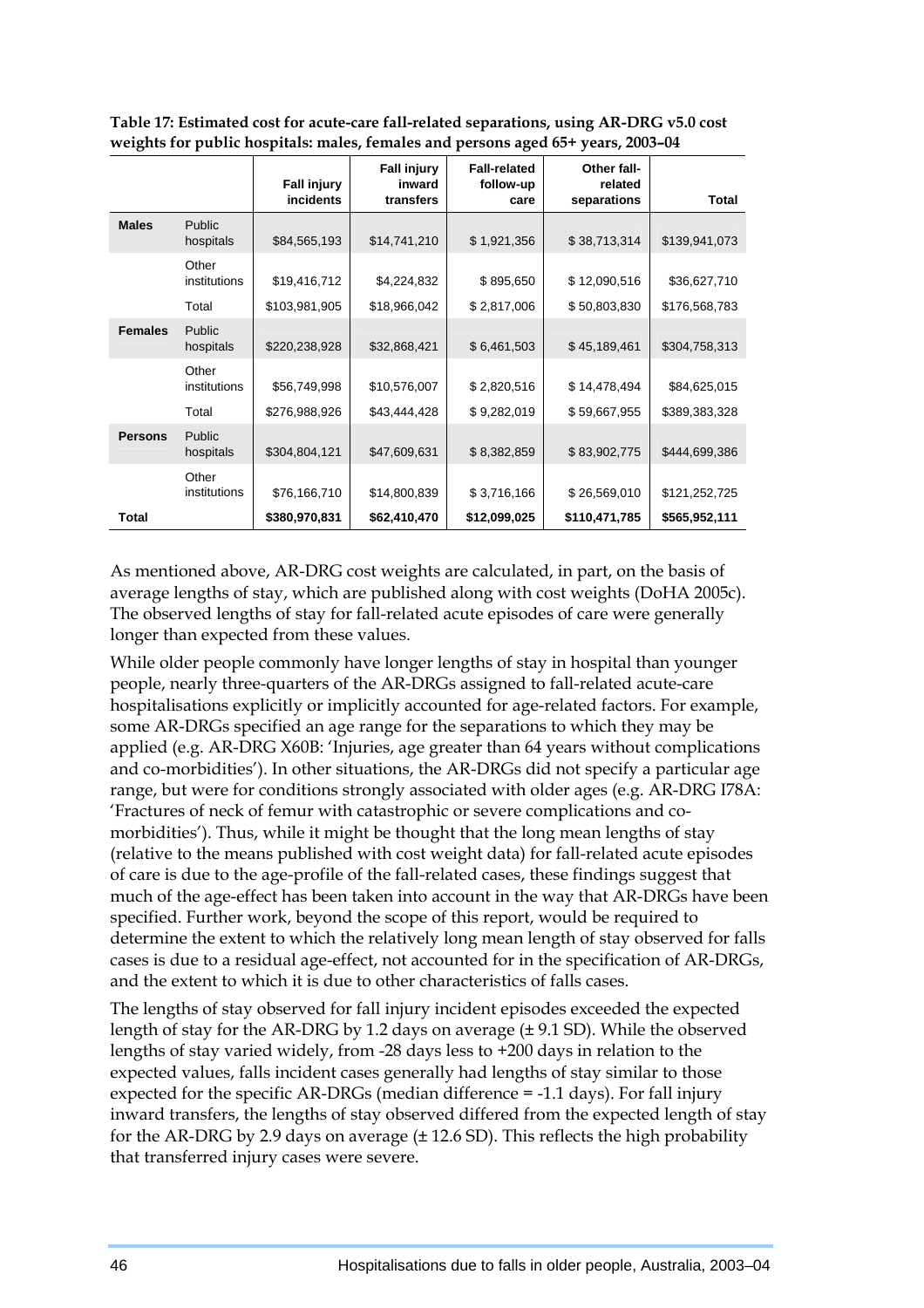The lengths of stay observed for acute care fall-related follow-up care separations and other acute fall-related separations were generally longer than expected. The lengths of stay observed for follow-up care separations exceeded the expected length of stay for their AR-DRGs by 5.1 days on average (± 17.4 SD) while the lengths of stay observed for 'other fall-related' separations differed from the expected length of stay for these case types by 6.9 days on average  $(\pm 43.2 \text{ SD})$ . Consequently, it is likely that the cost of these acute-care falls related separations was much higher, in actual terms, than is indicated by estimates based on cost weights for episodes of expected duration.

Tables 18 to 20 list the ten most costly AR-DRGs for acute falls incident cases, inward transfers and 'other fall-related' separations for people aged 65 years and older in 2003–04. Separations from both public hospitals and other institutions are combined for these tables. Hip and femur procedures and injuries to the arms were common for both fall injury incidents and inward transfers. The AR-DRG A06Z (tracheostomy or ventilation >95 hours) also featured in the inward transfers, indicative of the more severe nature of transferred cases.

As expected, costly AR-DRGs for 'other fall-related' separations described serious cardiac and ischemic conditions as well as other chronic conditions associated with increasing age. Interestingly, a relatively common, and costly, AR-DRG in these 'other fall-related' separations was 901Z (extensive OR procedure unrelated to principal diagnosis). The first-listed procedure block codes for 53.4% (n=117) were for procedures relating to injuries to the hip and thigh[1,](#page-56-0) confirming that the presence of fall injury codes in the record, despite a non-injury principal diagnosis, indicates a serious injury in these cases.

Due to the very few cases of fall-related follow-up care separations coded as acute episodes, common AR-DRGs are not presented here. However, two specific AR-DRGs (I73A—aftercare of musculoskeletal implants/prostheses, age >59 years with catastrophic or severe complications and co-morbidities and Z63A—other aftercare with catastrophic or severe complications and co-morbidities) accounted for 64.2% (n=1,096) of the 1,708 fall-related follow-up care separations considered in this analysis.

Hospitalisations due to falls in older people, Australia, 2003–04 47

 $\overline{a}$ 

<span id="page-56-0"></span><sup>1</sup> Specifically, blocks 1479: fixation of fracture of pelvis or femur, 1489: arthroplasty of hip, and 1486: reduction of fracture of pelvis or femur.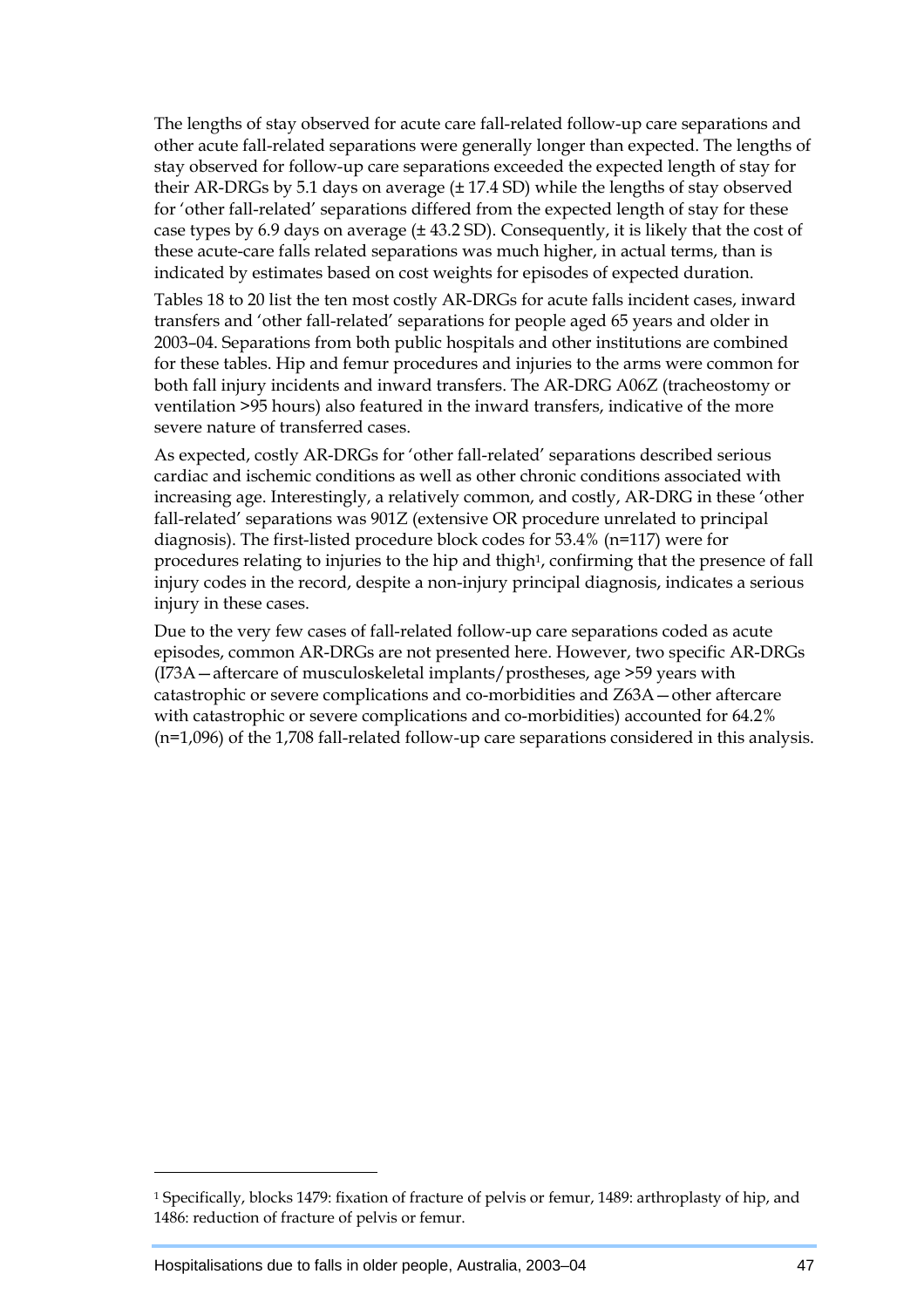| <b>AR-DRG v5.0</b> | <b>Description</b>                                                                                                                                                 | Count | Cost         |
|--------------------|--------------------------------------------------------------------------------------------------------------------------------------------------------------------|-------|--------------|
| <b>I08A</b>        | Other hip and femur procedures with catastrophic or severe<br>complications and co-morbidities                                                                     | 4,464 | \$68,915,232 |
| 103B               | Hip replacement with catastrophic or severe complications and<br>co-morbidities or hip revision without catastrophic or severe<br>complications and co-morbidities | 2,614 | \$43,768,816 |
| 108B               | Other hip and femur procedures without catastrophic or severe<br>complications and co-morbidities                                                                  | 3,709 | \$35,450,622 |
| 103C               | Hip replacement without catastrophic or severe complications<br>and co-morbidities                                                                                 | 1,660 | \$22,655,680 |
| <b>X60A</b>        | Injuries, age >64 with complications and co-morbidities                                                                                                            | 4,113 | \$17,356,860 |
| <b>I75A</b>        | Injury to shoulder, arm, elbow, knee, leg or ankle, age >64 years<br>with complications and co-morbidities                                                         | 2,518 | \$17,253,336 |
| <b>I77A</b>        | Fractures of pelvis with catastrophic or severe complications and<br>co-morbidities                                                                                | 1,316 | \$13,346,872 |
| <b>I75B</b>        | Injury to shoulder, arm, elbow, knee, leg or ankle, age >64 years<br>or with complications and co-morbidities                                                      | 4,283 | \$12,467,813 |
| <b>J65A</b>        | Trauma to the skin, subcutaneous tissue and breast, age >69<br>years                                                                                               | 3,546 | \$9,751,500  |
| 119Z               | Other elbow or forearm procedures                                                                                                                                  | 1,903 | \$9,286,640  |

**Table 18: The ten most costly AR-DRGs for acute falls incident cases (public hospitals and other institutions), people aged 65+ years, 2003–04** 

### **Table 19: The ten most costly AR-DRGs for acute falls inward-transfer separations (public hospitals and other institutions), people aged 65+ years, 2003–04**

| AR-DRG v5.0 | <b>Description</b>                                                                                                                                                 | Count | Cost         |
|-------------|--------------------------------------------------------------------------------------------------------------------------------------------------------------------|-------|--------------|
| <b>I08A</b> | Other hip and femur procedures with catastrophic or severe<br>complications and co-morbidities                                                                     | 813   | \$12,551,094 |
| 103B        | Hip replacement with catastrophic or severe complications and<br>co-morbidities or hip revision without catastrophic or severe<br>complications and co-morbidities | 516   | \$8,639,904  |
| 108B        | Other hip and femur procedures without catastrophic or severe<br>complications and co-morbidities                                                                  | 748   | \$7,149,384  |
| 103C        | Hip replacement without catastrophic or severe complications and<br>co-morbidities                                                                                 | 358   | \$4,885,984  |
| A06Z        | Tracheostomy or ventilation, >95 hours                                                                                                                             | 35    | \$2,465,925  |
| <b>I75A</b> | Injury to shoulder, arm, elbow, knee, leg or ankle, age >64 years<br>with complications and co-morbidities                                                         | 326   | \$2,233,752  |
| <b>I77A</b> | Fractures of pelvis with catastrophic or severe complications and<br>co-morbidities                                                                                | 166   | \$1,683,572  |
| 113B        | Humerus, tibia, fibula and ankle procedures, age >59 years<br>without catastrophic or severe complications and co-morbidities                                      | 193   | \$1,531,648  |
| <b>I78A</b> | Fractures of neck of femur with catastrophic or severe<br>complications and co-morbidities                                                                         | 212   | \$1,364,432  |
| <b>B02A</b> | Craniotomy with catastrophic complications and co-morbidities                                                                                                      | 39    | \$1,126,554  |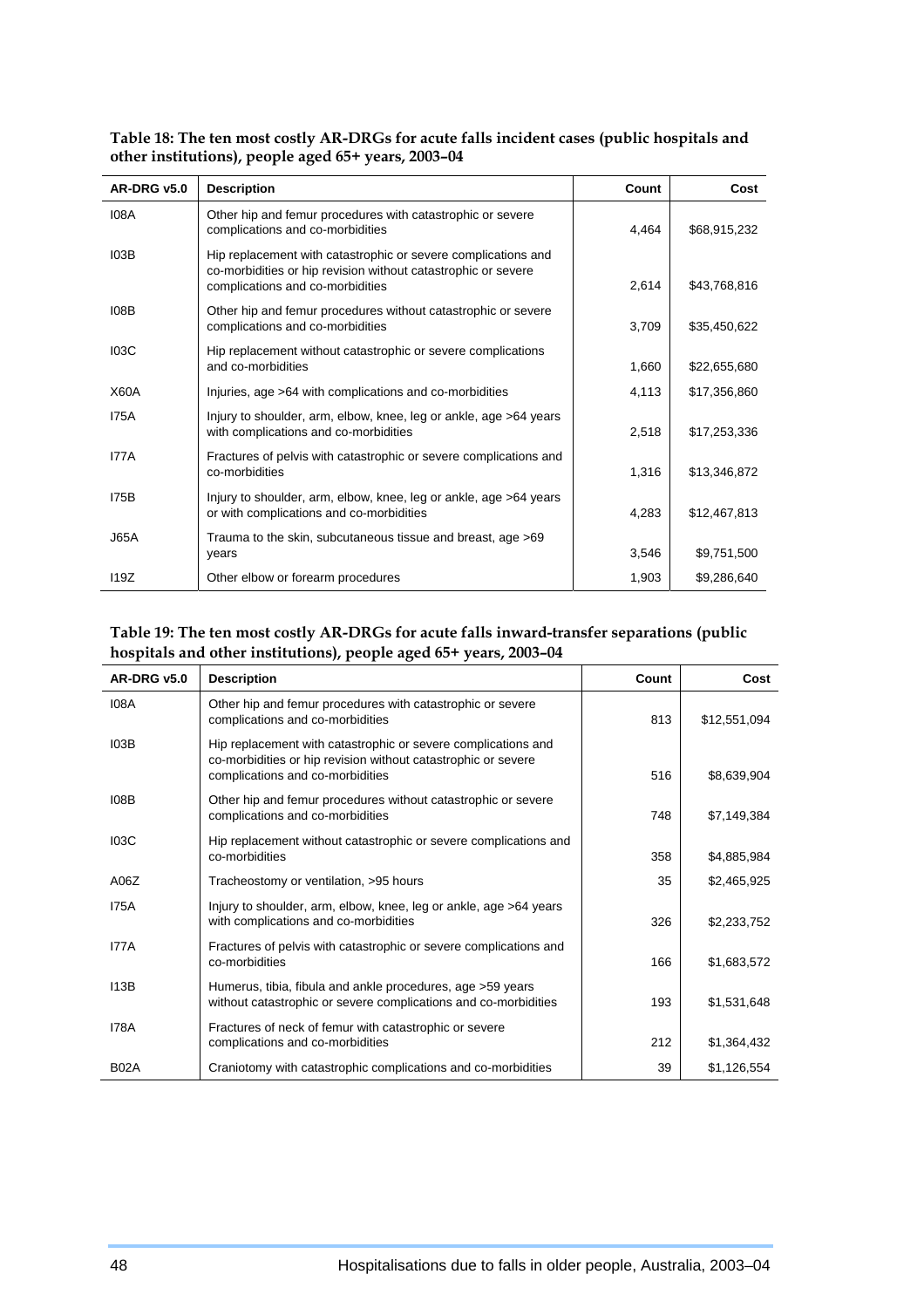| <b>AR-DRG v5.0</b> | <b>Description</b>                                                                                    | Count | Cost        |
|--------------------|-------------------------------------------------------------------------------------------------------|-------|-------------|
| A06Z               | Tracheostomy or ventilation >95 hours                                                                 | 94    | \$6,622,770 |
| <b>B63Z</b>        | Dementia and other chronic disturbances of cerebral function                                          | 616   | \$5,481,784 |
| <b>B70A</b>        | Stroke with catastrophic complications and co-morbidities                                             | 355   | \$5,266,780 |
| E62A               | Respiratory infections/inflammations with catastrophic<br>complications and co-morbidities            | 385   | \$3,183,565 |
| 901Z               | Extensive O.R. procedure unrelated to principal diagnosis                                             | 219   | \$2,987,817 |
| <b>F62A</b>        | Heart failure and shock with catastrophic complications and<br>co-morbidities                         | 271   | \$2,267,999 |
| <b>B81A</b>        | Other disorders of the nervous system with catastrophic or severe<br>complications and co-morbidities | 292   | \$2,174,232 |
| <b>I08A</b>        | Other hip and femur procedures with catastrophic or severe<br>complications and co-morbidities        | 137   | \$2,115,006 |
| <b>F73A</b>        | Syncope and collapse with catastrophic or severe complications<br>and co-morbidities                  | 540   | \$2,101,140 |
| B70B               | Stroke with severe complications and co-morbidities                                                   | 237   | \$1,914,723 |

**Table 20: The ten most costly AR-DRGs for acute 'other fall-related' separations (public hospitals and other institutions), people aged 65+ years, 2003–04**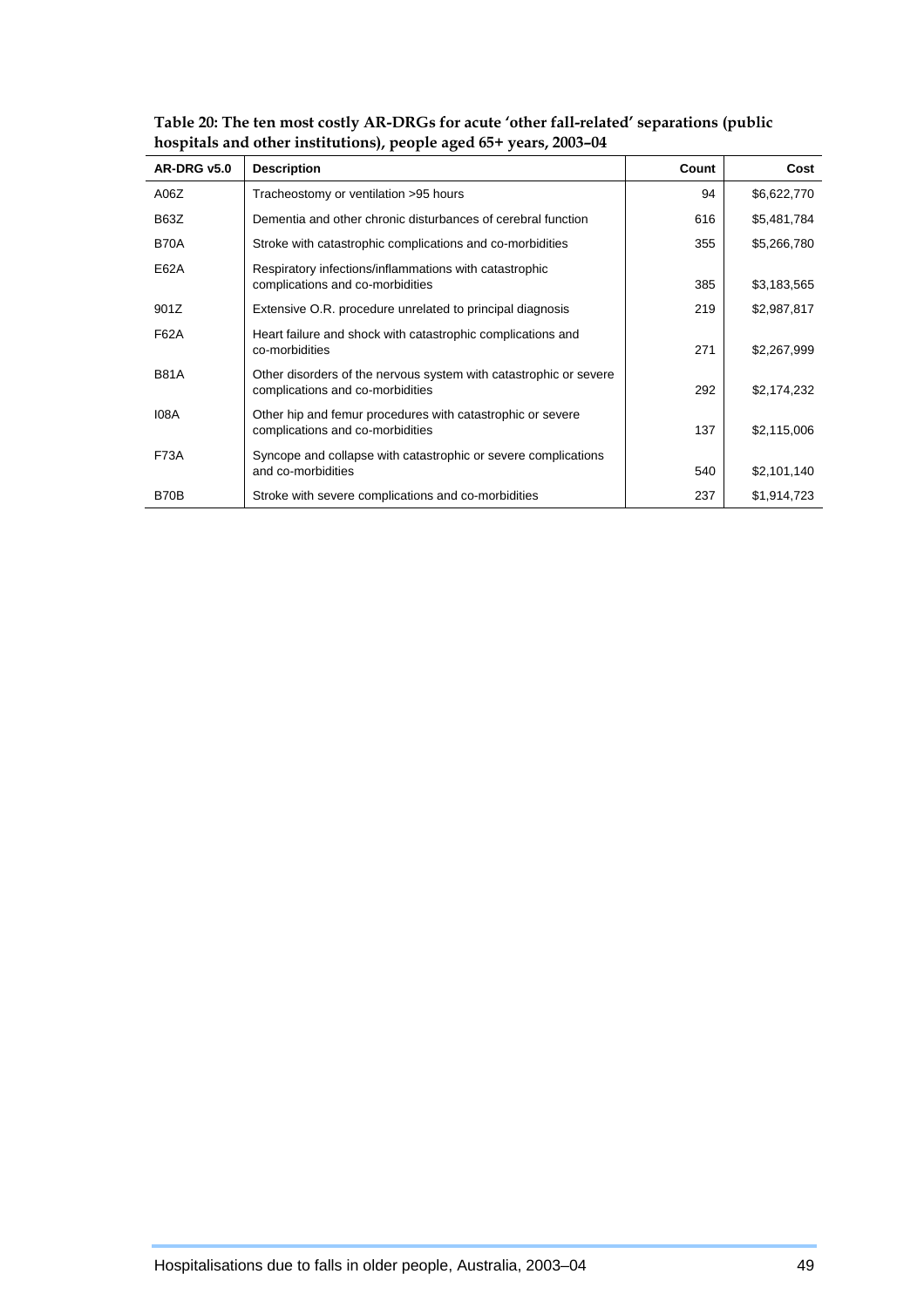# **6 Discussion**

Falls are common among older people and often result in fractures or other serious injuries. In Australia, approximately one in three older persons living at home experience a fall annually (Lord et al. 1993; Dolinis et al. 1997; Morris et al. 2004; Gill et al. 2005). A substantial proportion of falls in community-dwelling older people result in hospitalisation (Sattin et al. 1990; Hall & Hendrie 2003; Hendrie et al. 2004).

This report confirms that the rate of hospitalised falls for people aged 65 years and older remained high in 2003–04 and that hospitalisations for injuries due to falls and other fall-related conditions constituted a substantial proportion of the burden of disease and health expenditure for this population. Fall-related hospitalisations accounted for 4.3% of all hospitalisations for Australians aged 65 years and older in 2003–04. Further, fall-related hospitalisations accounted for 1,246,214 bed-days for people aged 65 years and older in 2003–04, representing 10.9% of all hospital bed-days for this population in this age group.

Other NISU reports show that age-standardised incidence rates of hospitalised fall injury due to falls (Berry & Harrison 2006) and injury deaths due to falls (Kreisfeld et al. 2004) have remained nearly constant in recent years. Since the population at most risk of this type of injury (i.e. people aged 65 years and older) is increasing, so is the annual number of cases. Hospitalised fall-related injury of older persons is predicted to increase almost threefold in the next fifty years, requiring over three quarters of a million additional bed days per year and an estimated 3,320 nursing home places in 2051 (Moller 2003).

## **Falls injuries and circumstances**

The estimated number of injury events due to falls in people aged 65 years and over in 2003–04 which resulted in hospitalisation was 60,341. The age-standardised rate of fall injury incidents was 2,295.3 per 100,000 population and rates of fall injury incidents increased exponentially after the age of 75 years. While convention maintains that fall injury indicators include all people aged 65+ years, following Pointer et al. (2003) agestandardised rates of fall injury incidents were also calculated specifically for the population 75 years and older. In this older aged population, the rate of fall injury incidents was 3,926.1 per 100,000 persons. Age-specific rates of fall injury incidents peaked at 9,653.7 per 100,000 for persons aged 90–94 years, nearly 10% per year. Reflective of the general population aged 65 years and older, females made up a higher proportion of fall-related hospitalisations in 2003–04. In addition, age-specific rates of hospitalised fall injury incidents suggest that older females have a much higher risk of serious falls than males. While injuries to the hip and thigh were the most common type of injury sustained in a serious fall incident for both males and females, a high proportion of hospitalised falls, particularly for males, resulted in head injuries. This was also the case for fall injury inward transfers and fall-related follow-up care separations. Head injuries were even more prominent in the 'other fall-related' separations analysed. These findings confirms similar results by other researchers (e.g. Peel et al. 2002) and supports suggestions that falls prevention interventions should be designed to explicitly target these very severe, and costly, head injuries in

addition to hip fractures.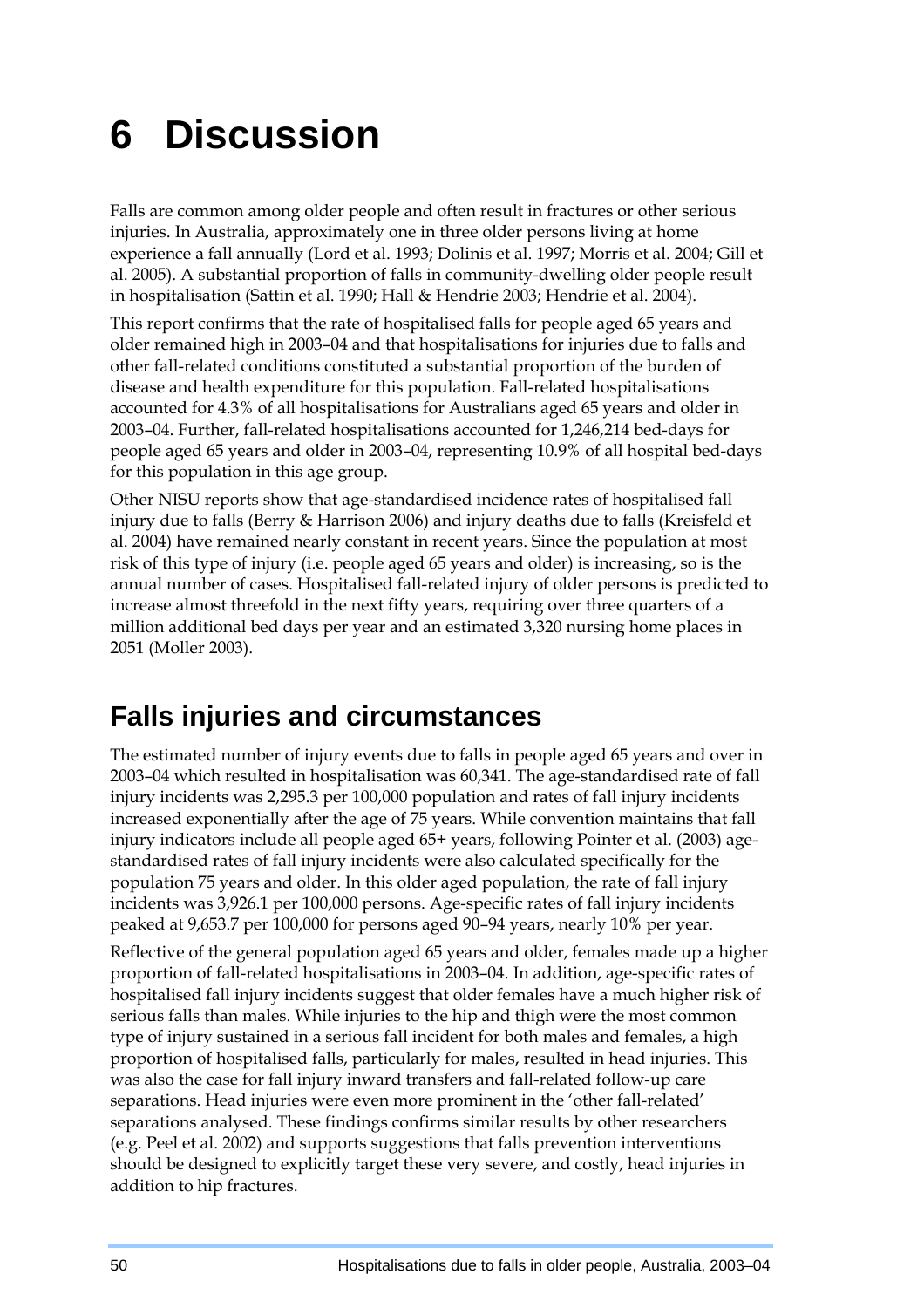External cause coding of fall-related injuries for people aged 65 years and older provides little insight into the circumstances of occurrence in most cases. For fall injury incidents, the most common type of fall for both males and females was a fall on the same level due to slipping, tripping and stumbling (W01). Six in ten of these types of falls were attributed to tripping specifically. The second most common type of fall injury incident was an 'unspecified fall' (W19) and the third most common type of fall injury incident was an 'other fall on same level' (W18). While W01 can be coded with a fourth digit to separate slips, trips and stumbles, no further information can be ascertained for the common W18 and W19 codes, making it difficult to understand, and therefore prevent, these falls.

Similarly, W01, W18 and W19 were also the most commonly-listed external causes for other types of fall-related hospitalisations. However, for all fall-related separations other than injury incidents (i.e. inward transfers, follow-up care separations and 'other fall-related' separations), unspecified falls (W19) were the most frequently listed external cause. This suggests that some information regarding the circumstances of a fall is lost from records after the original hospitalisation for the injury event, compounding difficulties for strategically targeting falls prevention programs and accurately attributing the burden of disease due to particular types of falls.

Most likely related to the observation of a higher proportion of head injuries sustained in all types of fall-related separations for older males, a higher proportion of males aged 65 years and older sustained falls from ladders (W11) than for females and the age-standardised rate of fall injury incidents involving ladders was more than four times higher for males than for females. Most falls from ladders were sustained in the home. These findings support observations by other researchers (e.g. Driscoll et al. 2003; Cassell & Clapperton 2006) and the suggestion that the difference in incidence for this type of injury may be exposure-related in that males may undertake riskier home maintenance tasks than females, and undertake these tasks in a riskier manner (Mwanri & Fuller 2003; Kent & Pearce 2006).

As has also been highlighted by recent research on ladder-related falls injuries (Cassell & Clapperton 2006; Kent & Pearce 2006), the age-standardised rate of hospitalised falls from ladders is increasing. In 1997–98, the rate of falls from ladders or scaffolding (ICD-9-CM external cause code 881) for males aged 65 years and older was 50.8 per 100,000 (Cripps & Carman 2001), while in 2003–04 the rate of falls from ladders (excluding scaffolding, ICD-10-AM 3rd edition external cause code W11) for males 65+ years was 69.0 per 100,000. In the same period, the rate of falls from ladders (± scaffolding) for females aged 65 years and older also increased, but only slightly (from 15.7 per 100,000 to 16.9 per 100,000). Given the increasing trend of ladder-related injury events and the fact that such falls often result in serious head injuries and fatalities, it is suggested that falls prevention programs expand initiatives aimed at older men and ladder use. It is also suggested that coding refinements be made so that the height of such falls may be ascertained in order to better target prevention strategies.

Seven out ten fall injury incidents were recorded as having occurred in the home or in aged care facilities (place was recorded as 'unspecified' for another 16.7% of fall incidents). Recent revisions of the ICD-10-AM have included expansion of the categories available to record place of occurrence. However, nearly half of all falls in older persons occur in 'other and unspecified places in the home' (with no further detail) and this observation strongly supports further revision of place of occurrence coding. As outlined by Henley and Harrison (2006), one suggested change to the 'home' place of occurrence coding is to include subdivisions in the category which describe which room of the home the injury was sustained.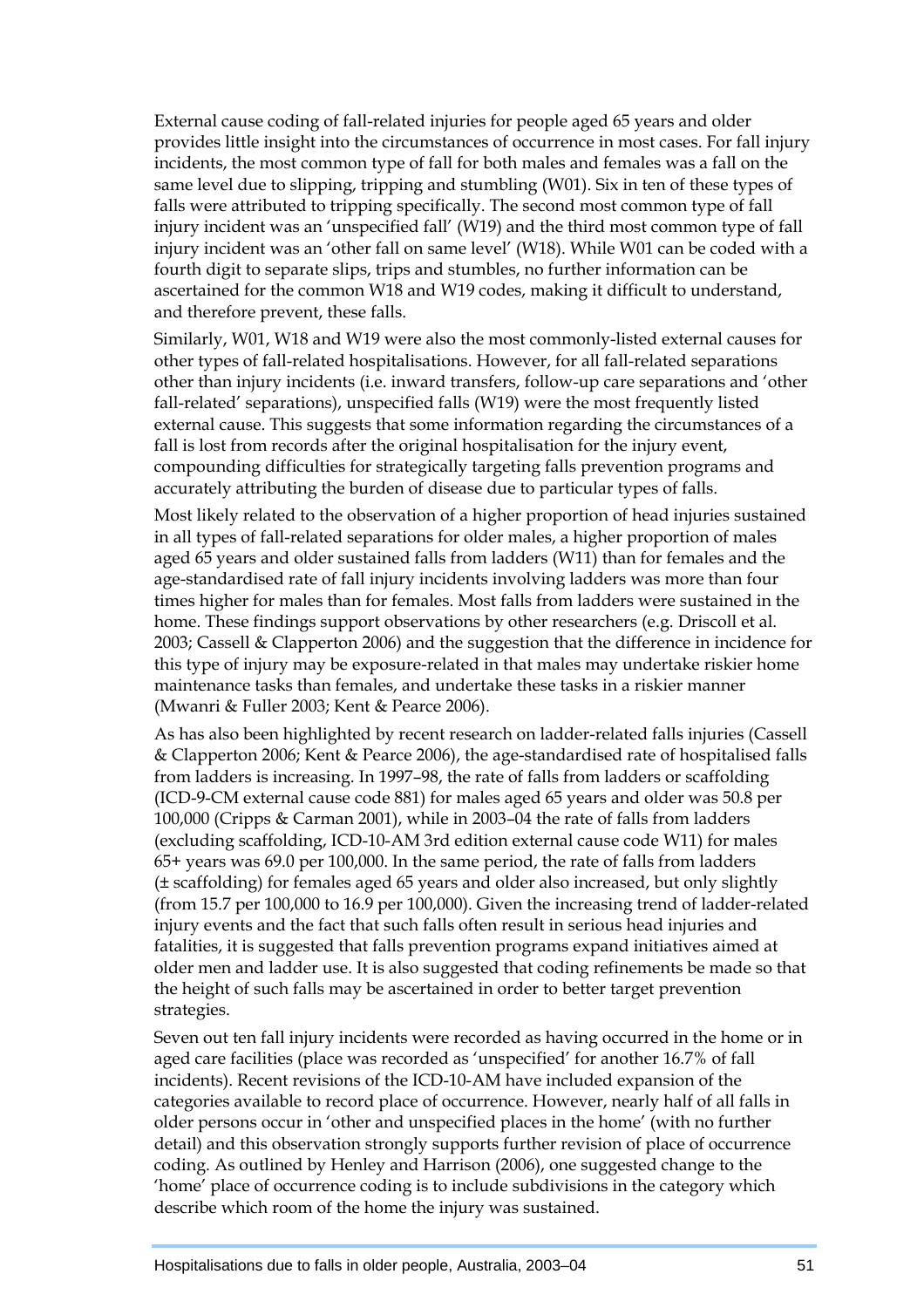Rates of fall injury incidents in aged care facilities were calculated using estimates of the population in residential aged care at June 30 2004. These rates were markedly higher than the corresponding rates of fall injury incidents in the home for people resident in the general community. Rates for falls in aged care facilities calculated using the population known to reside in aged care facilities may be artificially inflated by the inclusion of falls by aged care facility visitors or, perhaps, staff. However, such cases are not likely to be a substantial proportion of the total. Serious falls by older people may be better understood, and therefore prevented, by the addition of a flag item in NHMD data, recording whether an injury event occurred at the injured person's usual place of residence.

Enhancement of activity coding in hospital separations could also be beneficial for surveillance of fall injury in older people. In 2003–04, nearly two thirds of fall injury incidents were given the activity code 'unspecified activity'. While it may be related to the large number of fall injury incidents classed as 'unspecified falls' (W19) and/or occurring in an 'unspecified place' (Y92.9), many more falls were given an unspecified activity code than would be predicted by this. Further investigation is needed to determine why 'unspecified' codes are used so frequently; generally and for activity coding in particular. Study of samples of hospital records should shed light on this.

One possible explanation for the large number of fall injury incidents coded as 'unspecified activity' is that the current suite of ICD-10-AM activity codes does not adequately describe activities typical of older people. There are currently over 250 activity codes in use in the third edition of the ICD-10-AM but these are predominantly related to sports and leisure activities. In forthcoming hospital data collections the 4th and 5th editions of the ICD-10-AM are used, but the activity coding here will be very similar to that of the 3rd edition. While half of falls incidents in older people occur in and around the home, comparatively few falls incidents are coded as U72 (leisure activity not elsewhere classified), U73.1 (while engaged in other types of work) or U73.2 (while resting, sleeping, eating or engaging in other vital activities). Relatively little explanation is provided regarding the inclusions and exclusions for these activity codes (see NCCH 2002) and no subcategories are provided to record more specific activity information. As such, it is suggested that future revisions of the ICD-10-AM activity codes explicitly address activities such as housework, home maintenance and/or DIY, gardening and volunteer work in fourth- or fifth-character subcategories and/or provide more specific information regarding included activities for each code.

The most common place code for 'other fall-related' separations was Health Service Area (39.7%, n=7,163) and the most common activities for 'other fall-related' separations were 'unspecified activity' (57.8%, n=10,425) and while resting, sleeping or engaging in other vital activities (22.4%, n=4,036). While the exact circumstances of the fall injuries included in 'other fall-related' separations are difficult to interpret, it is possible that a large proportion of these injuries occurred in hospital (e.g. involving complications of care or whilst receiving care for another condition). This finding supports suggestions that a revision of activity coding include a category of the type 'while receiving medical care' to better understand the nature of these 'other fallrelated' separations and iatrogenic injuries (following Henley & Harrison 2006). Similarly, an activity code describing 'while being cared for' in a more general sense would also be beneficial for understanding injuries which occur outside of the health care sector (e.g. in the home).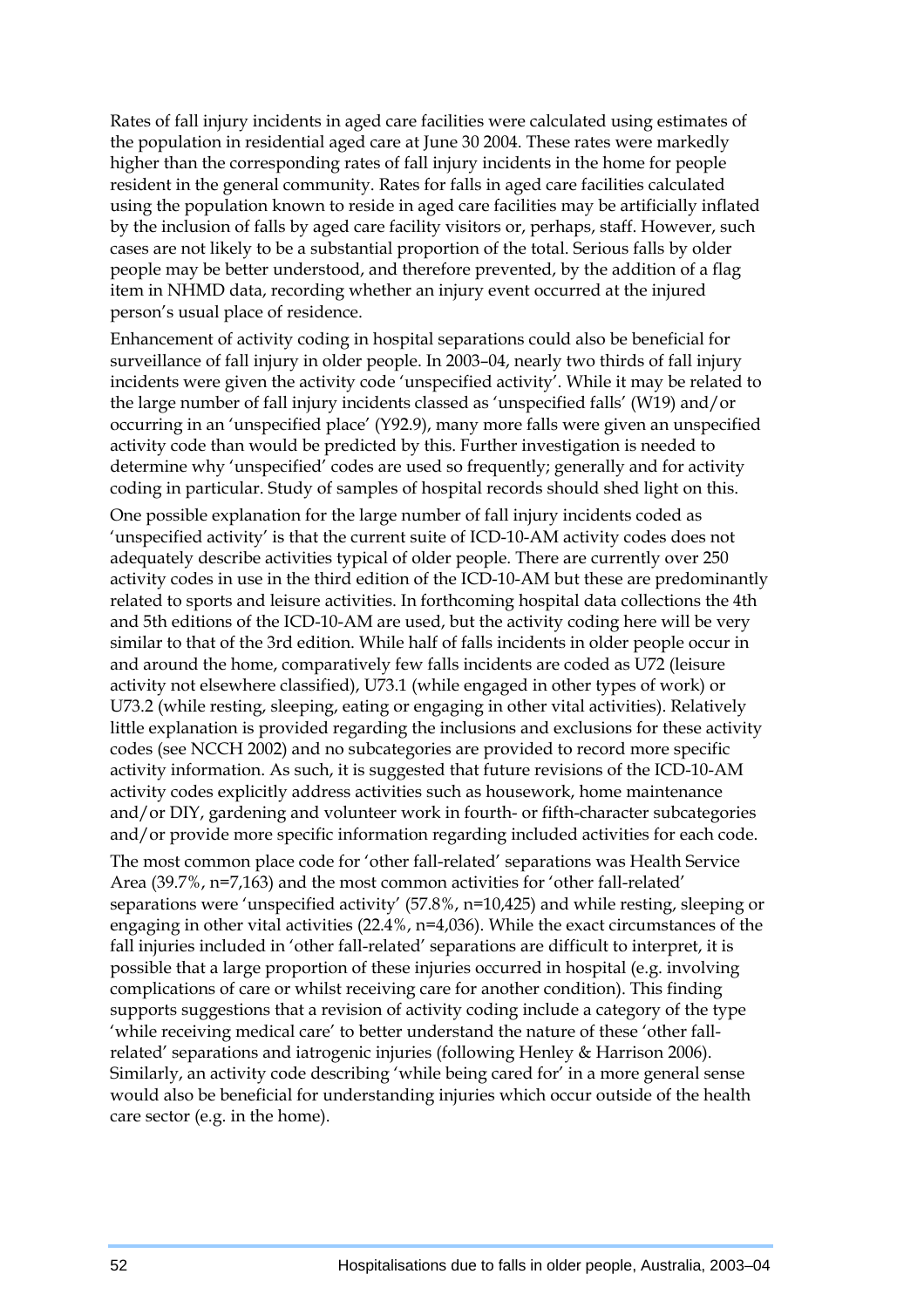## **The burden of fall-related injury**

The additional types of separations identified in this report as being fall-related significantly increase the already-substantial burden of hospitalised fall injury incidents among people aged 65 years and older in 2003–04. Fall-related follow-up care separations and 'other fall-related' separations contributed 1.13 times the bed-days of those occupied due to initial episodes due to fall injury (incidents) and inward transfers due to falls and brought the total number of fall-related hospital bed-days for people aged 65 years and older in 2003–04 to over 1.2 million.

Recent work by NISU using person-linked data suggests that, in Western Australia, a large proportion of fall injury incidents resulting in injuries to the hip and thigh were associated with subsequent separations coded to four specific principal diagnoses from Chapter XXI of the ICD-10-AM—factors influencing health status and contact with health services (Kreisfeld & Newson 2006; Bradley & Harrison forthcoming). This report has confirmed that a large number of additional fall-related separations can be identified using this criterion in the national (de-identified) hospital data collection. Analyses here suggest that the principal diagnosis Z50.9, in conjunction with a falls external cause, is a particularly common type of follow-up care separation. It is also interesting to note that a sizeable proportion of fall-related follow-up care separations are coded with Z75.1 principal diagnoses, indicating that the person was awaiting admission to a residential aged care service, which supports observations that serious falls in older people often result in admission to residential care (Tinetti & Williams 1997). It is suggested, however, that in future these separations would be more appropriately classed not as fall-related follow-up care separations but as a distinct category of fall-related hospitalisations.

'Other fall-related' separations presented a widely varying array of records that are often overlooked by fall injury indicator surveillance but which, nevertheless, contribute to the burden of fall-related injury in older people. Many of these episodes were for serious chronic diseases and co-morbidities as expected in the older population. Additionally, a proportion of 'other fall-related' separations were for complications of surgical and medical care and/or included a place of occurrence code of Health Service Area (Y92.22). Lacking an iatrogenic injury flag in the data collection, however, it is not possible to determine whether or not these falls occurred during an episode of care for another condition. As discussed above, revision of activity coding to include a category indicating 'while receiving medical care' may help here.

Estimating the cost to hospitals for fall injury incidents and 'other fall-related' separations was complicated by two factors; firstly, cost weights for private hospitals were not available for 2003–04, and secondly, cost weights are only appropriate for acute care episodes and a large proportion of fall-related follow-up care and 'other fallrelated' separations were not coded as acute episodes. It was estimated, however, that acute care episodes in public hospitals for fall injury incidents in people aged 65 years and older cost over \$300 million. Approximating expenditure estimates by applying public hospital cost weights to all types of fall-related separations coded as acute episodes of care (i.e. falls injury incidents, inward transfers, follow-up care and 'other fall-related' separations in both public and private institutions) resulted in a total cost of \$566.0 million for hospitalised falls for people aged 65 years and older in 2003–04. Given that a large number of cases were excluded from the set on which our estimate was calculated (on the basis of type of episode of care) this finding indicates that the total cost of fall injury in older people is likely to be higher than that reported by Moller (2003).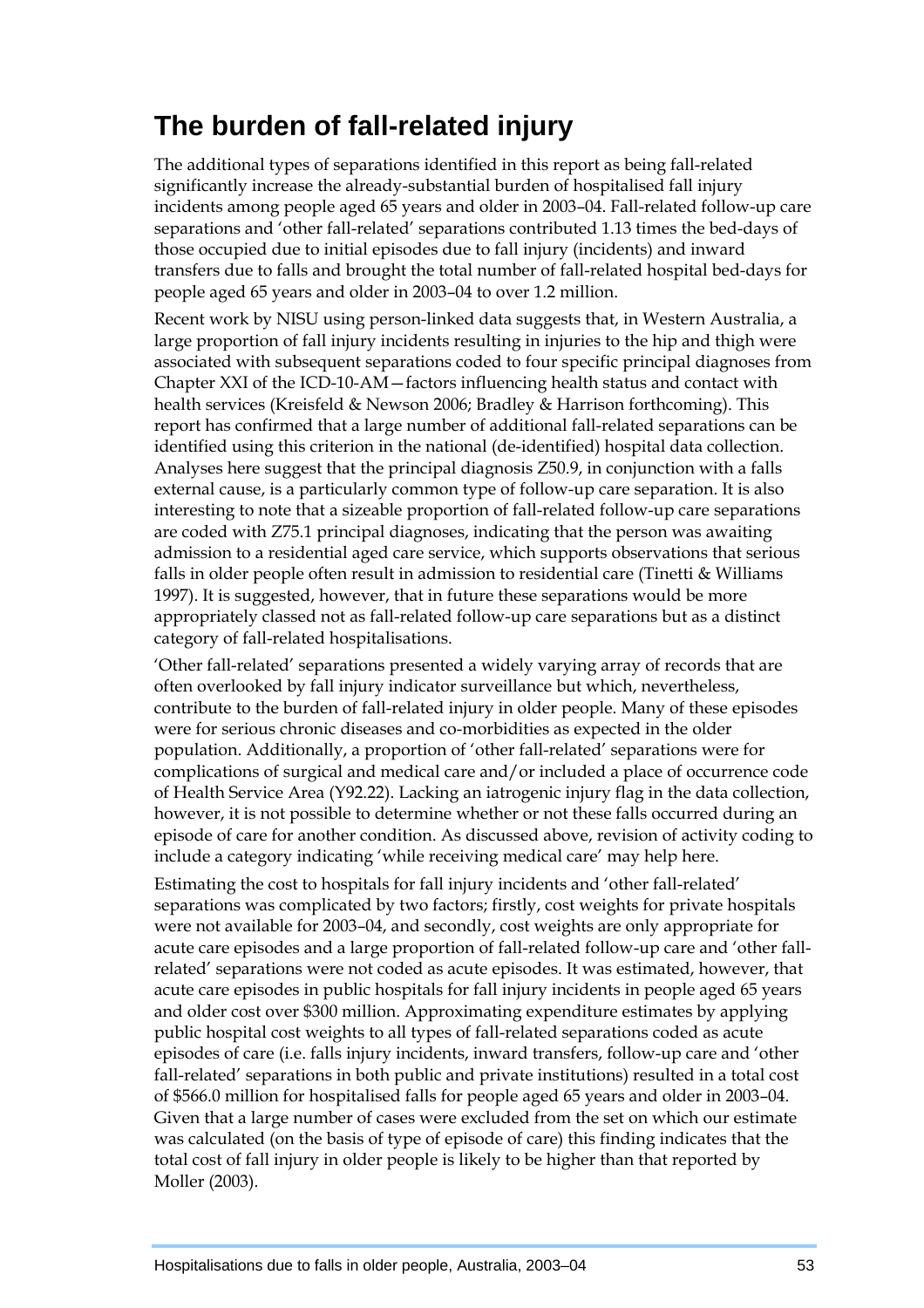Moller (2003) reported that total hospital costs for injury due to falls in the population aged 65 years and older was \$211.9 million for public hospital inpatients and \$317.6 million for both public and private inpatients and non-inpatient care in 2001, but did not specify exact case inclusion criteria. Utilising a prospective study design, Hall and Hendrie (2003) estimated the national cost of fall injury in older people to be \$287 million, which included consideration of emergency department presentations and the cost of care in the three months post-hospitalisation. Our national cost estimate for public hospital acute-care fall injury incident admissions alone exceeds the figures presented in these reports.

However, these studies utilised different methodologies to calculate costs and our use of AR-DRGs is a different methodology again. While we were not able to estimate the indirect cost of fall-related injury in older people, we consider the application of AR-DRG cost weights to be a more exact measure of the cost of the direct cost to hospitals due to fall-related injuries as it utilises the same data from which hospital budgets are disbursed. With the addition of the costs for other acute-care fall-related separations in public hospitals and fall-related separations in the private sector, our estimate of the direct cost of fall-related hospitalisations is brought to \$566.0 million. As this estimate omits non-acute episodes of care for fall-related injuries and the indirect costs incurred due to falls, as well as the observation that mean lengths of stay for included cases are generally longer than those upon which AR-DRG cost weights are calculated, it is feasible to suggest that the \$1 billion annual 'lifetime' cost of falls in older people calculated by Moller (1998) may be, if anything, an underestimate.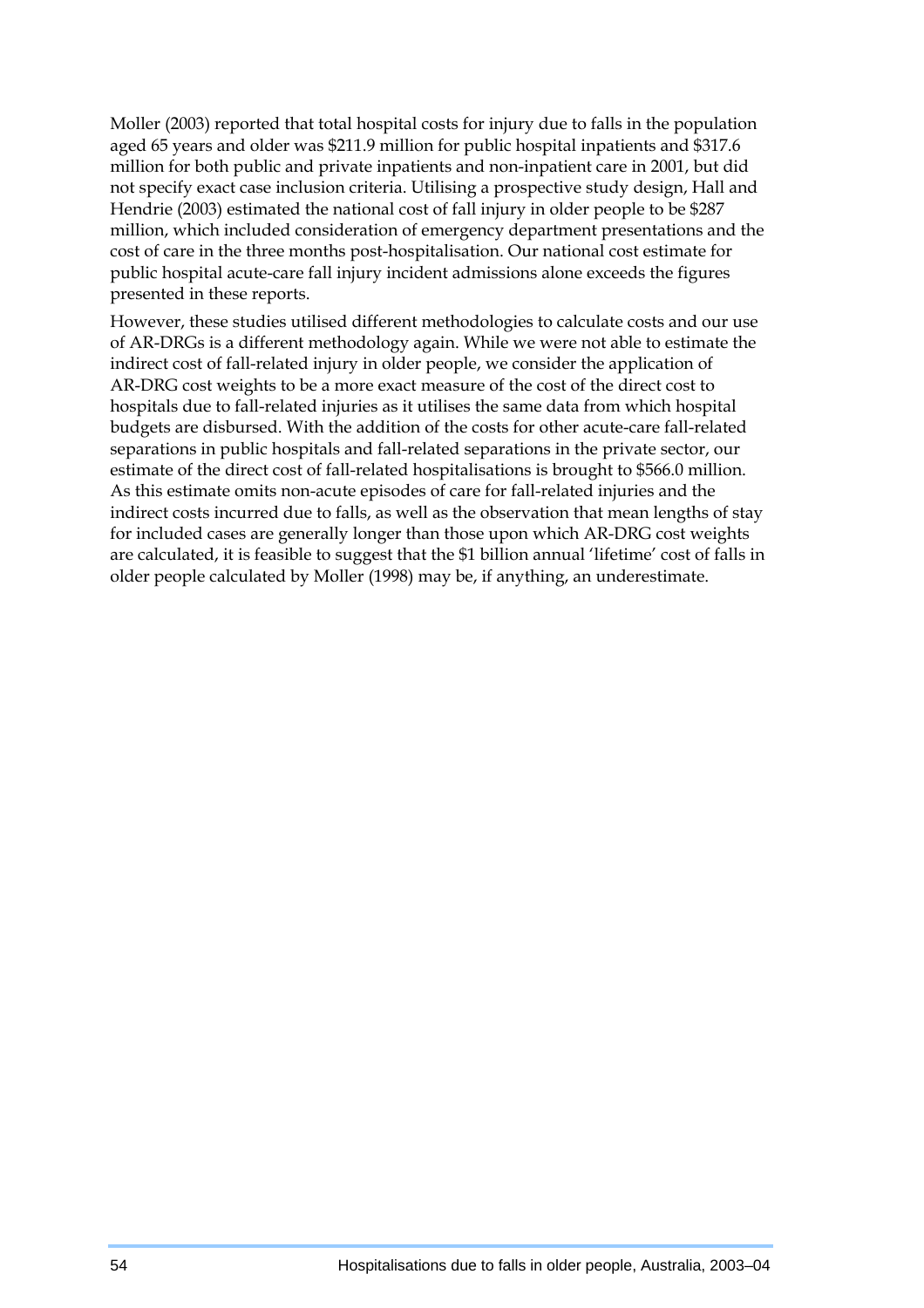# **Data issues**

## **Data sources**

Hospital separations data were provided by the Australian Institute of Health and Welfare (AIHW 2005a). Less than 1% of injury and poisoning separations are thought to be missing from the data reported, representing minimal risk of sampling error.

Estimated resident population data by age, sex and place of usual residence was also obtained from the AIHW (similar to the figures presented in ABS 2004). Population estimates of residents of aged care facilities were obtained from the AIHW report *Residential aged care in Australia 2003–04: a statistical overview* (2005b). The number of people aged 65 years and older resident in the community (i.e. home) were then estimated by subtracting the number of residents of aged care facilities from the general population.

Australian Refined Diagnosis Related Groups (Round 8) public hospital cost weights were obtained from the Australian Government Department for Health and Ageing (DoHA 2005c). AR-DRG version 5.0 was introduced in September 2002 and hospitalisation costs were calculated here using this version.

## **ICD-10-AM**

This report is based on hospital separations data coded according to the third edition of the Australian clinical modification of ICD-10, ICD-10-AM (NCCH 2002).

## **Selection criteria**

### **Incident cases and inward transfer separations (groups 1 and 2)**

Incident cases were defined as all separations which met the following specifications:

- The patient was aged 65 years or older;
- The principal diagnosis was in the range S00–T75 or T79;
- The leftmost external cause code was in the range W00–W19; and,
- The mode of admission was not a transfer from another acute hospital.

Diagnoses S00–T75 or T79 have been used to specify 'community injury' in recent NISU reports (e.g. Berry & Harrison 2006). Selection has been based on principal diagnosis because this refers to the condition chiefly accounting for the episode in hospital. The leftmost (first-listed) external cause code was chosen as a selection criterion as this is considered to be most highly correlated with principal diagnosis.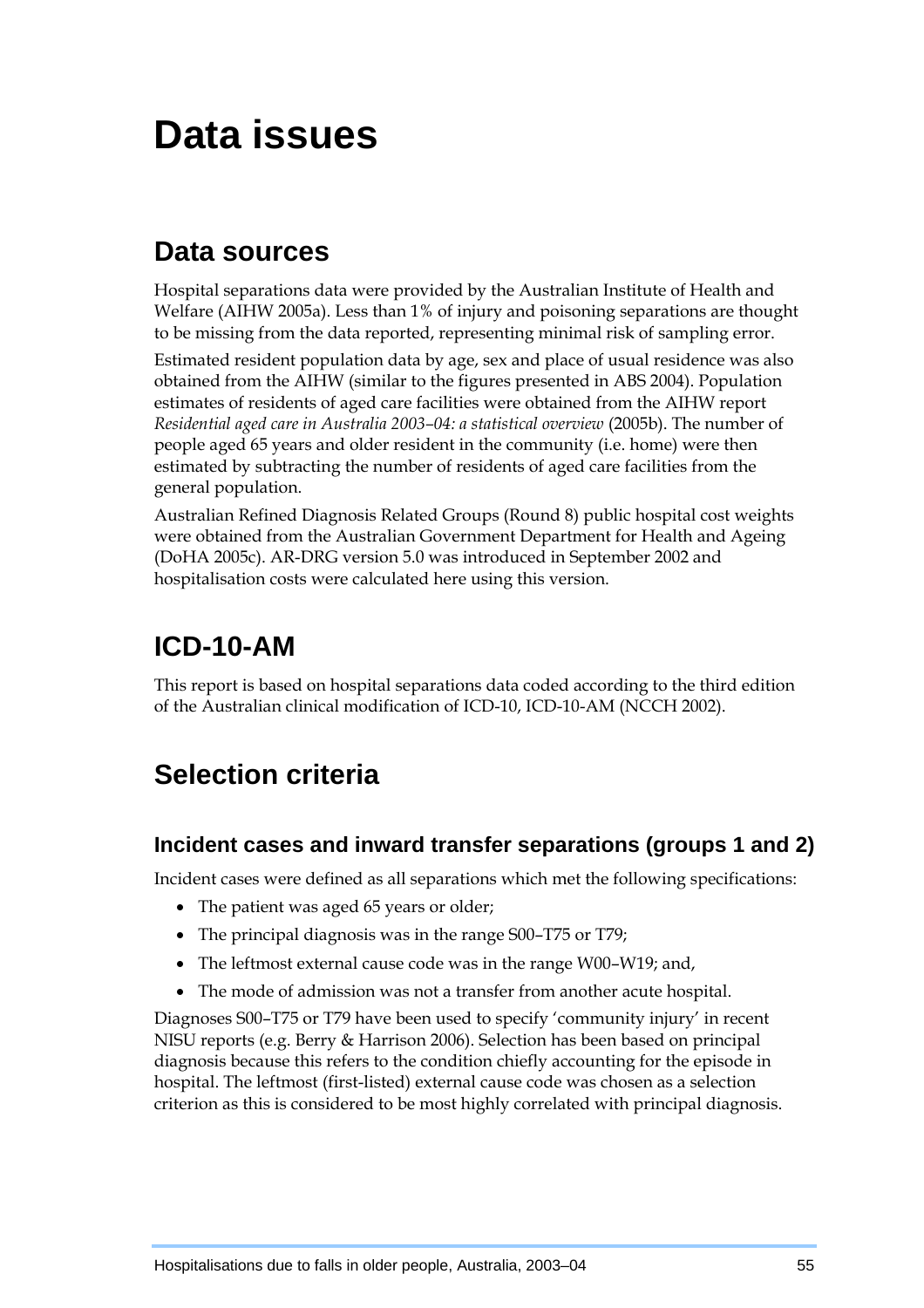Inward transfers from other acute hospitals were omitted from incidence estimates because this reduces multiple counting of cases that generate more than one separation record. This specification is based on recent validation work by NISU (Bradley & Harrison forthcoming). The National Hospital Morbidity Database unit records are de-identified and do not contain information relating to a separation's place in a sequence of hospital episodes. As such, a sequence of separations in which an individual is admitted to hospital and then transferred to another hospital results in two (un-linked) unit records. Further, readmissions relating to the same incident are not flagged, again generating multiple entries in the database. As such, the number of hospital separations meeting our definition of injury overestimates the number of injury incidents which led to hospitalisation.

Separations with a principal diagnosis S00–T75 or T79, a leftmost external cause code W00–W19 and a mode of admission indicating a transfer from another acute hospital, omitted from injury incidence enumeration, were analysed separately as 'falls injury inward transfers' (group 2).

### **Follow-up care separations due to falls (group 3)**

NISU's analysis of person-linked data also suggests that many separations following an episode of care for an injury, particularly for older people with falls injuries, are coded with a principal diagnosis from Chapter XXI of the ICD-10-AM—factors influencing health status and contact with health services. More specifically, most such cases are coded as Z50—care involving use of rehabilitation procedures (see Kreisfeld & Newson 2006). These cases contribute to a non-negligible proportion of the burden of injury due to falls in older people.

In this report, follow-up care separations due to falls were defined as separations which met the following specifications:

- The patient was aged 65 years or older;
- The principal diagnosis was either
	- o Z47 (Other orthopaedic follow-up care),
	- o Z48 (Other surgical follow-up care),
	- o Z50 (Care involving use of rehabilitation procedures), or
	- o Z75.1 (Person awaiting admission to adequate facility elsewhere);
- Any diagnosis variable contained a code in the range S00–T75 or T79; and,
- Any external cause code variable (1–31) contained a code in the range W00–W19.

The principal diagnoses specified above accounted for over 95% of the total number of Z-coded separations containing a W00–W19 code for people 65 years and over.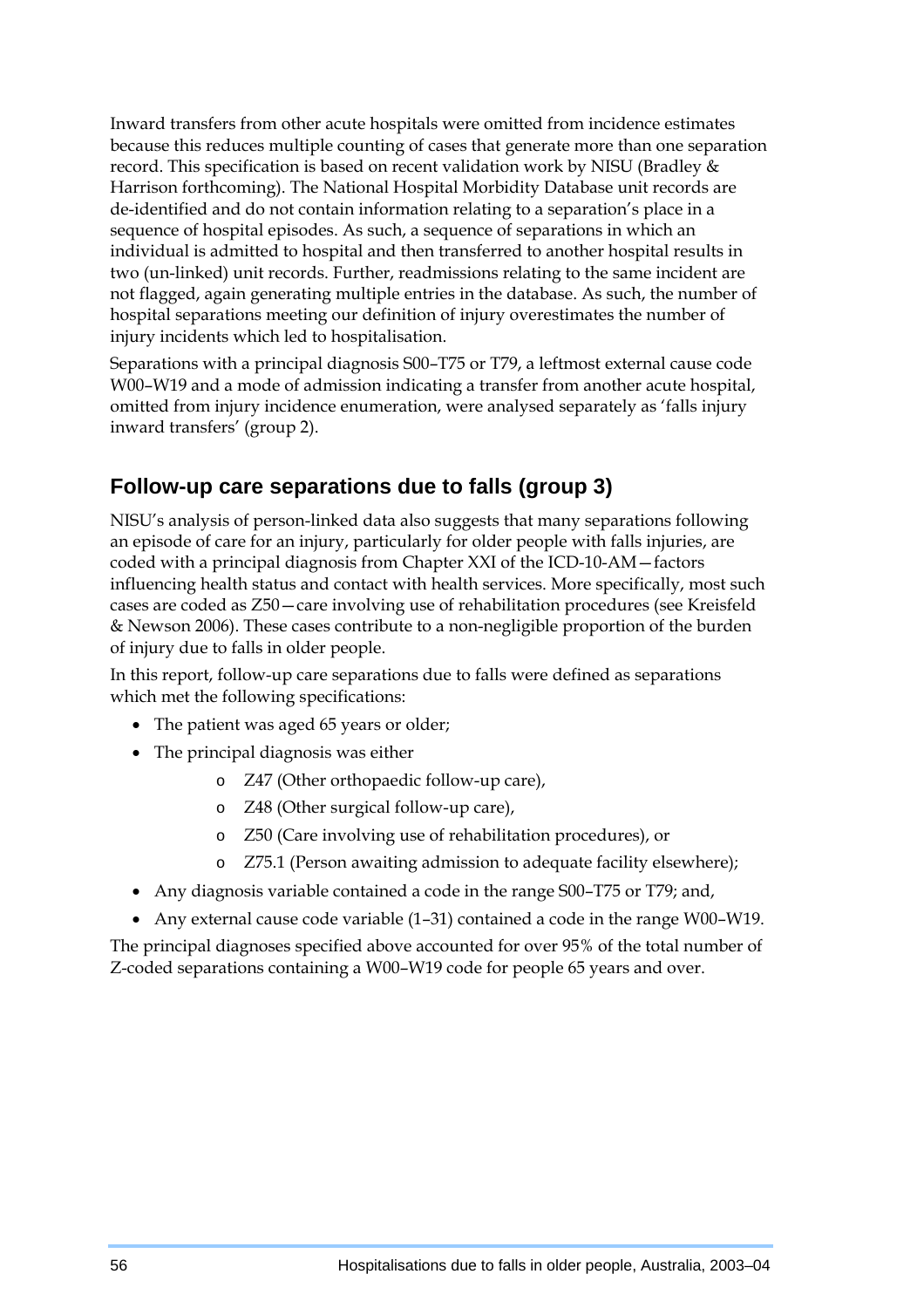### **Other separations related to falls (group 4)**

A final group was specified, which includes all separation records containing a diagnosis code for injury (S00–T75 or T79) and an external cause code for an unintentional fall (W00–W19) and which are not included in any of the groups above. This group includes separations where:

- The patient was aged 65 years or older;
- Any diagnosis variable contained a code in the range S00–T75 or T79;
- Any external cause code variable (1–31) contained a code in the range W00–W19;
- The separation was not classed as a fall injury incident case (group 1) or inward transfer (group 2); and,
- The separation was not classed as a fall-related follow-up care separation (group 3).

Most of these 'other fall-related' separations had a principal diagnosis for a non-injury condition. This category also included separations with a principal diagnosis in the range S00–T75 or T79 that had a fall code W00–W19 but not as the leftmost external cause and injury separations which had a principal diagnosis from Chapter XXI (factors influencing health status and contact with health services) other than those designated as fall-related follow-up care separations. Some of these additional cases had first external cause codes denoting complications of medical and surgical care.

|                                                                  | <b>Males</b> | <b>Females</b> | <b>Persons</b> |
|------------------------------------------------------------------|--------------|----------------|----------------|
| Incident cases (group 1):                                        |              |                |                |
| Principal diagnosis is S00-T75 or T79,                           |              |                |                |
| First external cause is W00-W19, and<br>٠                        |              |                |                |
| Mode of admission is not a transfer from another acute hospital. | 16,779       | 43,718         | 60,497         |
| Inward transfer separations (group 2):                           |              |                |                |
| Principal diagnosis is S00-T75 or T79,                           |              |                |                |
| First external cause is W00-W19, and                             |              |                |                |
| Mode of admission is a transfer from another acute hospital.     | 2,031        | 5,243          | 7,274          |
| Fall-related follow-up care separations (group 3):               |              |                |                |
| Principal diagnosis is Z47, Z48, Z50 or Z75.1, and               |              |                |                |
| Any external cause is W00-W19.                                   | 4,078        | 11,747         | 15,825         |
| 'Other fall-related' separations (group 4):                      |              |                |                |
| Any diagnosis S00-T75 or T79,                                    |              |                |                |
| Any external cause W00-W19,                                      |              |                |                |
| Not an incident case or inward transfer, and                     |              |                |                |
| Not a rehabilitation separation.<br>$\bullet$                    | 7,786        | 10,262         | 18,048         |
| Total number of fall-related separations in 2003-04              | 30,674       | 70,970         | 101,644        |

#### **Table 21: Case selection criteria for fall-related separations for people aged 65 years and older, Australia, 2003–04**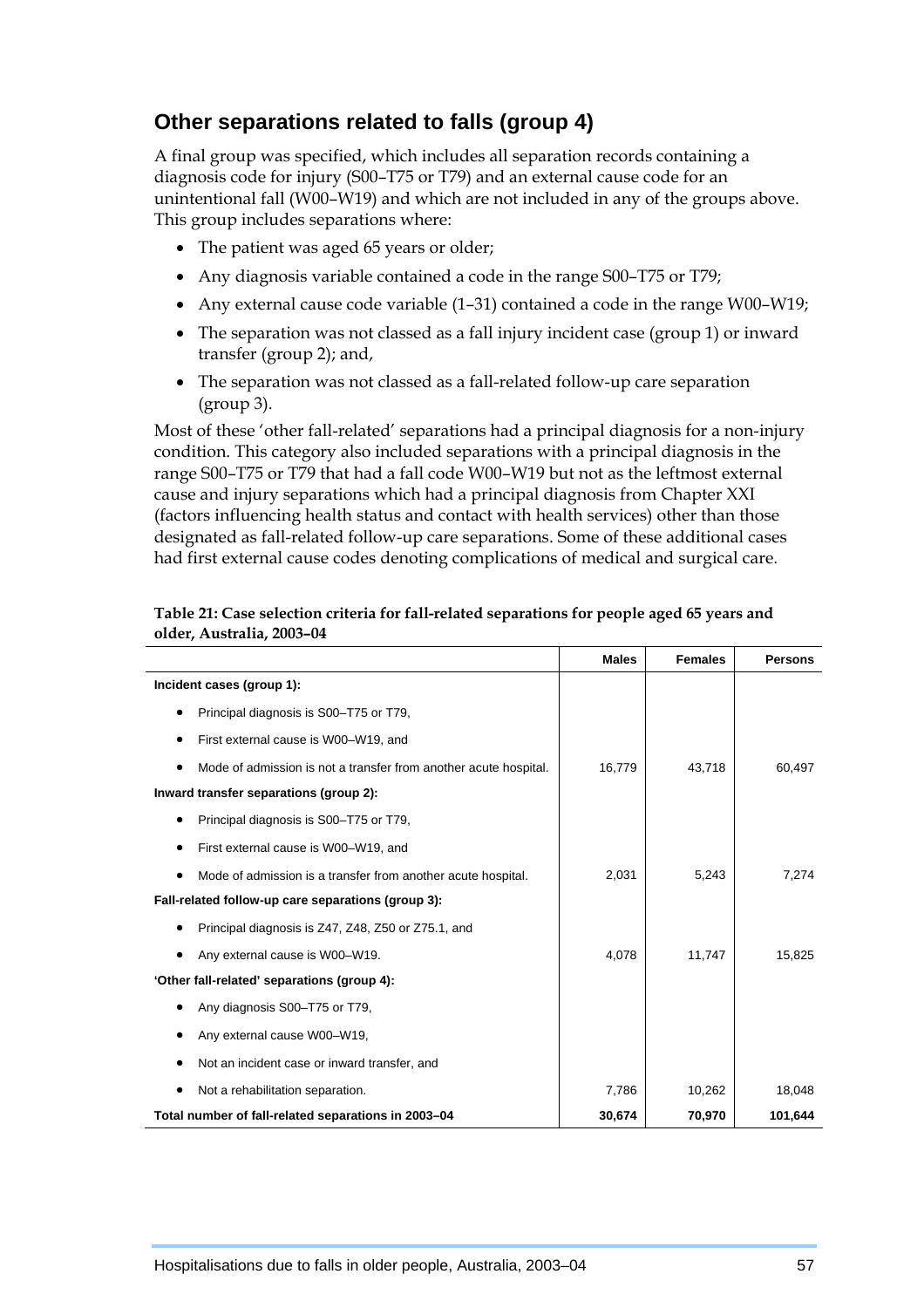## **Calculation of rates**

Age-specific rates were calculated for age-groups (five-year bands up to 90–94 years, and a group for ages 95 years and older) using final population estimates as at 31 December 2003 (the mid-point of the financial year). This data was obtained from the AIHW and similar to data presented in the Australian Demographic Statistics series (ABS 2004).

Population estimates according to Australian Standard Geographical Classification of remoteness are only available from the ABS for the year ending 30 June. Values for 31 December were calculated using the mean of the population estimates for 2003 and 2004 and these were used to compute age-specific rates by remoteness of usual residence for hospitalisation in 2003–04.

The rates of falls occurring in the home and in aged care facilities were calculated using denominator data reflecting the estimated place of residence for the population. Population estimates of residents of aged care facilities were obtained from the AIHW report *Residential aged care in Australia 2003–04: a statistical overview* (2005b). The number of people aged 65 years and older resident in the community (i.e. home) were then estimated by subtracting the number of residents of aged care facilities from the general population.

The age distribution of the population aged 65 years and older differs between jurisdictions, remoteness zones and genders, and is changing over time. In this report most rates for the whole age range 65 years and older have been adjusted using the direct method, in order to allow comparisons after accounting for differences in agecomposition. The Australian population at 30 June 2001 has been used as the standard.

## **Small case count issues**

Cell counts in Tables that are 5 cases or fewer have been suppressed to protect patient confidentiality. In the instances where only one cell in a row or column has a count of 5 or less, all other cells in the same row or column have also been suppressed. Age-based rates have not been calculated using such data.

## **Australian Refined Diagnosis Related Groups**

A new version of the AR-DRG classification structure was introduced for the financial year 2003–04. Separations in this year were coded to both the previous version (AR-DRG v4.2) and the new AR-DRG v5.0. Cost weights were published for both AR-DRG versions, however only for admissions to public sector hospitals. These cost weights are only appropriately applied to acute episodes of care (John Goss, AIHW, personal communication. August 2006).

Some of the limitations of cost weight data available for 2003–04 could have been overcome by applying 2002–03 cost weights (which are available for both the public and private sector) to the 2003–04 data, as has been done in similar reports (e.g. AIHW 2005a). However, cost weights for AR-DRG v4.2 were calculated from data that was more than eight years old. AR-DRG v5.0 recalibrated many cost weights to reflect more modern clinical practice and was the first costing data to be coded in accordance with the third edition of the ICD-10-AM. Importantly for this report, major updates were made to 'allied health combined' AR-DRGs (including physiotherapy, occupational therapy, speech therapy, nutrition and dietetics and social work), imaging AR-DRGs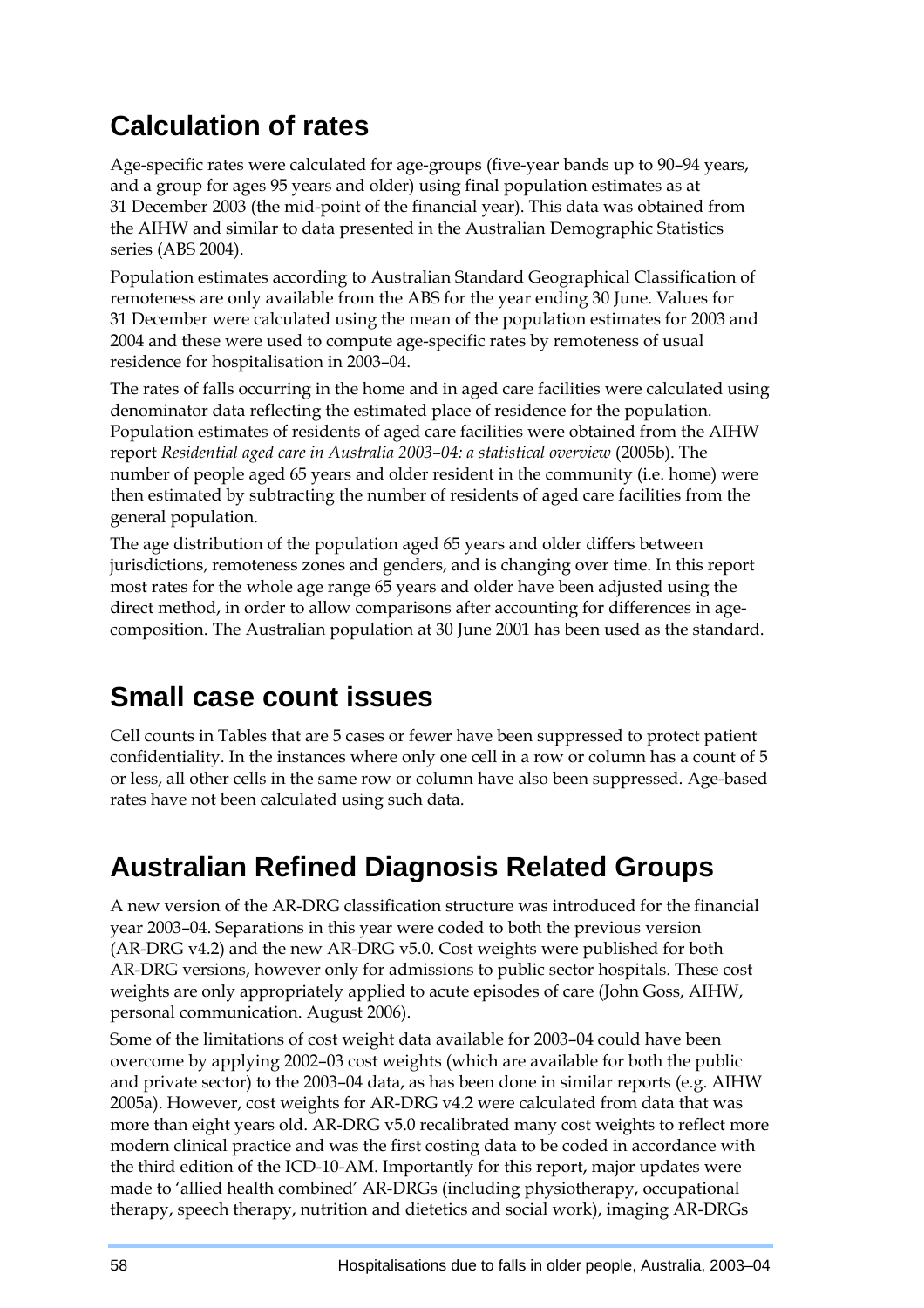and AR-DRGs relating to pharmacy (among others, see DoHA 2005b). Given the frequency of such separations in the fall-related data, the analyses presented in this report use only the AR-DRG v5.0 classification (thus 2003–04 cost weights for public hospitals) for acute episodes of care.

## **Errors, inconsistencies and uncertainties**

This report uses data collected from state and territory hospitals. After coding and collection from the states and territories, the data are further processed by the AIHW and NISU. The geographical spread of the data and the large number of people involved in its processing increases the risk of inconsistencies across time and place in the data. Variations in reporting and coding continue to exist across jurisdictions, although National Minimum Data Sets have been in place for some considerable amount of time.

As outlined above, incidence is not equivalent to number of hospital separations. Methods to extract actual cases of incidence produce estimates only.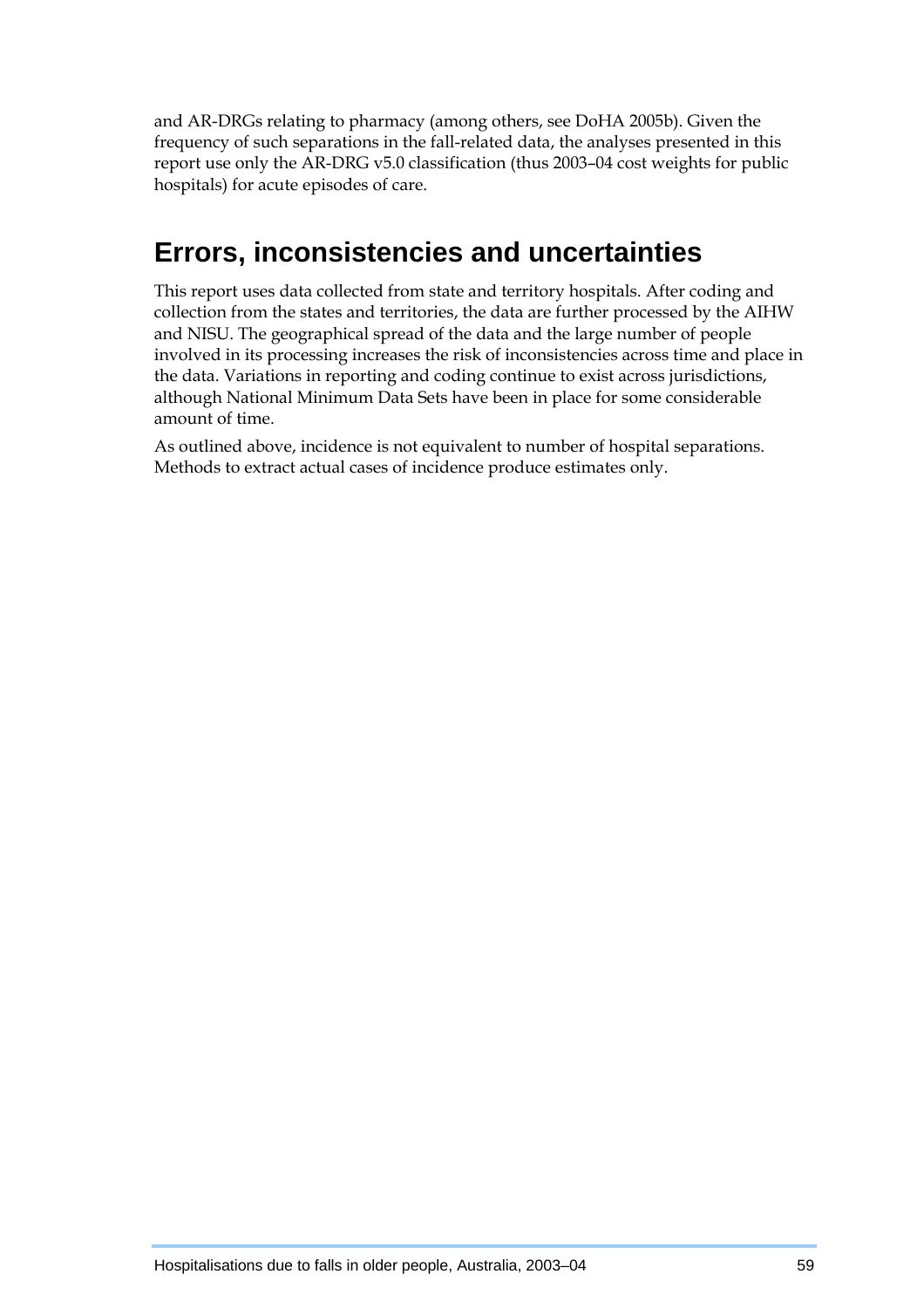# **Appendices**

|                                                                   | <b>Males</b> |          |                | <b>Females</b> |          |                | <b>Persons</b> |          |                |
|-------------------------------------------------------------------|--------------|----------|----------------|----------------|----------|----------------|----------------|----------|----------------|
| Procedure *                                                       | Count        | Per cent | Rank           | Count          | Per cent | Rank           | Count          | Per cent | Rank*          |
| Allied health intervention, physiotherapy                         | 8,667        | 19%      |                | 24,656         | 21%      |                | 33,323         | 20%      |                |
| Allied health intervention, occupational therapy                  | 3,931        | 9%       | $\overline{2}$ | 11,093         | 9%       | $\overline{2}$ | 15,024         | 9%       | 2              |
| Allied health intervention, social work                           | 2,906        | 6%       | 3              | 7,620          | 6%       | 3              | 10,526         | 6%       | 3              |
| Computerised tomography of brain                                  | 2,415        | 5%       | 4              | 4,128          | 3%       | 6              | 6,543          | 4%       | 4              |
| Transfusion of packed cells                                       | 1,466        | 3%       | 6              | 4,450          | 4%       | 5              | 5,916          | 4%       | 5              |
| Internal fixation of fracture of trochanteric or subcapital femur | 1,385        | 3%       | $\overline{7}$ | 4,489          | 4%       | 4              | 5,874          | 4%       | 6              |
| Allied health intervention, dietetics                             | 1,547        | 3%       | 5              | 3,717          | 3%       | $\overline{7}$ | 5,264          | 3%       | $\overline{7}$ |
| Hemiarthroplasty of femur                                         | 932          | 2%       | 9              | 2,868          | 2%       | 8              | 3,800          | 2%       | 8              |
| General anaesthesia, ASA 99                                       | 789          | 2%       | 10             | 2,536          | 2%       | 9              | 3,325          | 2%       | 9              |
| General anaesthesia, ASA 39                                       | 755          | 2%       | 12             | 2,279          | 2%       | 10             | 3,034          | 2%       | 10             |
| Allied health intervention, speech pathology                      | 1,176        | 3%       | 8              | 1,788          | 2%       | 13             | 2,964          | 2%       | 11             |
| General anaesthesia, ASA 29                                       | 517          | 1%       | 15             | 2,220          | 2%       | 11             | 2,737          | 2%       | 12             |
| General anaesthesia, ASA 30                                       | 515          | 1%       | 16             | 1,782          | 2%       | 14             | 2,297          | $1\%$    | 13             |
| Closed reduction of fracture of distal radius                     | 181          | 0%       | 36             | 2,092          | 2%       | 12             | 2,273          | 1%       | 14             |
| Open reduction of fracture of femur with internal fixation        | 531          | 1%       | 13             | 1,598          | 1%       | 15             | 2,129          | 1%       | 15             |
| Sum                                                               | 27,713       | 61%      |                | 77,316         | 65%      |                | 105,029        | 64%      |                |

**Table A1: Common procedure types by sex for fall injury incidents. Males, females and persons 65+ years, Australia, 2003–04** 

\* *Note:* procedures listed in rank order for persons aged 65+.

Shading over 'closed reduction of distal radius' for males highlights the low rank for this procedure compared to females and persons overall.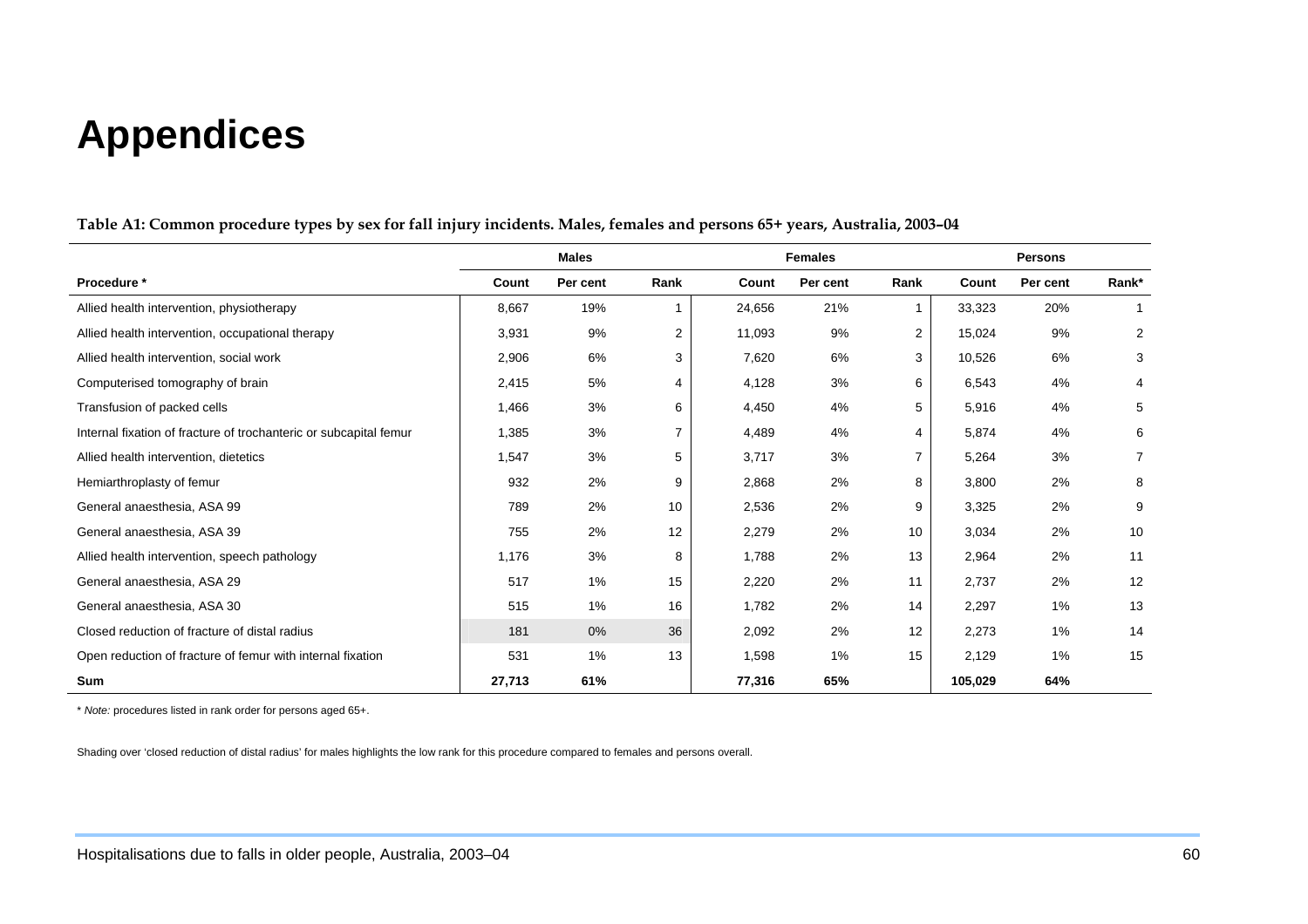| <b>Major Diagnostic Category (MDC)</b>                                                   | AR-DRG v5.0 | <b>Public hospitals (N)</b> | Other institutions (N) | Total (N)              |
|------------------------------------------------------------------------------------------|-------------|-----------------------------|------------------------|------------------------|
| Major procedures where the principal diagnosis may be associated with any MDC            | A01Z-A41Z   | \$5,706,855 (81)            | \$634,095(9)           | \$6,340,950 (90)       |
| Diseases and disorders of the nervous system                                             | B01Z-B81B   | \$11,572,408 (2,479)        | \$1,988,244 (346)      | \$13,560,652 (2,825)   |
| Diseases and disorders of the eye                                                        | C01Z-C63B   | \$639,730 (345)             | \$138,945 (68)         | \$778,675 (413)        |
| Diseases and disorders of the ear, nose, mouth and throat                                | D01Z-D67Z   | \$1,330,632 (676)           | \$360,160 (151)        | \$1,690,792 (827)      |
| Diseases and disorders of the respiratory system                                         | E01A-E75C   | \$8,582,149 (1,742)         | \$2,880,813 (565)      | \$11,462,962 (2,307)   |
| Diseases and disorders of the circulatory system                                         | F01Z-F75C   |                             |                        |                        |
| Diseases and disorders of the digestive system                                           | G01A-G70B   | $$39,107$ (*)               | $$3,875$ (*)           | \$42,982(5)            |
| Diseases and disorders of the hepatobiliary system and pancreas                          | H01A-H64B   | $$19,719$ (*)               | $$9,444$ (*)           | $$29,163$ (*)          |
| Diseases and disorders of the musculoskeletal system and connective tissue               | I01Z-I76C   | \$236,086,588 (30,827)      | \$61,380,578 (7,577)   | \$297,467,166 (38,404) |
| Diseases and disorders of the skin, subcutaneous tissue and breast                       | J01Z-J67B   | \$8,460,020 (3,081)         | \$2,040,208 (736)      | \$10,500,228 (3,817)   |
| Endocrine, nutritional and metabolic diseases and disorders                              | K01Z-K64B   |                             |                        |                        |
| Diseases and disorders of the kidney and urinary tract                                   | L01A-L67C   | \$81,518 (22)               | $$11,725 (*)$          | \$93,243(24)           |
| Diseases and disorders of the male reproductive system                                   | M01Z-M64Z   | $$2,518$ (*)                |                        | $$2,518$ (*)           |
| Diseases and disorders of the female reproductive system                                 | N01Z-N62B   |                             |                        |                        |
| Diseases and disorders of the blood and blood forming organs and immunological disorders | Q01Z-Q62B   | \$78,372 (12)               | \$54,226(6)            | \$132,598(18)          |
| Neoplastic disorders (haematological and solid neoplasms)                                | R01A-R64Z   |                             |                        |                        |
| Infectious and parasitic diseases                                                        | S60Z-T64B   | \$194,238 (26)              | \$46,192(9)            | \$240,430(35)          |
| Mental diseases and disorders                                                            | U40Z-U68Z   |                             |                        |                        |
| Alcohol/drug use and alcohol/drug induced organic mental disorders                       | V60Z-V64Z   |                             |                        |                        |
| Injuries, poisoning and toxic effects of drugs                                           | W01Z-X64B   | \$31,255,425 (9,350)        | \$6,107,918 (1,489)    | \$37,363,343 (10,839)  |
| <b>Burns</b>                                                                             | Y01Z-Y62B   | $$22,716 (*)$               |                        | $$22,716 (*)$          |
| Factors influencing health status and other contacts with health services                | Z01A-Z65Z   |                             |                        |                        |
| <b>Error DRGs</b>                                                                        | 901Z-963Z   | \$732,126 (62)              | \$510,287 (40)         | \$1,242,413 (102)      |
| <b>Total</b>                                                                             |             | \$304,804,121 (48,714)      | \$76,166,710 (11,001)  | \$380,970,831 (59,715) |

#### **Table A2: Major diagnostic category cost estimates for fall injury incident acute episodes of care for people aged 65 years and older, 2003–04**

*Note:* Table omits MDCs Pregnancy, childbirth and the puerperium (O01A–O65B) and Newborns and other neonates (P01Z–P67D). Small case numbers have also been suppressed in this table, denoted by (\*).

J.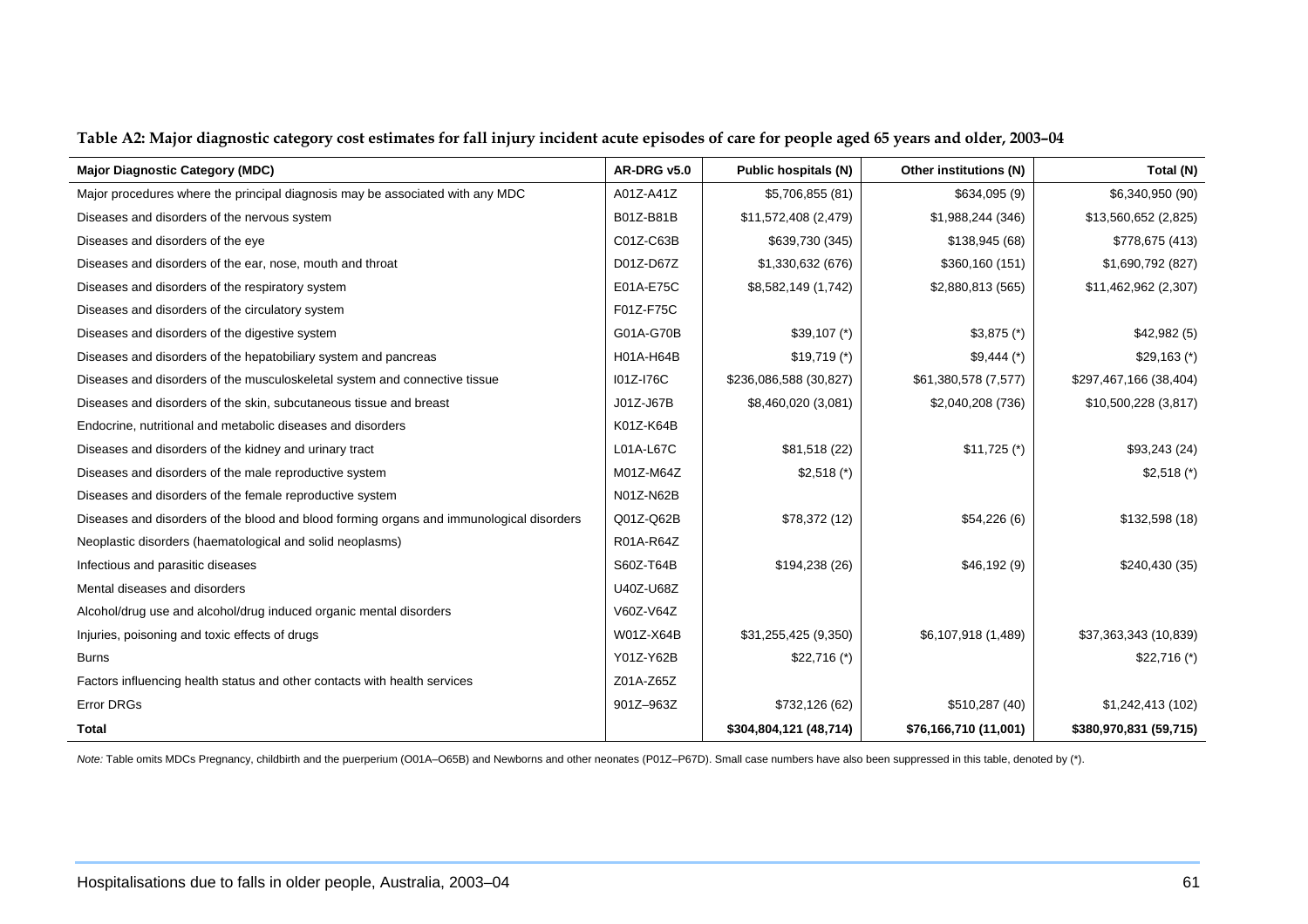| <b>Major Diagnostic Categories</b>                                                       | AR-DRG v5.0 | <b>Public hospitals (N)</b> | Other institutions (N) | Total (N)            |
|------------------------------------------------------------------------------------------|-------------|-----------------------------|------------------------|----------------------|
| Major procedures where the principal diagnosis may be associated with any MDC            | A01Z-A41Z   | \$2,043,195(29)             | \$422,730 (6)          | \$2,465,925 (35)     |
| Diseases and disorders of the nervous system                                             | B01Z-B81B   | \$3,344,507 (310)           | \$549,941 (64)         | \$3,894,448 (374)    |
| Diseases and disorders of the eye                                                        | C01Z-C63B   | \$75,201(17)                | \$13,580(6)            | \$88,781 (23)        |
| Diseases and disorders of the ear, nose, mouth and throat                                | D01Z-D67Z   | \$114,073 (33)              | \$27,144(13)           | \$141,217 (46)       |
| Diseases and disorders of the respiratory system                                         | E01A-E75C   | \$545,502 (103)             | \$501,832 (91)         | \$1,047,334 (194)    |
| Diseases and disorders of the circulatory system                                         | F01Z-F75C   |                             |                        |                      |
| Diseases and disorders of the digestive system                                           | G01A-G70B   | $$3,875$ (*)                |                        | $$3,875$ (*)         |
| Diseases and disorders of the hepatobiliary system and pancreas                          | H01A-H64B   | $$7,427$ (*)                |                        | $$7,427$ (*)         |
| Diseases and disorders of the musculoskeletal system and connective tissue               | I01Z-I76C   | \$38,222,444 (3,890)        | \$12,083,228 (1,428)   | \$50,305,672 (5,318) |
| Diseases and disorders of the skin, subcutaneous tissue and breast                       | J01Z-J67B   | \$241,714(81)               | \$212,138 (79)         | \$453,852 (160)      |
| Endocrine, nutritional and metabolic diseases and disorders                              | K01Z-K64B   |                             |                        |                      |
| Diseases and disorders of the kidney and urinary tract                                   | L01A-L67C   | \$55,561(8)                 |                        | \$55,561(8)          |
| Diseases and disorders of the male reproductive system                                   | M01Z-M64Z   |                             |                        |                      |
| Diseases and disorders of the female reproductive system                                 | N01Z-N62B   |                             |                        |                      |
| Diseases and disorders of the blood and blood forming organs and immunological disorders | Q01Z-Q62B   |                             |                        | $$21,766$ (*)        |
| Neoplastic disorders (haematological and solid neoplasms)                                | R01A-R64Z   |                             |                        |                      |
| Infectious and parasitic diseases                                                        | S60Z-T64B   | $$4,724$ (*)                | $$32,842$ (*)          | $$37,566$ (*)        |
| Mental diseases and disorders                                                            | U40Z-U68Z   |                             |                        |                      |
| Alcohol/drug use and alcohol/drug induced organic mental disorders                       | V60Z-V64Z   |                             |                        |                      |
| Injuries, poisoning and toxic effects of drugs                                           | W01Z-X64B   | \$2,861,427 (313)           | \$919,586 (189)        | \$3,781,013 (502)    |
| <b>Burns</b>                                                                             | Y01Z-Y62B   |                             |                        |                      |
| Factors influencing health status and other contacts with health services                | Z01A-Z65Z   |                             |                        |                      |
| Error DRGs                                                                               | 901Z-963Z   | $$68,215 (*)$               | $$37,818 (*)$          | \$106,033(8)         |
| <b>Total</b>                                                                             |             | \$47,609,631 (4,796)        | \$14,800,839 (1,881)   | \$62,410,470 (6,677) |

**Table A3: Major diagnostic category cost estimates for fall injury inward transfer acute episodes of care for people aged 65 years and older, 2003–04** 

*Note:* Table omits MDCs Pregnancy, childbirth and the puerperium (O01A–O65B) and Newborns and other neonates (P01Z–P67D). Small case numbers have also been suppressed in this table, denoted by (\*).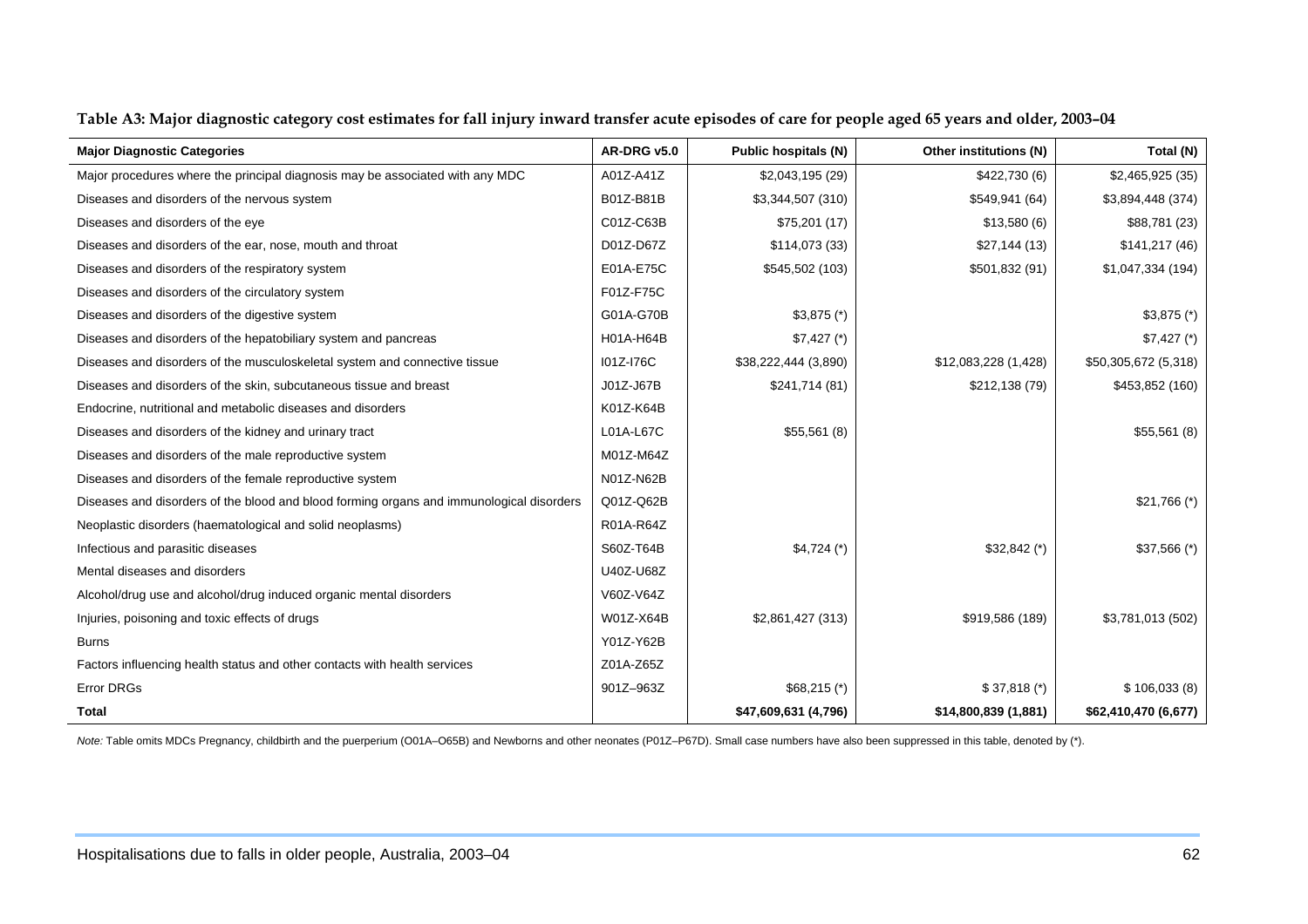| <b>Major Diagnostic Categories</b>                                                       | AR-DRG v5.0 | Public hospitals (N) | Other institutions (N) | Total (N)            |
|------------------------------------------------------------------------------------------|-------------|----------------------|------------------------|----------------------|
| Major procedures where the principal diagnosis may be associated with any MDC            | A01Z-A41Z   | $$70,455$ (*)        |                        | $$70,455$ (*)        |
| Diseases and disorders of the nervous system                                             | B01Z-B81B   |                      |                        |                      |
| Diseases and disorders of the eye                                                        | C01Z-C63B   |                      |                        |                      |
| Diseases and disorders of the ear, nose, mouth and throat                                | D01Z-D67Z   |                      |                        |                      |
| Diseases and disorders of the respiratory system                                         | E01A-E75C   |                      |                        |                      |
| Diseases and disorders of the circulatory system                                         | F01Z-F75C   |                      |                        |                      |
| Diseases and disorders of the digestive system                                           | G01A-G70B   |                      |                        |                      |
| Diseases and disorders of the hepatobiliary system and pancreas                          | H01A-H64B   |                      |                        |                      |
| Diseases and disorders of the musculoskeletal system and connective tissue               | I01Z-I76C   | \$3,347,119(431)     | \$710,355 (103)        | \$4,057,474 (534)    |
| Diseases and disorders of the skin, subcutaneous tissue and breast                       | J01Z-J67B   |                      |                        |                      |
| Endocrine, nutritional and metabolic diseases and disorders                              | K01Z-K64B   |                      |                        |                      |
| Diseases and disorders of the kidney and urinary tract                                   | L01A-L67C   |                      |                        |                      |
| Diseases and disorders of the male reproductive system                                   | M01Z-M64Z   |                      |                        |                      |
| Diseases and disorders of the female reproductive system                                 | N01Z-N62B   |                      |                        |                      |
| Diseases and disorders of the blood and blood forming organs and immunological disorders | Q01Z-Q62B   |                      |                        |                      |
| Neoplastic disorders (haematological and solid neoplasms)                                | R01A-R64Z   |                      |                        |                      |
| Infectious and parasitic diseases                                                        | S60Z-T64B   |                      |                        |                      |
| Mental diseases and disorders                                                            | U40Z-U68Z   |                      |                        |                      |
| Alcohol/drug use and alcohol/drug induced organic mental disorders                       | V60Z-V64Z   |                      |                        |                      |
| Injuries, poisoning and toxic effects of drugs                                           | W01Z-X64B   |                      |                        |                      |
| <b>Burns</b>                                                                             | Y01Z-Y62B   |                      |                        |                      |
| Factors influencing health status and other contacts with health services                | Z01A-Z65Z   | \$4,951,642 (742)    | \$3,005,811 (430)      | \$7,957,453 (1,172)  |
| <b>Error DRGs</b>                                                                        | 901Z-963Z   | $$13,643$ (*)        |                        | $$13,643$ (*)        |
| <b>Total</b>                                                                             |             | \$8,382,859 (1,175)  | \$3,716,166 (533)      | \$12,099,025 (1,708) |

**Table A4: Major diagnostic category cost estimates for fall-related follow-up care acute episodes of care for people aged 65 years and older, 2003–04** 

<span id="page-72-0"></span>Note: Table omits MDCs Pregnancy, childbirth and the puerperium (O01A–O65B) and Newborns and other neonates (P01Z–P67D). Small case numbers have also been suppressed in this table, denoted by (\*).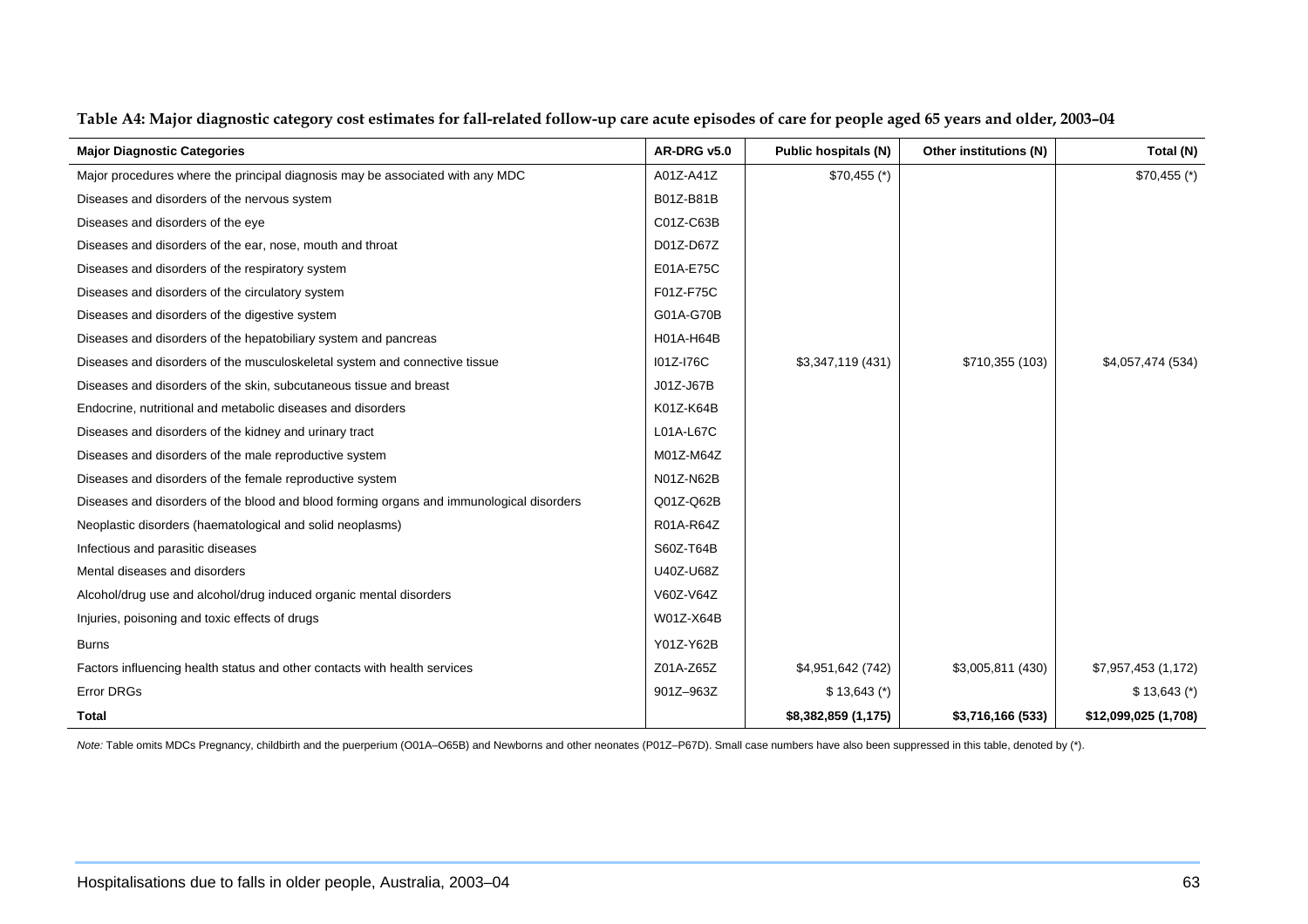| <b>Major Diagnostic Categories</b>                                                       | AR-DRG v5.0 | <b>Public hospitals (N)</b> | Other institutions (N) | Total (N)              |
|------------------------------------------------------------------------------------------|-------------|-----------------------------|------------------------|------------------------|
| Major procedures where the principal diagnosis may be associated with any MDC            | A01Z-A41Z   | \$5,777,022 (81)            | \$1,100,314(16)        | \$6,877,336 (97)       |
| Diseases and disorders of the nervous system                                             | B01Z-B81B   | \$20,825,978 (2,677)        | \$4,840,445 (646)      | \$25,666,423 (3,323)   |
| Diseases and disorders of the eye                                                        | C01Z-C63B   | \$121,531(36)               | \$44,621(14)           | \$166,152 (50)         |
| Diseases and disorders of the ear, nose, mouth and throat                                | D01Z-D67Z   | \$412,215 (159)             | \$141,589(47)          | \$553,804 (206)        |
| Diseases and disorders of the respiratory system                                         | E01A-E75C   | \$8,413,080 (1,374)         | \$2,394,319 (440)      | \$10,807,399 (1,814)   |
| Diseases and disorders of the circulatory system                                         | F01Z-F75C   | \$14,669,812 (3,104)        | \$4,613,679 (824)      | \$19,283,491 (3,928)   |
| Diseases and disorders of the digestive system                                           | G01A-G70B   | \$3,638,149 (623)           | \$1,696,373 (282)      | \$5,334,522 (905)      |
| Diseases and disorders of the hepatobiliary system and pancreas                          | H01A-H64B   | \$1,134,878 (164)           | \$402,735 (58)         | \$1,537,613 (222)      |
| Diseases and disorders of the musculoskeletal system and connective tissue               | 101Z-176C   | \$8,318,299 (937)           | \$4,370,084 (483)      | \$12,688,383 (1,420)   |
| Diseases and disorders of the skin, subcutaneous tissue and breast                       | J01Z-J67B   | \$2,809,628 (475)           | \$865,130 (149)        | \$3,674,758 (624)      |
| Endocrine, nutritional and metabolic diseases and disorders                              | K01Z-K64B   | \$2,671,811 (455)           | \$789,311 (131)        | \$3,461,122 (586)      |
| Diseases and disorders of the kidney and urinary tract                                   | L01A-L67C   | \$4,750,759 (798)           | \$936,856 (176)        | \$5,687,615 (974)      |
| Diseases and disorders of the male reproductive system                                   | M01Z-M64Z   | \$310,135(54)               | \$271,032 (46)         | \$581,167 (100)        |
| Diseases and disorders of the female reproductive system                                 | N01Z-N62B   | $$91,038$ (*)               | $$92,212$ (*)          | \$183,250(37)          |
| Diseases and disorders of the blood and blood forming organs and immunological disorders | Q01Z-Q62B   | \$755,415 (181)             | \$237,322 (53)         | \$992,737 (234)        |
| Neoplastic disorders (haematological and solid neoplasms)                                | R01A-R64Z   | \$1,215,034 (112)           | \$870,156 (91)         | \$2,085,190 (203)      |
| Infectious and parasitic diseases                                                        | S60Z-T64B   | \$2,396,702 (257)           | \$450,215 (49)         | \$2,846,917 (306)      |
| Mental diseases and disorders                                                            | U40Z-U68Z   | \$1,176,672 (145)           | \$460,449 (58)         | \$1,637,121 (203)      |
| Alcohol/drug use and alcohol/drug induced organic mental disorders                       | V60Z-V64Z   | \$213,877 (112)             | \$51,115(21)           | \$264,992 (133)        |
| Injuries, poisoning and toxic effects of drugs                                           | W01Z-X64B   | \$969,503 (199)             | \$194,294 (46)         | \$1,163,797 (245)      |
| Burns                                                                                    | Y01Z-Y62B   | $$273,480 (*)$              | $$44,441$ (*)          | \$317,921 (17)         |
| Factors influencing health status and other contacts with health services                | Z01A-Z65Z   | \$838,638 (286)             | \$581,800 (161)        | \$1,420,438 (447)      |
| <b>Error DRGs</b>                                                                        | 901Z-963Z   | \$2,119,119 (162)           | \$1,120,518(84)        | \$3,239,637 (246)      |
| <b>Total</b>                                                                             |             | \$83,902,775 (12,428)       | \$26,569,010 (3,892)   | \$110,471,785 (16,320) |

**Table A5: Major diagnostic category cost estimates for 'other fall-related' separations acute episodes of care for people aged 65 years and older, 2003–04** 

<span id="page-73-0"></span>*Note:* Table omits MDCs Pregnancy, childbirth and the puerperium (O01A–O65B) and Newborns and other neonates (P01Z–P67D). Small case numbers have also been suppressed in this table, denoted by (\*).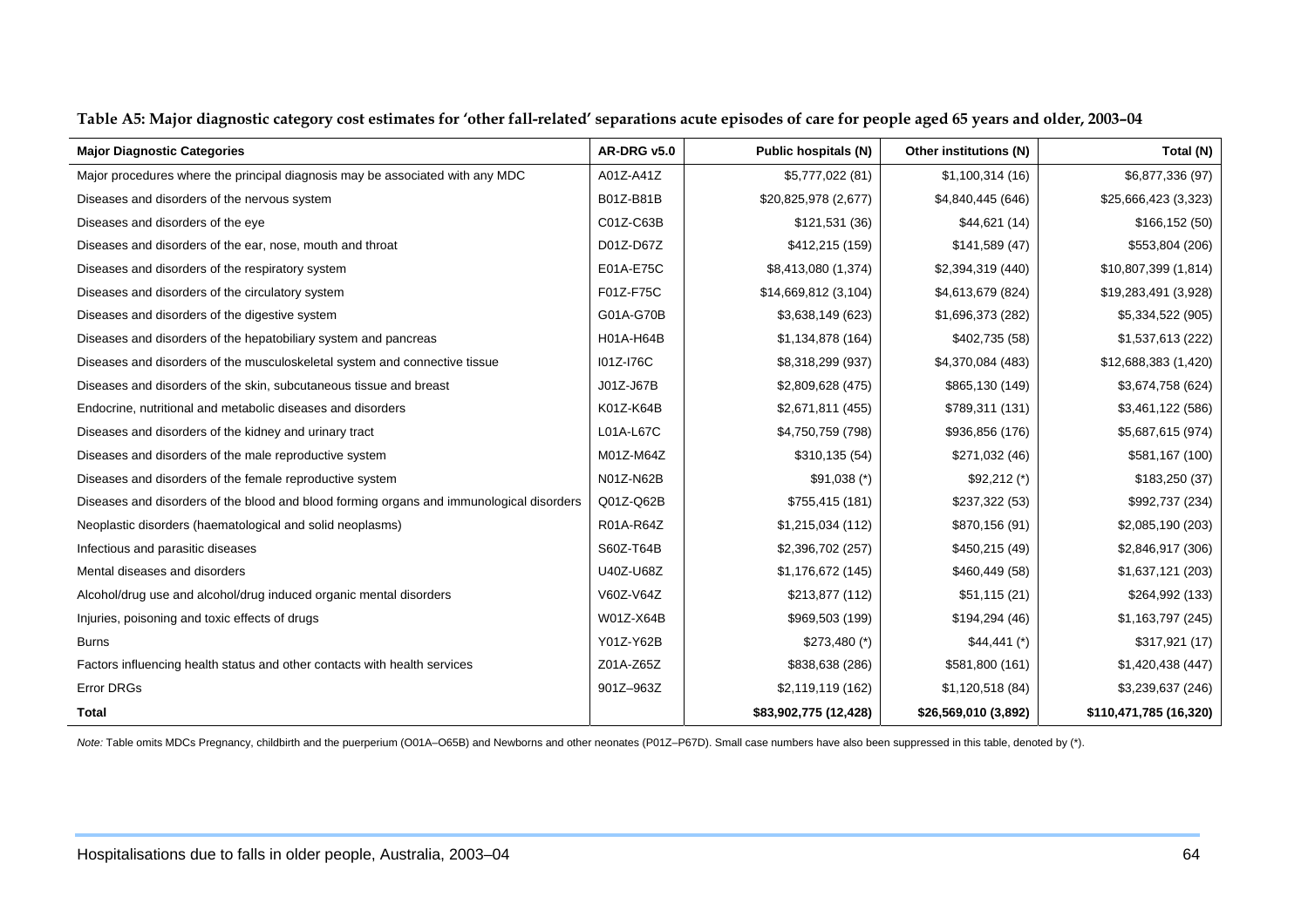## **References**

ABS (Australian Bureau of Statistics) 2004. Australian demographic statistics. December quarter 2003. Cat. no. 3101.0. Canberra: ABS.

<http://www.ausstats.abs.gov.au/Ausstats/subscriber.nsf/0/5BBD6D229F4EB415CA 256EA8008183E0/\$File/31010\_dec%202003.pdf> Date accessed: 10 May 2006. Last updated: 7 Feb 2006.

ABS 2006. National health survey: Summary of results, 2004–05. Cat. no. 4364.0. Canberra: ABS.

<http://www.abs.gov.au/AUSSTATS/abs@.nsf/DetailsPage/4364.02004– 05?OpenDocument> Date accessed: 28 September 2006. Last updated: 20 June 2006.

AIHW (Australian Institute of Health and Welfare) 2003. Admitted patient care national minimum data set. National health data dictionary. Version 12. AIHW cat. no. HWI 48. Canberra: AIHW.

AIHW 2005a. Australian hospital statistics 2003–04. AIHW cat. no. HSE 37. Canberra: AIHW.

AIHW 2005b. Residential aged care in Australia 2003–04: a statistical overview. AIHW cat. no. AGE 43. Canberra: AIHW.

Berry J & Harrison J 2006. Hospital separations due to injury and poisoning, Australia 2001–02. AIHW cat no. INJCAT 78. Adelaide: AIHW.

Bradley C & Harrison J (forthcoming). Validating national injury indicators using person-linked data. Adelaide: AIHW.

Cassell E & Clapperton A 2006. Consumer product-related injury (3): Injury related to the use of ladders. Hazard 63 (Winter):1–15.

Cripps R & Carman J 2001. Falls by the elderly in Australia: trends and data for 1998. AIHW cat. no. INJCAT 35. Adelaide: AIHW.

DoHA (Department of Health and Ageing) 2004. National hospital cost data collection: Cost report round 7 (2002–03). Canberra: DoHA.

DoHA 2005a. Australian casemix glossary. Canberra: DoHA. <http://www.health.gov.au/internet/wcms/Publishing.nsf/Content/health-casemixglossary1.htm> Date accessed: 31 August 2006. Last updated: 14 July 2005.

DoHA 2005b. National hospital cost data collection: Cost report round 8 (2003–04) AR-DRG v5.0. Canberra: DoHA.

DoHA 2005c. National hospital cost data collection: Public sector estimated cost weights round 8 AR-DRG v5.0. Canberra: DoHA.

<http://www.health.gov.au/internet/wcms/publishing.nsf/Content/BB918453BBAB 7AB0CA2570C1000230B0/\$File/\_R8CWNatEst.xls> Date accessed: 3 July 2006. Last updated: 22 November 2005.

Dolinis J, Harrison JE & Andrews GR 1997. Factors associated with falling in older Adelaide residents. Australian and New Zealand Journal of Public Health 21 (5):462–8.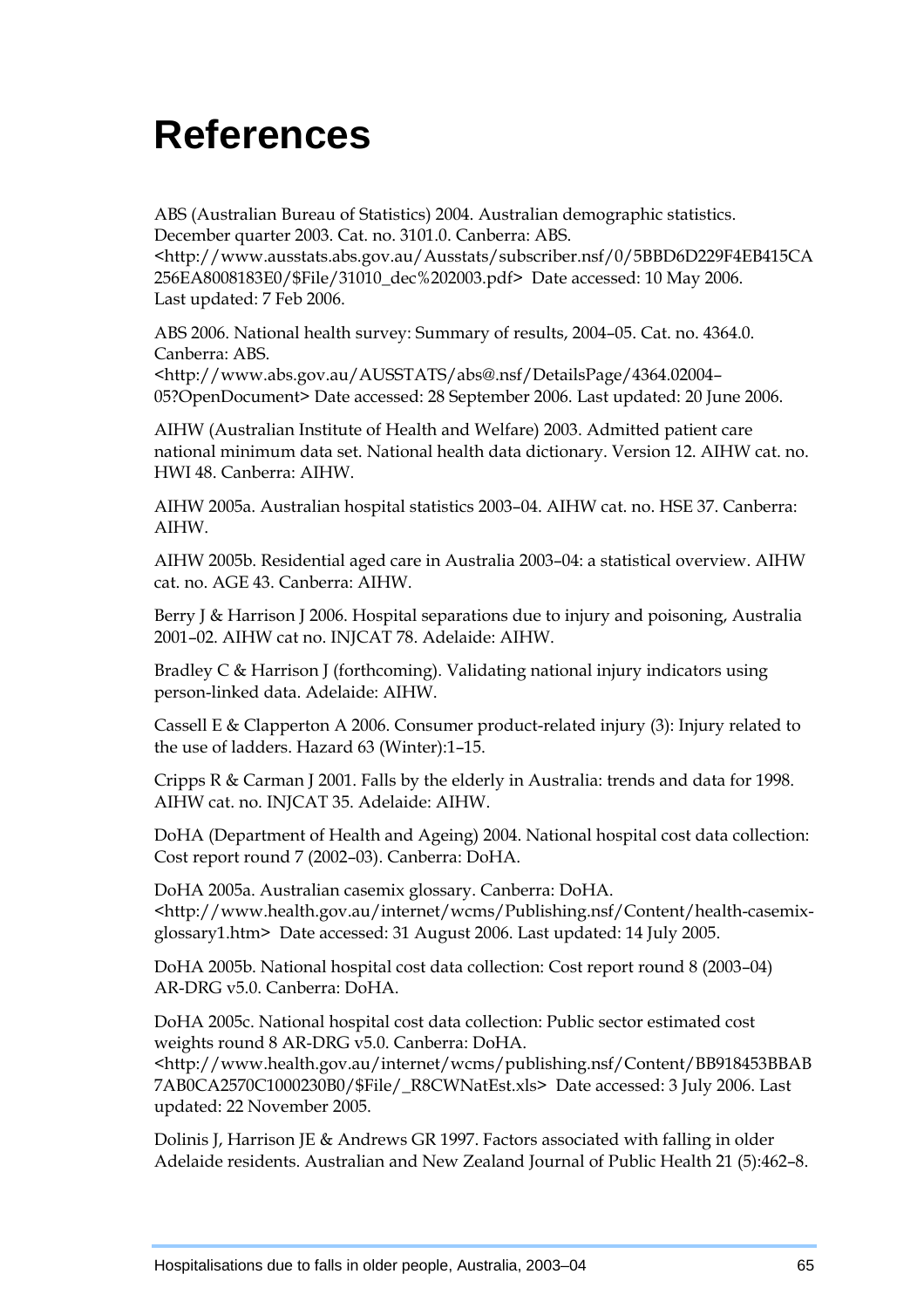Driscoll TR, Mitchell RJ, Hendrie AL, Healey SH, Mandryk JA & Hull BP 2003. Unintentional fatal injuries arising from unpaid work at home. Injury Prevention 9:15–9.

Fildes B, Dunt D, Oxley J & Lee S 1994. Analysis of morbidity data relating to falls among the elderly. In: Fildes B. Injuries among older people falls at home and pedestrian accidents North Blackburn, Victoria: Collins Dove.

Gill T, Taylor AW & Pengelly A 2005. A population-based survey of factors relating to the prevalence of falls in older people. Gerontology 51 (5):340–5.

Hall SE & Hendrie DV 2003. A prospective study of the costs of falls in older adults living in the community. Australian and New Zealand Journal of Public Health 27 (3):343–51.

Hendrie D, Hall S, Arena G & Legge M 2004. Health system costs of falls of older adults in Western Australia. Australian Health Review 28 (3):363–73.

Henley G & Harrison J 2006. Potential changes to chapters XIX and XX for sixth edition ICD-10-AM. AIHW cat. no. INJCAT 73. Adelaide: AIHW.

Kent A & Pearce A 2006. Review of morbidity and mortality associated with falls from heights among patients presenting to a major trauma centre. Emergency Medicine Australasia 18 (1):23–30.

Kreisfeld R & Harrison J (forthcoming). Use of multiple causes of death data for identifying and reporting injury mortality. Adelaide: AIHW.

Kreisfeld R & Newson R 2006. NISU Briefing 8: Hip fracture injuries. AIHW cat. no. INJCAT 93. Adelaide: AIHW.

Kreisfeld R., Newson R. & Harrison J. (2004) Injury deaths, Australia 2002 AIHW cat. no. INJCAT 65. Adelaide: AIHW.

Lechevallier-Michel N, Gautier-Bertrand M, Alperovitch A, Berr C, Belmin J, Legrain S, Saint-Jean O, Tavernier B, Dartigues JF, Fourrier-Reglat A & Grp CS 2005. Frequency and risk factors of potentially inappropriate medication use in a community-dwelling elderly population: results from the 3C study. European Journal of Clinical Pharmacology 60 (11):813–9.

Lewis CL, Moutoux M, Slaughter M & Bailey SP 2004. Characteristics of individuals who fell while receiving home health services. Physical Therapy 84 (1):23–32.

Lord SR, Sherrington C & Menz HB 2001. Falls in older people: Risk factors and strategies for prevention. Cambridge, UK: Cambridge University Press.

Lord SR, Ward JA, Williams P & Anstey KJ 1993. An epidemiological study of falls in older community-dwelling women: The Randwick falls and fractures study. Australian Journal of Public Health 17 (3):240–5.

Mathers C & Penm R 1999. Health system costs of injury, poisoning and musculoskeletal disorders in Australia 1993–94. AIHW cat. no. HWE 12. Canberra: AIHW (Health and Welfare Expenditure Series no. 6).

Moller J. (1998) Cost of injury. AIHW.

<http://www.nisu.flinders.edu.au/pubs/injcost/injcost.html> Date accessed: 27 April 2006.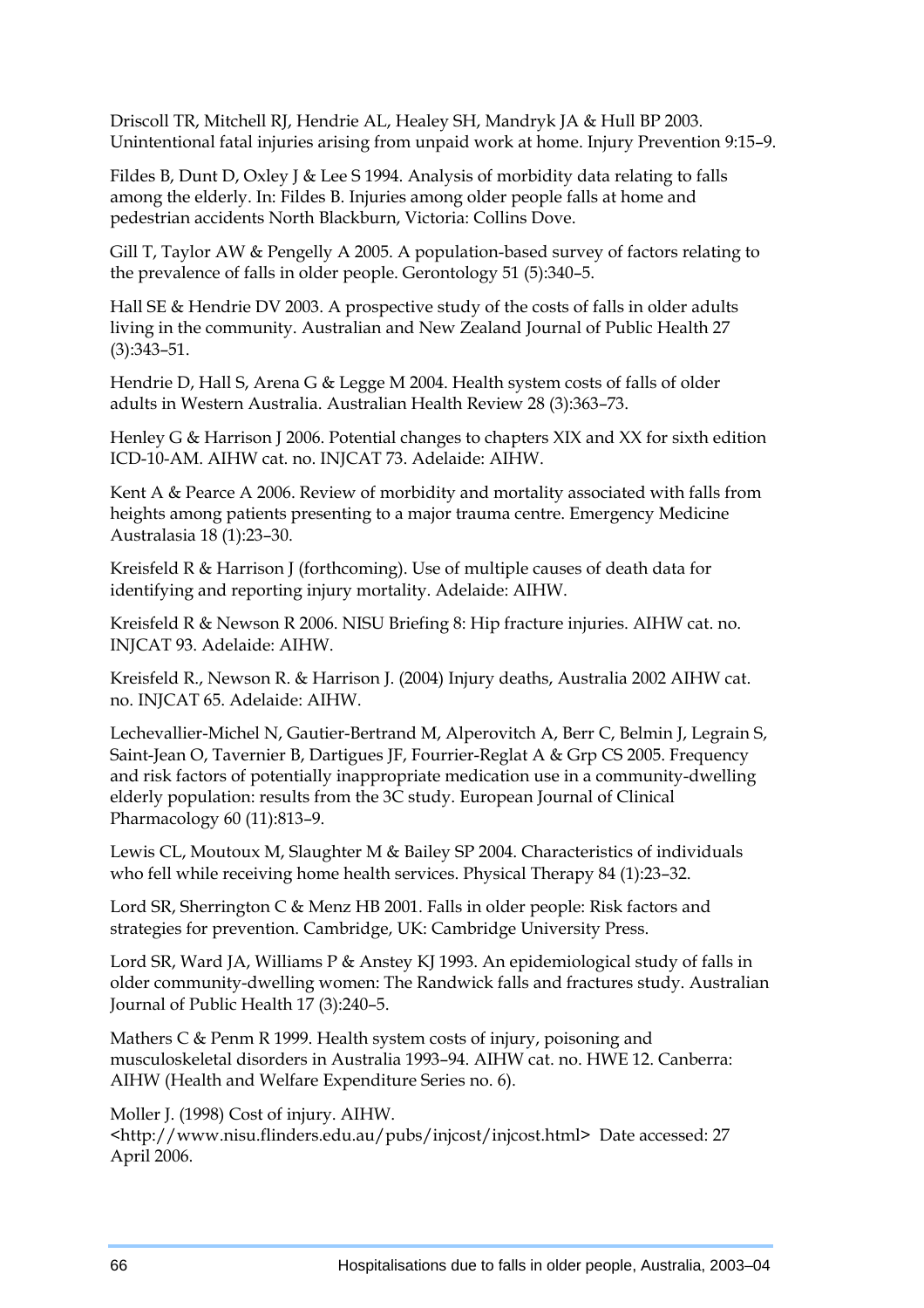Moller J 2003. Projected costs of fall related injury to older persons due to demographic change in Australia: report to the Commonwealth Department of Health and Ageing. Canberra: New Directions in Health and Safety.

Morris M, Osborne D, Hill K, Kendig H, Lundgren-Lindquist B, Browning C & Reid J 2004. Predisposing factors for occasional and multiple falls in older Australians who live at home. Australian Journal of Physiotherapy 50 (3):153–9.

Mwanri L & Fuller J 2003. Falls in the elderly: Challenges and opportunities in the rural settings: The Whyalla case. Health Education 103 (5):296–305.

NCCH (National Centre for Classification in Health) 2002. The international classification of diseases and related health problems, 10th revision, Australian modification (ICD-10-AM). Third edition. Sydney, Australia: NCCH.

NPHP (National Public Health Partnership) 2004. The national injury prevention and safety promotion plan: 2004–2014. Canberra: NPHP, DoHA.

Peel NM, Kassulke DJ & McClure RJ 2002. Population based study of hospitalised fall related injuries in older people. Injury Prevention 8 (4):280–3.

Pluijm SMF, Smit JH, Tromp EAM, Stel VS, Deeg DJH, Bouter LM & Lips P 2006. A risk profile for identifying community-dwelling elderly with a high risk of recurrent falling: results of a 3-year prospective study. Osteoporosis International 17 (3):417–25.

Pointer S, Harrison J & Bradley C 2003. National injury prevention plan priorities for 2003 and beyond: Discussion paper. AIHW cat. no. INJCAT 55. Adelaide: AIHW.

Sattin RW, Lambert Huber DA, DeVito CA, Rodriguez JG, Ros A, Bacchelli S, Stevens JA & Waxweiler RJ 1990. The incidence of fall injury events among the elderly in a defined population. American Journal of Epidemiology 131 (6):1028–37.

Tinetti ME & Williams CS 1997. Falls, injuries due to falls, and the risk of admission to a nursing home. New England Journal of Medicine 337 (18):1279–84.

West J, Hippisley-Cox J, Coupland CAC, Price GM, Groom LM, Kendrick D & Webber E 2004. Do rates of hospital admission for falls and hip fracture in elderly people vary by socio-economic status? Public Health 118 (8):576–81.

Wood BH, Bilclough JA, Bowron A & Walker RW 2002. Incidence and prediction of falls in Parkinson's disease: a prospective multidisciplinary study. Journal of Neurology Neurosurgery and Psychiatry 72 (6):721–5.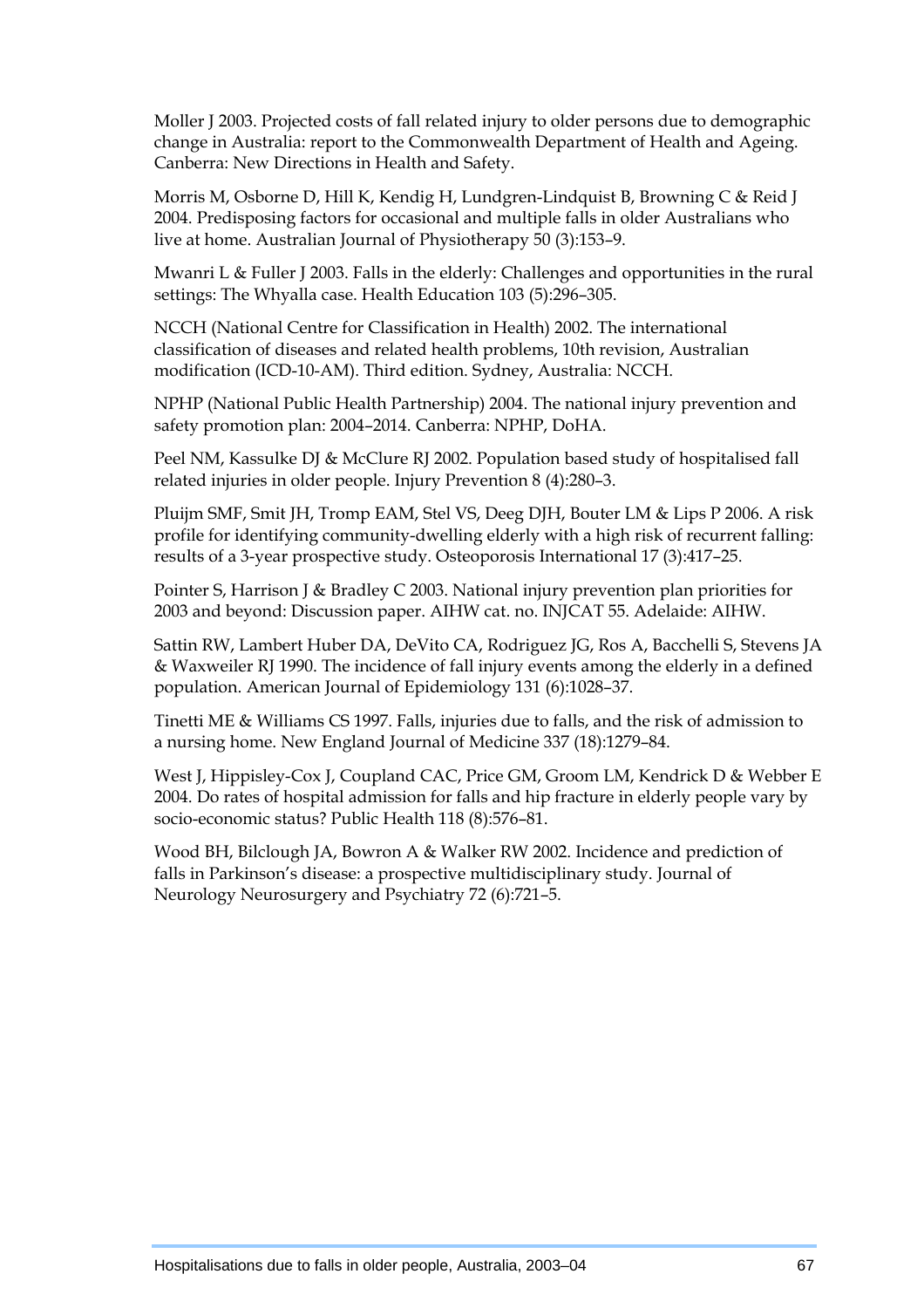## **List of tables**

| Table 1:  | Key indicators for hospital separations of people aged 65+ years,                                                                           | . 3 |
|-----------|---------------------------------------------------------------------------------------------------------------------------------------------|-----|
| Table 2:  | Principal diagnosis injury types for fall injury incident cases, males,                                                                     |     |
| Table 3:  | Age-standardised rates of hospitalised fall injury incidents by state<br>of usual residence, males, females and persons aged 65+ years      |     |
| Table 4:  | Age-specific rates of hospitalised falls incidents for males and<br>females aged 65 years and older living in Major cities versus Very      |     |
| Table 5:  | Causes of hospitalised falls: first external cause code for males,<br>females and persons aged 65+ years, Australia, 2003-04 12             |     |
| Table 6:  | Place of occurrence for fall injury incidents, males, females and                                                                           |     |
| Table 7:  | Activity engaged in when injured – main categories – fall injury<br>incidents for males, females and persons aged 65+ years, Australia,     |     |
| Table 8:  | The ten most common sports-related activities associated with fall<br>injury incidents in people aged 65+ years, Australia, 2003-04 19      |     |
| Table 9:  | Total number of procedures listed in fall injury incident separations                                                                       |     |
| Table 10: | Principal diagnosis groups for fall injury transfer separations, males,                                                                     | 25  |
| Table 11: | Falls types for fall injury transfer separations, males, females and                                                                        |     |
| Table 12: | Principal diagnosis for fall-related follow-up care separations,<br>males, females and persons aged 65+ years, Australia, 2003-04  30       |     |
|           | Table 13: Causes of fall-related follow-up care separations: first listed<br>W00-W19 external cause for males, females and persons aged 65+ |     |
| Table 14: | Ten most common procedures for fall-related follow-up care<br>separations, males, females and persons aged 65+ years, Australia,            |     |
| Table 15: | Principal diagnosis types for 'other fall-related' separations, males,                                                                      |     |
| Table 16: | Fall-related separations for people aged 65+ years, 2003-04: type of                                                                        |     |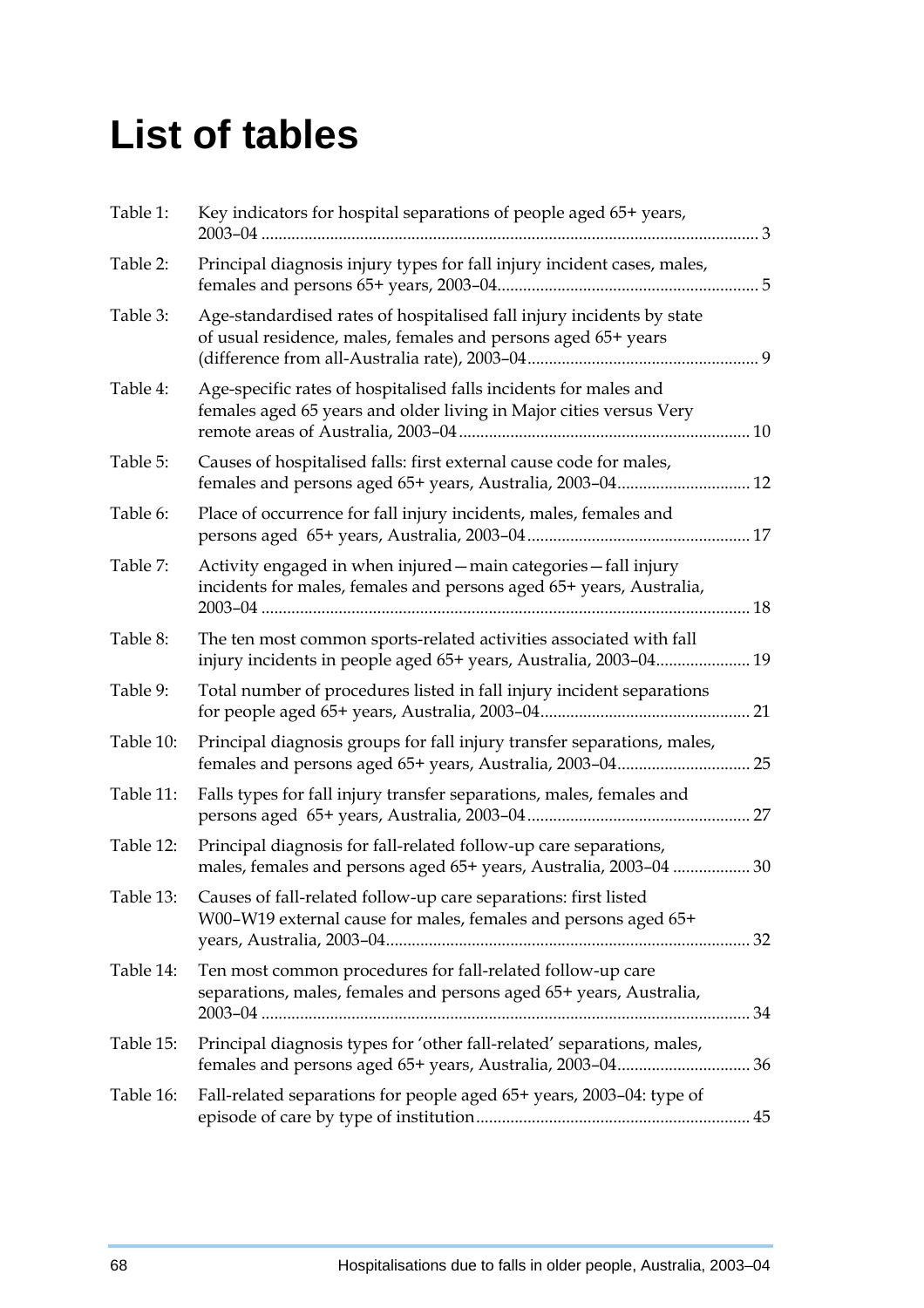| Table 17: | Estimated cost for acute-care fall-related separations, using AR-<br>DRG v5.0 cost weights for public hospitals: males, females and<br>.46     |
|-----------|------------------------------------------------------------------------------------------------------------------------------------------------|
| Table 18: | The ten most costly AR-DRGs for acute falls incident cases (public<br>hospitals and other institutions), people aged 65+ years, 2003-04<br>.48 |
| Table 19: | The ten most costly AR-DRGs for acute falls inward-transfer<br>separations (public hospitals and other institutions), people aged<br>.48       |
| Table 20: | The ten most costly AR-DRGs for acute 'other fall-related'<br>separations (public hospitals and other institutions), people aged<br>.49        |
| Table 21: | Case selection criteria for fall-related separations for people aged<br>.57                                                                    |
| Table A1: | Common procedure types by sex for fall injury incidents. Males,                                                                                |
| Table A2: | Major diagnostic category cost estimates for fall injury incident acute                                                                        |
| Table A3: | Major diagnostic category cost estimates for fall injury inward<br>transfer acute episodes of care for people aged 65 years and<br>.62         |
| Table A4: | Major diagnostic category cost estimates for fall-related follow-<br>up care acute episodes of care for people aged 65 years and older,<br>.63 |
| Table A5: | Major diagnostic category cost estimates for 'other fall-related'<br>separations acute episodes of care for people aged 65 years and<br>.64    |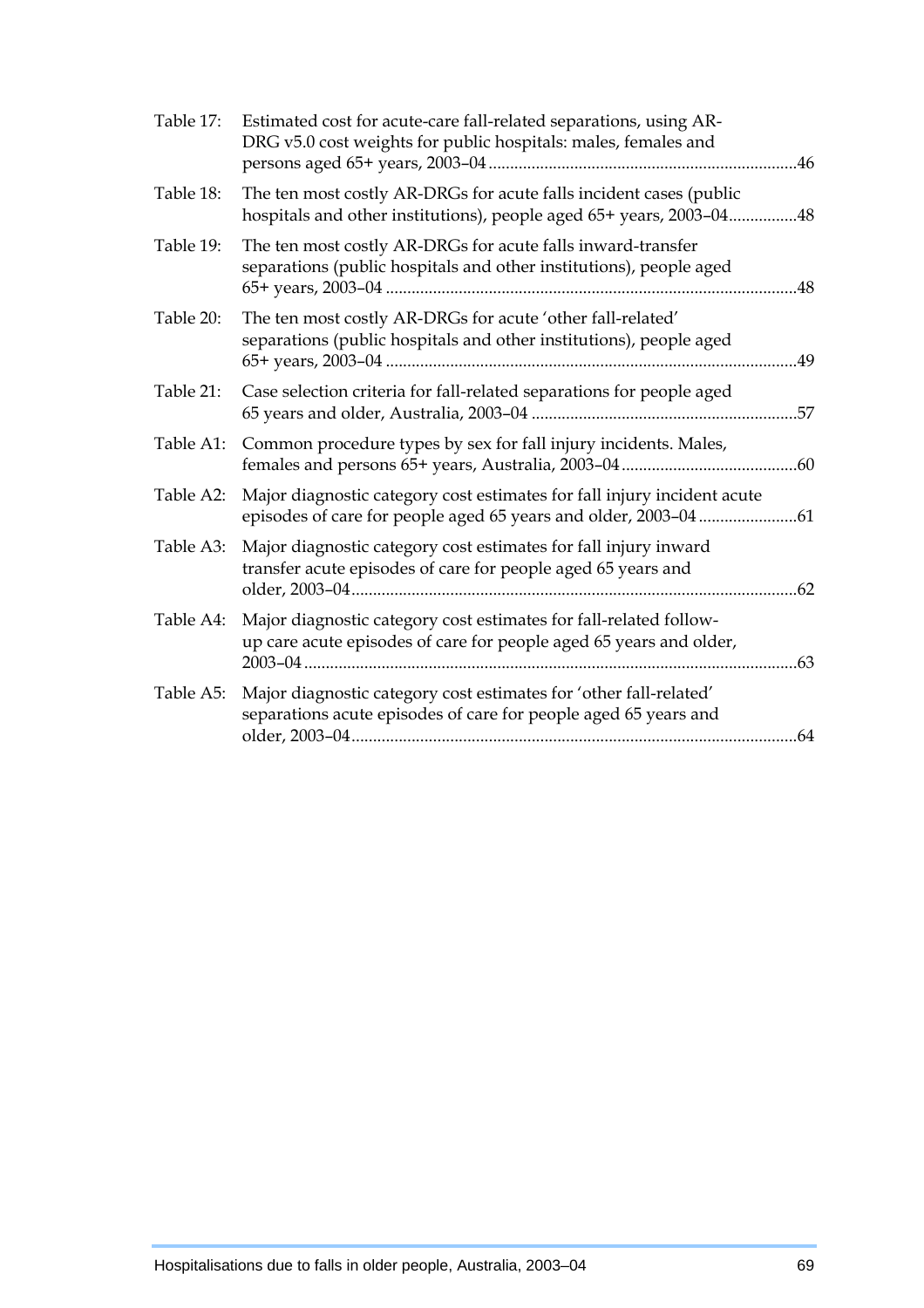## **List of figures**

| Figure 1:  | Age-specific rates of injury incidents due to falls in males and                                                                                                                                             |  |
|------------|--------------------------------------------------------------------------------------------------------------------------------------------------------------------------------------------------------------|--|
| Figure 2:  | Major body region injured according to the principal diagnosis of<br>fall injury incident cases, males and females 65+ years, 2003-04 6                                                                      |  |
| Figure 3:  | The proportion of hospitalised fall injury incidents incurring one<br>or more fracture diagnoses, males and females 65+ years, 2003-047                                                                      |  |
| Figure 4:  | Age-specific rates of one or more fracture diagnoses in fall injury                                                                                                                                          |  |
| Figure 5:  | Age-standardised rates of hospitalised fall-related injury in all<br>people 65+ years by state of usual residence (± 95% CI), Australia,                                                                     |  |
| Figure 6:  | Age-standardised rate of hospitalised falls incidents by the<br>remoteness of usual residence (±95% CI), males and females                                                                                   |  |
| Figure 7:  | Age-specific rate of hospitalised falls incidents by the remoteness<br>of usual residence, persons 65+ years, Australia, 2003-04  10                                                                         |  |
| Figure 8:  | Age-specific rates of falls incidents for the five most common<br>external cause codes, persons 65+ years, Australia, 2003-04 13                                                                             |  |
| Figure 9:  | Age-specific rates of falls incidents for falls on or from ladders,                                                                                                                                          |  |
| Figure 10: | Rates of falls in the home and in aged care facilities calculated<br>using the estimated population of people resident in the general<br>community and residential care, males and females 65+ years,        |  |
| Figure 11: | Activity engaged in during a fall injury incident: age-specific rates                                                                                                                                        |  |
| Figure 12: | Mean number of procedures/blocks $(\pm SE)$ per separation by age                                                                                                                                            |  |
| Figure 13: | Mean number of 'non-invasive, cognitive and other interventions'<br>procedures per fall injury incident separation $(\pm S E)$ , given at least<br>one such procedure reported, males and females 65+ years, |  |
| Figure 14: | Mean number of musculoskeletal procedures per fall injury<br>incident separation (± SE), given at least one such procedure                                                                                   |  |
| Figure 15: | Age specific rates per 100,000 population for four common                                                                                                                                                    |  |
| Figure 16: | Age-specific rates for fall injury transfer separations, males and                                                                                                                                           |  |